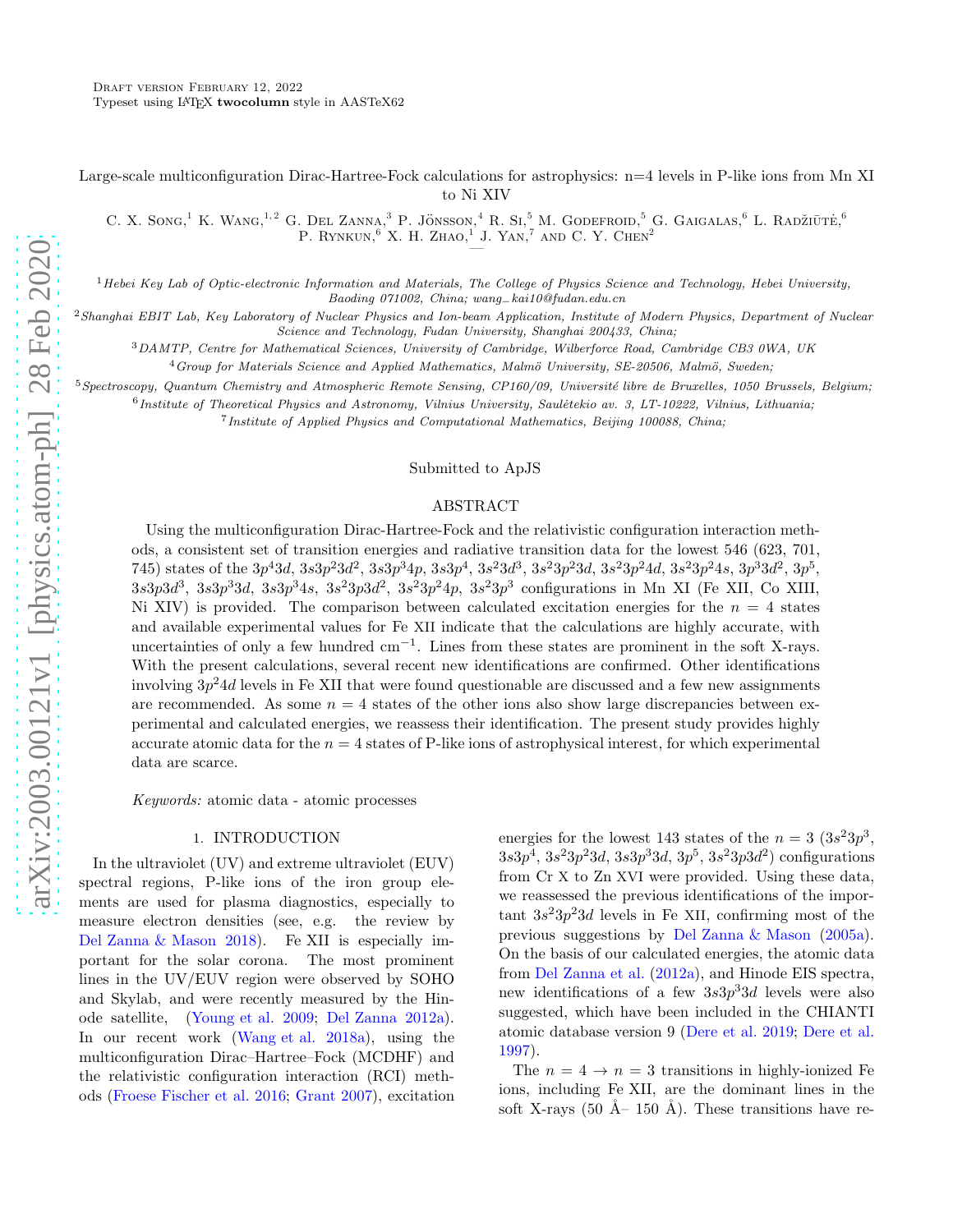cently been reviewed by [Del Zanna](#page-6-9) [\(2012b\)](#page-6-9), where a series of large-scale scattering calculations (the first of the kind) for all the ions, provided by Del Zanna et al. in a series of papers, were used to assess the identifications in this spectral region. Most of the previous identifications of these  $n = 4 \rightarrow n = 3$  transitions were due to [Fawcett et al.](#page-6-10) [\(1972\)](#page-6-10), although some of the original ones were due to Edlen in his seminal work in the 1930s' (see, e.g. the review in [Del Zanna & Mason](#page-6-0) [\(2018\)](#page-6-0)). [Del Zanna](#page-6-9) [\(2012b](#page-6-9)) pointed out that several of the strongest transitions were never identified, and proposed their identification, on the basis of solar and laboratory spectra (the same used by [Fawcett et al.](#page-6-10) [\(1972\)](#page-6-10)). A few problems with Fawcett's identifications were also noted, but the accuracy of the theoretical wavelengths did not allow firm identifications.

A significant fraction (about a third) of the spectral lines in the soft X-rays still awaits identification. One purpose of our work is to provide excitation energies and wavelengths involving the  $n = 4$  states for P-like ions from Mn XI to Ni XIV with spectroscopic accuracy, to aid the identification process. Using the MCDHF and RCI method (in the following referred to as MCDHF), excitation energies, wavelengths, lifetimes, and radiative transition data including oscillator strengths, line strengths, and transition rates, are provided for the main  $n = 3, 4$  levels of the  $3p^43d, 3s3p^23d^2, 3s3p^34p,$  $3s3p^4$ ,  $3s^23d^3$ ,  $3s^23p^23d$ ,  $3s^23p^24d$ ,  $3s^23p^24s$ ,  $3p^33d^2$ ,  $3p^5$ ,  $3s3p3d^3$ ,  $3s3p^33d$ ,  $3s3p^34s$ ,  $3s^23p3d^2$ ,  $3s^23p^24p$ ,  $3s<sup>2</sup>3p<sup>3</sup>$  configurations. In Section [3,](#page-1-0) using accurate wavelengths for the  $n = 4 \rightarrow n = 3$  transitions of Fe XII to Ni XIV we will review their identification and suggest some new lines. This provides a stringent accuracy assessment of our calculations.

The other purpose of our work is to provide a consistent accurate set of radiative transition data for P-like ions from Mn XI to Ni XIV for spectral line modeling. This work extends and complements our long-term theoretical efforts [\(Wang et al. 2014,](#page-7-1) [2015,](#page-7-2) [2016a](#page-7-3)[,b](#page-7-4), [2017a](#page-6-11)[,b](#page-6-12)[,c](#page-7-5)[,d](#page-7-6), [2018a](#page-6-2)[,b](#page-7-7)[,c](#page-7-8)[,d](#page-7-9), [2019,](#page-6-13) [2020;](#page-6-14) [Chen et al. 2017,](#page-6-15) [2018;](#page-6-16) [Guo et al. 2015;](#page-6-17) [Guo et al. 2016](#page-6-18); [Si et al. 2016,](#page-6-19) [2017,](#page-6-20) [2018;](#page-6-21) [Zhao et al. 2018\)](#page-7-10) to provide atomic data for L- and M-shells systems with high accuracy. For a review see Jönsson et al. [\(2017\)](#page-6-22).

### 2. THEORY AND CALCULATIONS

#### The MCDHF method in the GRASP2K code

 $(J\ddot{o}nsson et al. 2013; J\ddot{o}nsson et al. 2007)$  is reviewed by [Froese Fischer et al.](#page-6-3) [\(2016](#page-6-3)). This method is also de-scribed in our recent papers [\(Wang et al. 2018a](#page-6-2), b). For this reason, in the sections below, only the computational procedures are described.

In our MCDHF calculations, the multireference (MR) sets for even and odd parities include

even configurations:  $3p^43d, 3s3p^23d^2, 3s3p^34p, 3s3p^4,$  $3s^23d^3$ ,  $3s^23p^23d$ ,  $3s^23p^24d$ ,  $3s^23p^24s$ ;

odd configurations:  $3p^33d^2$ ,  $3p^5$ ,  $3s3p3d^3$ ,  $3s3p^33d$ ,  $3s3p<sup>3</sup>4s$ ,  $3s<sup>2</sup>3p3d<sup>2</sup>$ ,  $3s<sup>2</sup>3p<sup>2</sup>4f$ ,  $3s<sup>2</sup>3p<sup>2</sup>4p$ ,  $3s<sup>2</sup>3p<sup>3</sup>$ .

By allowing single and double substitutions from the  $n = 3, 4$  electrons of the MR sets to orbitals with  $n \leq$  $8, l \leq 6$ , and allowing single excitations of the  $n = 2$ electrons to orbitals with  $n \leq 6, l \leq 4$ , configuration state function (CSF) expansions are generated. The 1s shell is defined as inactive closed shell in all CSFs of the expansions.

For both energy separations and transition probabilities, the neglected correlations from  $n = 1, 2$  are comparatively unimportant [\(Wang et al. 2018a\)](#page-6-2). In the following RCI calculation, the transverse electron interaction in the low-frequency limit and the leading quantum electrodynamic (QED) effects (vacuum polarization and self-energy) corrections are included. In the final CSF expansions for the different J symmetries, the number of CSFs is, respectively, about 5.9 millions for even parity and 8.1 millions for odd parity.

By using the  $jj$ -LSJ transformation approach [\(Gaigalas et al. 2017](#page-6-25); [Gaigalas et al. 2004\)](#page-6-26), the  $ij$ coupled CSFs are transformed into LSJ-coupled CSFs, from which the LSJ labels used by experimentalists are obtained.

### <span id="page-1-0"></span>3. EVALUATION OF DATA

### 3.1. Energy Levels

In Table [1](#page-8-0) excitation energies for the lowest 623 levels of the  $3p^43d$ ,  $3s3p^23d^2$ ,  $3s3p^34p$ ,  $3s3p^4$ ,  $3s^23d^3$ ,  $3s^23p^23d$ ,  $3s^23p^24d$ ,  $3s^23p^24s$ ,  $3p^33d^2$ ,  $3p^5$ ,  $3s3p3d^3$ ,  $3s3p^33d$ ,  $3s3p^34s$ ,  $3s^23p3d^2$ ,  $3s^23p^24p$ ,  $3s^23p^3$  configurations in Fe XII from the present MCDHF calculations (hereafter referred to as MCDHF1) are displayed. All these states are below the first  $3s^23p^24f$  level. For comparison, experimental excitation energies compiled in the Atomic Spectra Database (ASD) of the National Institute of Standards and Technology (NIST) [\(Kramida et al. 2018\)](#page-6-27), experimental (CHIANTI1) and calculated (CHIANTI2) values from the CHIANTI version 9 [\(Dere et al. 2019](#page-6-7); [Dere et al. 1997\)](#page-6-8) are also included along with excitation energies from our recently MCDHF calculations (MCDHF2) [\(Wang et al.](#page-6-2) [2018a\)](#page-6-2). The previous calculations, such as [Tayal](#page-6-28) [\(2011](#page-6-28)); [Storey et al.](#page-6-29) [\(2005\)](#page-6-29); [Vilkas & Ishikawa](#page-6-30) [\(2004\)](#page-6-30), were focused on the  $n = 3$  levels, and their comparison with our recently MCDHF results for the  $n = 3$  levels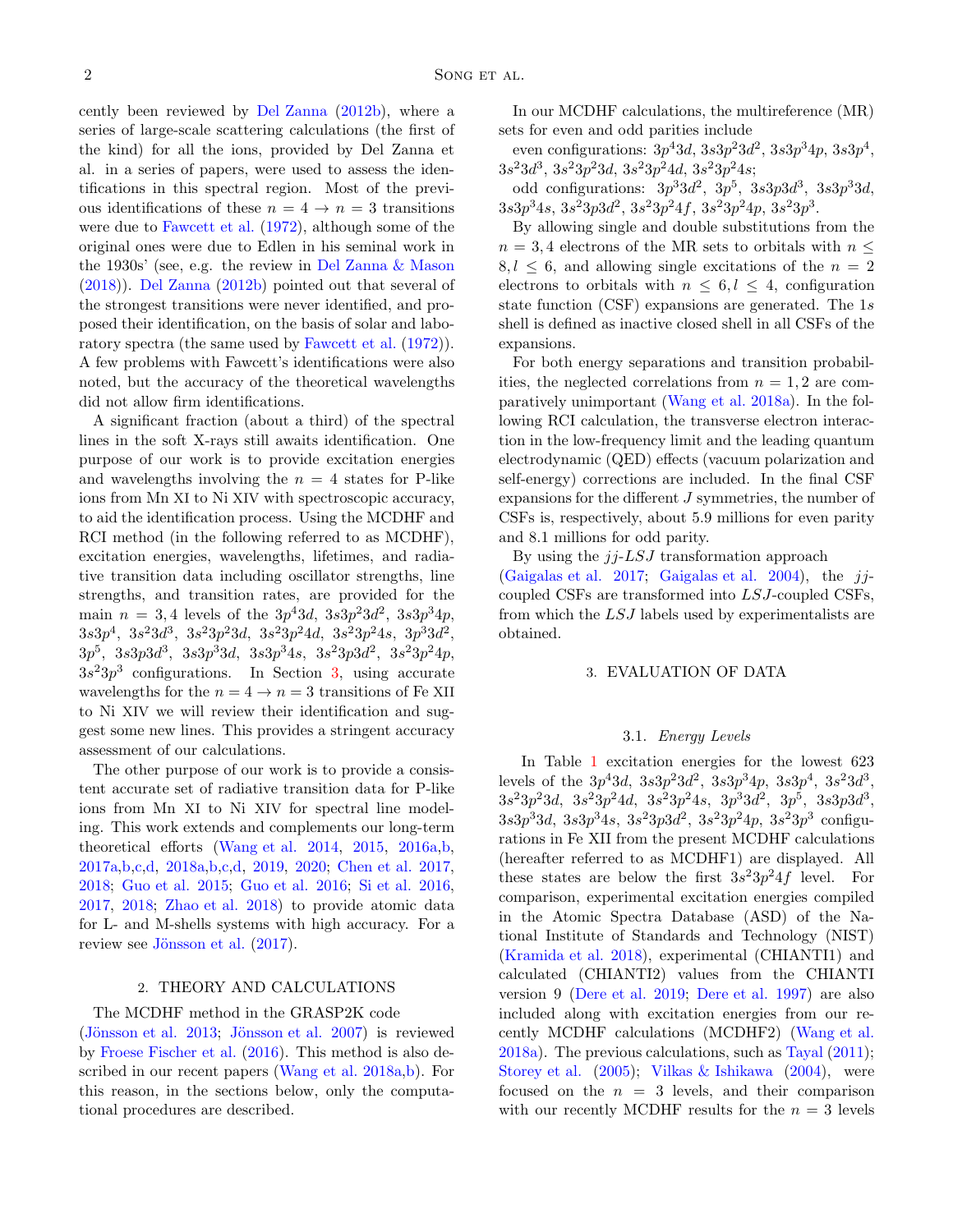was shown in our previous work [\(Wang et al. 2018a\)](#page-6-2). Therefore, their results [\(Tayal 2011](#page-6-28); [Storey et al. 2005;](#page-6-29) [Vilkas & Ishikawa 2004](#page-6-30)) are not included in Table [1.](#page-8-0)

The differences between the MCDHF1 and MCDHF2 results for the lowest 143 states are listed in Table [1,](#page-8-0) and are generally within a few hundreds  $cm^{-1}$ . The average absolute difference with the standard deviation [\(Wang et al. 2017d](#page-7-6)) between the two data sets is  $1 \text{ cm}^{-1} \pm 313 \text{ cm}^{-1}$ . When the present MCDHF1 excitation energies for the  $n = 3$  levels are compared with the experimental values from the NIST and CHIANTI database, the agreement is also very good. The differences are generally within a few hundred cm−<sup>1</sup> . There is a misprint for experimental excitation energies of the two levels  $(3s^2 3p^2(\frac{1}{2}D)^{-1}D 3d^{-2}P_{3/2}$  with the key  $(#37)$ and  $\#38/3s^2\,3p^2({}^1_2D)^1D\,3d\,{}^2S_{1/2})$  in the CHIANTI version 9. The experimental values should be 577  $680 \text{ cm}^{-1}$ for the  $\#37/3s^2\,3p^2({}^1_2D)^1D\,3d\ ^2P_{3/2}$  level, and 579 630 cm<sup>-1</sup> for the  $\#38/3s^23p^2(^12D)^1D^3d^2S_{1/2}$  level, respectively [\(Del Zanna & Mason 2005b](#page-6-31)). After correcting this misprint, the average absolute differences with our MCDHF1 energy values are  $-164 \pm 313$  cm<sup>-1</sup> for NIST and  $-113\pm313$  cm<sup>-1</sup> for CHIANTI1, respectively, where the standard deviations are indicated after the values.

Looking at higher-lying levels (above #143) in Fe XII, the present MCDHF1 calculations, as well as the CHIANTI2 theoretical values reported by the autostructure calculations by [Del Zanna et al.](#page-6-32) [\(2012b](#page-6-32)) provide a complete data set. The AUTOSTRUCTURE calculations were carried out to provide target states wave functions for the scattering calculations. They are therefore not very accurate, providing indeed excitation energies that depart substantially from the present MCDHF1 values. For almost all higher-lying states of Fe XII, experimental values (NIST and CHIANTI1) are scarce. Only some levels of the  $3s^23p^24s$ ,  $3s^23p^24p$ ,  $3s^23p^24d$ , and  $3s3p^34s$  were identified, based on the solar and laboratory spectra of [Behring et al.](#page-6-33) [\(1972\)](#page-6-33); [Fawcett et al.](#page-6-10) [\(1972\)](#page-6-10). The differences between our MCDHF1 excitation energies and the experimental values (NIST and CHIANTI1) are generally within a few hundreds of cm<sup>-1</sup>. However, several discrepancies have been noted, as described below.

Our MCDHF excitation energies  $E_{\text{MCDHF}}$  (cm<sup>-1</sup>), together with MCDHF radiative lifetimes  $\tau_{\text{MCDHF}}^l$  (in s) in the length form and  $\tau_{\text{MCDHF}}^v$  (in s) in the velocity form, are reported in Table [2](#page-19-0) for the lowest 546 (623, 701, 745) states of the  $3p^43d$ ,  $3s3p^23d^2$ ,  $3s3p^34p$ ,  $3s3p^4$ ,  $3s^23d^3$ ,  $3s^23p^23d$ ,  $3s^23p^24d$ ,  $3s^23p^24s$ ,  $3p^33d^2$ ,  $3p^5$ ,  $3s3p3d^3$ ,  $3s3p^33d, 3s3p^34s, 3s^23p3d^2, 3s^23p^24p, 3s^23p^3$  configurations in Mn XI (Fe XII, Co XIII, Ni XIV). Observed val-

ues  $E_{\text{NIST}}$  (cm<sup>-1</sup>) from the NIST ASD [\(Kramida et al.](#page-6-27) [2018\)](#page-6-27), and energy differences  $\Delta E$  (cm<sup>-1</sup>) between the values of  $E_{\text{MCDHF}}$  and  $E_{\text{NIST}}$  are also listed in this table. As many levels are strongly mixed, their configuration label is not unique. Here, the parity, J value and energy are used to match the levels to the NIST ASD. For those levels, the NIST values are shown in blue color. The experimental excitation energies  $E_{\text{NIST}}$  agree well with our  $E_{\text{MCDHF}}$  values for a majority of the  $n = 4$  states. However, there are 14 levels, including 4 levels in Mn XI, 4 levels in Fe XII, 4 levels in Co XIII, and 2 levels in Ni XIV, for which differences are over 2 000 cm−<sup>1</sup> . The  $3s^2 3p^2({}^3_2P)^3P4d^2F_{7/2}$  state in Fe XII, where  $E_{\text{NIST}}$ and  $E_{\text{MCDHF}}$  differ by 3 616 cm<sup>-1</sup>, is discussed below in detail. For the same levels, large difference of about 3 700 cm−<sup>1</sup> also occur for Mn XI and Co XIII. As an example, the energy differences  $\Delta E$  between  $E_{\text{MCDHF}}$ and  $E_{\text{NIST}}$  as a function of the nuclear charge  $Z$  are dis-played in Figure [1](#page-3-0) for the  $3s^2 3p^2({}^3_2P)^3P4d^2D_{3/2}$ , and  $3s^2 3p^2({}^3_2P)^3P4d^2D_{5/2}$  states. Two anomalies appear for the  $3s^2 3p^2({}^3_2P)^3P4d^2D_{3/2}$  state in Co XIII and the  $3s^2 3p^2({}^3_2P)^3P4d^2D_{5/2}$  state in Ni XIV. Since the same MCDHF computational processes are carried out for all the ions, the accuracy of our MCDHF excitation energies along the sequence should be systematic and consistency is expected. Therefore, the large differences indicate that the identifications involving these levels are questionable or the wavelengths are incorrect.

### 3.2. Fe XII Line Identifications

In this section we review the identifications of the main Fe XII transitions  $n = 4 \rightarrow n = 3$  transitions. Whilst [Del Zanna et al.](#page-6-32) [\(2012b\)](#page-6-32) only considered the strongest transitions at low plasma density  $(10^8)$ electrons cm<sup>−</sup><sup>3</sup> ), here we consider the strongest transitions at high plasma density  $(10^{19} \text{ electrons cm}^{-3})$ , to review Fawcett's identifications based on the laboratory plates. We have also considered one of Fawcett's plates for the evaluation. Table [3](#page-22-0) lists the strongest  $n = 4 \rightarrow n = 3$  transitions in Fe XII, calculated with the atomic data described in [Del Zanna et al.](#page-6-32) [\(2012b](#page-6-32)). In addition to Fawcett's wavelengths, we list the approximate AUTOSTRUCTURE values and our MCDHF wavelengths, with several comments. Spectral lines that are strongest in low plasma density are noted with an asterisk.

For the strongest lines of the  $3s^23p^23d - 3s^23p^24p$ transition array, we find a good agreement (within  $(0.05 \text{ Å})$  between Fawcett's wavelengths and our predicted values. There are some important transitions visible at low densities, from the  $\#392/3s^2\,3p^2({}^3_2P)^3P\,4p\,{}^4S^{\circ}_{3/2}$ level. Our values are in excellent agreement  $(0.009 \text{ Å})$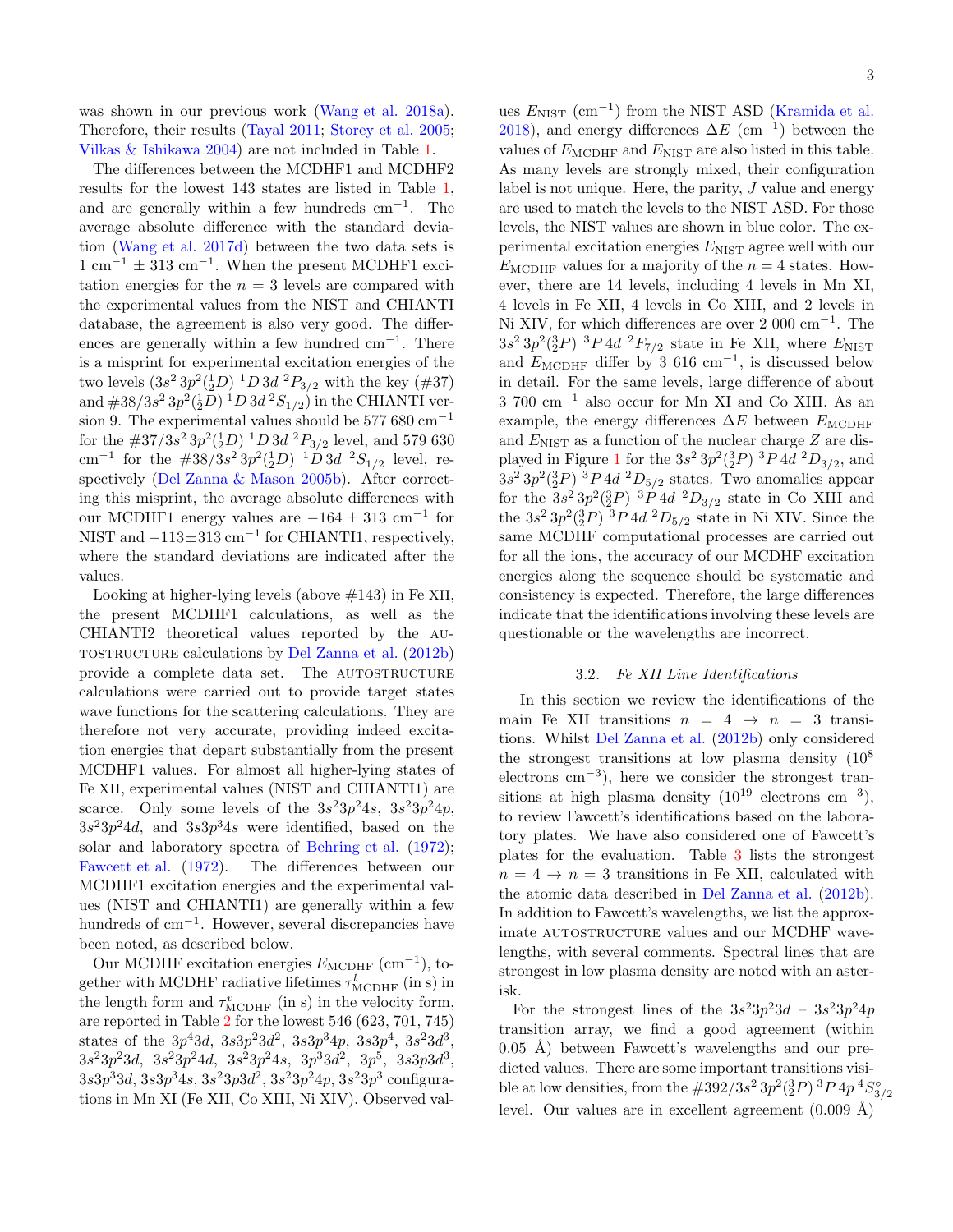

<span id="page-3-0"></span>Figure 1. The energy differences  $\Delta E$  (in cm<sup>-1</sup>) between  $E_{\text{MCDHF}}$  and  $E_{\text{NIST}}$  are displayed as a function of the nuclear charge Z for the  $3s^2 3p^2({}^3_2P)^3P4d^2D_{3/2}$  and  $3s^2 3p^2({}^3_2P)^3P4d^2D_{5/2}$  states. The corresponding data are available in Table [2.](#page-19-0) The real differences for the  $3s^2 3p^2({}^3_2P)^3P4d^2D_{3/2}$  state in Co XIII (Z=27) and  $3s^2 3p^2({}^3_2P)^3P4d^2D_{5/2}$  state in Ni XIV (Z=28) are reduced by a factor of 100, as marked by the  $(\times 100)$  label.

with the identifications proposed by [Del Zanna](#page-6-9) [\(2012b\)](#page-6-9). Generally, we confirm the CHIANTI1 experimental excitation energies for the  $3s^23p^24p$  levels (#371, #380, #387, #392, #407, #408), proposed by [Del Zanna](#page-6-9) [\(2012b](#page-6-9)), as the differences with our MCDHF1 are around a few hundreds cm<sup>−</sup><sup>1</sup> . However, for level  $\#387/3s^2\,3p^2({}^3_2P)^{-3}P\,4p\,{}^4D^{\circ}_{7/2}$ , the difference is larger  $(-5252 \text{ cm}^{-1})$ . The original assignment by [Fawcett et al.](#page-6-10)  $(1972)$  of the line at 108.44 Å value to the transition  $3s^2 3p^2({}^3_2P)^{-3}P 4p^{-4}D^{\circ}_{7/2} - 3s^2 3p^2({}^3_2P)^{-3}P 3d^{-4}F_{9/2}$  is most likely correct. Using the CHIANTI1 experimental excitation energy  $443$  121 cm<sup>-1</sup> for the lower level, this results in an energy of 1 365 290  $\text{cm}^{-1}$  for the upper level, in good agreement with our MCDHF1 result  $(1\ 365\ 552\ \mathrm{cm}^{-1}).$ 

Regarding the  $3s^23p^3 - 3s^23p^24s$  transition array, very good agreement with Fawcett's values is observed. The differences of our MCDHF1 excitation energies and experimental values (NIST and CHIANTI1) for the  $3s^23p^24s$  levels are within 300 cm<sup>-1</sup>.

We also confirm the identifications proposed by [Del Zanna](#page-6-9) [\(2012b\)](#page-6-9) of the decays from the

 $\#471/3s \quad \, \,^2S\,3p^3(^4_3S) \quad \, ^5S\,4s \quad \, ^4S^{\circ}_{3/2}$  level, which are the strongest Fe XII transitions at low astrophysi-cal densities. In [Del Zanna](#page-6-9)  $(2012b)$ , the 83.336 Å and 83.631 Å lines observed by [Behring et al.](#page-6-33)  $(1972)$  $(1972)$ were tentatively assigned to the decays from level  $\#471/3s^{-2}S3p^3(^{4}_{3}S)^{-5}S4s^{-4}S^{\circ}_{3/2}$  to the lower levels  $\#7/3s~^2S\,3p^4({}^3_2P)~^4P_{3/2}$  and  $\#8/3s~^2S\,3p^4({}^3_2P)~^4P_{1/2}$ , respectively. Our MCDHF1 wavelengths  $(83.335 \text{ Å}$  and  $83.636$  Å) for these two transitions show excellent agreement with the observations. The difference between the MCDHF1 excitation energy  $(1.484 \ 211 \text{ cm}^{-1})$  and the resulting CHIANTI1 experimental energy (1 483 972  $\text{cm}^{-1}$ ) for the upper level is only  $-239 \text{ cm}^{-1}$ .

The situation for the experimental energies of the  $3s<sup>2</sup>3p<sup>2</sup>4d$  levels is more complex and Fawcett's identifications of several states are questionable, although we note that none of the transitions are strong in low-density astrophysical plasma. As pointed out by [Del Zanna](#page-6-9) [\(2012b\)](#page-6-9), the accuracy of previous theo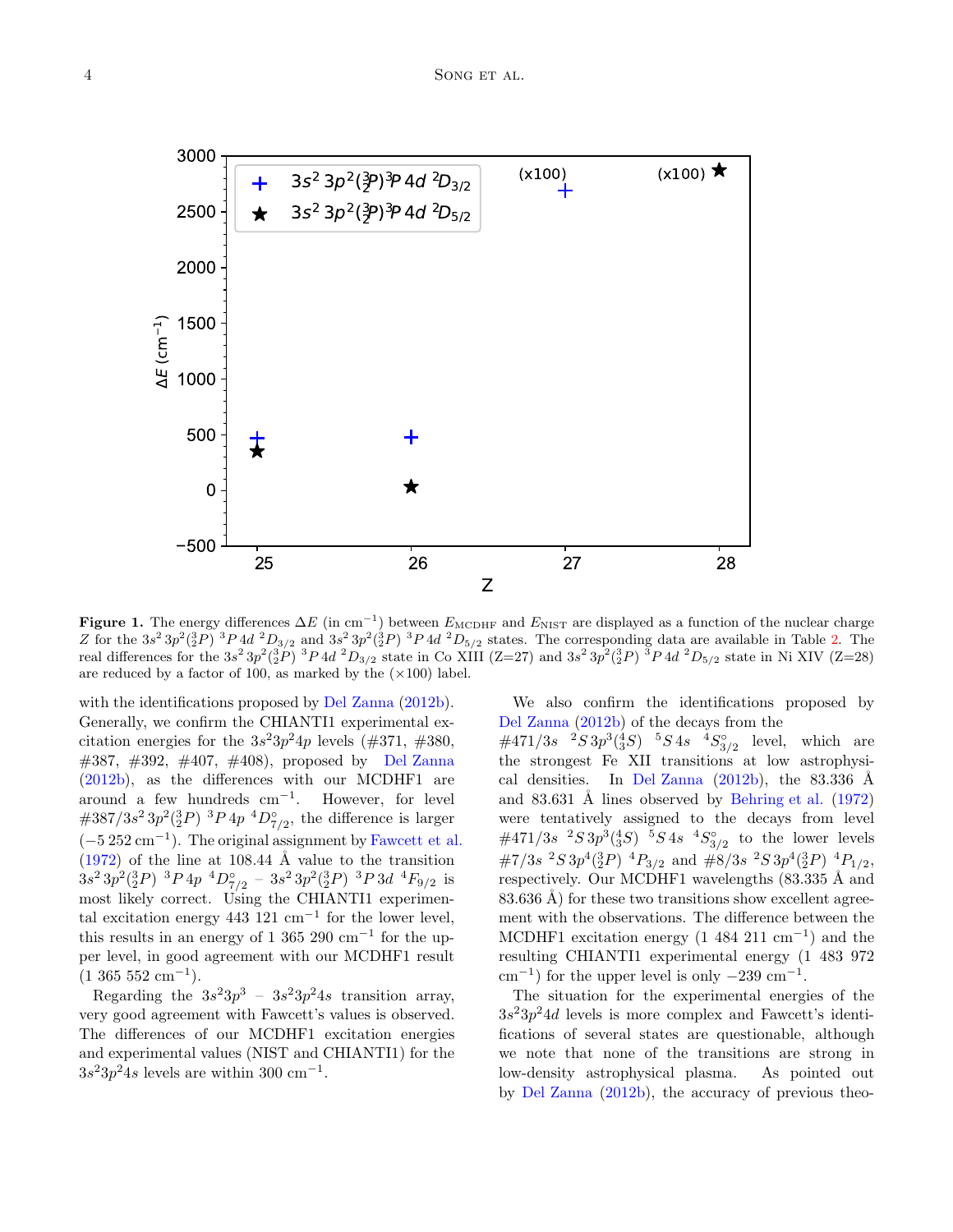retical wavelengths did not allow firm identifications for the  $3s^23p^24d$  $3s^23p^24d$  levels. We provide in Table 3 suggestions for several revised identifications. The experimental excitation energies due to [Fawcett et al.](#page-6-10) [\(1972\)](#page-6-10) for the  $3s^23p^24d$  levels  $\#498, \#507, \#552, \#581$ , have large deviations from our MCDHF1 results, with differences between  $-2\,800$  and  $-5\,200$  cm<sup>-1</sup>.

As an example, we consider the transition  $3s^2 3p^2({}^3_2P)$  ${}^{3}P\,4d\,$   ${}^{2}F_{7/2}$  –  $3s^{2}\,3p^{3}({}^{2}_{3}D)\,$   ${}^{2}D^{{\circ}_{5/2}$  between levels  $\#507$ and #3. This transition was assigned by [Fawcett et al.](#page-6-10)  $(1972)$  to the 67.702 Å line, i.e. with a wavelength about  $0.151$  Å greater than our MCDHF1 value (67.551 Å). We have noted that the observed wavelength is very close to the MCDHF1 value  $(67.706 \text{ Å})$  associated with the  $3s^2 3p^2({}^3_2P)^3P4d^2F_{5/2} - 3s^2 3p^3({}^2_3D)^2D^{\circ}_{3/2}$  transition between levels  $\#498$  and  $\#2$ . The transition rate for this latter ( $\#498-\#2$ ) transition is  $1.252 \times 10^{11}$  $s^{-1}$ , about two times larger than the rate (6.804  $\times$  $10^{10}$  s<sup>-1</sup>) of the #507-#3 transition, altough the two predicted intensities are very similar. Therefore, we suggest to assign the  $67.702 \text{ Å}$  line to the transition  $\#498/3s^2\,3p^2(^3_2P)\,{}^3P\,4d\,{}^2F_{5/2}-\#2/3s^2\,3p^3(^2_3D)\,{}^2D^{\circ}_{3/2}.$ As a consequence, the NIST (and CHIANTI1) energy for the upper level  $\#498$  should be changed to 1 518 627  $\text{cm}^{-1}$ , which agrees with our MCDHF1 1 518 836  $\text{cm}^{-1}$ to within 210 cm<sup>−</sup><sup>1</sup> . Similar discrepancies are noted in Table [3.](#page-22-0)

### 3.3. Transition rates and lifetimes

Wavelengths  $\lambda_{ij}$  and the present MCDHF radiative transition data, which include transition rates  $A_{ii}$ , weighted oscillator strengths  $gf_{ji}$ , line strength  $S_{ji}$ , and branching fractions  $(BF_{ji} = A_{ji}/\sum^{j-1}$  $\sum_{k=1} A_{jk}$  for electricdipole (E1), magnetic dipole (M1), electric quadrupole (E2), and magnetic quadrupole (M2) transitions among all the levels listed in Table [2](#page-19-0) are reported in Table [4.](#page-23-0) E1 and E2 radiative transition data are given in both length  $(l)$  and velocity  $(v)$  forms. Using the uncertainty esti-mation approach [\(Kramida 2013,](#page-6-34) [2014\)](#page-6-35), for  $E1$  and  $E2$ transitions we provide the estimated uncertainties of line strengths S adopting the NIST ASD [\(Kramida et al.](#page-6-27) [2018\)](#page-6-27) terminology ( $A^+ \le 2 \%$ ,  $A \le 3 \%$ ,  $B^+ \le 7 \%$ ,  $B \le 10 \, \%, C^+ \le 18 \, \%, C \le 25 \, \%, D^+ \le 40 \, \%, D \le$ 50 %, and  $E > 50$  %) in the last column of this table. The difference  $\delta S$  between line strengths  $S_l$  and  $S_v$  (in length and velocity forms respectively) is defined as  $\delta S$  $= |S_v - S_l| / \max(S_v, S_l).$  The averaged uncertainties  $\delta S_{av}$  for line strengths S for E1 transitions Fe XII in various ranges of S are assessed to 1 % for  $S \ge 10^{-1}$ ; 1.5 % for  $10^{-1} > S \ge 10^{-2}$ ; 2.7 % for  $10^{-2} > S \ge 10^{-3}$ ; 6 % for  $10^{-3} > S \ge 10^{-4}$ ; 12 % for  $10^{-4} > S \ge 10^{-5}$ ,

and 23 % for  $10^{-5} > S \ge 10^{-6}$ . Then, the larger of  $\delta S_{av}$  and  $\delta S_{ji}$  is accepted as the uncertainty of each particular line strength. In Table  $\,$  [4,](#page-23-0) about 24  $\%$  of E1 S values in Fe XII have uncertainties of  $\leq 2 \% (A+)$ , 27 % have uncertainties of  $\leq$  3 % (A), 29 % have uncertainties of  $\leq 7\%$  (B+), 2.4 % have uncertainties of  $\leq$  10 % (B), 12 % have uncertainties of  $\leq$  18 % (C+), 3.6 % have uncertainties of  $\leq$  25 % (C), and 0.9 % have uncertainties of  $\leq 40\%$  (D+), while only 0.3 % have uncertainties of  $> 40\%$  (D and E).

In the spirit of the uncertainty estimation approach [\(Kramida 2013,](#page-6-34) [2014\)](#page-6-35), the estimated uncertainties of line strengths S for E2 transitions in Fe XII are estimated, as well as those for E1 and E2 transitions in Mn XI, Co XIII, and Ni XIV. The estimated uncertainties for all E1 and E2 transitions with BF  $\geq 10^{-5}$ in Mn XI, Fe XII, Co XIII, and Ni XIV, are listed in Table [4.](#page-23-0)

Our MCDHF radiative lifetimes  $\tau_{\text{MCDHF}}^l$  (in s) in the length form and  $\tau_{\text{MCDHF}}^v$  (in s) in the velocity form, for the lowest 546 (623, 701, 745) states of the  $3p^43d$ ,  $3s3p^23d^2$ ,  $3s3p^34p$ ,  $3s3p^4$ ,  $3s^23d^3$ ,  $3s^23p^23d$ ,  $3s^23p^24d$ ,  $3s<sup>2</sup>3p<sup>2</sup>4s$ ,  $3p<sup>3</sup>3d<sup>2</sup>$ ,  $3p<sup>5</sup>$ ,  $3s3p3d<sup>3</sup>$ ,  $3s3p<sup>3</sup>3d$ ,  $3s3p<sup>3</sup>4s$ ,  $3s^23p3d^2$ ,  $3s^23p^24p$ ,  $3s^23p^3$  configurations in Mn XI (Fe XII, Co XIII, Ni XIV), which are calculated by considering all possible E1, E2, M1, and M2 transitions, are provided in Table [2.](#page-19-0) Our MCDHF radiative lifetimes  $\tau_{\text{MCDHF}}^l$  and  $\tau_{\text{MCDHF}}^v$  show good agreement. For example, the average deviation between  $\tau_{\text{MCDHF}}^l$  and  $\tau_{\text{MCDHF}}^v$  for all 623 levels in Fe XII is 1 %.

### 3.4. Summary

Using the MCDHF method combined with the RCI approach, including the transverse electron interaction in the low-frequency limit and the leading QED effects corrections, calculations have been performed for the lowest 546 (623, 701, 745) levels of the  $3p^43d$ ,  $3s3p^23d^2$ ,  $3s3p<sup>3</sup>4p$ ,  $3s3p<sup>4</sup>$ ,  $3s<sup>2</sup>3d<sup>3</sup>$ ,  $3s<sup>2</sup>3p<sup>2</sup>3d$ ,  $3s<sup>2</sup>3p<sup>2</sup>4d$ ,  $3s<sup>2</sup>3p<sup>2</sup>4s$ ,  $3p^33d^2$ ,  $3p^5$ ,  $3s3p3d^3$ ,  $3s3p^33d$ ,  $3s3p^34s$ ,  $3s^23p3d^2$ ,  $3s^23p^24p$ ,  $3s^23p^3$  configurations in Mn XI (Fe XII, Co XIII, Ni XIV). Excitation energies, radiative transition data, and lifetimes are reported.

Our detailed discussion of the excitation energies of the  $n = 4$  levels for Fe XII, highlights that the identifications are questionable for a few  $n = 4$  states. The comparison between experimental and predicted energies clearly shows that the present calculations reach spectroscopic accuracy for these high-lying states. On that basis, several identifications in the other isoelectronic ions are also uncertain. Our calculated excitation energies, as well as radiative transition data, can be used to reliably identify the remaining Fe XII and Ni XIV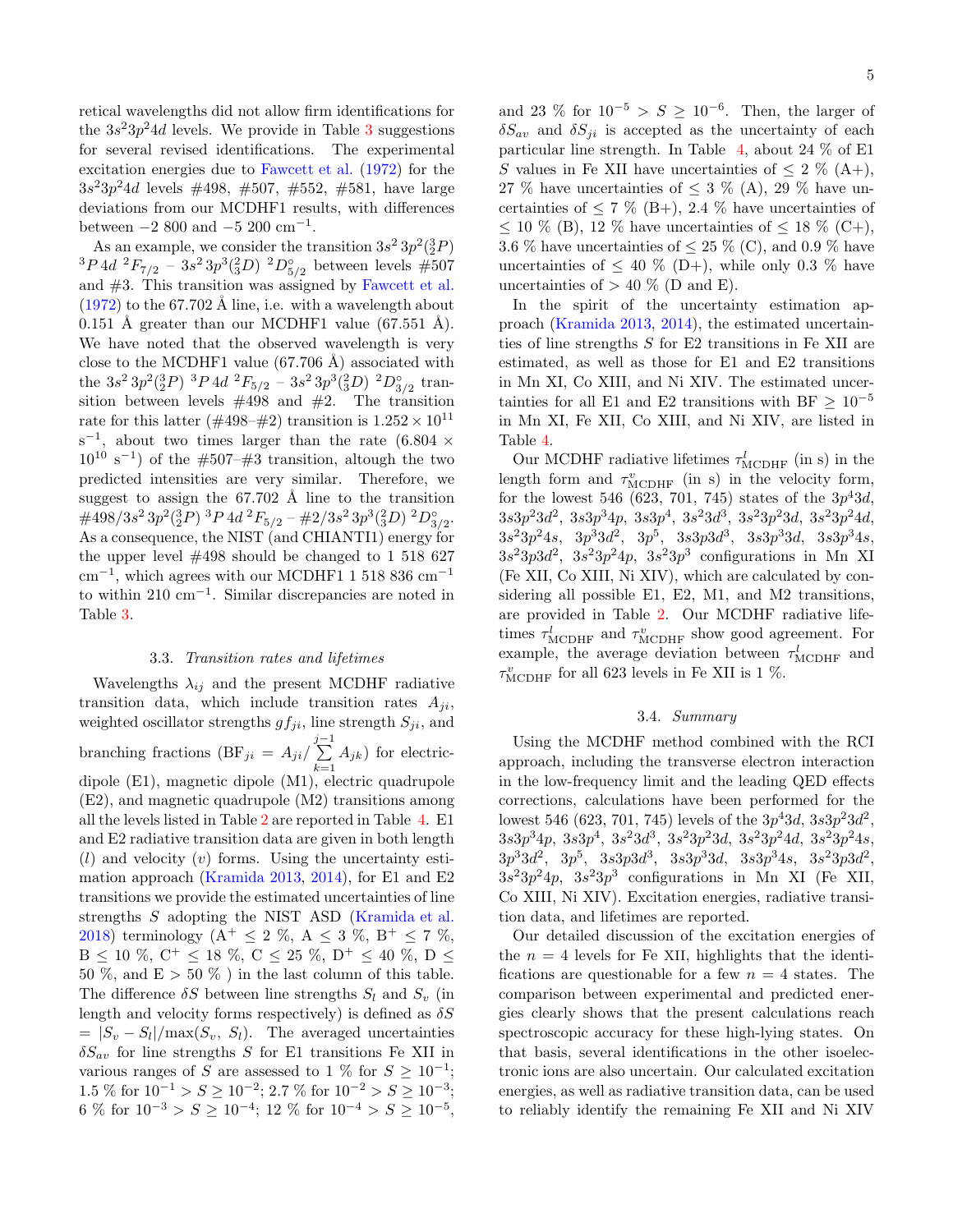levels, and especially to identify all the  $n = 4$  states along the isoelectronic sequence of P-like ions, where very little experimental data are available. The present MCDHF study should therefore stimulate further experimental investigations for those ions. The resulting accurate and consistent MCDHF data set will be useful for astrophysical modeling, line identification work and also for benchmarking other calculations.

### SCIENTIFIC SOFTWARE PACKAGES

Scientific software packages including

 $Software: GRASP2K(Jönsson et al.2007; Jönsson et al.$ [2013\)](#page-6-23)andCHIANTI[\(Dere et al. 2019;](#page-6-7)[Dere et al. 1997](#page-6-8)) are used in the present work.

We acknowledge the support from the National Key Research and Development Program of China under Grant No. 2017YFA0403200, the Science Challenge Project of China Academy of Engineering Physics (CAEP) under Grant No. TZ2016005, the National Natural Science Foundation of China (Grant No. 11703004, No. 11674066, No. 11504421, and No. 11734013), the Natural Science Foundation of Hebei Province, China (A2019201300 and A2017201165), and the Natural Science Foundation of Educational Department of Hebei Province, China (BJ2018058). This work is also supported by the Fonds de la Recherche Scientifique - (FNRS) and the Fonds Wetenschappelijk Onderzoek - Vlaanderen (FWO) under EOS Project n° O022818F, and by the Swedish research council under contracts 2015-04842 and 2016-04185. GDZ acknowledges support form STFC (UK) via the consolidated grant to the solar/atomic astrophysics group, DAMTP, University of Cambridge. KW expresses his gratitude to the support from the visiting researcher program at the Fudan University.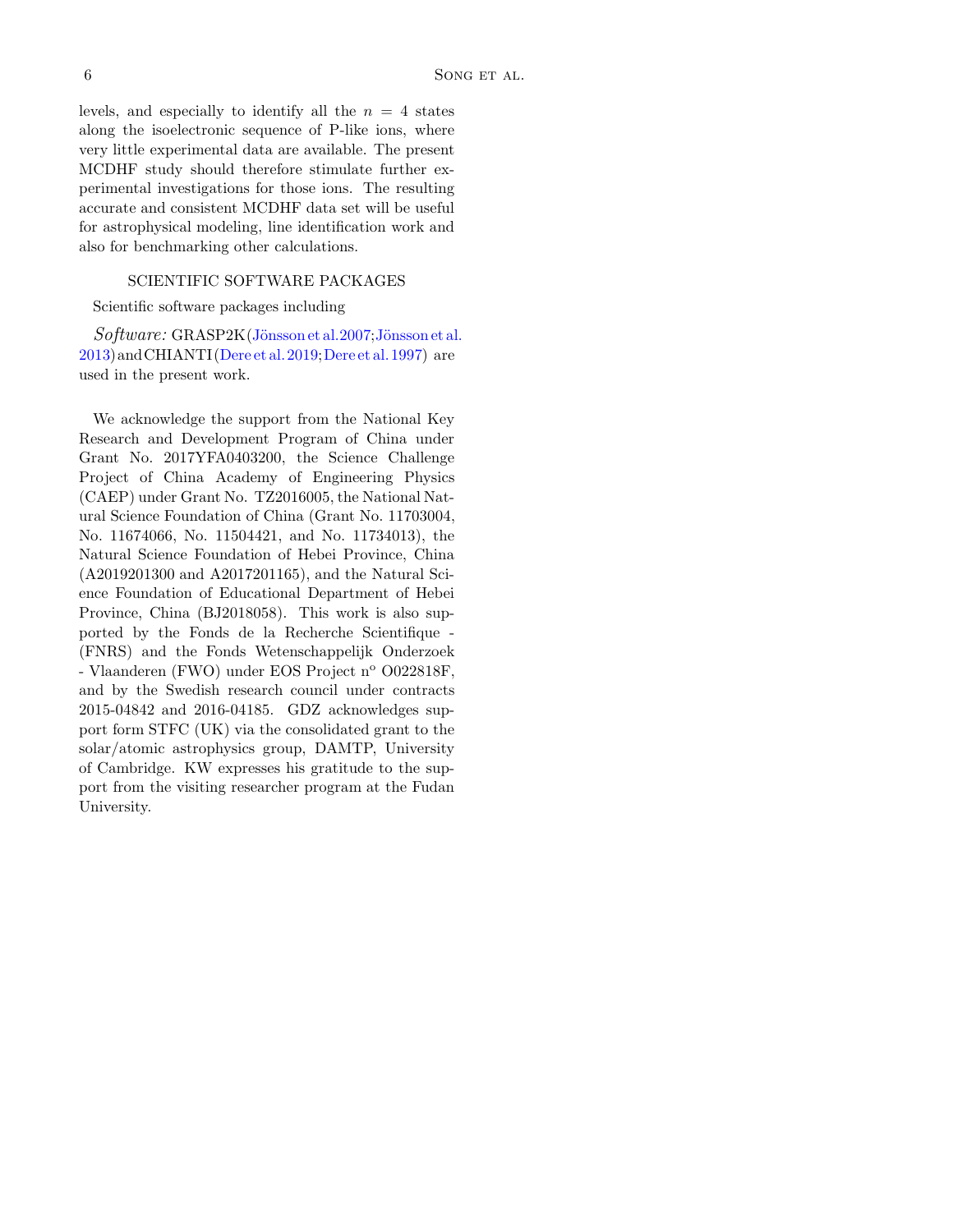- <span id="page-6-33"></span>Behring, W. E., Cohen, L., & Feldman, U. 1972, The Astrophysical Journal, 175, 493, doi: [10.1086/151575](http://doi.org/10.1086/151575)
- <span id="page-6-16"></span>Chen, Z. B., Guo, X. L., & Wang, K. 2018, Journal of Quantitative Spectroscopy and Radiative Transfer, 206, 213, doi: [10.1016/j.jqsrt.2017.11.013](http://doi.org/10.1016/j.jqsrt.2017.11.013)
- <span id="page-6-15"></span>Chen, Z. B., Ma, K., Wang, H. J., et al. 2017, Atomic Data and Nuclear Data Tables, 113, 258, doi: [10.1016/j.adt.2016.03.002](http://doi.org/10.1016/j.adt.2016.03.002)
- <span id="page-6-1"></span>Del Zanna, G. 2012a, Astronomy and Astrophysics, 537, A38, doi: [10.1051/0004-6361/201117592](http://doi.org/10.1051/0004-6361/201117592)
- <span id="page-6-9"></span>—. 2012b, Astronomy and Astrophysics, 546, A97, doi: [10.1051/0004-6361/201219923](http://doi.org/10.1051/0004-6361/201219923)
- <span id="page-6-5"></span>Del Zanna, G., & Mason, H. E. 2005a, Astronomy and Astrophysics, 433, 731
- <span id="page-6-31"></span>—. 2005b, Astronomy and Astrophysics, 433, 731, doi: [10.1051/0004-6361:20041848](http://doi.org/10.1051/0004-6361:20041848)
- <span id="page-6-0"></span>Del Zanna, G., & Mason, H. E. 2018, Living Reviews in Solar Physics, 15, doi: [10.1007/s41116-018-0015-3](http://doi.org/10.1007/s41116-018-0015-3)
- <span id="page-6-6"></span>Del Zanna, G., Storey, P. J., Badnell, N. R., & Mason, H. E. 2012a, Astronomy & Astrophysics, 541, A90, doi: [10.1051/0004-6361/201118720](http://doi.org/10.1051/0004-6361/201118720)
- <span id="page-6-32"></span>Del Zanna, G., Storey, P. J., Badnell, N. R., & Mason, H. E. 2012b, Astronomy and Astrophysics, 543, A139, doi: [10.1051/0004-6361/201219023](http://doi.org/10.1051/0004-6361/201219023)
- <span id="page-6-7"></span>Dere, K. P., Del Zanna, G., Young, P. R., Landi, E., & Sutherland, R. S. 2019, ApJS, 241, 22, doi: [10.3847/1538-4365/ab05cf](http://doi.org/10.3847/1538-4365/ab05cf)
- <span id="page-6-8"></span>Dere, K. P., Landi, E., Mason, H. E., Monsignori Fossi, B. C., & Young, P. R. 1997, Astronomy and Astrophysics Supplement Series, 125, 149, doi: [10.1051/aas:1997368](http://doi.org/10.1051/aas:1997368)
- <span id="page-6-10"></span>Fawcett, B. C., Kononov, E. Y., Hayes, R. W., & Cowan, R. D. 1972, Journal of Physics B Atomic Molecular Physics, 5, 1255, doi: [10.1088/0022-3700/5/6/028](http://doi.org/10.1088/0022-3700/5/6/028)
- <span id="page-6-3"></span>Froese Fischer, C., Godefroid, M., Brage, T., Jönsson, P., & Gaigalas, G. 2016, J. Phys. B: At. Mol. Opt. Phys., 49, 182004, doi: [10.1088/0953-4075/49/18/182004](http://doi.org/10.1088/0953-4075/49/18/182004)
- <span id="page-6-25"></span>Gaigalas, G., Froese Fischer, C., Rynkun, P., & Jönsson, P. 2017, Atoms, 5, 6, doi: [10.3390/atoms5010006](http://doi.org/10.3390/atoms5010006)
- <span id="page-6-26"></span>Gaigalas, G., Zalandauskas, T., & Fritzsche, S. 2004, Computer Physics Communications, 157, 239, doi: [10.1016/S0010-4655\(03\)00518-6](http://doi.org/10.1016/S0010-4655(03)00518-6)
- <span id="page-6-4"></span>Grant, I. P. 2007, Relativistic Quantum Theory of Atoms and Molecules, doi: [10.1007/978-0-387-35069-1](http://doi.org/10.1007/978-0-387-35069-1)
- <span id="page-6-17"></span>Guo, X. L., Huang, M., Yan, J., et al. 2015, Journal of Physics B Atomic Molecular Physics, 48, 144020, doi: [10.1088/0953-4075/48/14/144020](http://doi.org/10.1088/0953-4075/48/14/144020)
- <span id="page-6-18"></span>Guo, X. L., Si, R., Li, S., et al. 2016, Physical Review A, 93, 012513, doi: [10.1103/PhysRevA.93.012513](http://doi.org/10.1103/PhysRevA.93.012513)
- <span id="page-6-23"></span>Jönsson, P., Gaigalas, G., Bieroń, J., Froese Fischer, C., & Grant, I. P. 2013, Computer Physics Communications, 184, 2197, doi: [10.1016/j.cpc.2013.02.016](http://doi.org/10.1016/j.cpc.2013.02.016)
- <span id="page-6-24"></span>Jönsson, P., He, X., Froese Fischer, C., & Grant, I. 2007, Computer Physics Communications, 177, 597 , doi: [10.1016/j.cpc.2007.06.002](http://doi.org/10.1016/j.cpc.2007.06.002)
- <span id="page-6-22"></span>Jönsson, P., Gaigalas, G., Rynkun, P., et al. 2017, Atoms, 5, 16, doi: [10.3390/atoms5020016](http://doi.org/10.3390/atoms5020016)
- <span id="page-6-34"></span>Kramida, A. 2013, Fusion Science and Technology, 63, 313, doi: [10.13182/fst13-a16437](http://doi.org/10.13182/fst13-a16437)
- <span id="page-6-35"></span>Kramida, A. 2014, The Astrophysical Journal Supplement Series, 212, 11, doi: [10.1088/0067-0049/212/1/11](http://doi.org/10.1088/0067-0049/212/1/11)
- <span id="page-6-27"></span>Kramida, A., Yu. Ralchenko, Reader, J., & and NIST ASD Team. 2018, NIST Atomic Spectra Database (ver. 5.6.1), [Online]. Available: https://physics.nist.gov/asd [2019, May 27]. National Institute of Standards and Technology, Gaithersburg, MD.
- <span id="page-6-21"></span>Si, R., Zhang, C. Y., Cheng, Z. Y., et al. 2018, The Astrophysical Journal Supplement Series, 239, 3, doi: [10.3847/1538-4365/aae36e](http://doi.org/10.3847/1538-4365/aae36e)
- <span id="page-6-19"></span>Si, R., Li, S., Guo, X. L., et al. 2016, The Astrophysical Journal Supplement Series, 227, 16, doi: [10.3847/0067-0049/227/2/16](http://doi.org/10.3847/0067-0049/227/2/16)
- <span id="page-6-20"></span>Si, R., Zhang, C., Liu, Y., et al. 2017, Journal of Quantitative Spectroscopy and Radiative Transfer, 189, 249, doi: [10.1016/j.jqsrt.2016.12.006](http://doi.org/10.1016/j.jqsrt.2016.12.006)
- <span id="page-6-29"></span>Storey, P. J., Del Zanna, G., Mason, H. E., & Zeippen, C. J. 2005, Astronomy and Astrophysics, 433, 717, doi: [10.1051/0004-6361:20041771](http://doi.org/10.1051/0004-6361:20041771)
- <span id="page-6-28"></span>Tayal, S. S. 2011, Atomic Data and Nuclear Data Tables, 97, 481, doi: [10.1016/j.adt.2011.03.002](http://doi.org/10.1016/j.adt.2011.03.002)
- <span id="page-6-30"></span>Vilkas, M. J., & Ishikawa, Y. 2004, Journal of Physics B Atomic Molecular Physics, 37, 4763, doi: [10.1088/0953-4075/37/24/004](http://doi.org/10.1088/0953-4075/37/24/004)
- <span id="page-6-14"></span>Wang, K., Jönsson, P., Del Zanna, G., et al. 2020, The Astrophysical Journal Supplement Series, 246, 1, doi: [10.3847/1538-4365/ab5530](http://doi.org/10.3847/1538-4365/ab5530)
- <span id="page-6-11"></span>Wang, K., Jönsson, P., Ekman, J., et al. 2017a, Physical Review Letters, 119, 189301,
- doi: [10.1103/physrevlett.119.189301](http://doi.org/10.1103/physrevlett.119.189301)
- <span id="page-6-12"></span>—. 2017b, Journal of Quantitative Spectroscopy and Radiative Transfer, 194, 108, doi: [10.1016/j.jqsrt.2017.03.014](http://doi.org/10.1016/j.jqsrt.2017.03.014)
- <span id="page-6-2"></span>Wang, K., Jönsson, P., Gaigalas, G., et al. 2018a, The Astrophysical Journal Supplement Series, 235, 27, doi: [10.3847/1538-4365/aab35e](http://doi.org/10.3847/1538-4365/aab35e)
- <span id="page-6-13"></span>Wang, K., Zheng, W., Zhao, X. H., et al. 2019, Journal of Quantitative Spectroscopy and Radiative Transfer, 236, 106586, doi: [10.1016/j.jqsrt.2019.106586](http://doi.org/10.1016/j.jqsrt.2019.106586)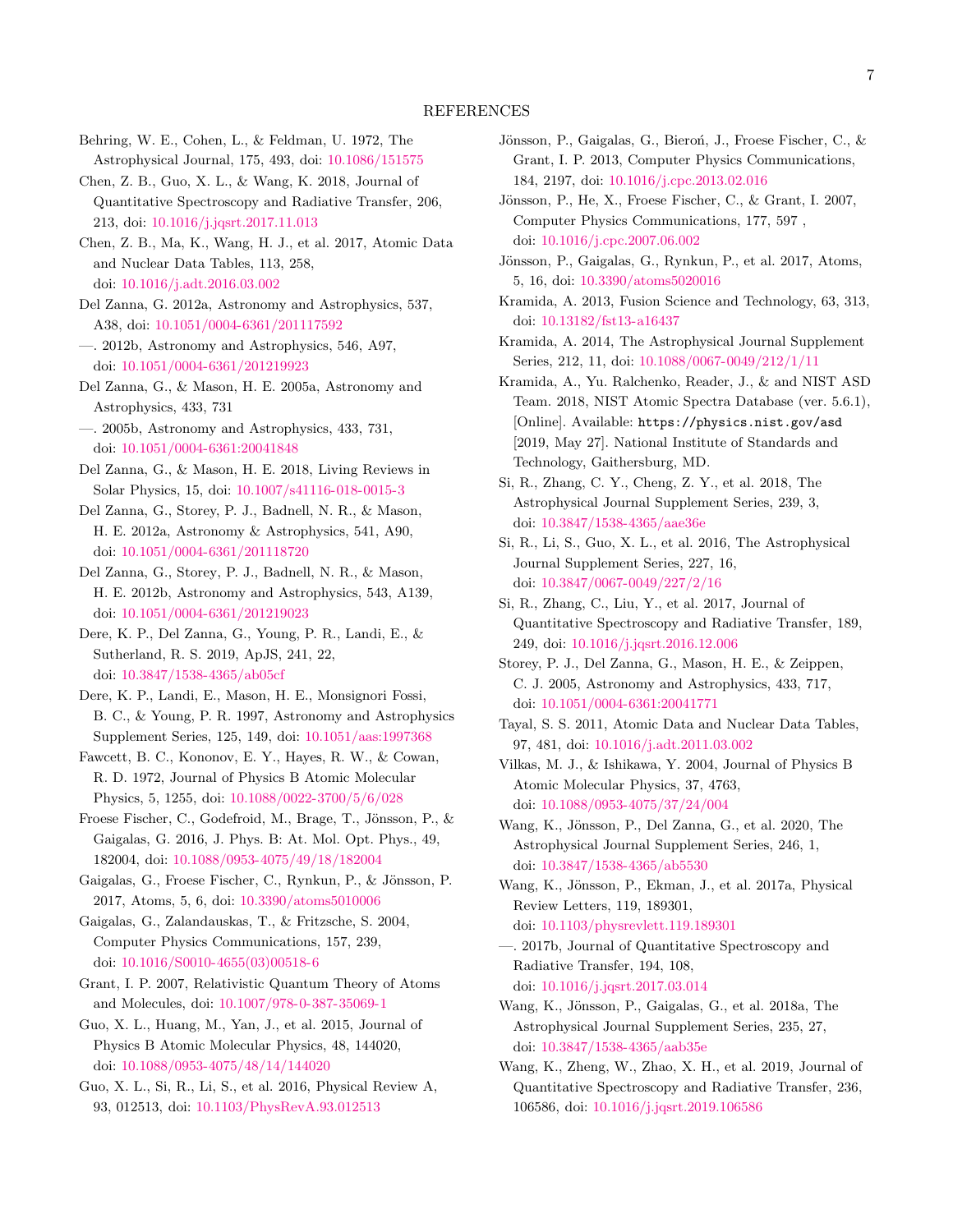- <span id="page-7-1"></span>Wang, K., Li, D. F., Liu, H. T., et al. 2014, The Astrophysical Journal Supplement Series, 215, 26, doi: [10.1088/0067-0049/215/2/26](http://doi.org/10.1088/0067-0049/215/2/26)
- <span id="page-7-2"></span>Wang, K., Guo, X. L., Liu, H. T., et al. 2015, The Astrophysical Journal Supplement Series, 218, 16, doi: [10.1088/0067-0049/218/2/16](http://doi.org/10.1088/0067-0049/218/2/16)
- <span id="page-7-3"></span>Wang, K., Si, R., Dang, W., et al. 2016a, The Astrophysical Journal Supplement Series, 223, 3, doi: [10.3847/0067-0049/223/1/3](http://doi.org/10.3847/0067-0049/223/1/3)
- <span id="page-7-4"></span>Wang, K., Chen, Z. B., Si, R., et al. 2016b, The Astrophysical Journal Supplement Series, 226, 14, doi: [10.3847/0067-0049/226/2/14](http://doi.org/10.3847/0067-0049/226/2/14)
- <span id="page-7-5"></span>Wang, K., Li, S., Jönsson, P., et al. 2017c, Journal of Quantitative Spectroscopy and Radiative Transfer, 187, 375 , doi: [10.1016/j.jqsrt.2016.10.011](http://doi.org/10.1016/j.jqsrt.2016.10.011)
- <span id="page-7-6"></span>Wang, K., Jönsson, P., Ekman, J., et al. 2017d, The Astrophysical Journal Supplement Series, 229, 37, doi: [10.3847/1538-4365/aa6847](http://doi.org/10.3847/1538-4365/aa6847)
- <span id="page-7-7"></span>Wang, K., Song, C. X., Jönsson, P., et al. 2018b, The Astrophysical Journal Supplement Series, 239, 30, doi: [10.3847/1538-4365/aaedba](http://doi.org/10.3847/1538-4365/aaedba)
- <span id="page-7-8"></span>Wang, K., Chen, Z. B., Zhang, C. Y., et al. 2018c, The Astrophysical Journal Supplement Series, 234, 40, doi: [10.3847/1538-4365/aaa300](http://doi.org/10.3847/1538-4365/aaa300)
- <span id="page-7-9"></span>Wang, K., Zhang, C., Jönsson, P., et al. 2018d, Journal of Quantitative Spectroscopy and Radiative Transfer, 208, 134, doi: [10.1016/j.jqsrt.2018.01.014](http://doi.org/10.1016/j.jqsrt.2018.01.014)
- <span id="page-7-0"></span>Young, P. R., Watanabe, T., Hara, H., & Mariska, J. T. 2009, A&A, 495, 587, doi: [10.1051/0004-6361:200810143](http://doi.org/10.1051/0004-6361:200810143)
- <span id="page-7-10"></span>Zhao, Z., Wang, K., Li, S., et al. 2018, Atomic Data and Nuclear Data Tables, 119, 314, doi: [http://dx.doi.org/10.1016/j.adt.2017.01.002](http://doi.org/http://dx.doi.org/10.1016/j.adt.2017.01.002)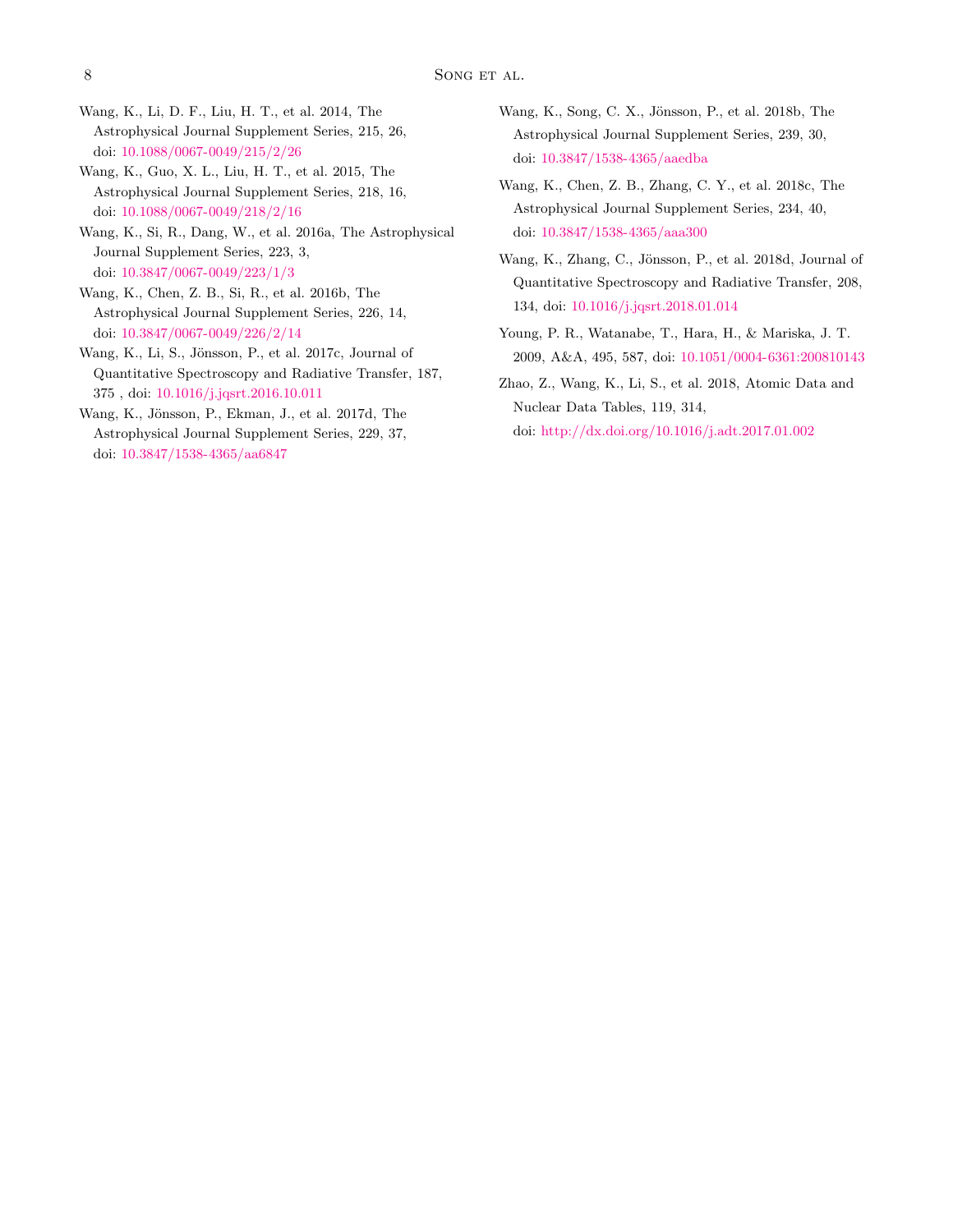<span id="page-8-0"></span>Table 1. Excitation energies E in cm<sup>-1</sup> for 623 states of Fe XII from the present MCDHF calculations (hereafter referred to as MCDHF1). For comparison, excitation energies from our recent MCDHF calculations [\(Wang et al. 2018a](#page-6-2)) (MCDHF2), experimental excitation energies compiled in the NIST ASD [\(Kramida et al. 2018](#page-6-27)), experimental (CHIANTI1) and calculated (CHIANTI2) values from the CHIANTI version 9 [\(Dere et al. 2019](#page-6-7); [Dere et al. 1997](#page-6-8)) are also included, along with their differences ( $\Delta E_x = E_x - E_{\text{MCDHF1}}$ ) in cm<sup>-1</sup> with the present MCDHF values.

| Key               | Level                                                                                     |                  |                  |                |                  |                 |                  | $\label{eq:em:em:unif} E_{\text{MCDHF1}} \quad E_{\text{MCDHF2}} \quad \Delta E_{\text{MCDHF2}} \quad E_{\text{NIST}} \quad \Delta E_{\text{NIST}} \quad E_{\text{CHIANT11}} \quad \Delta E_{\text{CHIANT11}} \quad E_{\text{CHIANT12}} \quad \Delta E_{\text{CHIANT12}}$ |                  |             |
|-------------------|-------------------------------------------------------------------------------------------|------------------|------------------|----------------|------------------|-----------------|------------------|---------------------------------------------------------------------------------------------------------------------------------------------------------------------------------------------------------------------------------------------------------------------------|------------------|-------------|
| $\,1\,$           | $3s^2\,3p^3(\frac{4}{3}S)^4S^0_{3/2}$                                                     | $\mathbf 0$      | $\overline{0}$   | $\mathbf{0}$   | $\mathbf{0}$     | $\mathbf{0}$    | $\overline{0}$   |                                                                                                                                                                                                                                                                           | $\mathbf 0$      | $\mathbf 0$ |
| $\,2$             | $3s^23p^3(\frac{2}{3}D)^2D_{3/2}^0$                                                       | 41872            | 41771            | $-101$         | 41566            | $-306$          | 41555.602        | $-316.398$                                                                                                                                                                                                                                                                | 41556            | $-316$      |
| 3                 | $3s^2 3p^3(\frac{2}{3}D)^2D_{5/2}^0$                                                      | 46386            | 46320            | $-66$          | 46075            | $-311$          | 46088            | $-298$                                                                                                                                                                                                                                                                    | 46088            | $-298$      |
| $\,4$             | $3s^23p^3({2P})\;^2P^0_{1/2}$                                                             | 74557            | 74373            | $-185$         | 74109            | $-448$          | 74107            | $-450$                                                                                                                                                                                                                                                                    | 74107            | $-450$      |
| $\,$ 5            | $3s^23p^3(^2P)^2P^0_{3/2}$                                                                | 80926            | 80763            | $-163$         | 80515            | $-411$          | 80515            | $-411$                                                                                                                                                                                                                                                                    | 80515            | $-411$      |
| $\,$ 6            | $3s2 S 3p4(\frac{3}{2}P)4P5/2$                                                            | 274618           | 274499           | $-119$         | 274373           | $-245$          | 274373           | $-245$                                                                                                                                                                                                                                                                    | 274373           | $-245$      |
| $\scriptstyle{7}$ | 3s ${}^{2}S3p^{4}({}^{3}_{2}P)$ ${}^{4}P_{3/2}$                                           | 284240           | 284127           | $-114$         | 284005           | $-235$          | 284005           | $-235$                                                                                                                                                                                                                                                                    | 277374           | $-6866$     |
| $\bf8$            | 3s ${}^{2}S3p^{4}({}^{3}_{2}P)$ ${}^{4}P_{1/2}$                                           | 288550           | 288452           | $-98$          | 288307           | $-243$          | 288307           | $-243$                                                                                                                                                                                                                                                                    | 288307           | $-243$      |
| $\,9$             | $3s^{2}S3p^{4}(\frac{1}{2}D)^{2}D_{3/2}$                                                  | 340143           | 340105           | $-38$          | 340020           | $-123$          | 339725           | $-418$                                                                                                                                                                                                                                                                    | 335258           | $-4885$     |
| 10                | $3s\ ^{2}S\ 3p^{4}(\frac{1}{2}D)\ ^{2}D_{5/2}$                                            | 342090           | 342051           | $-39$          | 341703           | $-387$          | 341716           | $-374$                                                                                                                                                                                                                                                                    | 341716           | $-374$      |
| 11                | 3s ${}^{2}S3p^{4}({}^{3}_{2}P)$ ${}^{2}P_{3/2}$                                           | 389908           | 390074           | 166            | 389706           | $-202$          | 389719           | $-189$                                                                                                                                                                                                                                                                    | 389719           | $-189$      |
| $1\,2$            | $3s^23p^2({3 \over 2}P)^3P3d~^2P_{1/2}$                                                   | 394654           | 394713           | 58             | 394120           | $-534$          | 394360           | $-294$                                                                                                                                                                                                                                                                    | 394360           | $-294$      |
| $1\,3$            | $3s2S3p4(\frac{1}{0}S)2S1/2$                                                              | 410811           | 410815           | $\overline{4}$ |                  |                 | 410401           | $-410$                                                                                                                                                                                                                                                                    | 410401           | $-410$      |
| 14                | $3s^23p^2({3 \over 2}P)^3P3d~^4F_{3/2}$                                                   | 426775           | 427242           | 467            |                  |                 | 427034           | 259                                                                                                                                                                                                                                                                       | 427034           | 259         |
| 15                | $3s^23p^2({3 \over 2}P)^3P3d~^4F_{5/2}$                                                   | 430547           | 431015           | 468            |                  |                 | 430743           | 196                                                                                                                                                                                                                                                                       | 430743           | 196         |
| 16                | $3s^23p^2({3 \over 2}P)^3P3d~^4F_{7/2}$                                                   | 436076           | 436549           | 473            |                  |                 | 436088           | 12                                                                                                                                                                                                                                                                        | 436088           | 12          |
| 17                | $3s^2 3p^2(\frac{1}{2}D)^{-1}D 3d^{-2}F_{5/2}$                                            | 442645           | 443124           | 479            |                  |                 |                  |                                                                                                                                                                                                                                                                           | 440878           | $-1767$     |
| 18                | $3s^23p^2({3 \over 2}P)^3P3d~^4F_{9/2}$                                                   | 442900           | 443380           | 481            |                  |                 | 443121           | 221                                                                                                                                                                                                                                                                       | 440659           | $-2241$     |
| 19                | $3s^2 3p^2(\frac{1}{2}D)^1 D 3d^2F_{7/2}$                                                 | 446932           | 447413           | 481            |                  |                 | 447070           | 138                                                                                                                                                                                                                                                                       | 444791           | $-2141$     |
| 20                | $3s^23p^2({}^3_2P)^3P3d~^4D_{1/2}$                                                        | 447242           | 447701           | 459            |                  |                 |                  |                                                                                                                                                                                                                                                                           | 444138           | $-3104$     |
| $\bf{21}$         | $3s^23p^2({}^3_2P)^3P3d~^4D_{3/2}$                                                        | 448289           | 448758           | 469            |                  |                 | 448502           | 213                                                                                                                                                                                                                                                                       | 447076           | $-1213$     |
| 22                | $3s^23p^2({}^3_2P)^3P3d~^4D_{5/2}$                                                        | 452560           | 453039           | 479            |                  |                 | 452755           | 195                                                                                                                                                                                                                                                                       | 452755           | 195         |
| 23                | $3s^23p^2({}^3_2P)^3P3d~^4D_{7/2}$                                                        | 461897           | 462391           | 494            |                  |                 | 461474           | $-423$                                                                                                                                                                                                                                                                    | 461474           | $-423$      |
| 24                | $3s^2 3p^2(\frac{1}{2}D)^{-1}D 3d^{-2}G_{7/2}$                                            | 494290           | 494743           | 453            |                  |                 | 494518           | 228                                                                                                                                                                                                                                                                       | 494518           | 228         |
| $\bf 25$          | $3s^2 3p^2(\frac{1}{2}D)^1 D 3d^2G_{9/2}$                                                 | 497334           | 497792           | 458            |                  |                 | 497256           | $-78$                                                                                                                                                                                                                                                                     | 497256           | $-78$       |
| 26                | $3s^23p^2({3 \over 2}P)^3P3d~^2P_{3/2}$                                                   | 502031           | 502205           | 175            | 501800           | $-231$          | 501800           | $-231$                                                                                                                                                                                                                                                                    | 501800           | $-231$      |
| 27                | $3s^23p^2({3 \over 2}P)^3P3d~^4P_{5/2}$                                                   | 512330           | 512758           | 427            | 512510           | 180             | 512508           | 178                                                                                                                                                                                                                                                                       | 512508           | 178         |
| 28                | $3s^{2}S3p^{4}(3P)^{2}P_{1/2}$                                                            | 514055           | 514275           | 219            | 513850           | $-205$          | 513850           | $-205$                                                                                                                                                                                                                                                                    | 513850           | $-205$      |
| 29                | $3s^23p^2({3 \over 2}P)^3P3d~^4P_{3/2}$                                                   | 516617           | 517038           | 421            | 516740           | 123             | 516772           | 155                                                                                                                                                                                                                                                                       | 516772           | 155         |
| 30                | $3s^23p^2({}^3_2P)^3P3d~^4P_{1/2}$                                                        | 519641           | 520038           | 398            | 519770           | 129             | 519767           | 126                                                                                                                                                                                                                                                                       | 519768           | 127         |
| 31                | $3s^2 3p^2(\frac{1}{0}S)^1 S 3d^2D_{3/2}$                                                 | 526302           | 526717           | 415            | 526120           | $-182$          | 526127           | $-175$                                                                                                                                                                                                                                                                    | 526127           | $-175$      |
| 32                | $3s^2 3p^2(\frac{1}{0}S)^1 S 3d^2D_{5/2}$                                                 | 537078           | 537485           | 407            | 538040           | 962             | 536939           | $-139$                                                                                                                                                                                                                                                                    | 536939           | $-139$      |
| 33                | $3s^2 3p^2(\frac{1}{2}D)^{-1}D 3d^{-2}D_{3/2}$                                            | 554046           | 554414           | 367            | 554030           | $-16$           | 553906           | $-140$                                                                                                                                                                                                                                                                    | 553906           | $-140$      |
| 34                | $3s^2$ $3p^2(\frac{1}{2}D)^{-1}D$ $3d^{-2}D_{5/2}$                                        | 554772           | 555178           | 406            | 554610           | $-162$          | 554632           | $-140$                                                                                                                                                                                                                                                                    | 554632           | $-140$      |
| $35\,$            | $3s^2 3p^2(\frac{1}{2}D)^{-1}D 3d^{-2}P_{1/2}$<br>$3s^23p^2({3 \over 2}P)^3P3d~^2F_{5/2}$ | 569880           | 570300           | 420            | 568940           | $-940$          | 569794           | $-86$                                                                                                                                                                                                                                                                     | 569794           | $-86$       |
| $_{\rm 36}$       | $3s^2 3p^2(\frac{1}{2}D)^1 D 3d^2P_{3/2}$                                                 | 576848           | 577311           | 464            | 576740           | $-108$          | 576733           | $-115$                                                                                                                                                                                                                                                                    | 576733           | $-115$      |
| 37<br>38          | $3s^2 3p^2(\frac{1}{2}D)^1 D 3d 2S_{1/2}$                                                 | 577759           | 578190           | 431            | 577740<br>579630 | $-19$           | 579630<br>576153 | 1871<br>$-3684$                                                                                                                                                                                                                                                           | 580345<br>579853 | 2586<br>16  |
| 39                | $3s^23p^2({3 \over 2}P)^3P3d~^2F_{7/2}$                                                   | 579837           | 580194<br>581737 | 358            |                  | $-207$          | 581171           | $-90$                                                                                                                                                                                                                                                                     | 581171           | $-90$       |
| 40                | $3s^23p^2({3 \over 2}P)^3P3d~^2D_{5/2}$                                                   | 581261<br>604088 | 604548           | 477            | 581180<br>603930 | $-81$<br>$-158$ | 603940           | $-148$                                                                                                                                                                                                                                                                    | 603940           | $-148$      |
| $4\sqrt{1}$       | $3s^23p^2({3 \over 2}P)^3P3d~^2D_{3/2}$                                                   | 605721           | 606181           | 459<br>460     | 605480           | $-241$          | 605540           | $-181$                                                                                                                                                                                                                                                                    | 605540           | $-181$      |
| 42                | $3s\ ^{2}S\ 3p^{3}(\frac{4}{3}S)\ ^{5}S\ 3d\ ^{6}D_{1/2}^{0}$                             | 627027           | 626626           | $-400$         |                  |                 |                  |                                                                                                                                                                                                                                                                           | 613765           | $-13262$    |
| 43                | $3s\,\,{^{2}}\,S\,3p^{3}(\substack{4\\3}S)\,\,{^{5}}\,S\,3d\,\,{^{6}}\,D^{\circ}_{3/2}$   | 627274           | 626869           | $-405$         |                  |                 |                  |                                                                                                                                                                                                                                                                           | 614078           | $-13196$    |
|                   | 44 3s ${}^{2}S3p^{3}({}^{4}_{3}S)$ ${}^{5}S3d$ ${}^{6}D^{\circ}_{5/2}$                    |                  |                  |                |                  |                 |                  |                                                                                                                                                                                                                                                                           |                  |             |
|                   | $3s2S3p3(\frac{4}{3}S)5S3d6D7/2$                                                          | 627676           | 627291           | $-386$         |                  |                 |                  |                                                                                                                                                                                                                                                                           | 614577           | $-13099$    |
| $45\,$            |                                                                                           | 628249           | 627861           | $-388$         |                  |                 |                  |                                                                                                                                                                                                                                                                           | 615273           | $-12976$    |
| 46                | 3s $2S3p^3(\frac{4}{3}S)$ $5S3d$ $6D_{9/2}^{\circ}$                                       | 629125           | 628725           | $-401$         |                  |                 |                  |                                                                                                                                                                                                                                                                           | 616260           | $-12865$    |
| 47                | $3p^5~^2P^{\circ}_{3/2}$                                                                  | 637128           | 636770           | $-358$         |                  |                 |                  |                                                                                                                                                                                                                                                                           | 627294           | $-9834$     |
| 48                | $3p^5~^2P^{\circ}_{1/2}$                                                                  | 651909           | 651603           | $-306$         |                  |                 |                  |                                                                                                                                                                                                                                                                           | 641642           | $-10267$    |
|                   | 49 3s ${}^{2}S\,3p^{3}({}^{2}_{3}D)\,$ ${}^{3}D\,3d\,$ ${}^{4}D^{\circ}_{5\,/\,2}$        | 681292           | 680968           | $-324$         |                  |                 |                  |                                                                                                                                                                                                                                                                           | 671063           | $-10229$    |
|                   | 50 3s ${}^{2}S\,3p^3({}^{2}_{3}D)\, {}^{3}D\,3d\, {}^{4}D^{\circ}_{7/2}$                  | 681927           | 681593           | $-334$         |                  |                 | 681256           | $-671$                                                                                                                                                                                                                                                                    | 671652           | $-10275$    |
|                   | 51 3s ${}^{2}S\,3p^3({}^{2}_{3}D)\, {}^{3}D\,3d\, {}^{4}D^{\circ}_{3/2}$                  | 682276           | 681939           | $-337$         |                  |                 |                  |                                                                                                                                                                                                                                                                           | 671969           | $-10307$    |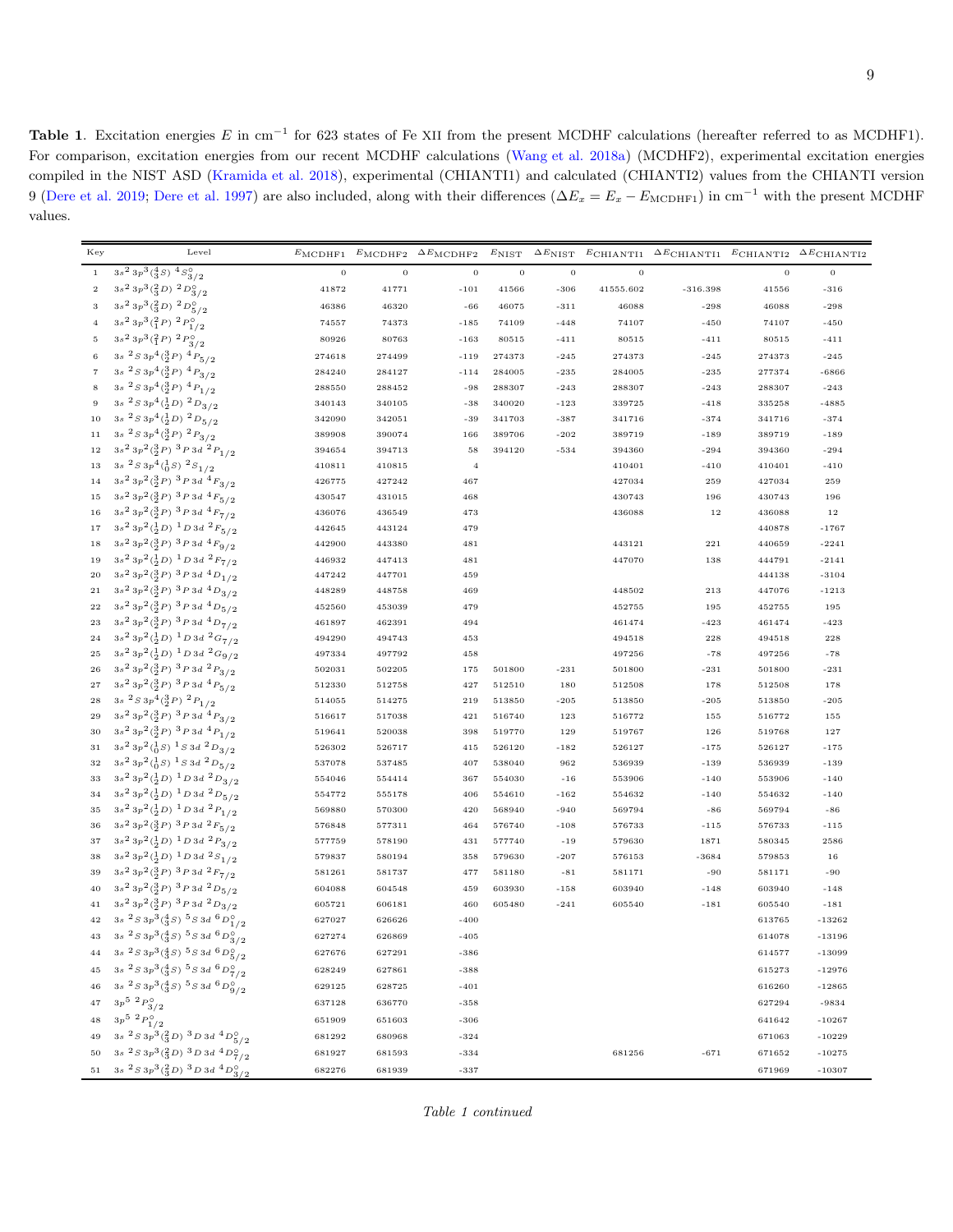# $\,$  SONG ET AL.

Table 1 (continued)

| Key         | Level                                                                                                                                    | $E_{\text{MCDHF1}}$ | $E_{\rm MCDHF2}$ | $\Delta E_{\text{MCDHF2}}$ | $E_{\text{NIST}}$ | $\Delta E_{\rm NIST}$ | $E$ CHIANTI1 | $\Delta E$ CHIANTI1 | $E$ CHIANTI2     | $\overline{\Delta E_{\text{CHIANTI2}}}$ |
|-------------|------------------------------------------------------------------------------------------------------------------------------------------|---------------------|------------------|----------------------------|-------------------|-----------------------|--------------|---------------------|------------------|-----------------------------------------|
| $^{\rm 52}$ | $3s2 S 3p3(2/3D)3D 3d4D0/1/2$                                                                                                            | 683998              | 683673           | $-325$                     |                   |                       |              |                     | 673495           | $-10503$                                |
| 53          | 3s ${}^{2}S\,3p^3({}^{2}_{3}D)\,$ ${}^{3}D\,3d\,4F^{\circ}_{3/2}$                                                                        | 691051              | 690716           | $-335$                     |                   |                       |              |                     | 681077           | $-9974$                                 |
| 54          | $3s\ ^{2}S\ 3p^{3}(\frac{2}{3}D)\ ^{3}D\ 3d\ ^{4}F_{5/2}^{0}$                                                                            | 693323              | 693008           | $-316$                     |                   |                       |              |                     | 683420           | $-9903$                                 |
| 55          | 3s ${}^{2}S3p^{3}({}^{2}_{3}D)$ ${}^{3}D3d$ ${}^{4}F^{0}_{7/2}$                                                                          | 696137              | 695830           | $-307$                     |                   |                       |              |                     | 686355           | $-9782$                                 |
| 56          | $3s\ ^{2}S\ 3p^{3}(\frac{2}{3}D)\ ^{3}D\ 3d\ ^{4}F_{9/2}^{\circ}$                                                                        | 699877              | 699589           | $-287$                     |                   |                       |              |                     | 690188           | $-9689$                                 |
| 57          | $3s\ ^{2}S\ 3p^{3}(\frac{2}{3}D)\ ^{3}D\ 3d\ ^{2}S_{1/2}^{\circ}$                                                                        | 723941              | 723741           | $-200$                     |                   |                       |              |                     | 715091           | $-8850$                                 |
| 58          | $3s2 S 3p3(2/3D)3 D 3d4 Go/5/2$                                                                                                          | 728410              | 728058           | $-353$                     |                   |                       |              |                     | 721201           | $-7209$                                 |
| 59          | $3s\ ^{2}S\ 3p^{3}(\frac{2}{3}D)\ ^{3}D\ 3d\ ^{4}G_{7/2}^{0}$                                                                            | 729363              | 729030           | $-333$                     |                   |                       |              |                     | 722212           | $-7151$                                 |
| 60          | $3s2S3p3(23D)3D3d4Go9/2$                                                                                                                 | 730694              | 730383           | $-310$                     |                   |                       |              |                     | 723629           | $-7065$                                 |
| 61          | 3s ${}^{2}S3p^{3}({}^{2}_{3}D)$ ${}^{3}D3d$ ${}^{4}G^{0}_{11/2}$                                                                         | 732495              | 732385           | $-111$                     |                   |                       |              |                     | 725569           | $-6926$                                 |
| 62          | $3s\ ^{2}S\ 3p^{3}(\frac{2}{3}D)\ ^{3}D\ 3d\ ^{2}G_{7/2}^{0}$                                                                            | 757119              | 756749           | $-369$                     |                   |                       |              |                     | 751470           | $-5649$                                 |
| 63          | $3s2S3p3(23D)3D3d2Go9/2$                                                                                                                 | 757173              | 756809           | $-363$                     |                   |                       |              |                     | 751570           | $-5603$                                 |
| 64          | $3s\ ^{2}S\ 3p^{3}(\frac{2}{1}P)\ ^{3}P\ 3d\ ^{4}D_{1/2}^{0}$                                                                            | 761262              | 760729           | $-534$                     |                   |                       |              |                     | 753742           | $-7520$                                 |
| 65          | $3s\ ^{2}S\ 3p^{3}(\frac{2}{1}P)\ ^{3}P\ 3d\ ^{4}D_{3/2}^{0}$                                                                            | 762617              | 762126           | $-491$                     |                   |                       |              |                     | 754888           | $-7729$                                 |
| 66          | $3s2 S 3p3(21P)3P 3d4 Do5/2$                                                                                                             | 764323              | 763922           | $-401$                     |                   |                       |              |                     | 756775           | $-7548$                                 |
| 67          | $3s\ ^{2}S\ 3p^{3}(\frac{2}{1}P)\ ^{3}P\ 3d\ ^{4}P_{1/2}^{\circ}$                                                                        | 765282              | 764826           | $-457$                     |                   |                       |              |                     | 756687           | $-8595$                                 |
| 68          | 3s ${}^{2}S3p^{3}({}^{2}_{1}P)$ ${}^{3}P3d$ ${}^{4}P^{0}_{3/2}$                                                                          | 766554              | 766071           | $-483$                     |                   |                       |              |                     | 758580           | $-7974$                                 |
| 69          | $3s2 S 3p3(21P)3 P 3d4 P5/2$                                                                                                             | 771583              | 771203           | $-379$                     |                   |                       |              |                     | 763630           | $-7953$                                 |
| 70          | $3s\ ^{2}S\ 3p^{3}(\frac{2}{1}P)\ ^{3}P\ 3d\ ^{2}D_{3/2}^{0}$                                                                            | 772362              | 772022           | $-341$                     |                   |                       |              |                     | 765853           | $-6509$                                 |
| 71          | $3s2 S 3p3(21P)3P 3d2 Do5/2$                                                                                                             | 773719              | 773320           | $-398$                     |                   |                       |              |                     | 766983           | $-6736$                                 |
| 72          | $3s\ ^{2}S\ 3p^{3}(\frac{4}{3}S)\ ^{5}S\ 3d\ ^{4}D_{7/2}^{0}$                                                                            | 776073              | 775584           | $-490$                     |                   |                       |              |                     | 768699           | $-7374$                                 |
| 73          | $3s2S3p3(21P)3P3d4F9/2$                                                                                                                  | 777527              | 777122           | $-405$                     |                   |                       |              |                     | 771432           | $-6095$                                 |
| 74          | 3s ${}^{2}S3p^{3}({}^{2}_{1}P)$ ${}^{3}P3d$ ${}^{4}F^{\circ}_{7/2}$                                                                      | 778827              | 778391           | $-436$                     |                   |                       |              |                     | 772442           | $-6385$                                 |
| 75          | $3s\ ^{2}S\ 3p^{3}(\frac{2}{1}P)\ ^{3}P\ 3d\ ^{4}F_{5/2}^{\circ}$                                                                        | 779629              | 779214           | $-415$                     |                   |                       |              |                     | 773364           | $-6265$                                 |
| 76          | $3s2 S 3p3(21P)3P 3d4F3/20$                                                                                                              | 780674              | 780241           | $-433$                     |                   |                       |              |                     | 774317           | $-6357$                                 |
| 77          | $3s\ ^{2}S\ 3p^{3}(\frac{2}{3}D)\ ^{3}D\ 3d\ ^{4}S_{3/2}^{0}$                                                                            | 788375              | 788074           | $-302$                     |                   |                       |              |                     | 781907           | $-6468$                                 |
| 78          | $3s2 S 3p3(23D) 3D 3d4P5/2$                                                                                                              | 790101              | 789867           | $-234$                     |                   |                       |              |                     | 782831           | $-7270$                                 |
| 79          | $3s\ ^{2}S\ 3p^{3}(\frac{2}{3}D)\ ^{3}D\ 3d\ ^{4}P_{3/2}^{0}$                                                                            | 790996              | 790861           | $-135$                     |                   |                       |              |                     | 784839           | $-6157$                                 |
| 80          | $3s\ ^{2}S\ 3p^{3}(\frac{2}{3}D)\ ^{1}D\ 3d\ ^{2}F_{7/2}^{0}$                                                                            | 792581              | 792346           | $-235$                     |                   |                       |              |                     | 787182           | $-5399$                                 |
| 81          | $3s\ ^{2}S\ 3p^{3}(\frac{2}{3}D)\ ^{3}D\ 3d\ ^{4}P_{1/2}^{0}$                                                                            | 793114              | 793069           | $-45$                      |                   |                       |              |                     | 785515           | $-7599$                                 |
| 82          | 3s ${}^{2}S3p^{3}({}^{2}_{3}D)$ ${}^{1}D3d$ ${}^{2}F^{0}_{5/2}$                                                                          | 793187              | 792950           | $-237$                     |                   |                       |              |                     | 787732           | $-5455$                                 |
| 83          | $3s\ ^{2}S\ 3p\ ^{3}(\frac{2}{3}D)\ ^{1}D\ 3d\ ^{2}D_{5/2}^{0}$<br>$3s\ ^{2}S\ 3p\ ^{3}({\frac{2}{1}}P)\ ^{3}P\ 3d\ ^{4}D_{7/2}^{\circ}$ | 807771              | 807708           | $-63$                      |                   |                       |              |                     | 803238           | $-4533$                                 |
| 84<br>85    | $3s\ ^{2}S\ 3p^{3}(\frac{2}{3}D)\ ^{3}D\ 3d\ ^{2}D_{3/2}^{\circ}$                                                                        | 810240<br>810373    | 810022<br>810227 | $-218$<br>$-146$           |                   |                       | 809132       | $-1108$             | 804964<br>805335 | $-5276$<br>$-5038$                      |
| 86          | $3s\ ^{2}S\ 3p\ ^{3}(\frac{4}{3}S)\ ^{5}S\ 3d\ ^{4}D_{1/2}^{\circ}$                                                                      | 813479              | 813443           | $-36$                      |                   |                       |              |                     | 808143           | $-5336$                                 |
| 87          | $3s\ ^{2}S\ 3p^{3}(\frac{4}{3}S)\ ^{5}S\ 3d\ ^{4}D_{5/2}^{\circ}$                                                                        | 813955              | 813760           | $-195$                     |                   |                       | 812770       | $-1185$             | 808588           | $-5367$                                 |
| 88          | $3s2S3p3(\frac{4}{3}S)5S3d4D3/2o$                                                                                                        | 814783              | 814618           | $-164$                     |                   |                       |              |                     | 809384           | $-5399$                                 |
| 89          | $3s\ ^{2}S\ 3p\ ^{3}(\frac{2}{3}D)\ ^{3}D\ 3d\ ^{2}P_{3/2}^{\circ}$                                                                      | 819940              | 820057           | 116                        |                   |                       |              |                     | 814397           | $-5543$                                 |
| 90          | $3s\,\,{}^2S\,3p^3({}^2_3D)\,\,{}^3D\,3d\,\,{}^2P^\circ_{1/2}$                                                                           | 820017              | 820047           | 30                         |                   |                       |              |                     | 814316           | $-5701$                                 |
| 91          | 3s ${}^{2}S\,3p^{3}({}^{2}_{3}D)\,$ ${}^{1}D\,3d\,$ ${}^{2}G^{0}_{7/2}$                                                                  | 823699              | 823510           | $-189$                     |                   |                       |              |                     | 820798           | $-2901$                                 |
|             | $3s\,\,{^2S}\,3p^3({^2_1P})\,\,{^3P}\,3d\,\,{^2F^{\circ}_{5/2}}$                                                                         | 827753              | 827269           | -484                       |                   |                       |              |                     | 823124           | $-4629$                                 |
| 93          | $3s\ ^{2}S\ 3p^{3}(\frac{2}{3}D)\ ^{1}D\ 3d\ ^{2}G_{9/2}^{0}$                                                                            | 831008              | 831087           | 79                         |                   |                       |              |                     | 829548           | $-1460$                                 |
| 94          | $3s^2S3p^3(^2P)^3P3d^2F^0_{7/2}$                                                                                                         | 833846              | 833600           | $-246$                     |                   |                       |              |                     | 830864           | $-2982$                                 |
| 95          | $3s2S3p3(\frac{4}{3}S)3S3d4D3/2o$                                                                                                        | 857426              | 857471           | $\bf 46$                   |                   |                       |              |                     | 855285           | $-2141$                                 |
| 96          | $3s2 S 3p3(\frac{4}{3}S)3 S 3d4 D5/2$                                                                                                    | 857514              | 857687           | 173                        |                   |                       |              |                     | 855716           | $-1798$                                 |
| 97          | $3s2 S 3p3(\frac{4}{3}S)3 S 3d4 D7/2$                                                                                                    | 857718              | 858047           | 330                        |                   |                       |              |                     | 856214           | $-1504$                                 |
| 98          | $3s2 S 3p3(\frac{4}{3}S)3 S 3d4 D1/2$                                                                                                    | 858783              | 858980           | 197                        |                   |                       |              |                     | 856605           | $-2178$                                 |
| 99          | $3s\ ^{2}S\ 3p^{3}(\frac{2}{3}D)\ ^{1}D\ 3d\ ^{2}D_{3/2}^{\circ}$                                                                        | 862367              | 862239           | $-128$                     |                   |                       |              |                     | 860018           | $-2349$                                 |
| 100         | 3s ${}^{2}S\,3p^{3}(\frac{2}{3}D)\,$ ${}^{3}D\,3d\,$ ${}^{2}D_{5/2}^{\circ}$                                                             | 867449              | 867231           | $-217$                     |                   |                       |              |                     | 864831           | $-2618$                                 |
|             | 101 3s $2S3p^3(1P)$ 3 P 3d $2P_{1/2}^{\circ}$                                                                                            | 870179              | 870038           | $-141$                     |                   |                       |              |                     | 866782           | $-3397$                                 |
|             | 102 3s ${}^{2}S3p^{3}(\frac{2}{3}D)$ ${}^{3}D3d$ ${}^{2}F^{\circ}_{5/2}$                                                                 | 871308              | 871193           | $-115$                     |                   |                       |              |                     | 869129           | $-2179$                                 |
|             | 103 – 3s $2S3p^3(\frac{2}{3}D)$ $3D3d$ $2F^{\circ}_{7/2}$                                                                                | 876026              | 875986           | $-41$                      |                   |                       |              |                     | 873492           | $-2534$                                 |
|             | 104 3s $2S3p^3({2 P})$ $3P3d 2P_3/2$                                                                                                     | 879495              | 879252           | $-243$                     |                   |                       |              |                     | 875782           | $-3713$                                 |
|             | 105 $3s^2 3p^2 P 3d^2(\frac{3}{2}F)^4 G^0_{5/2}$                                                                                         | 884833              | 884704           | $-128$                     |                   |                       |              |                     | 884958           | 125                                     |
|             | 106 $3s^2 3p^2 P 3d^2(\frac{3}{2}F)^4 G_{7/2}^9$                                                                                         | 887953              | 887851           | $-102$                     |                   |                       |              |                     | 888150           | 197                                     |
|             | $107 \quad 3s\,\ ^2S\,3p^3\bigl( \frac{2}{1}\,P \bigr)\,\ ^1P\,3d\,\ ^2D^{\,0}_{3/2}$                                                    | 890447              | 890407           | $-40$                      |                   |                       |              |                     | 889593           | $-854$                                  |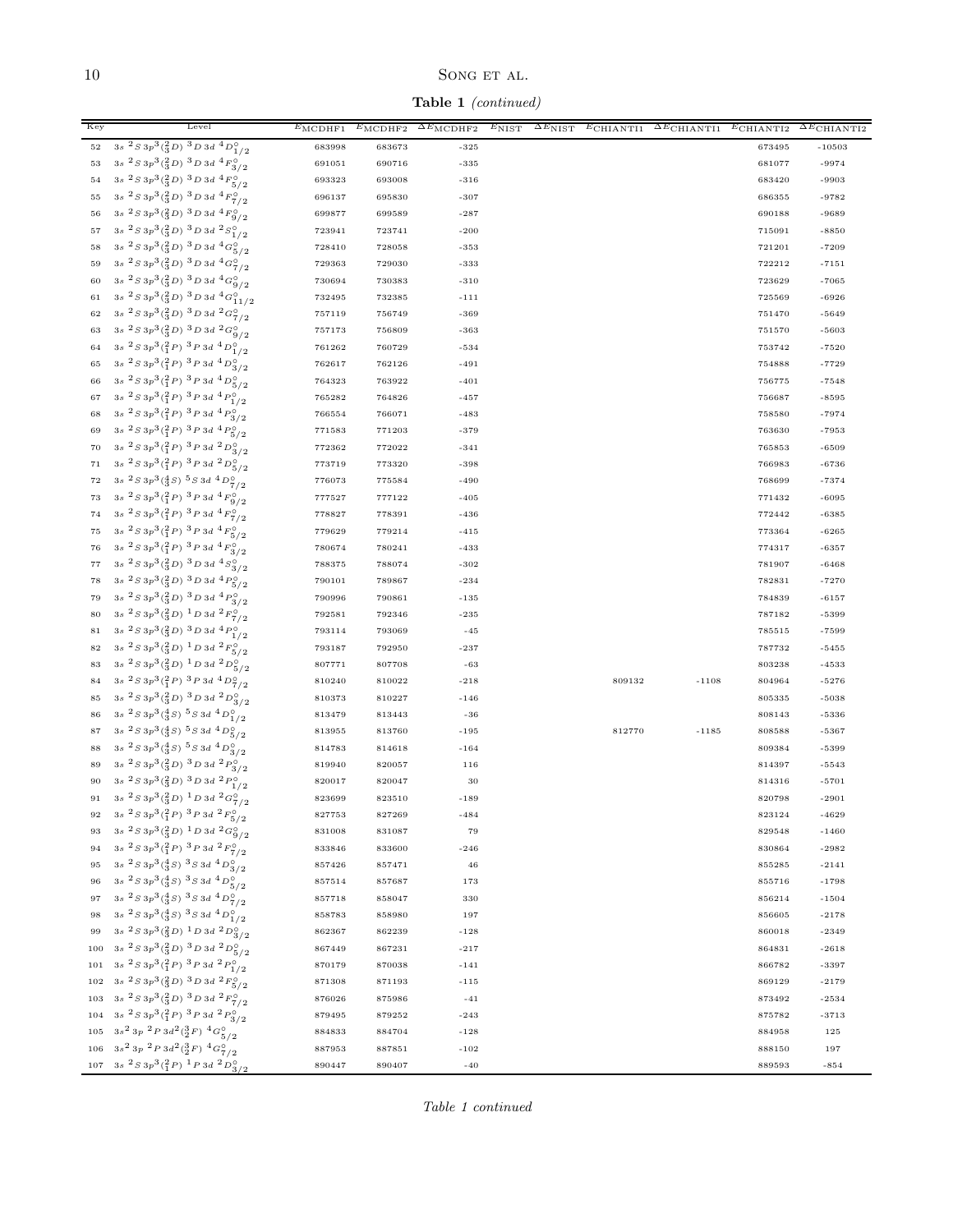Table 1 (continued)

| $3s^2 3p^2 P 3d^2(\frac{3}{2}F)^4G^0_{9/2}$<br>$108\,$<br>892646<br>$-50$<br>188<br>892596<br>892834<br>109 $3s^2 3p^2 P 3d^2(\frac{3}{2}P)^2S^0_{1/2}$<br>$-617$<br>892771<br>892670<br>$-100$<br>892154<br>110 3s ${}^{2}S3p^{3}({}^{2}_{1}P)$ ${}^{1}P3d$ ${}^{2}D^{0}_{5/2}$<br>894669<br>894591<br>$-78$<br>894046<br>$-623$<br>111 $3s^2 3p^2 P 3d^2(\frac{3}{2}F)^4 G_{11/2}^{\circ}$<br>899457<br>899639<br>182<br>899389<br>$-68$<br>112 3s ${}^{2}S3p^{3}({}^{2}_{1}P)$ ${}^{1}P3d$ ${}^{2}F^{\circ}_{5/2}$<br>901342<br>901176<br>901637<br>295<br>$-166$<br>$3s\ ^{2}S\ 3p^{3}(\frac{2}{3}D)\ ^{1}D\ 3d\ ^{2}P_{3/2}^{\circ}$<br>113<br>901596<br>901709<br>113<br>901218<br>$-378$<br>114 3s ${}^{2}S3p^{3}({^{2}_{1}P})$ ${}^{1}P3d$ ${}^{2}F^{\circ}_{7/2}$<br>902562<br>902443<br>$-120$<br>903141<br>579<br>115 $3s^2 3p^2 P 3d^2(\frac{1}{2}D)^2 P_{1/2}^{\circ}$<br>911895<br>912069<br>174<br>911281<br>$-614$<br>116 $3s^2 3p^2 P 3d^2(\frac{3}{2}P)^4 D^0_{1/2}$<br>933549<br>933511<br>$-38$<br>933978<br>429<br>117 $3s^2 3p^2 P 3d^2(\frac{3}{2}P)^4 D_{3/2}^0$<br>935077<br>$-77$<br>935697<br>544<br>935153<br>118 $3s^2 3p^2 P 3d^2(\frac{3}{2}P)^4 D_{5/2}^9$<br>937564<br>937497<br>$-67$<br>938432<br>868<br>119 $3s^2 3p^2 P 3d^2(\frac{3}{2}P)^4 D_{7/2}^9$<br>942772<br>942750<br>$^{\rm -22}$<br>943564<br>792<br>120 $3s^2 3p^2 P 3d^2(\frac{1}{2}D)^2 F_{5/2}^{\circ}$<br>943721<br>943796<br>75<br>946333<br>2612<br>121 3s ${}^{2}S\,3p^{3}({}^{2}_{1}P)\,$ ${}^{1}P\,3d\,$ ${}^{2}P^{\circ}_{3/2}$<br>946334<br>946196<br>$-138$<br>947923<br>1589<br>3s ${}^{2}S\,3p^3({}^{2}_{1}P)\,$ ${}^{1}P\,3d\,$ ${}^{2}P^{\circ}_{1/2}$<br>122<br>947632<br>947486<br>$-146$<br>948891<br>1259<br>123 3s <sup>2</sup> 3p <sup>2</sup> P 3d <sup>2</sup> ( $\frac{3}{2}F$ ) <sup>4</sup> F <sub>3/2</sub><br>949166<br>949241<br>${\bf 75}$<br>950416<br>1250<br>124 3s <sup>2</sup> 3p <sup>2</sup> P 3d <sup>2</sup> ( $\frac{3}{2}$ P) <sup>4</sup> P <sub>1/2</sub><br>951065<br>951071<br>$\,6\,$<br>951340<br>275<br>125 3s <sup>2</sup> 3p <sup>2</sup> P 3d <sup>2</sup> ( $\frac{1}{2}$ G) <sup>2</sup> H <sub>9</sub> / <sub>2</sub><br>951243<br>951338<br>95<br>955124<br>3881<br>126 3s <sup>2</sup> 3p <sup>2</sup> P 3d <sup>2</sup> ( $\frac{3}{2}F$ ) <sup>4</sup> F <sub>5</sub> / <sub>2</sub><br>951316<br>951420<br>103<br>952569<br>1253<br>127 3s <sup>2</sup> 3p <sup>2</sup> P 3d <sup>2</sup> ( $\frac{1}{2}$ D) <sup>2</sup> F <sub>7</sub> / <sub>2</sub><br>953092<br>952992<br>100<br>954959<br>1967<br>128 3s <sup>2</sup> 3p <sup>2</sup> P 3d <sup>2</sup> ( $\frac{3}{2}F$ ) <sup>4</sup> F <sub>7</sub> / <sub>2</sub><br>954273<br>954131<br>142<br>955735<br>1604<br>129 $3s^2 3p^2 P 3d^2(\frac{3}{2}P)^4 P_{3/2}^{\circ}$<br>954662<br>$^{\rm -7}$<br>954669<br>954800<br>131<br>130 $3s^2 3p^2 P 3d^2(\frac{3}{2}F)^4 F_{9/2}^0$<br>955741<br>955524<br>216<br>957386<br>1862<br>131 3s <sup>2</sup> 3p <sup>2</sup> P 3d <sup>2</sup> ( $\frac{3}{2}$ P) <sup>4</sup> P <sub>5/2</sub><br>959337<br>959372<br>$3\,5$<br>959981<br>644<br>132 $3s^2 3p^2 P 3d^2(\frac{1}{2}D)^2 D_{3/2}^0$<br>961564<br>961710<br>146<br>964696<br>3132<br>133 3s <sup>2</sup> 3p <sup>2</sup> P 3d <sup>2</sup> ( $\frac{1}{2}$ D) <sup>2</sup> D <sub>5/2</sub><br>962624<br>962689<br>66<br>965102<br>2478<br>134 3s <sup>2</sup> 3p <sup>2</sup> P 3d <sup>2</sup> ( $\frac{1}{2}$ G) <sup>2</sup> H <sub>11</sub> / <sub>2</sub><br>965441<br>965831<br>390<br>968595<br>3154<br>135 3s <sup>2</sup> 3p <sup>2</sup> P 3d <sup>2</sup> ( $\frac{1}{2}$ G) <sup>2</sup> G <sup>o</sup> <sub>7/2</sub><br>3297<br>973170<br>973480<br>310<br>976467<br>136 3s <sup>2</sup> 3p <sup>2</sup> P 3d <sup>2</sup> ( $\frac{1}{2}$ G) <sup>2</sup> G <sub>9</sub> <sub>/2</sub><br>977018<br>977416<br>398<br>980179<br>3161<br>137 3s ${}^{2}S\,3p^3(\frac{4}{3}S)$ ${}^{3}S\,3d$ ${}^{2}D_{5/2}^{\circ}$<br>985158<br>985879<br>721<br>989265<br>4107<br>138 3s ${}^{2}S3p^{3}(\frac{4}{3}S)$ ${}^{3}S3d$ ${}^{2}D_{3/2}^{\circ}$<br>987720<br>988396<br>676<br>991715<br>3995<br>139 $3s^2 3p^2 P 3d^2(\frac{3}{2}F)^4 D^0_{7/2}$<br>992732<br>993059<br>327<br>996707<br>3975<br>140 $3s^2 3p^2 P 3d^2(\frac{3}{2}F)^4 D_{5/2}^{\circ}$<br>994013<br>994347<br>334<br>997781<br>3768<br>141 3s <sup>2</sup> 3p <sup>2</sup> P 3d <sup>2</sup> ( $\frac{3}{2}F$ ) <sup>4</sup> D <sub>3/2</sub><br>995250<br>995534<br>284<br>998815<br>3565<br>142 $3s^2 3p^2 P 3d^2(\frac{3}{2}F)^4 D^{\circ}_{1/2}$<br>996002<br>996342<br>340<br>999367<br>3365<br>143 3s ${}^{2}S3p^{3}(\frac{2}{3}D)\ {}^{1}D3d\ {}^{2}S_{1/2}^{0}$<br>996581<br>997100<br>519<br>999866<br>3285<br>144 3s <sup>2</sup> 3p <sup>2</sup> P 3d <sup>2</sup> ( $\frac{1}{2}$ G) <sup>2</sup> F <sub>7</sub> / <sub>2</sub><br>1020186<br>1024818<br>4632<br>145 3s <sup>2</sup> 3p <sup>2</sup> P 3d <sup>2</sup> ( $\frac{1}{2}$ G) <sup>2</sup> F <sub>5/2</sub><br>1022877<br>1027387<br>4510<br>146 3s <sup>2</sup> 3p <sup>2</sup> P 3d <sup>2</sup> ( $\frac{1}{2}$ D) <sup>2</sup> P <sub>3/2</sub><br>1024466<br>1027609<br>3143<br>147 $3p^4({3 \over 2}P)^3P3d^4D_{5/2}$<br>1024932<br>1014093<br>$-10839$<br>148 $3p^4({3 \over 2}P)^3P3d^4D_{7/2}$<br>1025570<br>1014819<br>$-10751$<br>149 $3p^4({3 \over 2}P)^3P3d~^4D_{3/2}$<br>1025980<br>1014997<br>$-10983$<br>150 $3p^4({3 P})$ $3 P 3d$ $4 D_{1/2}$<br>$-11081$<br>1027660<br>1016579<br>151 3s <sup>2</sup> 3p <sup>2</sup> P 3d <sup>2</sup> ( $\frac{1}{0}S$ ) <sup>2</sup> P <sub>1</sub> <sup>o</sup><br>1028314<br>1031264<br>2950<br>152 $3s^2 3p^2 P 3d^2(\frac{3}{2}P)^4S_{3/2}^0$<br>1030114<br>1038353<br>8239<br>3s ${}^{2}S\,3p^3({}^{2}_{3}D)\,$ ${}^{1}D\,3d\,$ ${}^{2}P^{\circ}_{1/2}$<br>3701<br>153<br>1041001<br>1037300<br>154 3s <sup>2</sup> 3p <sup>2</sup> P 3d <sup>2</sup> ( $\frac{1}{0}$ S) <sup>2</sup> P <sub>3</sub> / <sub>2</sub><br>3897<br>1046462<br>1042565<br>155 3s <sup>2</sup> 3p <sup>2</sup> P 3d <sup>2</sup> ( $\frac{3}{2}F$ ) <sup>2</sup> D <sub>3/2</sub><br>1049061<br>5008<br>1044053<br>156 3s <sup>2</sup> 3p <sup>2</sup> P 3d <sup>2</sup> ( $\frac{3}{2}F$ ) <sup>2</sup> D <sub>5/2</sub><br>5797<br>1046338<br>1052135<br>157 3s ${}^{2}S\,3p^2({}^{3}_{2}P)\,$ ${}^{4}P\,3d^2({}^{3}_{2}F)\,$ ${}^{6}G_{3/2}$<br>1048434<br>1039152<br>$-9282$<br>$3s\ ^{2}S\ 3p^{2}(\frac{3}{2}P)\ ^{4}P\ 3d^{2}(\frac{3}{2}F)\ ^{6}G_{5/2}$<br>158<br>1040971<br>$-9278$<br>1050249<br>159 $3p^4(\frac{1}{2}D)^1D3d^2P_{1/2}$<br>$-9205$<br>1051560<br>1042355<br>160 3s ${}^{2}S\,3p^2({}^{3}_{2}P)\,$ ${}^{4}P\,3d^2({}^{3}_{2}F)\,$ ${}^{6}G_{7/2}$<br>1052794<br>1043517<br>$-9277$<br>161 $3s^2 3p^2 P 3d^2(\frac{3}{2}F)^2 G_{7/2}^0$<br>8099<br>1054254<br>1062353<br>162 $3p^4({3 \over 2}P)^3P3d^4F_{9/2}$<br>$-7318$<br>1055092<br>1047774<br>163 3s ${}^{2}S3p^{2}({}^{3}_{2}P)$ ${}^{4}P3d^{2}({}^{3}_{2}F)$ ${}^{6}G_{9/2}$<br>1056371<br>1046598<br>$-9773$<br>$164~~ \frac{3s^2\,3p\,~^2P\,3d^2(\substack{3 \\ 2}F) \,\, ^2G^{\circ}_{9/2} }$<br>1057156<br>9045<br>1066201 | Key | Level | $E_{\text{MCDHF1}}$ | $E_{\rm MCDHF2}$ | $\Delta E_{\text{MCDHF2}}$ | $E_{\text{NIST}}$ | $\Delta E_{\rm NIST}$ | $E$ CHIANTI1 | $\Delta E$ CHIANTI1 | $E$ CHIANTI2 | $\Delta E_{\rm CHIANTI2}$ |
|---------------------------------------------------------------------------------------------------------------------------------------------------------------------------------------------------------------------------------------------------------------------------------------------------------------------------------------------------------------------------------------------------------------------------------------------------------------------------------------------------------------------------------------------------------------------------------------------------------------------------------------------------------------------------------------------------------------------------------------------------------------------------------------------------------------------------------------------------------------------------------------------------------------------------------------------------------------------------------------------------------------------------------------------------------------------------------------------------------------------------------------------------------------------------------------------------------------------------------------------------------------------------------------------------------------------------------------------------------------------------------------------------------------------------------------------------------------------------------------------------------------------------------------------------------------------------------------------------------------------------------------------------------------------------------------------------------------------------------------------------------------------------------------------------------------------------------------------------------------------------------------------------------------------------------------------------------------------------------------------------------------------------------------------------------------------------------------------------------------------------------------------------------------------------------------------------------------------------------------------------------------------------------------------------------------------------------------------------------------------------------------------------------------------------------------------------------------------------------------------------------------------------------------------------------------------------------------------------------------------------------------------------------------------------------------------------------------------------------------------------------------------------------------------------------------------------------------------------------------------------------------------------------------------------------------------------------------------------------------------------------------------------------------------------------------------------------------------------------------------------------------------------------------------------------------------------------------------------------------------------------------------------------------------------------------------------------------------------------------------------------------------------------------------------------------------------------------------------------------------------------------------------------------------------------------------------------------------------------------------------------------------------------------------------------------------------------------------------------------------------------------------------------------------------------------------------------------------------------------------------------------------------------------------------------------------------------------------------------------------------------------------------------------------------------------------------------------------------------------------------------------------------------------------------------------------------------------------------------------------------------------------------------------------------------------------------------------------------------------------------------------------------------------------------------------------------------------------------------------------------------------------------------------------------------------------------------------------------------------------------------------------------------------------------------------------------------------------------------------------------------------------------------------------------------------------------------------------------------------------------------------------------------------------------------------------------------------------------------------------------------------------------------------------------------------------------------------------------------------------------------------------------------------------------------------------------------------------------------------------------------------------------------------------------------------------------------------------------------------------------------------------------------------------------------------------------------------------------------------------------------------------------------------------------------------------------------------------------------------------------------------------------------------------------------------------------------------------------------------------------------------------------------------------------------------------------------------------------------------------------------------------------------------------------------------------------------------------------------------------------------------------------------------------------------------------------------------------------------------------------------------------------------------------------------------------------------------------------------------------------------------------------------------------------------------------------------------------------------------------------------------------------------------------------------------------------------------------------------------------------------------------------------------------------------------------------------------------------------------------------------------------------------------------------------------------------------------------------------------------------------------------------------------------------------------------------------------------------------------------------------------------------------------------------------------------------------------------------------------------------------------------------------------------------------------------------------------------------------------------------------------|-----|-------|---------------------|------------------|----------------------------|-------------------|-----------------------|--------------|---------------------|--------------|---------------------------|
|                                                                                                                                                                                                                                                                                                                                                                                                                                                                                                                                                                                                                                                                                                                                                                                                                                                                                                                                                                                                                                                                                                                                                                                                                                                                                                                                                                                                                                                                                                                                                                                                                                                                                                                                                                                                                                                                                                                                                                                                                                                                                                                                                                                                                                                                                                                                                                                                                                                                                                                                                                                                                                                                                                                                                                                                                                                                                                                                                                                                                                                                                                                                                                                                                                                                                                                                                                                                                                                                                                                                                                                                                                                                                                                                                                                                                                                                                                                                                                                                                                                                                                                                                                                                                                                                                                                                                                                                                                                                                                                                                                                                                                                                                                                                                                                                                                                                                                                                                                                                                                                                                                                                                                                                                                                                                                                                                                                                                                                                                                                                                                                                                                                                                                                                                                                                                                                                                                                                                                                                                                                                                                                                                                                                                                                                                                                                                                                                                                                                                                                                                                                                                                                                                                                                                                                                                                                                                                                                                                                                                                                                                                                                       |     |       |                     |                  |                            |                   |                       |              |                     |              |                           |
|                                                                                                                                                                                                                                                                                                                                                                                                                                                                                                                                                                                                                                                                                                                                                                                                                                                                                                                                                                                                                                                                                                                                                                                                                                                                                                                                                                                                                                                                                                                                                                                                                                                                                                                                                                                                                                                                                                                                                                                                                                                                                                                                                                                                                                                                                                                                                                                                                                                                                                                                                                                                                                                                                                                                                                                                                                                                                                                                                                                                                                                                                                                                                                                                                                                                                                                                                                                                                                                                                                                                                                                                                                                                                                                                                                                                                                                                                                                                                                                                                                                                                                                                                                                                                                                                                                                                                                                                                                                                                                                                                                                                                                                                                                                                                                                                                                                                                                                                                                                                                                                                                                                                                                                                                                                                                                                                                                                                                                                                                                                                                                                                                                                                                                                                                                                                                                                                                                                                                                                                                                                                                                                                                                                                                                                                                                                                                                                                                                                                                                                                                                                                                                                                                                                                                                                                                                                                                                                                                                                                                                                                                                                                       |     |       |                     |                  |                            |                   |                       |              |                     |              |                           |
|                                                                                                                                                                                                                                                                                                                                                                                                                                                                                                                                                                                                                                                                                                                                                                                                                                                                                                                                                                                                                                                                                                                                                                                                                                                                                                                                                                                                                                                                                                                                                                                                                                                                                                                                                                                                                                                                                                                                                                                                                                                                                                                                                                                                                                                                                                                                                                                                                                                                                                                                                                                                                                                                                                                                                                                                                                                                                                                                                                                                                                                                                                                                                                                                                                                                                                                                                                                                                                                                                                                                                                                                                                                                                                                                                                                                                                                                                                                                                                                                                                                                                                                                                                                                                                                                                                                                                                                                                                                                                                                                                                                                                                                                                                                                                                                                                                                                                                                                                                                                                                                                                                                                                                                                                                                                                                                                                                                                                                                                                                                                                                                                                                                                                                                                                                                                                                                                                                                                                                                                                                                                                                                                                                                                                                                                                                                                                                                                                                                                                                                                                                                                                                                                                                                                                                                                                                                                                                                                                                                                                                                                                                                                       |     |       |                     |                  |                            |                   |                       |              |                     |              |                           |
|                                                                                                                                                                                                                                                                                                                                                                                                                                                                                                                                                                                                                                                                                                                                                                                                                                                                                                                                                                                                                                                                                                                                                                                                                                                                                                                                                                                                                                                                                                                                                                                                                                                                                                                                                                                                                                                                                                                                                                                                                                                                                                                                                                                                                                                                                                                                                                                                                                                                                                                                                                                                                                                                                                                                                                                                                                                                                                                                                                                                                                                                                                                                                                                                                                                                                                                                                                                                                                                                                                                                                                                                                                                                                                                                                                                                                                                                                                                                                                                                                                                                                                                                                                                                                                                                                                                                                                                                                                                                                                                                                                                                                                                                                                                                                                                                                                                                                                                                                                                                                                                                                                                                                                                                                                                                                                                                                                                                                                                                                                                                                                                                                                                                                                                                                                                                                                                                                                                                                                                                                                                                                                                                                                                                                                                                                                                                                                                                                                                                                                                                                                                                                                                                                                                                                                                                                                                                                                                                                                                                                                                                                                                                       |     |       |                     |                  |                            |                   |                       |              |                     |              |                           |
|                                                                                                                                                                                                                                                                                                                                                                                                                                                                                                                                                                                                                                                                                                                                                                                                                                                                                                                                                                                                                                                                                                                                                                                                                                                                                                                                                                                                                                                                                                                                                                                                                                                                                                                                                                                                                                                                                                                                                                                                                                                                                                                                                                                                                                                                                                                                                                                                                                                                                                                                                                                                                                                                                                                                                                                                                                                                                                                                                                                                                                                                                                                                                                                                                                                                                                                                                                                                                                                                                                                                                                                                                                                                                                                                                                                                                                                                                                                                                                                                                                                                                                                                                                                                                                                                                                                                                                                                                                                                                                                                                                                                                                                                                                                                                                                                                                                                                                                                                                                                                                                                                                                                                                                                                                                                                                                                                                                                                                                                                                                                                                                                                                                                                                                                                                                                                                                                                                                                                                                                                                                                                                                                                                                                                                                                                                                                                                                                                                                                                                                                                                                                                                                                                                                                                                                                                                                                                                                                                                                                                                                                                                                                       |     |       |                     |                  |                            |                   |                       |              |                     |              |                           |
|                                                                                                                                                                                                                                                                                                                                                                                                                                                                                                                                                                                                                                                                                                                                                                                                                                                                                                                                                                                                                                                                                                                                                                                                                                                                                                                                                                                                                                                                                                                                                                                                                                                                                                                                                                                                                                                                                                                                                                                                                                                                                                                                                                                                                                                                                                                                                                                                                                                                                                                                                                                                                                                                                                                                                                                                                                                                                                                                                                                                                                                                                                                                                                                                                                                                                                                                                                                                                                                                                                                                                                                                                                                                                                                                                                                                                                                                                                                                                                                                                                                                                                                                                                                                                                                                                                                                                                                                                                                                                                                                                                                                                                                                                                                                                                                                                                                                                                                                                                                                                                                                                                                                                                                                                                                                                                                                                                                                                                                                                                                                                                                                                                                                                                                                                                                                                                                                                                                                                                                                                                                                                                                                                                                                                                                                                                                                                                                                                                                                                                                                                                                                                                                                                                                                                                                                                                                                                                                                                                                                                                                                                                                                       |     |       |                     |                  |                            |                   |                       |              |                     |              |                           |
|                                                                                                                                                                                                                                                                                                                                                                                                                                                                                                                                                                                                                                                                                                                                                                                                                                                                                                                                                                                                                                                                                                                                                                                                                                                                                                                                                                                                                                                                                                                                                                                                                                                                                                                                                                                                                                                                                                                                                                                                                                                                                                                                                                                                                                                                                                                                                                                                                                                                                                                                                                                                                                                                                                                                                                                                                                                                                                                                                                                                                                                                                                                                                                                                                                                                                                                                                                                                                                                                                                                                                                                                                                                                                                                                                                                                                                                                                                                                                                                                                                                                                                                                                                                                                                                                                                                                                                                                                                                                                                                                                                                                                                                                                                                                                                                                                                                                                                                                                                                                                                                                                                                                                                                                                                                                                                                                                                                                                                                                                                                                                                                                                                                                                                                                                                                                                                                                                                                                                                                                                                                                                                                                                                                                                                                                                                                                                                                                                                                                                                                                                                                                                                                                                                                                                                                                                                                                                                                                                                                                                                                                                                                                       |     |       |                     |                  |                            |                   |                       |              |                     |              |                           |
|                                                                                                                                                                                                                                                                                                                                                                                                                                                                                                                                                                                                                                                                                                                                                                                                                                                                                                                                                                                                                                                                                                                                                                                                                                                                                                                                                                                                                                                                                                                                                                                                                                                                                                                                                                                                                                                                                                                                                                                                                                                                                                                                                                                                                                                                                                                                                                                                                                                                                                                                                                                                                                                                                                                                                                                                                                                                                                                                                                                                                                                                                                                                                                                                                                                                                                                                                                                                                                                                                                                                                                                                                                                                                                                                                                                                                                                                                                                                                                                                                                                                                                                                                                                                                                                                                                                                                                                                                                                                                                                                                                                                                                                                                                                                                                                                                                                                                                                                                                                                                                                                                                                                                                                                                                                                                                                                                                                                                                                                                                                                                                                                                                                                                                                                                                                                                                                                                                                                                                                                                                                                                                                                                                                                                                                                                                                                                                                                                                                                                                                                                                                                                                                                                                                                                                                                                                                                                                                                                                                                                                                                                                                                       |     |       |                     |                  |                            |                   |                       |              |                     |              |                           |
|                                                                                                                                                                                                                                                                                                                                                                                                                                                                                                                                                                                                                                                                                                                                                                                                                                                                                                                                                                                                                                                                                                                                                                                                                                                                                                                                                                                                                                                                                                                                                                                                                                                                                                                                                                                                                                                                                                                                                                                                                                                                                                                                                                                                                                                                                                                                                                                                                                                                                                                                                                                                                                                                                                                                                                                                                                                                                                                                                                                                                                                                                                                                                                                                                                                                                                                                                                                                                                                                                                                                                                                                                                                                                                                                                                                                                                                                                                                                                                                                                                                                                                                                                                                                                                                                                                                                                                                                                                                                                                                                                                                                                                                                                                                                                                                                                                                                                                                                                                                                                                                                                                                                                                                                                                                                                                                                                                                                                                                                                                                                                                                                                                                                                                                                                                                                                                                                                                                                                                                                                                                                                                                                                                                                                                                                                                                                                                                                                                                                                                                                                                                                                                                                                                                                                                                                                                                                                                                                                                                                                                                                                                                                       |     |       |                     |                  |                            |                   |                       |              |                     |              |                           |
|                                                                                                                                                                                                                                                                                                                                                                                                                                                                                                                                                                                                                                                                                                                                                                                                                                                                                                                                                                                                                                                                                                                                                                                                                                                                                                                                                                                                                                                                                                                                                                                                                                                                                                                                                                                                                                                                                                                                                                                                                                                                                                                                                                                                                                                                                                                                                                                                                                                                                                                                                                                                                                                                                                                                                                                                                                                                                                                                                                                                                                                                                                                                                                                                                                                                                                                                                                                                                                                                                                                                                                                                                                                                                                                                                                                                                                                                                                                                                                                                                                                                                                                                                                                                                                                                                                                                                                                                                                                                                                                                                                                                                                                                                                                                                                                                                                                                                                                                                                                                                                                                                                                                                                                                                                                                                                                                                                                                                                                                                                                                                                                                                                                                                                                                                                                                                                                                                                                                                                                                                                                                                                                                                                                                                                                                                                                                                                                                                                                                                                                                                                                                                                                                                                                                                                                                                                                                                                                                                                                                                                                                                                                                       |     |       |                     |                  |                            |                   |                       |              |                     |              |                           |
|                                                                                                                                                                                                                                                                                                                                                                                                                                                                                                                                                                                                                                                                                                                                                                                                                                                                                                                                                                                                                                                                                                                                                                                                                                                                                                                                                                                                                                                                                                                                                                                                                                                                                                                                                                                                                                                                                                                                                                                                                                                                                                                                                                                                                                                                                                                                                                                                                                                                                                                                                                                                                                                                                                                                                                                                                                                                                                                                                                                                                                                                                                                                                                                                                                                                                                                                                                                                                                                                                                                                                                                                                                                                                                                                                                                                                                                                                                                                                                                                                                                                                                                                                                                                                                                                                                                                                                                                                                                                                                                                                                                                                                                                                                                                                                                                                                                                                                                                                                                                                                                                                                                                                                                                                                                                                                                                                                                                                                                                                                                                                                                                                                                                                                                                                                                                                                                                                                                                                                                                                                                                                                                                                                                                                                                                                                                                                                                                                                                                                                                                                                                                                                                                                                                                                                                                                                                                                                                                                                                                                                                                                                                                       |     |       |                     |                  |                            |                   |                       |              |                     |              |                           |
|                                                                                                                                                                                                                                                                                                                                                                                                                                                                                                                                                                                                                                                                                                                                                                                                                                                                                                                                                                                                                                                                                                                                                                                                                                                                                                                                                                                                                                                                                                                                                                                                                                                                                                                                                                                                                                                                                                                                                                                                                                                                                                                                                                                                                                                                                                                                                                                                                                                                                                                                                                                                                                                                                                                                                                                                                                                                                                                                                                                                                                                                                                                                                                                                                                                                                                                                                                                                                                                                                                                                                                                                                                                                                                                                                                                                                                                                                                                                                                                                                                                                                                                                                                                                                                                                                                                                                                                                                                                                                                                                                                                                                                                                                                                                                                                                                                                                                                                                                                                                                                                                                                                                                                                                                                                                                                                                                                                                                                                                                                                                                                                                                                                                                                                                                                                                                                                                                                                                                                                                                                                                                                                                                                                                                                                                                                                                                                                                                                                                                                                                                                                                                                                                                                                                                                                                                                                                                                                                                                                                                                                                                                                                       |     |       |                     |                  |                            |                   |                       |              |                     |              |                           |
|                                                                                                                                                                                                                                                                                                                                                                                                                                                                                                                                                                                                                                                                                                                                                                                                                                                                                                                                                                                                                                                                                                                                                                                                                                                                                                                                                                                                                                                                                                                                                                                                                                                                                                                                                                                                                                                                                                                                                                                                                                                                                                                                                                                                                                                                                                                                                                                                                                                                                                                                                                                                                                                                                                                                                                                                                                                                                                                                                                                                                                                                                                                                                                                                                                                                                                                                                                                                                                                                                                                                                                                                                                                                                                                                                                                                                                                                                                                                                                                                                                                                                                                                                                                                                                                                                                                                                                                                                                                                                                                                                                                                                                                                                                                                                                                                                                                                                                                                                                                                                                                                                                                                                                                                                                                                                                                                                                                                                                                                                                                                                                                                                                                                                                                                                                                                                                                                                                                                                                                                                                                                                                                                                                                                                                                                                                                                                                                                                                                                                                                                                                                                                                                                                                                                                                                                                                                                                                                                                                                                                                                                                                                                       |     |       |                     |                  |                            |                   |                       |              |                     |              |                           |
|                                                                                                                                                                                                                                                                                                                                                                                                                                                                                                                                                                                                                                                                                                                                                                                                                                                                                                                                                                                                                                                                                                                                                                                                                                                                                                                                                                                                                                                                                                                                                                                                                                                                                                                                                                                                                                                                                                                                                                                                                                                                                                                                                                                                                                                                                                                                                                                                                                                                                                                                                                                                                                                                                                                                                                                                                                                                                                                                                                                                                                                                                                                                                                                                                                                                                                                                                                                                                                                                                                                                                                                                                                                                                                                                                                                                                                                                                                                                                                                                                                                                                                                                                                                                                                                                                                                                                                                                                                                                                                                                                                                                                                                                                                                                                                                                                                                                                                                                                                                                                                                                                                                                                                                                                                                                                                                                                                                                                                                                                                                                                                                                                                                                                                                                                                                                                                                                                                                                                                                                                                                                                                                                                                                                                                                                                                                                                                                                                                                                                                                                                                                                                                                                                                                                                                                                                                                                                                                                                                                                                                                                                                                                       |     |       |                     |                  |                            |                   |                       |              |                     |              |                           |
|                                                                                                                                                                                                                                                                                                                                                                                                                                                                                                                                                                                                                                                                                                                                                                                                                                                                                                                                                                                                                                                                                                                                                                                                                                                                                                                                                                                                                                                                                                                                                                                                                                                                                                                                                                                                                                                                                                                                                                                                                                                                                                                                                                                                                                                                                                                                                                                                                                                                                                                                                                                                                                                                                                                                                                                                                                                                                                                                                                                                                                                                                                                                                                                                                                                                                                                                                                                                                                                                                                                                                                                                                                                                                                                                                                                                                                                                                                                                                                                                                                                                                                                                                                                                                                                                                                                                                                                                                                                                                                                                                                                                                                                                                                                                                                                                                                                                                                                                                                                                                                                                                                                                                                                                                                                                                                                                                                                                                                                                                                                                                                                                                                                                                                                                                                                                                                                                                                                                                                                                                                                                                                                                                                                                                                                                                                                                                                                                                                                                                                                                                                                                                                                                                                                                                                                                                                                                                                                                                                                                                                                                                                                                       |     |       |                     |                  |                            |                   |                       |              |                     |              |                           |
|                                                                                                                                                                                                                                                                                                                                                                                                                                                                                                                                                                                                                                                                                                                                                                                                                                                                                                                                                                                                                                                                                                                                                                                                                                                                                                                                                                                                                                                                                                                                                                                                                                                                                                                                                                                                                                                                                                                                                                                                                                                                                                                                                                                                                                                                                                                                                                                                                                                                                                                                                                                                                                                                                                                                                                                                                                                                                                                                                                                                                                                                                                                                                                                                                                                                                                                                                                                                                                                                                                                                                                                                                                                                                                                                                                                                                                                                                                                                                                                                                                                                                                                                                                                                                                                                                                                                                                                                                                                                                                                                                                                                                                                                                                                                                                                                                                                                                                                                                                                                                                                                                                                                                                                                                                                                                                                                                                                                                                                                                                                                                                                                                                                                                                                                                                                                                                                                                                                                                                                                                                                                                                                                                                                                                                                                                                                                                                                                                                                                                                                                                                                                                                                                                                                                                                                                                                                                                                                                                                                                                                                                                                                                       |     |       |                     |                  |                            |                   |                       |              |                     |              |                           |
|                                                                                                                                                                                                                                                                                                                                                                                                                                                                                                                                                                                                                                                                                                                                                                                                                                                                                                                                                                                                                                                                                                                                                                                                                                                                                                                                                                                                                                                                                                                                                                                                                                                                                                                                                                                                                                                                                                                                                                                                                                                                                                                                                                                                                                                                                                                                                                                                                                                                                                                                                                                                                                                                                                                                                                                                                                                                                                                                                                                                                                                                                                                                                                                                                                                                                                                                                                                                                                                                                                                                                                                                                                                                                                                                                                                                                                                                                                                                                                                                                                                                                                                                                                                                                                                                                                                                                                                                                                                                                                                                                                                                                                                                                                                                                                                                                                                                                                                                                                                                                                                                                                                                                                                                                                                                                                                                                                                                                                                                                                                                                                                                                                                                                                                                                                                                                                                                                                                                                                                                                                                                                                                                                                                                                                                                                                                                                                                                                                                                                                                                                                                                                                                                                                                                                                                                                                                                                                                                                                                                                                                                                                                                       |     |       |                     |                  |                            |                   |                       |              |                     |              |                           |
|                                                                                                                                                                                                                                                                                                                                                                                                                                                                                                                                                                                                                                                                                                                                                                                                                                                                                                                                                                                                                                                                                                                                                                                                                                                                                                                                                                                                                                                                                                                                                                                                                                                                                                                                                                                                                                                                                                                                                                                                                                                                                                                                                                                                                                                                                                                                                                                                                                                                                                                                                                                                                                                                                                                                                                                                                                                                                                                                                                                                                                                                                                                                                                                                                                                                                                                                                                                                                                                                                                                                                                                                                                                                                                                                                                                                                                                                                                                                                                                                                                                                                                                                                                                                                                                                                                                                                                                                                                                                                                                                                                                                                                                                                                                                                                                                                                                                                                                                                                                                                                                                                                                                                                                                                                                                                                                                                                                                                                                                                                                                                                                                                                                                                                                                                                                                                                                                                                                                                                                                                                                                                                                                                                                                                                                                                                                                                                                                                                                                                                                                                                                                                                                                                                                                                                                                                                                                                                                                                                                                                                                                                                                                       |     |       |                     |                  |                            |                   |                       |              |                     |              |                           |
|                                                                                                                                                                                                                                                                                                                                                                                                                                                                                                                                                                                                                                                                                                                                                                                                                                                                                                                                                                                                                                                                                                                                                                                                                                                                                                                                                                                                                                                                                                                                                                                                                                                                                                                                                                                                                                                                                                                                                                                                                                                                                                                                                                                                                                                                                                                                                                                                                                                                                                                                                                                                                                                                                                                                                                                                                                                                                                                                                                                                                                                                                                                                                                                                                                                                                                                                                                                                                                                                                                                                                                                                                                                                                                                                                                                                                                                                                                                                                                                                                                                                                                                                                                                                                                                                                                                                                                                                                                                                                                                                                                                                                                                                                                                                                                                                                                                                                                                                                                                                                                                                                                                                                                                                                                                                                                                                                                                                                                                                                                                                                                                                                                                                                                                                                                                                                                                                                                                                                                                                                                                                                                                                                                                                                                                                                                                                                                                                                                                                                                                                                                                                                                                                                                                                                                                                                                                                                                                                                                                                                                                                                                                                       |     |       |                     |                  |                            |                   |                       |              |                     |              |                           |
|                                                                                                                                                                                                                                                                                                                                                                                                                                                                                                                                                                                                                                                                                                                                                                                                                                                                                                                                                                                                                                                                                                                                                                                                                                                                                                                                                                                                                                                                                                                                                                                                                                                                                                                                                                                                                                                                                                                                                                                                                                                                                                                                                                                                                                                                                                                                                                                                                                                                                                                                                                                                                                                                                                                                                                                                                                                                                                                                                                                                                                                                                                                                                                                                                                                                                                                                                                                                                                                                                                                                                                                                                                                                                                                                                                                                                                                                                                                                                                                                                                                                                                                                                                                                                                                                                                                                                                                                                                                                                                                                                                                                                                                                                                                                                                                                                                                                                                                                                                                                                                                                                                                                                                                                                                                                                                                                                                                                                                                                                                                                                                                                                                                                                                                                                                                                                                                                                                                                                                                                                                                                                                                                                                                                                                                                                                                                                                                                                                                                                                                                                                                                                                                                                                                                                                                                                                                                                                                                                                                                                                                                                                                                       |     |       |                     |                  |                            |                   |                       |              |                     |              |                           |
|                                                                                                                                                                                                                                                                                                                                                                                                                                                                                                                                                                                                                                                                                                                                                                                                                                                                                                                                                                                                                                                                                                                                                                                                                                                                                                                                                                                                                                                                                                                                                                                                                                                                                                                                                                                                                                                                                                                                                                                                                                                                                                                                                                                                                                                                                                                                                                                                                                                                                                                                                                                                                                                                                                                                                                                                                                                                                                                                                                                                                                                                                                                                                                                                                                                                                                                                                                                                                                                                                                                                                                                                                                                                                                                                                                                                                                                                                                                                                                                                                                                                                                                                                                                                                                                                                                                                                                                                                                                                                                                                                                                                                                                                                                                                                                                                                                                                                                                                                                                                                                                                                                                                                                                                                                                                                                                                                                                                                                                                                                                                                                                                                                                                                                                                                                                                                                                                                                                                                                                                                                                                                                                                                                                                                                                                                                                                                                                                                                                                                                                                                                                                                                                                                                                                                                                                                                                                                                                                                                                                                                                                                                                                       |     |       |                     |                  |                            |                   |                       |              |                     |              |                           |
|                                                                                                                                                                                                                                                                                                                                                                                                                                                                                                                                                                                                                                                                                                                                                                                                                                                                                                                                                                                                                                                                                                                                                                                                                                                                                                                                                                                                                                                                                                                                                                                                                                                                                                                                                                                                                                                                                                                                                                                                                                                                                                                                                                                                                                                                                                                                                                                                                                                                                                                                                                                                                                                                                                                                                                                                                                                                                                                                                                                                                                                                                                                                                                                                                                                                                                                                                                                                                                                                                                                                                                                                                                                                                                                                                                                                                                                                                                                                                                                                                                                                                                                                                                                                                                                                                                                                                                                                                                                                                                                                                                                                                                                                                                                                                                                                                                                                                                                                                                                                                                                                                                                                                                                                                                                                                                                                                                                                                                                                                                                                                                                                                                                                                                                                                                                                                                                                                                                                                                                                                                                                                                                                                                                                                                                                                                                                                                                                                                                                                                                                                                                                                                                                                                                                                                                                                                                                                                                                                                                                                                                                                                                                       |     |       |                     |                  |                            |                   |                       |              |                     |              |                           |
|                                                                                                                                                                                                                                                                                                                                                                                                                                                                                                                                                                                                                                                                                                                                                                                                                                                                                                                                                                                                                                                                                                                                                                                                                                                                                                                                                                                                                                                                                                                                                                                                                                                                                                                                                                                                                                                                                                                                                                                                                                                                                                                                                                                                                                                                                                                                                                                                                                                                                                                                                                                                                                                                                                                                                                                                                                                                                                                                                                                                                                                                                                                                                                                                                                                                                                                                                                                                                                                                                                                                                                                                                                                                                                                                                                                                                                                                                                                                                                                                                                                                                                                                                                                                                                                                                                                                                                                                                                                                                                                                                                                                                                                                                                                                                                                                                                                                                                                                                                                                                                                                                                                                                                                                                                                                                                                                                                                                                                                                                                                                                                                                                                                                                                                                                                                                                                                                                                                                                                                                                                                                                                                                                                                                                                                                                                                                                                                                                                                                                                                                                                                                                                                                                                                                                                                                                                                                                                                                                                                                                                                                                                                                       |     |       |                     |                  |                            |                   |                       |              |                     |              |                           |
|                                                                                                                                                                                                                                                                                                                                                                                                                                                                                                                                                                                                                                                                                                                                                                                                                                                                                                                                                                                                                                                                                                                                                                                                                                                                                                                                                                                                                                                                                                                                                                                                                                                                                                                                                                                                                                                                                                                                                                                                                                                                                                                                                                                                                                                                                                                                                                                                                                                                                                                                                                                                                                                                                                                                                                                                                                                                                                                                                                                                                                                                                                                                                                                                                                                                                                                                                                                                                                                                                                                                                                                                                                                                                                                                                                                                                                                                                                                                                                                                                                                                                                                                                                                                                                                                                                                                                                                                                                                                                                                                                                                                                                                                                                                                                                                                                                                                                                                                                                                                                                                                                                                                                                                                                                                                                                                                                                                                                                                                                                                                                                                                                                                                                                                                                                                                                                                                                                                                                                                                                                                                                                                                                                                                                                                                                                                                                                                                                                                                                                                                                                                                                                                                                                                                                                                                                                                                                                                                                                                                                                                                                                                                       |     |       |                     |                  |                            |                   |                       |              |                     |              |                           |
|                                                                                                                                                                                                                                                                                                                                                                                                                                                                                                                                                                                                                                                                                                                                                                                                                                                                                                                                                                                                                                                                                                                                                                                                                                                                                                                                                                                                                                                                                                                                                                                                                                                                                                                                                                                                                                                                                                                                                                                                                                                                                                                                                                                                                                                                                                                                                                                                                                                                                                                                                                                                                                                                                                                                                                                                                                                                                                                                                                                                                                                                                                                                                                                                                                                                                                                                                                                                                                                                                                                                                                                                                                                                                                                                                                                                                                                                                                                                                                                                                                                                                                                                                                                                                                                                                                                                                                                                                                                                                                                                                                                                                                                                                                                                                                                                                                                                                                                                                                                                                                                                                                                                                                                                                                                                                                                                                                                                                                                                                                                                                                                                                                                                                                                                                                                                                                                                                                                                                                                                                                                                                                                                                                                                                                                                                                                                                                                                                                                                                                                                                                                                                                                                                                                                                                                                                                                                                                                                                                                                                                                                                                                                       |     |       |                     |                  |                            |                   |                       |              |                     |              |                           |
|                                                                                                                                                                                                                                                                                                                                                                                                                                                                                                                                                                                                                                                                                                                                                                                                                                                                                                                                                                                                                                                                                                                                                                                                                                                                                                                                                                                                                                                                                                                                                                                                                                                                                                                                                                                                                                                                                                                                                                                                                                                                                                                                                                                                                                                                                                                                                                                                                                                                                                                                                                                                                                                                                                                                                                                                                                                                                                                                                                                                                                                                                                                                                                                                                                                                                                                                                                                                                                                                                                                                                                                                                                                                                                                                                                                                                                                                                                                                                                                                                                                                                                                                                                                                                                                                                                                                                                                                                                                                                                                                                                                                                                                                                                                                                                                                                                                                                                                                                                                                                                                                                                                                                                                                                                                                                                                                                                                                                                                                                                                                                                                                                                                                                                                                                                                                                                                                                                                                                                                                                                                                                                                                                                                                                                                                                                                                                                                                                                                                                                                                                                                                                                                                                                                                                                                                                                                                                                                                                                                                                                                                                                                                       |     |       |                     |                  |                            |                   |                       |              |                     |              |                           |
|                                                                                                                                                                                                                                                                                                                                                                                                                                                                                                                                                                                                                                                                                                                                                                                                                                                                                                                                                                                                                                                                                                                                                                                                                                                                                                                                                                                                                                                                                                                                                                                                                                                                                                                                                                                                                                                                                                                                                                                                                                                                                                                                                                                                                                                                                                                                                                                                                                                                                                                                                                                                                                                                                                                                                                                                                                                                                                                                                                                                                                                                                                                                                                                                                                                                                                                                                                                                                                                                                                                                                                                                                                                                                                                                                                                                                                                                                                                                                                                                                                                                                                                                                                                                                                                                                                                                                                                                                                                                                                                                                                                                                                                                                                                                                                                                                                                                                                                                                                                                                                                                                                                                                                                                                                                                                                                                                                                                                                                                                                                                                                                                                                                                                                                                                                                                                                                                                                                                                                                                                                                                                                                                                                                                                                                                                                                                                                                                                                                                                                                                                                                                                                                                                                                                                                                                                                                                                                                                                                                                                                                                                                                                       |     |       |                     |                  |                            |                   |                       |              |                     |              |                           |
|                                                                                                                                                                                                                                                                                                                                                                                                                                                                                                                                                                                                                                                                                                                                                                                                                                                                                                                                                                                                                                                                                                                                                                                                                                                                                                                                                                                                                                                                                                                                                                                                                                                                                                                                                                                                                                                                                                                                                                                                                                                                                                                                                                                                                                                                                                                                                                                                                                                                                                                                                                                                                                                                                                                                                                                                                                                                                                                                                                                                                                                                                                                                                                                                                                                                                                                                                                                                                                                                                                                                                                                                                                                                                                                                                                                                                                                                                                                                                                                                                                                                                                                                                                                                                                                                                                                                                                                                                                                                                                                                                                                                                                                                                                                                                                                                                                                                                                                                                                                                                                                                                                                                                                                                                                                                                                                                                                                                                                                                                                                                                                                                                                                                                                                                                                                                                                                                                                                                                                                                                                                                                                                                                                                                                                                                                                                                                                                                                                                                                                                                                                                                                                                                                                                                                                                                                                                                                                                                                                                                                                                                                                                                       |     |       |                     |                  |                            |                   |                       |              |                     |              |                           |
|                                                                                                                                                                                                                                                                                                                                                                                                                                                                                                                                                                                                                                                                                                                                                                                                                                                                                                                                                                                                                                                                                                                                                                                                                                                                                                                                                                                                                                                                                                                                                                                                                                                                                                                                                                                                                                                                                                                                                                                                                                                                                                                                                                                                                                                                                                                                                                                                                                                                                                                                                                                                                                                                                                                                                                                                                                                                                                                                                                                                                                                                                                                                                                                                                                                                                                                                                                                                                                                                                                                                                                                                                                                                                                                                                                                                                                                                                                                                                                                                                                                                                                                                                                                                                                                                                                                                                                                                                                                                                                                                                                                                                                                                                                                                                                                                                                                                                                                                                                                                                                                                                                                                                                                                                                                                                                                                                                                                                                                                                                                                                                                                                                                                                                                                                                                                                                                                                                                                                                                                                                                                                                                                                                                                                                                                                                                                                                                                                                                                                                                                                                                                                                                                                                                                                                                                                                                                                                                                                                                                                                                                                                                                       |     |       |                     |                  |                            |                   |                       |              |                     |              |                           |
|                                                                                                                                                                                                                                                                                                                                                                                                                                                                                                                                                                                                                                                                                                                                                                                                                                                                                                                                                                                                                                                                                                                                                                                                                                                                                                                                                                                                                                                                                                                                                                                                                                                                                                                                                                                                                                                                                                                                                                                                                                                                                                                                                                                                                                                                                                                                                                                                                                                                                                                                                                                                                                                                                                                                                                                                                                                                                                                                                                                                                                                                                                                                                                                                                                                                                                                                                                                                                                                                                                                                                                                                                                                                                                                                                                                                                                                                                                                                                                                                                                                                                                                                                                                                                                                                                                                                                                                                                                                                                                                                                                                                                                                                                                                                                                                                                                                                                                                                                                                                                                                                                                                                                                                                                                                                                                                                                                                                                                                                                                                                                                                                                                                                                                                                                                                                                                                                                                                                                                                                                                                                                                                                                                                                                                                                                                                                                                                                                                                                                                                                                                                                                                                                                                                                                                                                                                                                                                                                                                                                                                                                                                                                       |     |       |                     |                  |                            |                   |                       |              |                     |              |                           |
|                                                                                                                                                                                                                                                                                                                                                                                                                                                                                                                                                                                                                                                                                                                                                                                                                                                                                                                                                                                                                                                                                                                                                                                                                                                                                                                                                                                                                                                                                                                                                                                                                                                                                                                                                                                                                                                                                                                                                                                                                                                                                                                                                                                                                                                                                                                                                                                                                                                                                                                                                                                                                                                                                                                                                                                                                                                                                                                                                                                                                                                                                                                                                                                                                                                                                                                                                                                                                                                                                                                                                                                                                                                                                                                                                                                                                                                                                                                                                                                                                                                                                                                                                                                                                                                                                                                                                                                                                                                                                                                                                                                                                                                                                                                                                                                                                                                                                                                                                                                                                                                                                                                                                                                                                                                                                                                                                                                                                                                                                                                                                                                                                                                                                                                                                                                                                                                                                                                                                                                                                                                                                                                                                                                                                                                                                                                                                                                                                                                                                                                                                                                                                                                                                                                                                                                                                                                                                                                                                                                                                                                                                                                                       |     |       |                     |                  |                            |                   |                       |              |                     |              |                           |
|                                                                                                                                                                                                                                                                                                                                                                                                                                                                                                                                                                                                                                                                                                                                                                                                                                                                                                                                                                                                                                                                                                                                                                                                                                                                                                                                                                                                                                                                                                                                                                                                                                                                                                                                                                                                                                                                                                                                                                                                                                                                                                                                                                                                                                                                                                                                                                                                                                                                                                                                                                                                                                                                                                                                                                                                                                                                                                                                                                                                                                                                                                                                                                                                                                                                                                                                                                                                                                                                                                                                                                                                                                                                                                                                                                                                                                                                                                                                                                                                                                                                                                                                                                                                                                                                                                                                                                                                                                                                                                                                                                                                                                                                                                                                                                                                                                                                                                                                                                                                                                                                                                                                                                                                                                                                                                                                                                                                                                                                                                                                                                                                                                                                                                                                                                                                                                                                                                                                                                                                                                                                                                                                                                                                                                                                                                                                                                                                                                                                                                                                                                                                                                                                                                                                                                                                                                                                                                                                                                                                                                                                                                                                       |     |       |                     |                  |                            |                   |                       |              |                     |              |                           |
|                                                                                                                                                                                                                                                                                                                                                                                                                                                                                                                                                                                                                                                                                                                                                                                                                                                                                                                                                                                                                                                                                                                                                                                                                                                                                                                                                                                                                                                                                                                                                                                                                                                                                                                                                                                                                                                                                                                                                                                                                                                                                                                                                                                                                                                                                                                                                                                                                                                                                                                                                                                                                                                                                                                                                                                                                                                                                                                                                                                                                                                                                                                                                                                                                                                                                                                                                                                                                                                                                                                                                                                                                                                                                                                                                                                                                                                                                                                                                                                                                                                                                                                                                                                                                                                                                                                                                                                                                                                                                                                                                                                                                                                                                                                                                                                                                                                                                                                                                                                                                                                                                                                                                                                                                                                                                                                                                                                                                                                                                                                                                                                                                                                                                                                                                                                                                                                                                                                                                                                                                                                                                                                                                                                                                                                                                                                                                                                                                                                                                                                                                                                                                                                                                                                                                                                                                                                                                                                                                                                                                                                                                                                                       |     |       |                     |                  |                            |                   |                       |              |                     |              |                           |
|                                                                                                                                                                                                                                                                                                                                                                                                                                                                                                                                                                                                                                                                                                                                                                                                                                                                                                                                                                                                                                                                                                                                                                                                                                                                                                                                                                                                                                                                                                                                                                                                                                                                                                                                                                                                                                                                                                                                                                                                                                                                                                                                                                                                                                                                                                                                                                                                                                                                                                                                                                                                                                                                                                                                                                                                                                                                                                                                                                                                                                                                                                                                                                                                                                                                                                                                                                                                                                                                                                                                                                                                                                                                                                                                                                                                                                                                                                                                                                                                                                                                                                                                                                                                                                                                                                                                                                                                                                                                                                                                                                                                                                                                                                                                                                                                                                                                                                                                                                                                                                                                                                                                                                                                                                                                                                                                                                                                                                                                                                                                                                                                                                                                                                                                                                                                                                                                                                                                                                                                                                                                                                                                                                                                                                                                                                                                                                                                                                                                                                                                                                                                                                                                                                                                                                                                                                                                                                                                                                                                                                                                                                                                       |     |       |                     |                  |                            |                   |                       |              |                     |              |                           |
|                                                                                                                                                                                                                                                                                                                                                                                                                                                                                                                                                                                                                                                                                                                                                                                                                                                                                                                                                                                                                                                                                                                                                                                                                                                                                                                                                                                                                                                                                                                                                                                                                                                                                                                                                                                                                                                                                                                                                                                                                                                                                                                                                                                                                                                                                                                                                                                                                                                                                                                                                                                                                                                                                                                                                                                                                                                                                                                                                                                                                                                                                                                                                                                                                                                                                                                                                                                                                                                                                                                                                                                                                                                                                                                                                                                                                                                                                                                                                                                                                                                                                                                                                                                                                                                                                                                                                                                                                                                                                                                                                                                                                                                                                                                                                                                                                                                                                                                                                                                                                                                                                                                                                                                                                                                                                                                                                                                                                                                                                                                                                                                                                                                                                                                                                                                                                                                                                                                                                                                                                                                                                                                                                                                                                                                                                                                                                                                                                                                                                                                                                                                                                                                                                                                                                                                                                                                                                                                                                                                                                                                                                                                                       |     |       |                     |                  |                            |                   |                       |              |                     |              |                           |
|                                                                                                                                                                                                                                                                                                                                                                                                                                                                                                                                                                                                                                                                                                                                                                                                                                                                                                                                                                                                                                                                                                                                                                                                                                                                                                                                                                                                                                                                                                                                                                                                                                                                                                                                                                                                                                                                                                                                                                                                                                                                                                                                                                                                                                                                                                                                                                                                                                                                                                                                                                                                                                                                                                                                                                                                                                                                                                                                                                                                                                                                                                                                                                                                                                                                                                                                                                                                                                                                                                                                                                                                                                                                                                                                                                                                                                                                                                                                                                                                                                                                                                                                                                                                                                                                                                                                                                                                                                                                                                                                                                                                                                                                                                                                                                                                                                                                                                                                                                                                                                                                                                                                                                                                                                                                                                                                                                                                                                                                                                                                                                                                                                                                                                                                                                                                                                                                                                                                                                                                                                                                                                                                                                                                                                                                                                                                                                                                                                                                                                                                                                                                                                                                                                                                                                                                                                                                                                                                                                                                                                                                                                                                       |     |       |                     |                  |                            |                   |                       |              |                     |              |                           |
|                                                                                                                                                                                                                                                                                                                                                                                                                                                                                                                                                                                                                                                                                                                                                                                                                                                                                                                                                                                                                                                                                                                                                                                                                                                                                                                                                                                                                                                                                                                                                                                                                                                                                                                                                                                                                                                                                                                                                                                                                                                                                                                                                                                                                                                                                                                                                                                                                                                                                                                                                                                                                                                                                                                                                                                                                                                                                                                                                                                                                                                                                                                                                                                                                                                                                                                                                                                                                                                                                                                                                                                                                                                                                                                                                                                                                                                                                                                                                                                                                                                                                                                                                                                                                                                                                                                                                                                                                                                                                                                                                                                                                                                                                                                                                                                                                                                                                                                                                                                                                                                                                                                                                                                                                                                                                                                                                                                                                                                                                                                                                                                                                                                                                                                                                                                                                                                                                                                                                                                                                                                                                                                                                                                                                                                                                                                                                                                                                                                                                                                                                                                                                                                                                                                                                                                                                                                                                                                                                                                                                                                                                                                                       |     |       |                     |                  |                            |                   |                       |              |                     |              |                           |
|                                                                                                                                                                                                                                                                                                                                                                                                                                                                                                                                                                                                                                                                                                                                                                                                                                                                                                                                                                                                                                                                                                                                                                                                                                                                                                                                                                                                                                                                                                                                                                                                                                                                                                                                                                                                                                                                                                                                                                                                                                                                                                                                                                                                                                                                                                                                                                                                                                                                                                                                                                                                                                                                                                                                                                                                                                                                                                                                                                                                                                                                                                                                                                                                                                                                                                                                                                                                                                                                                                                                                                                                                                                                                                                                                                                                                                                                                                                                                                                                                                                                                                                                                                                                                                                                                                                                                                                                                                                                                                                                                                                                                                                                                                                                                                                                                                                                                                                                                                                                                                                                                                                                                                                                                                                                                                                                                                                                                                                                                                                                                                                                                                                                                                                                                                                                                                                                                                                                                                                                                                                                                                                                                                                                                                                                                                                                                                                                                                                                                                                                                                                                                                                                                                                                                                                                                                                                                                                                                                                                                                                                                                                                       |     |       |                     |                  |                            |                   |                       |              |                     |              |                           |
|                                                                                                                                                                                                                                                                                                                                                                                                                                                                                                                                                                                                                                                                                                                                                                                                                                                                                                                                                                                                                                                                                                                                                                                                                                                                                                                                                                                                                                                                                                                                                                                                                                                                                                                                                                                                                                                                                                                                                                                                                                                                                                                                                                                                                                                                                                                                                                                                                                                                                                                                                                                                                                                                                                                                                                                                                                                                                                                                                                                                                                                                                                                                                                                                                                                                                                                                                                                                                                                                                                                                                                                                                                                                                                                                                                                                                                                                                                                                                                                                                                                                                                                                                                                                                                                                                                                                                                                                                                                                                                                                                                                                                                                                                                                                                                                                                                                                                                                                                                                                                                                                                                                                                                                                                                                                                                                                                                                                                                                                                                                                                                                                                                                                                                                                                                                                                                                                                                                                                                                                                                                                                                                                                                                                                                                                                                                                                                                                                                                                                                                                                                                                                                                                                                                                                                                                                                                                                                                                                                                                                                                                                                                                       |     |       |                     |                  |                            |                   |                       |              |                     |              |                           |
|                                                                                                                                                                                                                                                                                                                                                                                                                                                                                                                                                                                                                                                                                                                                                                                                                                                                                                                                                                                                                                                                                                                                                                                                                                                                                                                                                                                                                                                                                                                                                                                                                                                                                                                                                                                                                                                                                                                                                                                                                                                                                                                                                                                                                                                                                                                                                                                                                                                                                                                                                                                                                                                                                                                                                                                                                                                                                                                                                                                                                                                                                                                                                                                                                                                                                                                                                                                                                                                                                                                                                                                                                                                                                                                                                                                                                                                                                                                                                                                                                                                                                                                                                                                                                                                                                                                                                                                                                                                                                                                                                                                                                                                                                                                                                                                                                                                                                                                                                                                                                                                                                                                                                                                                                                                                                                                                                                                                                                                                                                                                                                                                                                                                                                                                                                                                                                                                                                                                                                                                                                                                                                                                                                                                                                                                                                                                                                                                                                                                                                                                                                                                                                                                                                                                                                                                                                                                                                                                                                                                                                                                                                                                       |     |       |                     |                  |                            |                   |                       |              |                     |              |                           |
|                                                                                                                                                                                                                                                                                                                                                                                                                                                                                                                                                                                                                                                                                                                                                                                                                                                                                                                                                                                                                                                                                                                                                                                                                                                                                                                                                                                                                                                                                                                                                                                                                                                                                                                                                                                                                                                                                                                                                                                                                                                                                                                                                                                                                                                                                                                                                                                                                                                                                                                                                                                                                                                                                                                                                                                                                                                                                                                                                                                                                                                                                                                                                                                                                                                                                                                                                                                                                                                                                                                                                                                                                                                                                                                                                                                                                                                                                                                                                                                                                                                                                                                                                                                                                                                                                                                                                                                                                                                                                                                                                                                                                                                                                                                                                                                                                                                                                                                                                                                                                                                                                                                                                                                                                                                                                                                                                                                                                                                                                                                                                                                                                                                                                                                                                                                                                                                                                                                                                                                                                                                                                                                                                                                                                                                                                                                                                                                                                                                                                                                                                                                                                                                                                                                                                                                                                                                                                                                                                                                                                                                                                                                                       |     |       |                     |                  |                            |                   |                       |              |                     |              |                           |
|                                                                                                                                                                                                                                                                                                                                                                                                                                                                                                                                                                                                                                                                                                                                                                                                                                                                                                                                                                                                                                                                                                                                                                                                                                                                                                                                                                                                                                                                                                                                                                                                                                                                                                                                                                                                                                                                                                                                                                                                                                                                                                                                                                                                                                                                                                                                                                                                                                                                                                                                                                                                                                                                                                                                                                                                                                                                                                                                                                                                                                                                                                                                                                                                                                                                                                                                                                                                                                                                                                                                                                                                                                                                                                                                                                                                                                                                                                                                                                                                                                                                                                                                                                                                                                                                                                                                                                                                                                                                                                                                                                                                                                                                                                                                                                                                                                                                                                                                                                                                                                                                                                                                                                                                                                                                                                                                                                                                                                                                                                                                                                                                                                                                                                                                                                                                                                                                                                                                                                                                                                                                                                                                                                                                                                                                                                                                                                                                                                                                                                                                                                                                                                                                                                                                                                                                                                                                                                                                                                                                                                                                                                                                       |     |       |                     |                  |                            |                   |                       |              |                     |              |                           |
|                                                                                                                                                                                                                                                                                                                                                                                                                                                                                                                                                                                                                                                                                                                                                                                                                                                                                                                                                                                                                                                                                                                                                                                                                                                                                                                                                                                                                                                                                                                                                                                                                                                                                                                                                                                                                                                                                                                                                                                                                                                                                                                                                                                                                                                                                                                                                                                                                                                                                                                                                                                                                                                                                                                                                                                                                                                                                                                                                                                                                                                                                                                                                                                                                                                                                                                                                                                                                                                                                                                                                                                                                                                                                                                                                                                                                                                                                                                                                                                                                                                                                                                                                                                                                                                                                                                                                                                                                                                                                                                                                                                                                                                                                                                                                                                                                                                                                                                                                                                                                                                                                                                                                                                                                                                                                                                                                                                                                                                                                                                                                                                                                                                                                                                                                                                                                                                                                                                                                                                                                                                                                                                                                                                                                                                                                                                                                                                                                                                                                                                                                                                                                                                                                                                                                                                                                                                                                                                                                                                                                                                                                                                                       |     |       |                     |                  |                            |                   |                       |              |                     |              |                           |
|                                                                                                                                                                                                                                                                                                                                                                                                                                                                                                                                                                                                                                                                                                                                                                                                                                                                                                                                                                                                                                                                                                                                                                                                                                                                                                                                                                                                                                                                                                                                                                                                                                                                                                                                                                                                                                                                                                                                                                                                                                                                                                                                                                                                                                                                                                                                                                                                                                                                                                                                                                                                                                                                                                                                                                                                                                                                                                                                                                                                                                                                                                                                                                                                                                                                                                                                                                                                                                                                                                                                                                                                                                                                                                                                                                                                                                                                                                                                                                                                                                                                                                                                                                                                                                                                                                                                                                                                                                                                                                                                                                                                                                                                                                                                                                                                                                                                                                                                                                                                                                                                                                                                                                                                                                                                                                                                                                                                                                                                                                                                                                                                                                                                                                                                                                                                                                                                                                                                                                                                                                                                                                                                                                                                                                                                                                                                                                                                                                                                                                                                                                                                                                                                                                                                                                                                                                                                                                                                                                                                                                                                                                                                       |     |       |                     |                  |                            |                   |                       |              |                     |              |                           |
|                                                                                                                                                                                                                                                                                                                                                                                                                                                                                                                                                                                                                                                                                                                                                                                                                                                                                                                                                                                                                                                                                                                                                                                                                                                                                                                                                                                                                                                                                                                                                                                                                                                                                                                                                                                                                                                                                                                                                                                                                                                                                                                                                                                                                                                                                                                                                                                                                                                                                                                                                                                                                                                                                                                                                                                                                                                                                                                                                                                                                                                                                                                                                                                                                                                                                                                                                                                                                                                                                                                                                                                                                                                                                                                                                                                                                                                                                                                                                                                                                                                                                                                                                                                                                                                                                                                                                                                                                                                                                                                                                                                                                                                                                                                                                                                                                                                                                                                                                                                                                                                                                                                                                                                                                                                                                                                                                                                                                                                                                                                                                                                                                                                                                                                                                                                                                                                                                                                                                                                                                                                                                                                                                                                                                                                                                                                                                                                                                                                                                                                                                                                                                                                                                                                                                                                                                                                                                                                                                                                                                                                                                                                                       |     |       |                     |                  |                            |                   |                       |              |                     |              |                           |
|                                                                                                                                                                                                                                                                                                                                                                                                                                                                                                                                                                                                                                                                                                                                                                                                                                                                                                                                                                                                                                                                                                                                                                                                                                                                                                                                                                                                                                                                                                                                                                                                                                                                                                                                                                                                                                                                                                                                                                                                                                                                                                                                                                                                                                                                                                                                                                                                                                                                                                                                                                                                                                                                                                                                                                                                                                                                                                                                                                                                                                                                                                                                                                                                                                                                                                                                                                                                                                                                                                                                                                                                                                                                                                                                                                                                                                                                                                                                                                                                                                                                                                                                                                                                                                                                                                                                                                                                                                                                                                                                                                                                                                                                                                                                                                                                                                                                                                                                                                                                                                                                                                                                                                                                                                                                                                                                                                                                                                                                                                                                                                                                                                                                                                                                                                                                                                                                                                                                                                                                                                                                                                                                                                                                                                                                                                                                                                                                                                                                                                                                                                                                                                                                                                                                                                                                                                                                                                                                                                                                                                                                                                                                       |     |       |                     |                  |                            |                   |                       |              |                     |              |                           |
|                                                                                                                                                                                                                                                                                                                                                                                                                                                                                                                                                                                                                                                                                                                                                                                                                                                                                                                                                                                                                                                                                                                                                                                                                                                                                                                                                                                                                                                                                                                                                                                                                                                                                                                                                                                                                                                                                                                                                                                                                                                                                                                                                                                                                                                                                                                                                                                                                                                                                                                                                                                                                                                                                                                                                                                                                                                                                                                                                                                                                                                                                                                                                                                                                                                                                                                                                                                                                                                                                                                                                                                                                                                                                                                                                                                                                                                                                                                                                                                                                                                                                                                                                                                                                                                                                                                                                                                                                                                                                                                                                                                                                                                                                                                                                                                                                                                                                                                                                                                                                                                                                                                                                                                                                                                                                                                                                                                                                                                                                                                                                                                                                                                                                                                                                                                                                                                                                                                                                                                                                                                                                                                                                                                                                                                                                                                                                                                                                                                                                                                                                                                                                                                                                                                                                                                                                                                                                                                                                                                                                                                                                                                                       |     |       |                     |                  |                            |                   |                       |              |                     |              |                           |
|                                                                                                                                                                                                                                                                                                                                                                                                                                                                                                                                                                                                                                                                                                                                                                                                                                                                                                                                                                                                                                                                                                                                                                                                                                                                                                                                                                                                                                                                                                                                                                                                                                                                                                                                                                                                                                                                                                                                                                                                                                                                                                                                                                                                                                                                                                                                                                                                                                                                                                                                                                                                                                                                                                                                                                                                                                                                                                                                                                                                                                                                                                                                                                                                                                                                                                                                                                                                                                                                                                                                                                                                                                                                                                                                                                                                                                                                                                                                                                                                                                                                                                                                                                                                                                                                                                                                                                                                                                                                                                                                                                                                                                                                                                                                                                                                                                                                                                                                                                                                                                                                                                                                                                                                                                                                                                                                                                                                                                                                                                                                                                                                                                                                                                                                                                                                                                                                                                                                                                                                                                                                                                                                                                                                                                                                                                                                                                                                                                                                                                                                                                                                                                                                                                                                                                                                                                                                                                                                                                                                                                                                                                                                       |     |       |                     |                  |                            |                   |                       |              |                     |              |                           |
|                                                                                                                                                                                                                                                                                                                                                                                                                                                                                                                                                                                                                                                                                                                                                                                                                                                                                                                                                                                                                                                                                                                                                                                                                                                                                                                                                                                                                                                                                                                                                                                                                                                                                                                                                                                                                                                                                                                                                                                                                                                                                                                                                                                                                                                                                                                                                                                                                                                                                                                                                                                                                                                                                                                                                                                                                                                                                                                                                                                                                                                                                                                                                                                                                                                                                                                                                                                                                                                                                                                                                                                                                                                                                                                                                                                                                                                                                                                                                                                                                                                                                                                                                                                                                                                                                                                                                                                                                                                                                                                                                                                                                                                                                                                                                                                                                                                                                                                                                                                                                                                                                                                                                                                                                                                                                                                                                                                                                                                                                                                                                                                                                                                                                                                                                                                                                                                                                                                                                                                                                                                                                                                                                                                                                                                                                                                                                                                                                                                                                                                                                                                                                                                                                                                                                                                                                                                                                                                                                                                                                                                                                                                                       |     |       |                     |                  |                            |                   |                       |              |                     |              |                           |
|                                                                                                                                                                                                                                                                                                                                                                                                                                                                                                                                                                                                                                                                                                                                                                                                                                                                                                                                                                                                                                                                                                                                                                                                                                                                                                                                                                                                                                                                                                                                                                                                                                                                                                                                                                                                                                                                                                                                                                                                                                                                                                                                                                                                                                                                                                                                                                                                                                                                                                                                                                                                                                                                                                                                                                                                                                                                                                                                                                                                                                                                                                                                                                                                                                                                                                                                                                                                                                                                                                                                                                                                                                                                                                                                                                                                                                                                                                                                                                                                                                                                                                                                                                                                                                                                                                                                                                                                                                                                                                                                                                                                                                                                                                                                                                                                                                                                                                                                                                                                                                                                                                                                                                                                                                                                                                                                                                                                                                                                                                                                                                                                                                                                                                                                                                                                                                                                                                                                                                                                                                                                                                                                                                                                                                                                                                                                                                                                                                                                                                                                                                                                                                                                                                                                                                                                                                                                                                                                                                                                                                                                                                                                       |     |       |                     |                  |                            |                   |                       |              |                     |              |                           |
|                                                                                                                                                                                                                                                                                                                                                                                                                                                                                                                                                                                                                                                                                                                                                                                                                                                                                                                                                                                                                                                                                                                                                                                                                                                                                                                                                                                                                                                                                                                                                                                                                                                                                                                                                                                                                                                                                                                                                                                                                                                                                                                                                                                                                                                                                                                                                                                                                                                                                                                                                                                                                                                                                                                                                                                                                                                                                                                                                                                                                                                                                                                                                                                                                                                                                                                                                                                                                                                                                                                                                                                                                                                                                                                                                                                                                                                                                                                                                                                                                                                                                                                                                                                                                                                                                                                                                                                                                                                                                                                                                                                                                                                                                                                                                                                                                                                                                                                                                                                                                                                                                                                                                                                                                                                                                                                                                                                                                                                                                                                                                                                                                                                                                                                                                                                                                                                                                                                                                                                                                                                                                                                                                                                                                                                                                                                                                                                                                                                                                                                                                                                                                                                                                                                                                                                                                                                                                                                                                                                                                                                                                                                                       |     |       |                     |                  |                            |                   |                       |              |                     |              |                           |
|                                                                                                                                                                                                                                                                                                                                                                                                                                                                                                                                                                                                                                                                                                                                                                                                                                                                                                                                                                                                                                                                                                                                                                                                                                                                                                                                                                                                                                                                                                                                                                                                                                                                                                                                                                                                                                                                                                                                                                                                                                                                                                                                                                                                                                                                                                                                                                                                                                                                                                                                                                                                                                                                                                                                                                                                                                                                                                                                                                                                                                                                                                                                                                                                                                                                                                                                                                                                                                                                                                                                                                                                                                                                                                                                                                                                                                                                                                                                                                                                                                                                                                                                                                                                                                                                                                                                                                                                                                                                                                                                                                                                                                                                                                                                                                                                                                                                                                                                                                                                                                                                                                                                                                                                                                                                                                                                                                                                                                                                                                                                                                                                                                                                                                                                                                                                                                                                                                                                                                                                                                                                                                                                                                                                                                                                                                                                                                                                                                                                                                                                                                                                                                                                                                                                                                                                                                                                                                                                                                                                                                                                                                                                       |     |       |                     |                  |                            |                   |                       |              |                     |              |                           |
|                                                                                                                                                                                                                                                                                                                                                                                                                                                                                                                                                                                                                                                                                                                                                                                                                                                                                                                                                                                                                                                                                                                                                                                                                                                                                                                                                                                                                                                                                                                                                                                                                                                                                                                                                                                                                                                                                                                                                                                                                                                                                                                                                                                                                                                                                                                                                                                                                                                                                                                                                                                                                                                                                                                                                                                                                                                                                                                                                                                                                                                                                                                                                                                                                                                                                                                                                                                                                                                                                                                                                                                                                                                                                                                                                                                                                                                                                                                                                                                                                                                                                                                                                                                                                                                                                                                                                                                                                                                                                                                                                                                                                                                                                                                                                                                                                                                                                                                                                                                                                                                                                                                                                                                                                                                                                                                                                                                                                                                                                                                                                                                                                                                                                                                                                                                                                                                                                                                                                                                                                                                                                                                                                                                                                                                                                                                                                                                                                                                                                                                                                                                                                                                                                                                                                                                                                                                                                                                                                                                                                                                                                                                                       |     |       |                     |                  |                            |                   |                       |              |                     |              |                           |
|                                                                                                                                                                                                                                                                                                                                                                                                                                                                                                                                                                                                                                                                                                                                                                                                                                                                                                                                                                                                                                                                                                                                                                                                                                                                                                                                                                                                                                                                                                                                                                                                                                                                                                                                                                                                                                                                                                                                                                                                                                                                                                                                                                                                                                                                                                                                                                                                                                                                                                                                                                                                                                                                                                                                                                                                                                                                                                                                                                                                                                                                                                                                                                                                                                                                                                                                                                                                                                                                                                                                                                                                                                                                                                                                                                                                                                                                                                                                                                                                                                                                                                                                                                                                                                                                                                                                                                                                                                                                                                                                                                                                                                                                                                                                                                                                                                                                                                                                                                                                                                                                                                                                                                                                                                                                                                                                                                                                                                                                                                                                                                                                                                                                                                                                                                                                                                                                                                                                                                                                                                                                                                                                                                                                                                                                                                                                                                                                                                                                                                                                                                                                                                                                                                                                                                                                                                                                                                                                                                                                                                                                                                                                       |     |       |                     |                  |                            |                   |                       |              |                     |              |                           |
|                                                                                                                                                                                                                                                                                                                                                                                                                                                                                                                                                                                                                                                                                                                                                                                                                                                                                                                                                                                                                                                                                                                                                                                                                                                                                                                                                                                                                                                                                                                                                                                                                                                                                                                                                                                                                                                                                                                                                                                                                                                                                                                                                                                                                                                                                                                                                                                                                                                                                                                                                                                                                                                                                                                                                                                                                                                                                                                                                                                                                                                                                                                                                                                                                                                                                                                                                                                                                                                                                                                                                                                                                                                                                                                                                                                                                                                                                                                                                                                                                                                                                                                                                                                                                                                                                                                                                                                                                                                                                                                                                                                                                                                                                                                                                                                                                                                                                                                                                                                                                                                                                                                                                                                                                                                                                                                                                                                                                                                                                                                                                                                                                                                                                                                                                                                                                                                                                                                                                                                                                                                                                                                                                                                                                                                                                                                                                                                                                                                                                                                                                                                                                                                                                                                                                                                                                                                                                                                                                                                                                                                                                                                                       |     |       |                     |                  |                            |                   |                       |              |                     |              |                           |
|                                                                                                                                                                                                                                                                                                                                                                                                                                                                                                                                                                                                                                                                                                                                                                                                                                                                                                                                                                                                                                                                                                                                                                                                                                                                                                                                                                                                                                                                                                                                                                                                                                                                                                                                                                                                                                                                                                                                                                                                                                                                                                                                                                                                                                                                                                                                                                                                                                                                                                                                                                                                                                                                                                                                                                                                                                                                                                                                                                                                                                                                                                                                                                                                                                                                                                                                                                                                                                                                                                                                                                                                                                                                                                                                                                                                                                                                                                                                                                                                                                                                                                                                                                                                                                                                                                                                                                                                                                                                                                                                                                                                                                                                                                                                                                                                                                                                                                                                                                                                                                                                                                                                                                                                                                                                                                                                                                                                                                                                                                                                                                                                                                                                                                                                                                                                                                                                                                                                                                                                                                                                                                                                                                                                                                                                                                                                                                                                                                                                                                                                                                                                                                                                                                                                                                                                                                                                                                                                                                                                                                                                                                                                       |     |       |                     |                  |                            |                   |                       |              |                     |              |                           |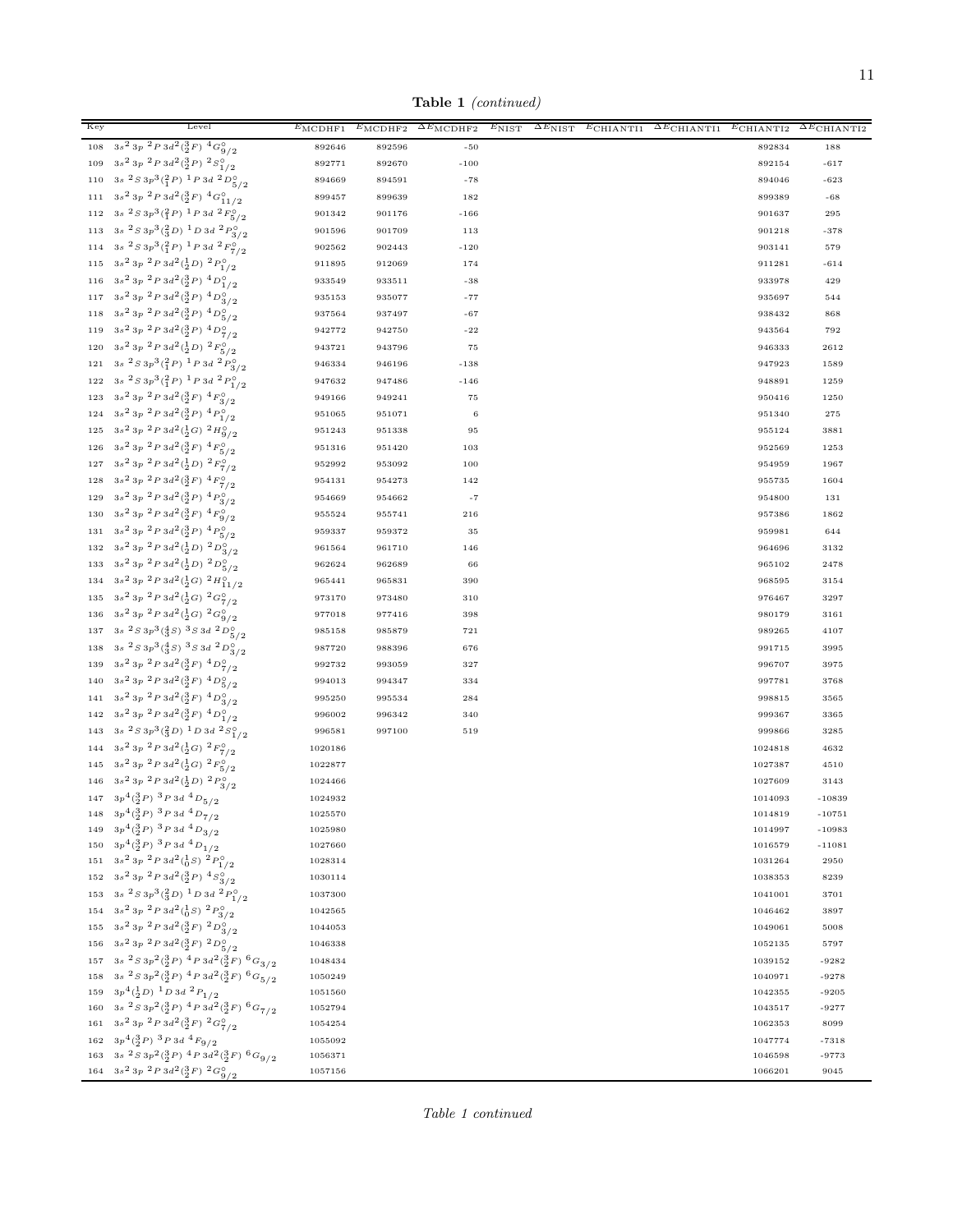# Song ET AL.

Table 1 (continued)

| Key       | Level                                                                                                                                                   | $E_{\rm MCDHF1}$ | $E_{\text{MCDHF2}}$ | $\Delta E_{\text{MCDHF2}}$ | $E_{\text{NIST}}$ | $\Delta E_{\rm NIST}$ | $E$ CHIANTI1 | $\Delta E$ CHIANTI1 | $E$ CHIANTI2 | $\overline{\Delta E_{\text{CHIANTI2}}}$ |
|-----------|---------------------------------------------------------------------------------------------------------------------------------------------------------|------------------|---------------------|----------------------------|-------------------|-----------------------|--------------|---------------------|--------------|-----------------------------------------|
| 165       | $3p^4(\frac{1}{2}D)^{-1}D\,3d^{-2}D_{3/2}$                                                                                                              | 1057260          |                     |                            |                   |                       |              |                     | 1046971      | $-10289$                                |
| 166       | $3p^4(\frac{1}{2}D)^{-1}D\,3d^{-2}P_{3/2}$                                                                                                              | 1058296          |                     |                            |                   |                       |              |                     | 1048641      | $-9655$                                 |
| 167       | $3s\ ^{2}S\ 3p^{2}(\frac{3}{2}P)\ ^{4}P\ 3d^{2}(\frac{3}{2}F)\ ^{6}G_{11/2}$                                                                            | 1060250          |                     |                            |                   |                       |              |                     | 1050917      | -9333                                   |
| 168       | $3p^4({3 \over 2}P)^3P^3d^4F_{7/2}$                                                                                                                     | 1060423          |                     |                            |                   |                       |              |                     | 1052323      | $-8100$                                 |
| 169       | $3p^4({3 \over 2}P)$ $3P^3d$ $4P_{1/2}$                                                                                                                 | 1061038          |                     |                            |                   |                       |              |                     | 1050471      | $-10567$                                |
| 170       | $3s^2 3p^2 P 3d^2(\frac{3}{2}F)^2 F_{5/2}^{\circ}$                                                                                                      | 1062787          |                     |                            |                   |                       |              |                     | 1070184      | 7398                                    |
| 171       | $3s^2 3p^2 P 3d^2(\frac{3}{2}F)^2 F^{\circ}_{7/2}$                                                                                                      | 1063738          |                     |                            |                   |                       |              |                     | 1072127      | 8389                                    |
|           | 172 $3p^4({}^3_2P)^3P^3d^4F_{5/2}$                                                                                                                      | 1064434          |                     |                            |                   |                       |              |                     | 1054461      | -9973                                   |
|           | 173 $3p^4(\frac{1}{2}D)^{-1}D^3d^2D_{5/2}$                                                                                                              | 1064909          |                     |                            |                   |                       |              |                     | 1056012      | $-8897$                                 |
|           | 174 3s $\frac{2}{3}$ $\frac{1}{3}$ $\frac{9}{2}$ $\left(\frac{3}{2}P\right)$ $\frac{4}{9}$ $P$ $3d^2\left(\frac{3}{2}F\right)$ $\frac{6}{9}$ $G_{13/2}$ | 1065049          |                     |                            |                   |                       |              |                     | 1055697      | $-9352$                                 |
|           | 175 $3p^4({3 \over 2}P)^3 P 3d^4F_{3/2}$                                                                                                                | 1065983          |                     |                            |                   |                       |              |                     | 1056610      | $-9373$                                 |
|           | 176 $3p^4({3 \over 2}P)^3 P 3d^4P_{3/2}$                                                                                                                | 1066948          |                     |                            |                   |                       |              |                     | 1057501      | $-9447$                                 |
|           | 177 $3p^4({3 \over 2}P)^3P3d^4P_{5/2}$                                                                                                                  | 1068347          |                     |                            |                   |                       |              |                     | 1057676      | $-10671$                                |
|           | 178 $3p^4(\frac{1}{2}D)^1D3d^2G_{7/2}$                                                                                                                  | 1071384          |                     |                            |                   |                       |              |                     | 1063729      | $-7655$                                 |
| 179       | $3p^4(\frac{1}{2}D)^{-1}D^3d^2G_{9/2}$                                                                                                                  | 1076165          |                     |                            |                   |                       |              |                     | 1068558      | $-7607$                                 |
| 180       | $3s^2$ 3p $2P$ $3d^2(\frac{3}{2}P)$ $2D_{5/2}^{\circ}$                                                                                                  | 1084556          |                     |                            |                   |                       |              |                     | 1094478      | 9922                                    |
| $1\,8\,1$ | $3s^2 3p^2 P 3d^2(\frac{3}{2}P)^2 D_{3/2}^0$                                                                                                            | 1085938          |                     |                            |                   |                       |              |                     | 1095685      | 9747                                    |
| 182       | $3s\ ^{2}S\ 3p^{2}(\frac{3}{2}P)\ ^{4}P\ 3d^{2}(\frac{3}{2}F)\ ^{6}F_{1/2}$                                                                             | 1087783          |                     |                            |                   |                       |              |                     | 1079083      | $-8700$                                 |
| 183       | $3s^{2}S3p^{2}(\frac{3}{2}P)^{4}P3d^{2}(\frac{3}{2}F)^{6}F_{3/2}$                                                                                       | 1088038          |                     |                            |                   |                       |              |                     | 1079771      | $-8267$                                 |
| 184       | $3s^{2}S3p^{2}(\frac{3}{2}P)^{4}P3d^{2}(\frac{3}{2}F)^{6}F_{5/2}$                                                                                       | 1088708          |                     |                            |                   |                       |              |                     | 1080719      | -7989                                   |
| 185       | $3s2 S 3p2(3p)4 P 3d2(3p)6 D1/2$                                                                                                                        | 1089172          |                     |                            |                   |                       |              |                     | 1080364      | $-8808$                                 |
| 186       | 3s ${}^{2}S\,3p^2({}^{3}_{2}P)\,$ ${}^{4}P\,3d^2({}^{3}_{2}F)\,$ ${}^{6}F_{7/2}$                                                                        | 1089855          |                     |                            |                   |                       |              |                     | 1082064      | $-7791$                                 |
| 187       | $3s\ ^{2}S\ 3p^{2}(\frac{3}{2}P)\ ^{4}P\ 3d^{2}(\frac{3}{2}P)\ ^{6}D_{3/2}$                                                                             | 1090901          |                     |                            |                   |                       |              |                     | 1081654      | $-9247$                                 |
| 188       | $3s\ ^{2}S\ 3p^{2}(\frac{3}{2}P)\ ^{4}P\ 3d^{2}(\frac{3}{2}F)\ ^{6}F_{9/2}$                                                                             | 1091641          |                     |                            |                   |                       |              |                     | 1083984      | $-7657$                                 |
| 189       | $3s2 S 3p2(\frac{3}{2}P)4P 3d2(\frac{3}{2}P)6D5/2$                                                                                                      | 1093516          |                     |                            |                   |                       |              |                     | 1083963      | $-9553$                                 |
| 190       | $3s\ ^{2}S\ 3p^{2}(\frac{3}{2}P)\ ^{4}P\ 3d^{2}(\frac{3}{2}F)\ ^{6}F_{11/2}$                                                                            | 1094551          |                     |                            |                   |                       |              |                     | 1086884      | $-7667$                                 |
| 191       | $3s2 S 3p2(\frac{3}{2}P)4P 3d2(\frac{3}{2}P)6D7/2$                                                                                                      | 1096863          |                     |                            |                   |                       |              |                     | 1087114      | $-9749$                                 |
| 192       | $3p^4(\frac{1}{2}D)^{-1}D^3d^2F_{7/2}$                                                                                                                  | 1097769          |                     |                            |                   |                       |              |                     | 1092002      | $-5767$                                 |
| 193       | $3s\ ^{2}S\ 3p^{2}(\frac{3}{2}P)\ ^{4}P\ 3d^{2}(\frac{3}{2}P)\ ^{6}D_{9/2}$                                                                             | 1100508          |                     |                            |                   |                       |              |                     | 1090628      | $-9880$                                 |
| 194       | $3p^4({\frac{1}{2}}D)^{-1}D^3d^2F_{5/2}$                                                                                                                | 1101544          |                     |                            |                   |                       |              |                     | 1095214      | $-6330$                                 |
|           | 195 $3s^2 3p^2 P 3d^2(\frac{3}{2}P)^2 P_{1/2}^{\circ}$                                                                                                  | 1108503          |                     |                            |                   |                       |              |                     | 1120330      | 11827                                   |
| 196       | $3s^2 3p^2 P 3d^2(\frac{3}{2}P)^2 P_{3/2}^{\circ}$                                                                                                      | 1110884          |                     |                            |                   |                       |              |                     | 1122712      | 11828                                   |
| 197       | $3s2S3p2(3P)4P3d2(3P)6S5/2$                                                                                                                             | 1112108          |                     |                            |                   |                       |              |                     | 1101016      | $-11092$                                |
| 198       | $3s^{2}S3p^{2}(\frac{3}{2}P)^{4}P3d^{2}(\frac{1}{2}D)^{4}F_{3/2}$                                                                                       | 1115522          |                     |                            |                   |                       |              |                     | 1109532      | -5990                                   |
| 199       | $3s\ ^{2}S\ 3p^{2}(\frac{3}{2}P)\ ^{4}P\ 3d^{2}(\frac{1}{2}D)\ ^{4}F_{5/2}$                                                                             | 1117879          |                     |                            |                   |                       |              |                     | 1111836      | $-6043$                                 |
| 200       | $3s\ ^{2}S\ 3p^{2}(\frac{3}{2}P)\ ^{4}P\ 3d^{2}(\frac{1}{2}D)\ ^{4}F_{7/2}$                                                                             | 1121061          |                     |                            |                   |                       |              |                     | 1114942      | $-6119$                                 |
| 201       | $3p^4({3 \over 2}P)^3P^3d^2F_{5/2}$                                                                                                                     | 1124186          |                     |                            |                   |                       |              |                     | 1118860      | $-5326$                                 |
| 202       | $3p^4({3 \over 2}P)$ $3P^3d^2F_{7/2}$                                                                                                                   | 1124328          |                     |                            |                   |                       |              |                     | 1118421      | $-5907$                                 |
| 203       | $3s^{2}S3p^{2}(\frac{3}{2}P)^{4}P3d^{2}(\frac{1}{2}D)^{4}F_{9/2}$                                                                                       | 1125644          |                     |                            |                   |                       |              |                     | 1119266      | $-6378$                                 |
| 204       | $3s\ ^{2}S\ 3p^{2}(\frac{3}{2}P)\ ^{4}P\ 3d^{2}(\frac{3}{2}P)\ ^{6}P_{3/2}$                                                                             | 1134371          |                     |                            |                   |                       |              |                     | 1128703      | $-5668$                                 |
| 205       | $3p^4(\frac{1}{2}D)^{-1}D\,3d^{-2}S_{1/2}$                                                                                                              | 1135441          |                     |                            |                   |                       |              |                     | 1129658      | $-5783$                                 |
| 206       | $3s\ ^{2}S\ 3p^{2}(\frac{3}{2}P)\ ^{4}P\ 3d^{2}(\frac{1}{2}G)\ ^{4}H_{7/2}$                                                                             | 1137766          |                     |                            |                   |                       |              |                     | 1134058      | $-3708$                                 |
|           | $207 \quad 3s \ ^2S\ 3p^2(\substack{3 \\ 2}P)\ ^4P\ 3d^2(\substack{3 \\ 2}P)\ ^6P_{5/2}$                                                                | 1137844          |                     |                            |                   |                       |              |                     | 1132083      | $-5761$                                 |
| 208       | $3s\ ^{2}S\ 3p^{2}(\frac{3}{2}P)\ ^{4}P\ 3d^{2}(\frac{3}{2}F)\ ^{6}D_{9/2}$                                                                             | 1138089          |                     |                            |                   |                       |              |                     | 1135671      | $-2418$                                 |
| 209       | $3s^{2}S3p^{2}(\frac{3}{2}P)^{4}P3d^{2}(\frac{3}{2}F)^{6}D_{7/2}$                                                                                       | 1138760          |                     |                            |                   |                       |              |                     | 1135068      | $-3692$                                 |
| 210       | $3s\ ^{2}S\ 3p^{2}(\frac{3}{2}P)\ ^{4}P\ 3d^{2}(\frac{1}{2}G)\ ^{4}H_{9/2}$                                                                             | 1140463          |                     |                            |                   |                       |              |                     | 1136670      | $-3793$                                 |
| 211       | $3s2 S 3p2(3/2P) 4P 3d2(3/2F) 6D5/2$                                                                                                                    | 1140813          |                     |                            |                   |                       |              |                     | 1137296      | $-3517$                                 |
| 212       | $3s\ ^{2}S\ 3p^{2}(\frac{3}{2}P)\ ^{4}P\ 3d^{2}(\frac{3}{2}F)\ ^{6}D_{3/2}$                                                                             | 1140974          |                     |                            |                   |                       |              |                     | 1137515      | $-3459$                                 |
| 213       | $3s\ ^{2}S\ 3p^{2}(\frac{3}{2}P)\ ^{4}P\ 3d^{2}(\frac{3}{2}F)\ ^{6}D_{1/2}$                                                                             | 1141296          |                     |                            |                   |                       |              |                     | 1137691      | $-3605$                                 |
| 214       | 3s ${}^{2}S3p^{2}({}^{3}_{2}P)$ ${}^{4}P3d^{2}({}^{3}_{2}P)$ ${}^{6}P_{7/2}$                                                                            | 1142964          |                     |                            |                   |                       |              |                     | 1137691      | $-5273$                                 |
| 215       | $3s\ ^{2}S\ 3p^{2}(\frac{3}{2}P)\ ^{4}P\ 3d^{2}(\frac{1}{2}G)\ ^{4}H_{11/2}$                                                                            | 1143973          |                     |                            |                   |                       |              |                     | 1140017      | $-3956$                                 |
| 216       | $3s2 S 3p2(32P) 4P 3d2(12G) 4H13/2$                                                                                                                     | 1148105          |                     |                            |                   |                       |              |                     | 1144044      | $-4061$                                 |
|           | 217 3s ${}^{2}S\,3p^{2}(\frac{1}{2}D)\, {}^{2}D\,3d^{2}(\frac{3}{2}P)\, {}^{4}P_{1/2}$                                                                  | 1152466          |                     |                            |                   |                       |              |                     | 1145998      | $-6468$                                 |
| 218       | 3s ${}^{2}S\,3p^2(\frac{1}{2}D)\, {}^{2}D\,3d^2(\frac{3}{2}P)\, {}^{4}P_{3/2}$                                                                          | 1153415          |                     |                            |                   |                       |              |                     | 1147062      | $-6353$                                 |
| 219       | $3s\ ^{2}S\ 3p^{2}(\frac{3}{2}P)\ ^{4}P\ 3d^{2}(\frac{3}{2}F)\ ^{4}G_{5/2}$                                                                             | 1153599          |                     |                            |                   |                       |              |                     | 1149257      | $-4342$                                 |
| 220       | $3s\ ^{2}S\ 3p^{2}(\frac{3}{2}P)\ ^{4}P\ 3d^{2}(\frac{1}{2}D)\ ^{4}D_{5/2}$                                                                             | 1155297          |                     |                            |                   |                       |              |                     | 1149773      | $-5524$                                 |
| 221       | $3s\ ^{2}S\ 3p^{2}(\frac{1}{2}D)\ ^{2}D\ 3d^{2}(\frac{3}{2}F)\ ^{4}G_{7/2}$                                                                             | 1156053          |                     |                            |                   |                       |              |                     | 1152187      | $-3866$                                 |
| 222       | $3s2 S 3p2(\frac{1}{2}D)2 D 3d2(\frac{3}{2}F)4 G9/2$                                                                                                    | 1159655          |                     |                            |                   |                       |              |                     | 1155742      | $-3913$                                 |
|           | 223 3s ${}^{2}S3p^{2}({}^{3}_{2}P)$ ${}^{4}P3d^{2}({}^{1}_{2}D)$ ${}^{4}D_{1/2}$                                                                        | 1160772          |                     |                            |                   |                       |              |                     | 1154579      | $-6193$                                 |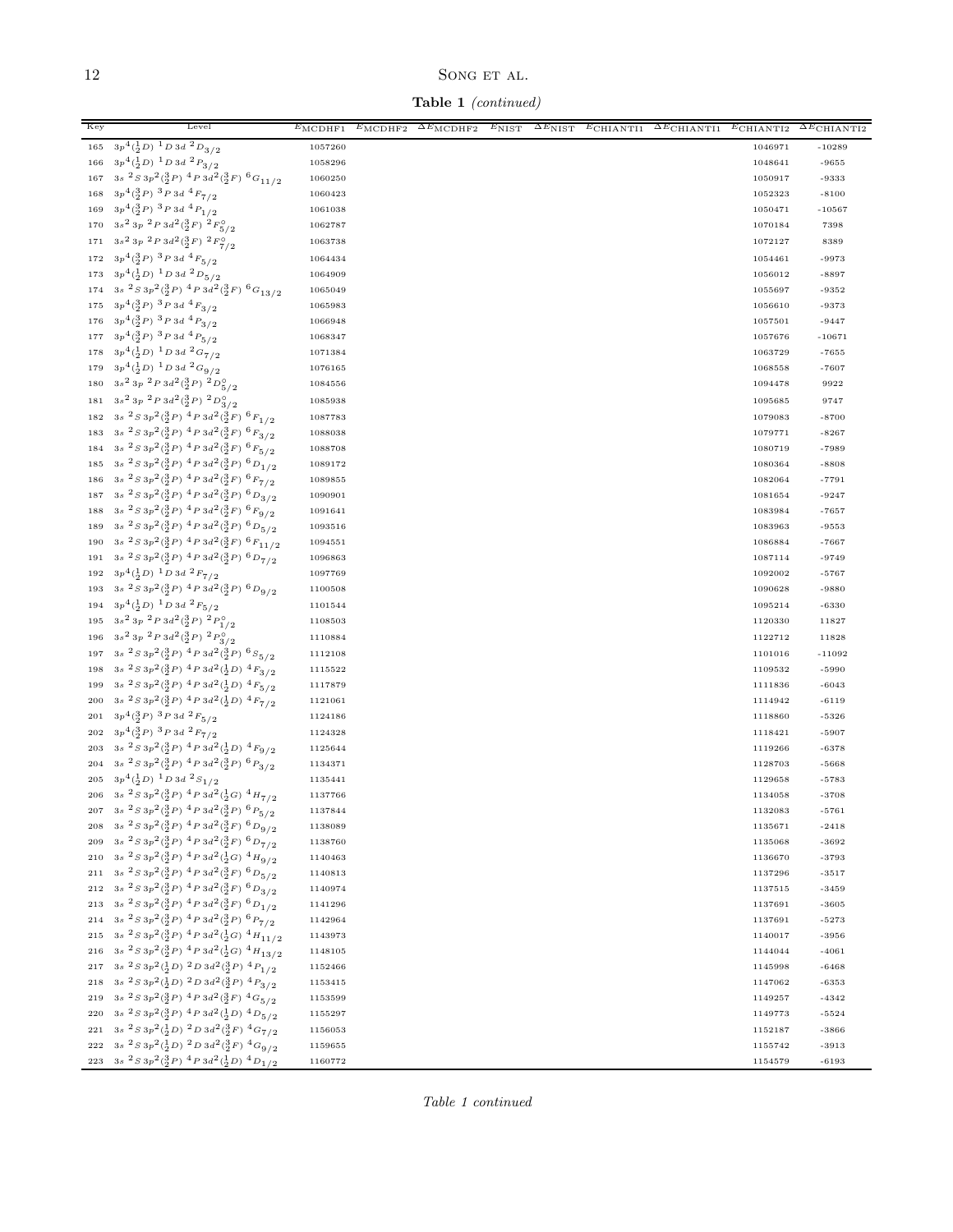Table 1 (continued)

| Key         | Level                                                                                                                                                         | $E_{\text{MCDHF1}}$ | $E_{\rm MCDHF2}$ | $\Delta E_{\text{MCDHF2}}$ | $E_{\rm NIST}$ | $\Delta E_{\rm NIST}$ | $E$ CHIANTI1 | $\overline{\Delta E_{\text{CHIANTI}}}$ | $E$ CHIANTI2       | $\overline{\Delta E_{\text{CHIANTI2}}}$ |
|-------------|---------------------------------------------------------------------------------------------------------------------------------------------------------------|---------------------|------------------|----------------------------|----------------|-----------------------|--------------|----------------------------------------|--------------------|-----------------------------------------|
| 224         | $3s2S3p2(3P)4P3d2(3D)4D3/2$                                                                                                                                   | 1160837             |                  |                            |                |                       |              |                                        | 1154810            | $-6027$                                 |
| 225         | $3s2 S 3p2(3/2P) 4P 3d2(1/2D) 4D7/2$                                                                                                                          | 1161001             |                  |                            |                |                       |              |                                        | 1155029            | $-5972$                                 |
| 226         | $3s\ ^{2}S\ 3p^{2}(\frac{1}{2}D)\ ^{2}D\ 3d^{2}(\frac{3}{2}P)\ ^{4}P_{5/2}$                                                                                   | 1162154             |                  |                            |                |                       |              |                                        | 1156126            | $-6028$                                 |
| 227         | 3s ${}^{2}S3p^{2}(\frac{1}{2}D)$ ${}^{2}D3d^{2}(\frac{3}{2}F)$ ${}^{4}G_{11/2}$                                                                               | 1164857             |                  |                            |                |                       |              |                                        | 1160659            | $-4198$                                 |
| 228         | $3p^4({}^1_0S)^1S3d^2D_{3/2}$                                                                                                                                 | 1167371             |                  |                            |                |                       |              |                                        | 1163150            | $-4221$                                 |
| 229         | $3s2 S 3p2(\frac{3}{2}P)4P 3d2(\frac{3}{2}F)2D5/2$                                                                                                            | 1168060             |                  |                            |                |                       |              |                                        | 1164017            | $-4043$                                 |
| 230         | $3s2 S 3p2(\frac{1}{2}D)2 D 3d2(\frac{1}{2}D)2 G7/2$                                                                                                          | 1170836             |                  |                            |                |                       |              |                                        | 1168318            | $-2518$                                 |
| 231         | $3s2S3p2(\frac{1}{2}D)2D3d2(\frac{1}{2}D)2G9/2$                                                                                                               | 1171653             |                  |                            |                |                       |              |                                        | 1169054            | $-2599$                                 |
| 232         | $3s\ ^{2}S\ 3p^{2}(\frac{3}{2}P)\ ^{4}P\ 3d^{2}(\frac{3}{2}F)\ ^{2}D_{3/2}$                                                                                   | 1173025             |                  |                            |                |                       |              |                                        | 1169021            | $-4004$                                 |
| 233         | $3p^4({}^1_0S)^1S3d^2D_{5/2}$                                                                                                                                 | 1175252             |                  |                            |                |                       |              |                                        | 1170063            | $-5189$                                 |
| 234         | $3p^4({3 \over 2}P)~^3P~3d~^2P_{1/2}$                                                                                                                         | 1182953             |                  |                            |                |                       |              |                                        | 1180620            | $-2333$                                 |
| 235         | $3s\ ^{2}S\ 3p^{2}(\frac{3}{2}P)\ ^{4}P\ 3d^{2}(\frac{3}{2}F)\ ^{4}F_{3/2}$                                                                                   | 1183535             |                  |                            |                |                       |              |                                        | 1180400            | $-3135$                                 |
| 236         | $3p^4({3 \over 2}P)~^3P~3d~^2P_{3/2}$                                                                                                                         | 1183831             |                  |                            |                |                       |              |                                        | 1181004            | $-2827$                                 |
| 237         | $3s^{2}S3p^{2}(\frac{3}{2}P)^{4}P3d^{2}(\frac{3}{2}F)^{4}F_{5/2}$                                                                                             | 1185425             |                  |                            |                |                       |              |                                        | 1182123            | $-3302$                                 |
| 238         | $3s\ ^{2}S\ 3p^{2}(\frac{3}{2}P)\ ^{4}P\ 3d^{2}(\frac{3}{2}F)\ ^{4}F_{7/2}$                                                                                   | 1186757             |                  |                            |                |                       |              |                                        | 1183418            | $-3339$                                 |
| 239         | $3s\ ^{2}S\ 3p^{2}(\frac{3}{2}P)\ ^{4}P\ 3d^{2}(\frac{3}{2}F)\ ^{4}F_{9/2}$                                                                                   | 1187512             |                  |                            |                |                       |              |                                        | 1184142            | $-3370$                                 |
| 240         | $3s2 S 3p2(\frac{3}{2}P)4P 3d2(\frac{3}{2}P)4D1/2$                                                                                                            | 1193424             |                  |                            |                |                       |              |                                        | 1190134            | $-3290$                                 |
| 241         | $3s2 S 3p2(33P) 4P 3d2(33P) 4D3/2$                                                                                                                            | 1194964             |                  |                            |                |                       |              |                                        | 1191725            | $-3239$                                 |
| 242         | $3s2 S 3p2(3P)4P 3d2(3D)4P5/2$                                                                                                                                | 1196213             |                  |                            |                |                       |              |                                        | 1193788            | $-2425$                                 |
| 243         | $3s2 S 3p2(\frac{1}{2}D)2 D 3d2(\frac{3}{2}F)4 D5/2$                                                                                                          | 1197469             |                  |                            |                |                       |              |                                        | 1194995            | $-2474$                                 |
| 244         | $3s2 S 3p2(\frac{3}{2}P)4P 3d2(\frac{1}{2}D)4P3/2$                                                                                                            | 1198727             |                  |                            |                |                       |              |                                        | 1197036            | $-1691$                                 |
| 245         | $3s\ ^{2}S\ 3p^{2}(\frac{3}{2}P)\ ^{4}P\ 3d^{2}(\frac{1}{2}D)\ ^{4}P_{1/2}$                                                                                   | 1199729             |                  |                            |                |                       |              |                                        | 1198134            | $-1595$                                 |
| 246         | $3s^{2}S3p^{2}(\frac{1}{2}D)^{2}D3d^{2}(\frac{3}{2}F)^{4}D_{7/2}$<br>$3s2 S 3p2(3P)4 P 3d2(3G)4 F7/2$                                                         | 1200238             |                  |                            |                |                       |              |                                        | 1196993            | $-3245$                                 |
| 247         | $3s2S3p2(\frac{3}{2}P)4P3d2(\frac{1}{2}G)4F9/2$                                                                                                               | 1208615             |                  |                            |                |                       |              |                                        | 1206957            | $-1658$                                 |
| 248         | $3s\ ^{2}S\ 3p^{2}(\frac{3}{2}P)\ ^{4}P\ 3d^{2}(\frac{1}{2}G)\ ^{4}F_{5/2}$                                                                                   | 1209461<br>1209786  |                  |                            |                |                       |              |                                        | 1208208            | $-1253$                                 |
| 249<br>250  | 3s ${}^{2}S3p^{2}({}^{3}_{2}P)$ ${}^{4}P3d^{2}({}^{1}_{2}G)$ ${}^{4}F_{3/2}$                                                                                  | 1210924             |                  |                            |                |                       |              |                                        | 1207034<br>1207571 | $-2752$<br>$-3353$                      |
| 251         | $3s2S3p2(\frac{1}{2}D)2D3d2(\frac{3}{2}F)4H7/2$                                                                                                               | 1211548             |                  |                            |                |                       |              |                                        | 1212433            | 885                                     |
| 252         | $3s2 S 3p2(\frac{1}{2}D)2 D 3d2(\frac{1}{2}D)2 D5/2$                                                                                                          | 1211946             |                  |                            |                |                       |              |                                        | 1211961            | 15                                      |
| 253         | $3s2 S 3p2(12 D)2 D 3d2(32 F)2 H9/2$                                                                                                                          | 1211948             |                  |                            |                |                       |              |                                        | 1210808            | $-1140$                                 |
| 254         | $3s2 S 3p2(\frac{1}{2}D)2 D 3d2(\frac{3}{2}F)4 H11/2$                                                                                                         | 1213123             |                  |                            |                |                       |              |                                        | 1212861            | $-262$                                  |
| 255         | $3s2 S 3p2(\frac{1}{2}D)2 D 3d2(\frac{3}{2}F)4 H9/2$                                                                                                          | 1213256             |                  |                            |                |                       |              |                                        | 1214057            | 801                                     |
| 256         | $3p^4({3 \over 2}P)$ $3P^3d^2D_{5/2}$                                                                                                                         | 1213805             |                  |                            |                |                       |              |                                        | 1210260            | $-3545$                                 |
| 257         | $3p^4({3 \over 2}P)~^3P~3d~^2D_{3/2}$                                                                                                                         | 1215341             |                  |                            |                |                       |              |                                        | 1212060            | $-3281$                                 |
| 258         | $3s2S3p2(\frac{1}{2}D)2D3d2(\frac{3}{2}F)2H11/2$                                                                                                              | 1215406             |                  |                            |                |                       |              |                                        | 1216372            | 966                                     |
| 259         | $3s2 S 3p2(\frac{3}{2}P)4P 3d2(\frac{1}{2}G)4G7/2$                                                                                                            | 1215865             |                  |                            |                |                       |              |                                        | 1216877            | 1012                                    |
| 260         | $3s2 S 3p2(3/2P) 4P 3d2(1/2G) 4G9/2$                                                                                                                          | 1218826             |                  |                            |                |                       |              |                                        | 1219697            | 871                                     |
| 261         | $3s\ ^{2}S\ 3p^{2}(\frac{1}{2}D)\ ^{2}D\ 3d^{2}(\frac{3}{2}F)\ ^{4}H_{13/2}$                                                                                  | 1219014             |                  |                            |                |                       |              |                                        | 1221936            | 2922                                    |
| 262         | 3s ${}^{2}S3p^{2}({}^{3}_{2}P)$ ${}^{4}P3d^{2}({}^{1}_{2}G)$ ${}^{4}G_{11/2}$                                                                                 | 1220862             |                  |                            |                |                       |              |                                        | 1221837            | 975                                     |
| 263         | 3s ${}^{2}S3p^{2}({}^{3}_{2}P)$ ${}^{4}P3d^{2}({}^{1}_{0}S)$ ${}^{4}P_{1/2}$                                                                                  | 1226182             |                  |                            |                |                       |              |                                        | 1223428            | $-2754$                                 |
| 264         | $3s^{2}S3p^{2}(\frac{1}{2}D)^{2}D3d^{2}(\frac{1}{2}D)^{2}F_{5/2}$                                                                                             | 1231243             |                  |                            |                |                       |              |                                        | 1231264            | 21                                      |
| 265         | $3s2S3p2(3P)4P3d2(3S)4P3/2$                                                                                                                                   | 1232648             |                  |                            |                |                       |              |                                        | 1229343            | $-3305$                                 |
| 266         | $3s2S3p2(3P)4P3d2(3G)4G5/2$                                                                                                                                   | 1233562             |                  |                            |                |                       |              |                                        | 1233239            | $-323$                                  |
| ${\bf 267}$ | $3s2S3p2(\frac{1}{2}D)2D3d2(\frac{1}{2}D)2F7/2$                                                                                                               | 1233818             |                  |                            |                |                       |              |                                        | 1233963            | 145                                     |
| 268         | 3s ${}^{2}S\,3p^2({}^{3}_{2}P)\,$ ${}^{4}P\,3d^2({}^{3}_{2}F)\,$ ${}^{4}G_{7/2}$                                                                              | 1236352             |                  |                            |                |                       |              |                                        | 1236070            | $-282$                                  |
| 269         | 3s ${}^{2}S\,3p^2({}^{3}_{2}P)\,$ ${}^{4}P\,3d^2({}^{3}_{2}F)\,$ ${}^{4}G_{9/2}$                                                                              | 1239770             |                  |                            |                |                       |              |                                        | 1239571            | $-199$                                  |
| 270         | $3s2 S 3p2(32P) 4P 3d2(10S) 4P5/2$                                                                                                                            | 1240890             |                  |                            |                |                       |              |                                        | 1237134            | $-3756$                                 |
|             | 271 3s ${}^{2}S\,3p^2({}^{3}_{2}P)\, {}^{2}P\,3d^2({}^{1}_{2}D)\, {}^{2}P_{1/2}$                                                                              | 1241176             |                  |                            |                |                       |              |                                        | 1239571            | $-1605$                                 |
|             | 272 $3s^2 3p^2(\frac{3}{2}P)^3 P 4s^4 P_{1/2}$                                                                                                                | 1242245             |                  |                            | 1242000        | $-245$                | 1242000      | $-245$                                 | 1241579            | $-666$                                  |
|             | 273 3s ${}^{2}S\,3p^{2}(\frac{3}{2}P)\,$ ${}^{2}P\,3d^{2}(\frac{1}{2}D)\,$ ${}^{2}P_{3/2}$                                                                    | 1243502             |                  |                            |                |                       |              |                                        | 1241798            | $-1704$                                 |
| 274         | 3s ${}^{2}S\,3p^2({}^{3}_{2}P)\,$ ${}^{4}P\,3d^2({}^{3}_{2}F)\,$ ${}^{4}G_{11/2}$                                                                             | 1244234             |                  |                            |                |                       |              |                                        | 1244026            | $-208$                                  |
| 275         | 3s ${}^{2}S3p^{2}(\frac{1}{2}D)$ ${}^{2}D3d^{2}(\frac{1}{2}G)$ ${}^{2}I_{11/2}$                                                                               | 1244593             |                  |                            |                |                       |              |                                        | 1246451            | 1858                                    |
| 276         | $3s2 S 3p2(\frac{1}{2}D)2 D 3d2(\frac{3}{2}F)2 F7/2$                                                                                                          | 1245217             |                  |                            |                |                       |              |                                        | 1245705            | 488                                     |
| 277         | $3s\ ^{2}S\ 3p^{2}(\frac{1}{2}D)\ ^{2}D\ 3d^{2}(\frac{3}{2}F)\ ^{2}F_{5/2}$                                                                                   | 1246107             |                  |                            |                |                       |              |                                        | 1247208            | 1101                                    |
| 278         | $3s^2S3p^2(\frac{1}{2}D)^2D3d^2(\frac{1}{2}G)^2I_{13/2}$                                                                                                      | 1247404             |                  |                            |                |                       |              |                                        | 1249085            | 1682                                    |
| 279         | 3s ${}^{2}S\,3p^2(\frac{1}{2}D)\, {}^{2}D\,3d^2(\frac{3}{2}F)\, {}^{2}G_{9/2}$                                                                                | 1248023             |                  |                            |                |                       |              |                                        | 1250402            | 2379                                    |
| 280         | 3s ${}^{2}S\,3p^2(\frac{1}{2}D)\, {}^{2}D\,3d^2(\frac{3}{2}F)\, {}^{2}G_{7/2}$<br>$3s\ ^{2}S\ 3p^{2}(\frac{1}{2}D)\ ^{2}D\ 3d^{2}(\frac{1}{2}G)\ ^{2}H_{9/2}$ | 1248339             |                  |                            |                |                       |              |                                        | 1250544            | 2205                                    |
| 281<br>282  | $3s^23p^2({}^3_2P)^3P4s~^4P_{3/2}$                                                                                                                            | 1249141             |                  |                            |                |                       |              |                                        | 1251159            | 2018                                    |
|             | 283 – 3<br>s $\sqrt[2]{3}$ 3 $p^2(\frac{1}{2}D)$ $\sqrt[2]{2}$<br>$2$ $d^2(\frac{3}{2}F)$ $\sqrt[4]{4}$<br>$F_{5/2}$                                          | 1249844             |                  |                            | 1249660        | $-184$                | 1249660      | $-184$                                 | 1248240            | $-1604$                                 |
|             |                                                                                                                                                               | 1250694             |                  |                            |                |                       |              |                                        | 1252893            | 2199                                    |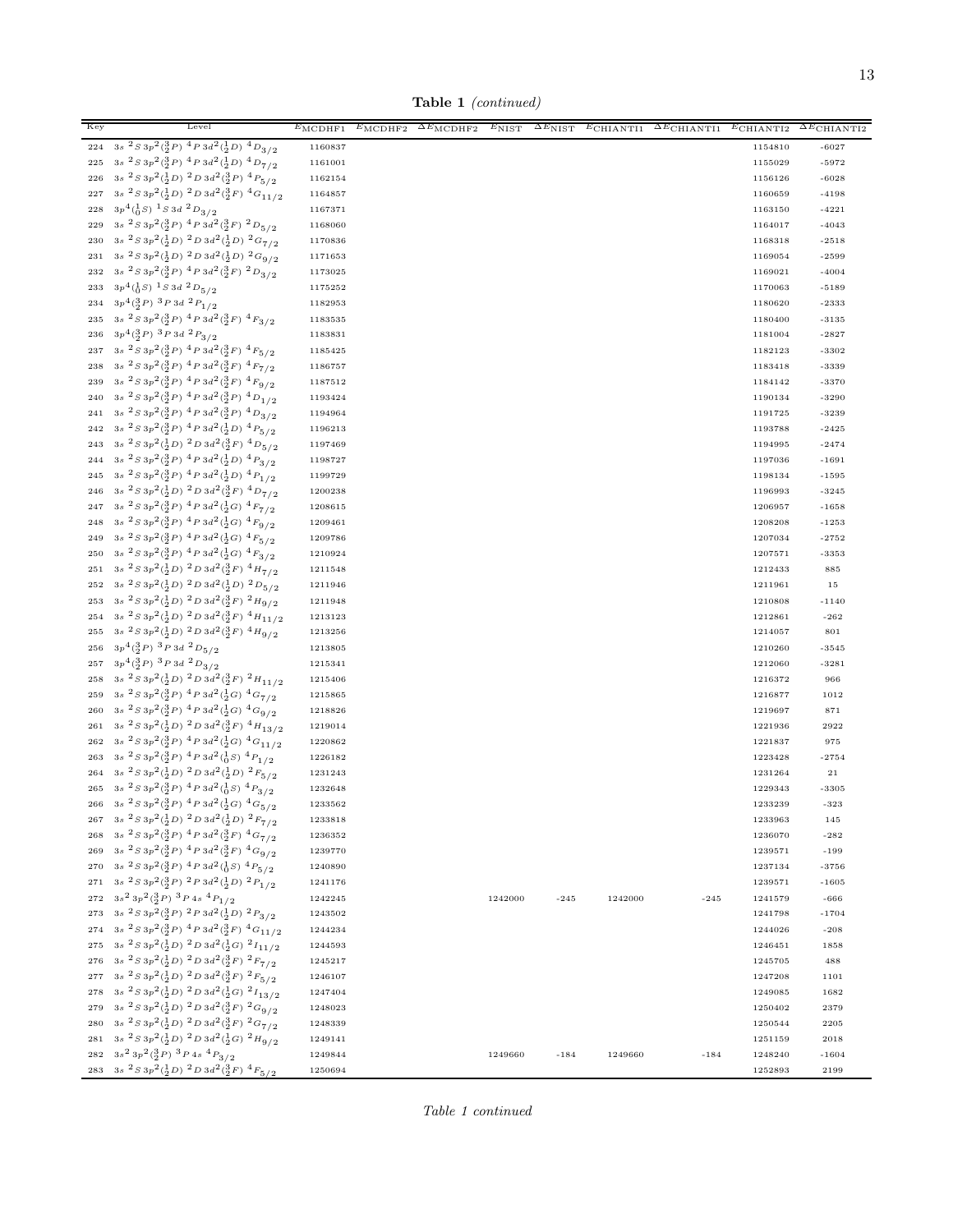## SONG ET AL.

Table 1 (continued)

| Key        | Level                                                                                                                                                          | $E_{\text{MCDHF1}}$ | $E_{\rm MCDHF2}$ | $\Delta E_{\text{MCDHF2}}$ | $E_{\text{NIST}}$ | $\Delta E_{\rm NIST}$ | $E$ CHIANTI1 | $\overline{\Delta E_{\text{CHIANTI}}}$ | $E$ CHIANTI2       | $\overline{\Delta E_{\text{CHIANTI2}}}$ |
|------------|----------------------------------------------------------------------------------------------------------------------------------------------------------------|---------------------|------------------|----------------------------|-------------------|-----------------------|--------------|----------------------------------------|--------------------|-----------------------------------------|
| 284        | $3s2 S 3p2(\frac{1}{2}D)2 D 3d2(\frac{3}{2}F)4 F3/2$                                                                                                           | 1250713             |                  |                            |                   |                       |              |                                        | 1251872            | 1159                                    |
| 285        | $3s2 S 3p2(\frac{1}{2}D)2 D 3d2(\frac{1}{2}G)2 H11/2$                                                                                                          | 1251658             |                  |                            |                   |                       |              |                                        | 1253167            | 1509                                    |
| 286        | 3s ${}^{2}S3p^{2}(\frac{1}{2}D)$ ${}^{2}D3d^{2}(\frac{3}{2}F)$ ${}^{4}F_{7/2}$                                                                                 | 1252775             |                  |                            |                   |                       |              |                                        | 1255428            | 2653                                    |
| 287        | $3s2S3p2(\frac{3}{2}P)4P3d2(\frac{3}{2}F)4D1/2$                                                                                                                | 1253767             |                  |                            |                   |                       |              |                                        | 1251883            | $-1884$                                 |
| 288        | $3s2S3p2(\frac{3}{2}P)4P3d2(\frac{3}{2}F)4D3/2$                                                                                                                | 1255188             |                  |                            |                   |                       |              |                                        | 1257129            | 1941                                    |
| 289        | $3s2S3p2(3P)4P3d2(3F)4D5/2$                                                                                                                                    | 1257066             |                  |                            |                   |                       |              |                                        | 1259038            | 1972                                    |
| 290        | $3s2 S 3p2(\frac{1}{2}D)2 D 3d2(\frac{3}{2}F)4 F9/2$                                                                                                           | 1257148             |                  |                            |                   |                       |              |                                        | 1261079            | 3931                                    |
| 291        | $3s^23p^2({3 \over 2}P)^3P4s~^2P_{1/2}$                                                                                                                        | 1257717             |                  |                            | 1257730           | 13                    | 1257730      | 13                                     | 1257732            | 15                                      |
| 292        | $3s^23p^2({3 \over 2}P)^3P4s~^4P_{5/2}$                                                                                                                        | 1258123             |                  |                            | 1258050           | $-73$                 | 1258050      | $-73$                                  | 1256075            | $-2048$                                 |
| 293        | 3s ${}^{2}S3p^{2}({}^{3}_{2}P)$ ${}^{4}P3d^{2}({}^{3}_{2}F)$ ${}^{4}D_{7/2}$                                                                                   | 1258462             |                  |                            |                   |                       |              |                                        | 1261419            | 2957                                    |
| 294        | 3s ${}^{2}S3p^{2}(\frac{1}{2}D)$ ${}^{2}D3d^{2}(\frac{3}{2}P)$ ${}^{4}F_{3/2}$                                                                                 | 1263683             |                  |                            |                   |                       |              |                                        | 1264097            | 414                                     |
| 295        | $3s\ ^{2}S\ 3p^{2}(\frac{1}{2}D)\ ^{2}D\ 3d^{2}(\frac{3}{2}P)\ ^{2}D_{3/2}$                                                                                    | 1264196             |                  |                            |                   |                       |              |                                        | 1265633            | 1437                                    |
| 296        | $3s2 S 3p2(\frac{1}{2}D)2 D 3d2(\frac{3}{2}P)4 F5/2$                                                                                                           | 1264689             |                  |                            |                   |                       |              |                                        | 1266928            | 2239                                    |
| 297        | $3s^23p^2({3 \over 2}P)^3P4s~^2P_{3/2}$                                                                                                                        | 1266649             |                  |                            | 1266360           | $-289$                | 1266360      | $-289$                                 | 1266928            | 279                                     |
| 298        | $3s2 S 3p2(\frac{1}{2}D)2 D 3d2(\frac{3}{2}P)4 F7/2$                                                                                                           | 1267969             |                  |                            |                   |                       |              |                                        | 1269452            | 1483                                    |
| 299        | $3s2 S 3p2(33P) 2P 3d2(33F) 2D5/2$                                                                                                                             | 1268455             |                  |                            |                   |                       |              |                                        | 1269463            | 1008                                    |
| 300        | $3s^{2}S3p^{2}(\frac{3}{2}P)^{4}P3d^{2}(\frac{3}{2}P)^{4}S_{3/2}$                                                                                              | 1268563             |                  |                            |                   |                       |              |                                        | 1266434            | $-2129$                                 |
| 301        | $3s^{2}S3p^{2}(\frac{1}{2}D)^{2}D3d^{2}(\frac{3}{2}P)^{4}F_{9/2}$                                                                                              | 1269246             |                  |                            |                   |                       |              |                                        | 1270681            | 1435                                    |
| 302        | $3s2 S 3p2(12D)2 D 3d2(32F)4 P3/2$                                                                                                                             | 1269555             |                  |                            |                   |                       |              |                                        | 1273688            | 4133                                    |
| 303        | $3s\ ^{2}S\ 3p^{2}(\frac{1}{2}D)\ ^{2}D\ 3d^{2}(\frac{3}{2}F)\ ^{4}P_{5/2}$                                                                                    | 1270132             |                  |                            |                   |                       |              |                                        | 1273359            | 3227                                    |
| 304        | $3s\,\,{}^2S\,3p^2(\frac{1}{2}D)\,\,{}^2D\,3d^2(\frac{3}{2}F)\,\,{}^4P_{1/2}$                                                                                  | 1270497             |                  |                            |                   |                       |              |                                        | 1274061            | 3564                                    |
| 305        | $3s2S3p2(\frac{1}{2}D)2D3d2(\frac{3}{2}F)4D1/2$                                                                                                                | 1274104             |                  |                            |                   |                       |              |                                        | 1276080            | 1976                                    |
| 306        | $3s^{2}S3p^{2}(\frac{1}{2}D)^{2}D3d^{2}(\frac{1}{2}D)^{2}P_{3/2}$                                                                                              | 1274395             |                  |                            |                   |                       |              |                                        | 1275971            | 1576                                    |
| 307        | $3s2 S 3p2(\frac{3}{2}P)2P 3d2(\frac{3}{2}F)4G5/2$                                                                                                             | 1274741             |                  |                            |                   |                       |              |                                        | 1277353            | 2612                                    |
| 308        | $3s2 S 3p2(33P) 4P 3d2(33P) 4D7/2$                                                                                                                             | 1275024             |                  |                            |                   |                       |              |                                        | 1277551            | 2527                                    |
| 309        | $3s2S3p2(\frac{1}{2}D)2D3d2(\frac{1}{2}D)2P1/2$                                                                                                                | 1275464             |                  |                            |                   |                       |              |                                        | 1279482            | 4018                                    |
| 310        | $3s2 S 3p2(\frac{1}{2}D)2 D 3d2(\frac{3}{2}F)4 G5/2$                                                                                                           | 1275906             |                  |                            |                   |                       |              |                                        | 1279592            | 3686                                    |
| 311        | $3s\ ^{2}S\ 3p^{2}(\frac{3}{2}P)\ ^{2}P\ 3d^{2}(\frac{3}{2}F)\ ^{4}G_{7/2}$                                                                                    | 1276549             |                  |                            |                   |                       |              |                                        | 1280678            | 4129                                    |
| 312        | $3s\ ^{2}S\ 3p^{2}(\frac{1}{2}D)\ ^{2}D\ 3d^{2}(\frac{3}{2}F)\ ^{4}D_{3/2}$                                                                                    | 1276623             |                  |                            |                   |                       |              |                                        | 1279691            | 3068                                    |
| 313        | $3s2 S 3p2(32P) 4P 3d2(32P) 4D5/2$                                                                                                                             | 1277390             |                  |                            |                   |                       |              |                                        | 1279713            | 2323                                    |
| 314        | $3s2 S 3p2(\frac{3}{2}P)2P 3d2(\frac{3}{2}F)4G9/2$                                                                                                             | 1277566             |                  |                            |                   |                       |              |                                        | 1281830            | 4264                                    |
| 315        | $3s\,\,{}^2S\,3p^2(\frac{1}{2}D)\,\,{}^2D\,3d^2(\frac{3}{2}P)\,\,{}^4D_{3/2}$<br>3s ${}^{2}S3p^{2}({}^{3}_{2}P)$ ${}^{2}P3d^{2}({}^{3}_{2}F)$ ${}^{4}G_{11/2}$ | 1278652             |                  |                            |                   |                       |              |                                        | 1281885            | 3233                                    |
| 316        | $3s\ ^{2}S\ 3p^{2}(\frac{1}{0}S)\ ^{2}S\ 3d^{2}(\frac{3}{2}F)\ ^{4}F_{3/2}$                                                                                    | 1279076             |                  |                            |                   |                       |              |                                        | 1283016            | 3940                                    |
| 317        | $3s2 S 3p2(\frac{1}{2}D)2 D 3d2(\frac{3}{2}P)4 D1/2$                                                                                                           | 1279112             |                  |                            |                   |                       |              |                                        | 1283948            | 4836                                    |
| 318        | $3s2 S 3p2(\frac{1}{2}D)2 D 3d2(\frac{3}{2}P)4 D5/2$                                                                                                           | 1279173             |                  |                            |                   |                       |              |                                        | 1284003            | 4830                                    |
| 319<br>320 | $3s2 S 3p2(\frac{1}{2}D)2 D 3d2(\frac{3}{2}P)4 D7/2$                                                                                                           | 1279566<br>1280829  |                  |                            |                   |                       |              |                                        | 1284431<br>1284563 | 4865<br>3734                            |
| 321        | 3s ${}^{2}S3p^{2}(\frac{1}{2}D)$ ${}^{2}D3d^{2}(\frac{1}{2}G)$ ${}^{2}G_{7/2}$                                                                                 | 1281453             |                  |                            |                   |                       |              |                                        | 1285803            | 4350                                    |
| 322        | $3s2 S 3p2(10S)2 S 3d2(32F)4 F5/2$                                                                                                                             | 1281759             |                  |                            |                   |                       |              |                                        | 1285825            | 4066                                    |
| 323        | $3s2S3p2(\frac{1}{2}D)2D3d2(\frac{1}{2}G)2D3/2$                                                                                                                | 1282901             |                  |                            |                   |                       |              |                                        | 1284376            | 1475                                    |
| 324        | $3s2 S 3p2(10S)2 S 3d2(32F)4 F7/2$                                                                                                                             | 1285228             |                  |                            |                   |                       |              |                                        | 1289830            | 4602                                    |
| 325        | $3s2S3p2(10S)2S3d2(39F)4F9/2$                                                                                                                                  | 1286120             |                  |                            |                   |                       |              |                                        | 1290478            | 4358                                    |
| 326        | $3s2 S 3p2(32P)2P 3d1D 4s2D5/2$                                                                                                                                | 1286663             |                  |                            |                   |                       |              |                                        | 1291114            | 4451                                    |
| $327\,$    | $3s^23p^2({1\over 2}D)^1D4s^2D_{5/2}$                                                                                                                          | 1287928             |                  |                            | 1287700           | $-228$                | 1287700      | $-228$                                 | 1287702            | $-226$                                  |
| 328        | $3s^23p^2({1\over 2}D)^1D4s^2D_{3/2}$                                                                                                                          | 1289213             |                  |                            | 1289060           | $-153$                | 1289060      | $-153$                                 | 1289062            | $-151$                                  |
| 329        | $3s2S3p2(1D)2D3d2(1G)2F7/2$                                                                                                                                    | 1290524             |                  |                            |                   |                       |              |                                        | 1295076            | 4552                                    |
| 330        | 3s ${}^{2}S\,3p^2(\frac{1}{2}D)\, {}^{2}D\,3d^2(\frac{1}{2}G)\, {}^{2}G_{9/2}$                                                                                 | 1291734             |                  |                            |                   |                       |              |                                        | 1296426            | 4692                                    |
| 331        | $3s2S3p2(3P)2P3d2(3G)2F7/2$                                                                                                                                    | 1304725             |                  |                            |                   |                       |              |                                        | 1307772            | 3047                                    |
|            | 332 3s ${}^{2}S\,3p^2(\frac{1}{2}D)\, {}^{2}D\,3d^2(\frac{1}{2}D)\, {}^{2}S_{1/2}$                                                                             | 1308775             |                  |                            |                   |                       |              |                                        | 1314752            | 5977                                    |
|            | 333 3s ${}^{2}S\,3p^2(\frac{1}{2}D)\, {}^{2}D\,3d^2(\frac{3}{2}P)\, {}^{2}F_{5/2}$                                                                             | 1309026             |                  |                            |                   |                       |              |                                        | 1311196            | 2170                                    |
|            | 334 3s ${}^{2}S3p^{2}(\frac{1}{2}D)$ ${}^{2}D3d^{2}(\frac{1}{2}G)$ ${}^{2}F_{5/2}$                                                                             | 1309606             |                  |                            |                   |                       |              |                                        | 1312217            | 2611                                    |
|            | 335 3s ${}^{2}S3p^{2}({}^{1}_{0}S)$ ${}^{2}S3d^{2}({}^{3}_{2}P)$ ${}^{4}P_{3/2}$                                                                               | 1313410             |                  |                            |                   |                       |              |                                        | 1317715            | 4305                                    |
| 336        | $3s2S3p2(3P)4P3d2(3P)4P1/2$                                                                                                                                    | 1314478             |                  |                            |                   |                       |              |                                        | 1319284            | 4806                                    |
|            | 337 3s ${}^{2}S3p^{2}(\frac{1}{2}D)$ ${}^{2}D3d^{2}(\frac{1}{2}G)$ ${}^{2}D_{5/2}$                                                                             | 1314494             |                  |                            |                   |                       |              |                                        | 1317396            | 2902                                    |
|            | 338 3s ${}^{2}S3p^{2}({}^{3}_{2}P)$ ${}^{4}P3d^{2}({}^{3}_{2}P)$ ${}^{4}P_{3/2}$                                                                               | 1316345             |                  |                            |                   |                       |              |                                        | 1319416            | 3071                                    |
| 339        | 3s ${}^{2}S\,3p^2({}^{3}_{2}P)\,$ ${}^{4}P\,3d^2({}^{3}_{2}P)\,$ ${}^{2}P_{1/2}$                                                                               | 1317133             |                  |                            |                   |                       |              |                                        | 1322850            | 5717                                    |
| 340        | 3s ${}^{2}S\,3p^2({}^{3}_{2}P)\,$ ${}^{4}P\,3d^2({}^{3}_{2}F)\,$ ${}^{2}F_{7/2}$                                                                               | 1318379             |                  |                            |                   |                       |              |                                        | 1320074            | 1695                                    |
| 341        | $3s2 S 3p2(\frac{1}{2}D)2 D 3d2(\frac{3}{2}F)2 D3/2$                                                                                                           | 1318794             |                  |                            |                   |                       |              |                                        | 1321720            | 2926                                    |
| 342        | $3s2S3p2(\frac{1}{0}S)2S3d2(\frac{3}{2}P)4P5/2$                                                                                                                | 1319518             |                  |                            |                   |                       |              |                                        | 1323180            | 3662                                    |
|            | 343 3s ${}^{2}S3p^{2}(\frac{1}{2}D)$ ${}^{2}D3d^{2}(\frac{1}{2}D)$ ${}^{2}D_{3/2}$                                                                             | 1319684             |                  |                            |                   |                       |              |                                        | 1325747            | 6063                                    |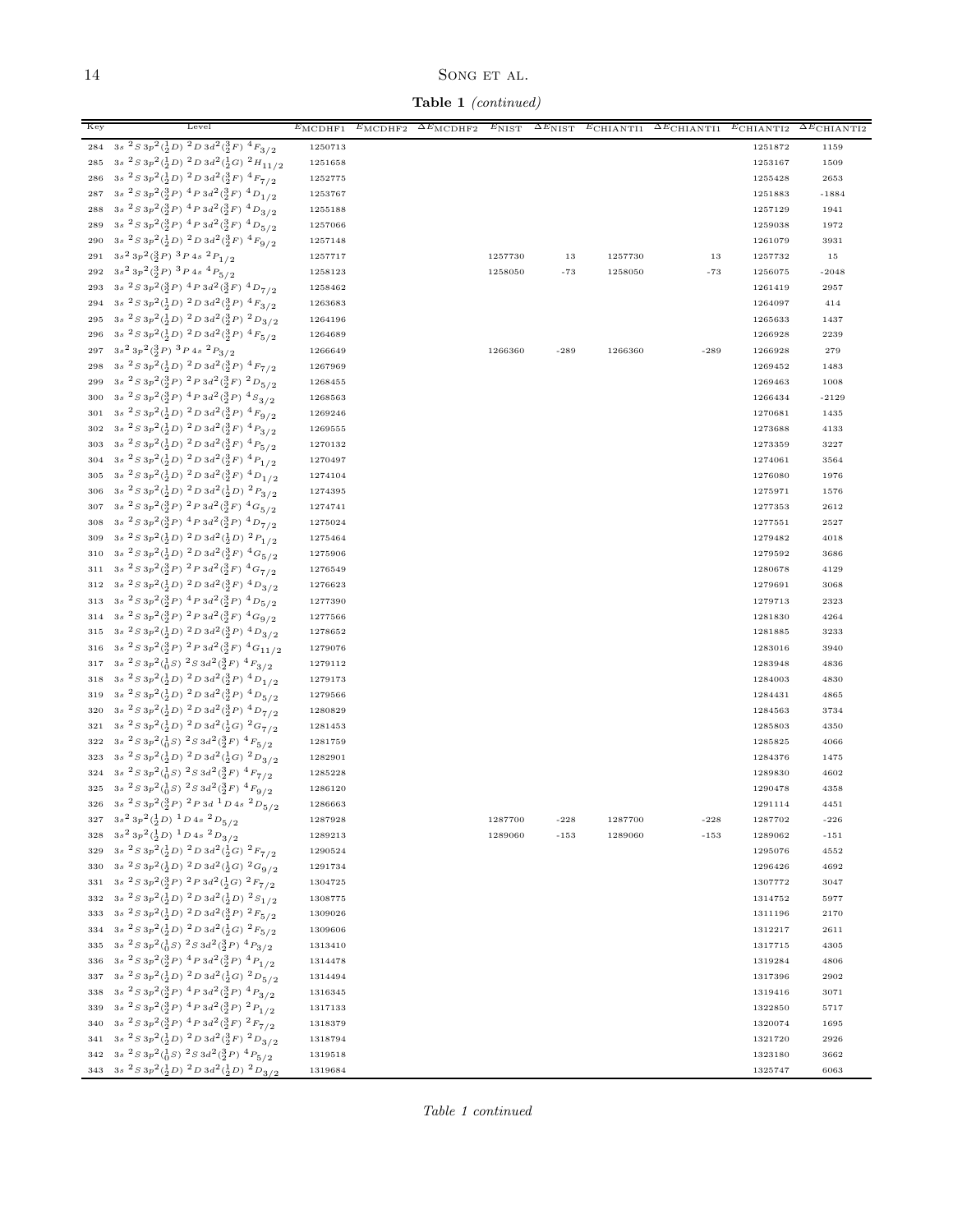Table 1 (continued)

| Key | Level                                                                                                           | $E_{\rm MCDHF1}$ | $\overline{E}_{\rm MCDHF2}$ | $\Delta E_{\text{MCDHF2}}$ | $\overline{E}_{\rm NIST}$ | $\Delta E_{\rm NIST}$ | $E$ CHIANTI1 | $\Delta E$ CHIANTI1 | $E$ CHIANTI2 | $\overline{\Delta E_{\text{CHIANTI2}}}$ |
|-----|-----------------------------------------------------------------------------------------------------------------|------------------|-----------------------------|----------------------------|---------------------------|-----------------------|--------------|---------------------|--------------|-----------------------------------------|
| 344 | $3s2S3p2(\frac{3}{2}P)4P3d2(\frac{3}{2}P)4P5/2$                                                                 | 1320949          |                             |                            |                           |                       |              |                     | 1328260      | 7311                                    |
| 345 | $3s2S3p2(\frac{1}{0}S)2S3d2(\frac{1}{2}G)2G9/2$                                                                 | 1322683          |                             |                            |                           |                       |              |                     | 1328491      | 5808                                    |
| 346 | $3s2 S 3p2(\frac{3}{2}P)2P 3d2(\frac{3}{2}P)4D1/2$                                                              | 1323203          |                             |                            |                           |                       |              |                     | 1328008      | 4805                                    |
| 347 | 3s ${}^{2}S\,3p^2({}^{3}_{2}P)\,$ ${}^{4}P\,3d^2({}^{3}_{2}P)\,$ ${}^{2}P_{3/2}$                                | 1324021          |                             |                            |                           |                       |              |                     | 1328315      | 4294                                    |
| 348 | $3s2 S 3p2(10S)2 S 3d2(10G)2 G7/2$                                                                              | 1325154          |                             |                            |                           |                       |              |                     | 1329292      | 4138                                    |
| 349 | $3s2 S 3p2(10S)2 S 3d2(30P)4 P1/2$                                                                              | 1326008          |                             |                            |                           |                       |              |                     | 1332343      | 6335                                    |
| 350 | $3s\ ^{2}S\ 3p^{2}(\frac{1}{2}D)\ ^{2}D\ 3d^{2}(\frac{3}{2}F)\ ^{2}D_{5/2}$                                     | 1326814          |                             |                            |                           |                       |              |                     | 1331245      | 4431                                    |
| 351 | $3s\,\,{}^2S\,3p^2(\substack{3\\2}P)\,\,{}^2P\,3d^2(\substack{3\\2}P)\,\,{}^4D_{3/2}$                           | 1328703          |                             |                            |                           |                       |              |                     | 1333495      | 4792                                    |
| 352 | $3s2S3p2(\frac{3}{2}P)2P3d2(\frac{1}{2}G)2H9/2$                                                                 | 1330008          |                             |                            |                           |                       |              |                     | 1335646      | 5638                                    |
| 353 | $3s^2 3p^2(\frac{1}{0}S)^1 S 4s 2S_{1/2}$                                                                       | 1330572          |                             |                            |                           |                       |              |                     | 1336282      | 5710                                    |
| 354 | $3s^{2}S3p^{2}(\frac{3}{2}P)^{2}P3d^{2}(\frac{3}{2}F)^{4}F_{9/2}$                                               | 1330675          |                             |                            |                           |                       |              |                     | 1342603      | 11928                                   |
| 355 | $3s^{2}S3p^{2}(\frac{3}{2}P)^{2}P3d^{2}(\frac{3}{2}P)^{4}D_{7/2}$                                               | 1331848          |                             |                            |                           |                       |              |                     | 1336666      | 4818                                    |
| 356 | $3s2S3p2(\frac{1}{2}D)2D3d2(\frac{3}{2}P)2P3/2$                                                                 | 1333045          |                             |                            |                           |                       |              |                     | 1337709      | 4664                                    |
| 357 | $3s2 S 3p2(\frac{3}{2}P)2 P 3d2(\frac{3}{2}P)4 D5/2$                                                            | 1333078          |                             |                            |                           |                       |              |                     | 1339157      | 6079                                    |
| 358 | $3s2 S 3p2(\frac{1}{2}D)2 D 3d2(\frac{3}{2}P)2 P1/2$                                                            | 1334104          |                             |                            |                           |                       |              |                     | 1336974      | 2870                                    |
| 359 | 3s ${}^{2}S\,3p^2({}^{3}_{2}P)\, {}^{2}P\,3d^2({}^{3}_{2}F)\, {}^{4}F_{7/2}$                                    | 1335023          |                             |                            |                           |                       |              |                     | 1346598      | 11575                                   |
| 360 | $3s\ ^{2}S\ 3p^{2}(\frac{3}{2}P)\ ^{2}P\ 3d^{2}(\frac{3}{2}F)\ ^{4}F_{5/2}$                                     | 1337292          |                             |                            |                           |                       |              |                     | 1339157      | 1865                                    |
| 361 | $3s\ ^{2}S\ 3p^{2}(\frac{3}{2}P)\ ^{2}P\ 3d^{2}(\frac{3}{2}F)\ ^{4}F_{3/2}$                                     | 1338395          |                             |                            |                           |                       |              |                     | 1344205      | 5810                                    |
| 362 | $3s^23p^2({3 \over 2}P)^3P4p~^2S^0_{1/2}$                                                                       | 1338860          |                             |                            |                           |                       |              |                     | 1335722      | $-3138$                                 |
| 363 | 3s ${}^{2}S3p^{2}({}^{3}_{2}P)$ ${}^{2}P3d^{2}({}^{1}_{2}G)$ ${}^{2}H_{11/2}$                                   | 1338878          |                             |                            |                           |                       |              |                     | 1345028      | 6150                                    |
| 364 | 3s ${}^{2}S\,3p^2({}^{3}_{2}P)\, {}^{2}P\,3d^2({}^{3}_{2}P)\, {}^{4}S_{3/2}$                                    | 1340240          |                             |                            |                           |                       |              |                     | 1345160      | 4920                                    |
| 365 | $3s2 S 3p2(10S)2 S 3d2(12D)2 D3/2$                                                                              | 1341460          |                             |                            |                           |                       |              |                     | 1351953      | 10493                                   |
| 366 | $3s2 S 3p2(10S)2 S 3d2(12D)2 D5/2$                                                                              | 1342499          |                             |                            |                           |                       |              |                     | 1346751      | 4252                                    |
| 367 | $3s2S3p2(3P)4P3d2(3F)2G7/2$                                                                                     | 1344989          |                             |                            |                           |                       |              |                     | 1354828      | 9839                                    |
| 368 | $3s\ ^{2}S\ 3p^{2}(\frac{1}{0}S)\ ^{2}S\ 3d^{2}(\frac{3}{2}P)\ ^{2}P_{1/2}$                                     | 1345099          |                             |                            |                           |                       |              |                     | 1349143      | 4044                                    |
| 369 | $3s^23p^2({3 \over 2}P)^3P4p~^4D^0_{1/2}$                                                                       | 1346354          |                             |                            |                           |                       |              |                     | 1342888      | $-3466$                                 |
| 370 | 3s ${}^{2}S3p^{2}({}^{3}_{2}P)$ ${}^{4}P3d^{2}({}^{3}_{2}F)$ ${}^{2}G_{9/2}$                                    | 1348544          |                             |                            |                           |                       |              |                     | 1357802      | 9258                                    |
| 371 | $3s^23p^2({3 \over 2}P)^3P4p~^4D^0_{3/2}$                                                                       | 1349650          |                             |                            |                           |                       | 1349337      | $-313$              | 1346411      | $-3239$                                 |
| 372 | 3s ${}^{2}S3p^{2}({}^{1}_{0}S)$ ${}^{2}S3d^{2}({}^{3}_{2}P)$ ${}^{2}P_{3/2}$                                    | 1349665          |                             |                            |                           |                       |              |                     | 1354169      | 4504                                    |
| 373 | $3s2 S 3p2(\frac{1}{2}D)2 D 3d2(\frac{3}{2}P)2 F7/2$                                                            | 1349815          |                             |                            |                           |                       |              |                     | 1355333      | 5518                                    |
| 374 | $3s2 S 3p2(3P) 4P 3d2(3F) 2F5/2$<br>$3s\ ^{2}S\ 3p^{2}(\frac{3}{2}P)\ ^{2}P\ 3d^{2}(\frac{3}{2}F)\ ^{4}D_{5/2}$ | 1351129          |                             |                            |                           |                       |              |                     | 1357154      | 6025                                    |
| 375 | $3s2 S 3p2(33P)2P 3d2(33F)4D3/2$                                                                                | 1354974          |                             |                            |                           |                       |              |                     | 1359349      | 4375                                    |
| 376 | $3s2 S 3p2(3P)2 P 3d2(3F)4 D1/2$                                                                                | 1355698          |                             |                            |                           |                       |              |                     | 1359590      | 3892                                    |
| 377 | $3s2 S 3p2(\frac{3}{2}P)2P 3d2(\frac{3}{2}F)4D7/2$                                                              | 1356276          |                             |                            |                           |                       |              |                     | 1359700      | 3424                                    |
| 378 | $3s2S3p2(\frac{1}{0}S)2S3d2(\frac{1}{0}S)2S1/2$                                                                 | 1356391          |                             |                            |                           |                       |              |                     | 1361632      | 5241                                    |
| 379 | $3s^23p^2({3 \over 2}P)^3P4p~^4D^0_{5/2}$                                                                       | 1357269          |                             |                            |                           |                       |              | $-442$              | 1360238      | 2969<br>$-3907$                         |
| 380 | $3s^23p^2({3 \over 2}P)^3P4p~^4P^0_{3/2}$                                                                       | 1357297          |                             |                            |                           |                       | 1356855      |                     | 1353390      |                                         |
| 381 |                                                                                                                 | 1359400          |                             |                            |                           |                       |              |                     | 1356825      | $-2575$                                 |
| 382 | $3s2S3p2(3P)2P3d2(3P)4P5/2$<br>$3s\ ^{2}S\ 3p^{2}(\frac{3}{2}P)\ ^{2}P\ 3d^{2}(\frac{3}{2}P)\ ^{4}P_{3/2}$      | 1360384          |                             |                            |                           |                       |              |                     | 1367766      | 7382                                    |
| 383 | $3s2 S 3p2(3P)2 P 3d2(3P)4 P1/2$                                                                                | 1362898          |                             |                            |                           |                       |              |                     | 1370959      | 8061                                    |
| 384 | $3s^23p^2({3 \over 2}P)^3P4p~^4P^0_{1/2}$                                                                       | 1362989          |                             |                            |                           |                       |              |                     | 1373099      | 10110                                   |
| 385 | 386 $3s^2 3p^2(\frac{3}{2}P)$ $3P 4p$ $4P_{5/2}^0$                                                              | 1363155          |                             |                            |                           |                       |              |                     | 1358976      | $-4179$                                 |
|     |                                                                                                                 | 1364675          |                             |                            |                           |                       |              |                     | 1361335      | $-3340$                                 |
|     | 387 $3s^2 3p^2(\frac{3}{2}P)$ $\frac{3}{2}P 4p$ $\frac{4}{2}D\frac{9}{7/2}$                                     | 1365552          |                             |                            |                           |                       | 1360300      | $-5252$             | 1361368      | $-4184$                                 |
|     | 388 $3s^2 3p^2(\frac{3}{2}P)^3 P 4p^2D_{3/2}^0$                                                                 | 1366300          |                             |                            |                           |                       |              |                     | 1363629      | $-2671$                                 |
|     | 389 3s ${}^{2}S\,3p^2(\frac{1}{2}D)\, {}^{2}D\,3d^2(\frac{1}{2}S)\, {}^{2}D_{3/2}$                              | 1368039          |                             |                            |                           |                       |              |                     | 1373121      | 5082                                    |
|     | 390 3s ${}^{2}S3p^{2}({}^{3}_{2}P)$ ${}^{2}P3d^{2}({}^{1}_{2}G)$ ${}^{2}G_{7/2}$                                | 1369872          |                             |                            |                           |                       |              |                     | 1377598      | 7726                                    |
|     | 391 3s ${}^{2}S3p^{2}(\frac{1}{2}D)$ ${}^{2}D3d^{2}(\frac{1}{2}S)$ ${}^{2}D_{5/2}$                              | 1371983          |                             |                            |                           |                       |              |                     | 1376380      | 4397                                    |
|     | 392 $3s^2 3p^2(\frac{3}{2}P)^3 P 4p 4S^0_{3/2}$                                                                 | 1373358          |                             |                            |                           |                       | 1373225      | $-133$              | 1374570      | 1212                                    |
|     | 393 3s ${}^{2}S3p^{2}({}^{3}_{2}P)$ ${}^{2}P3d^{2}({}^{1}_{2}G)$ ${}^{2}G_{9/2}$                                | 1373473          |                             |                            |                           |                       |              |                     | 1380912      | 7439                                    |
|     | 394 3s ${}^{2}S3p^{2}({}^{3}_{2}P)$ ${}^{2}P3d^{2}({}^{1}_{2}D)$ ${}^{2}F_{5/2}$                                | 1376381          |                             |                            |                           |                       |              |                     | 1386893      | 10512                                   |
|     | 395 3s ${}^{2}S3p^{2}({}^{3}_{2}P)$ ${}^{2}P3d^{2}({}^{3}_{2}F)$ ${}^{2}D_{3/2}$                                | 1376798          |                             |                            |                           |                       |              |                     | 1388111      | 11313                                   |
|     | 396 3s ${}^{2}S3p^{2}({}^{1}_{0}S)$ ${}^{2}S3d^{2}({}^{3}_{2}F)$ ${}^{2}F_{5/2}$                                | 1378026          |                             |                            |                           |                       |              |                     | 1398756      | 20730                                   |
|     | 397 $3s^2 3p^2(\frac{3}{2}P)^3 P 4p 2D_{5/2}^0$                                                                 | 1379123          |                             |                            |                           |                       |              |                     | 1375239      | $-3884$                                 |
|     | 398 3s ${}^{2}S3p^{2}(\frac{3}{2}P)$ ${}^{2}P3d^{2}(\frac{1}{2}D)$ ${}^{2}F_{7/2}$                              | 1382120          |                             |                            |                           |                       |              |                     | 1392468      | 10348                                   |
|     | 399 $3s^2 3p^2(\frac{3}{2}P)$ $3P 4p$ $2P_{3/2}^{\circ}$                                                        | 1382962          |                             |                            |                           |                       |              |                     | 1380770      | $-2192$                                 |
|     | 400 3s ${}^{2}S3p^{2}(\frac{1}{2}D)$ ${}^{2}D3d^{2}(\frac{3}{2}F)$ ${}^{2}P_{1/2}$                              | 1385007          |                             |                            |                           |                       |              |                     | 1392160      | 7153                                    |
|     | 401 $3s^2 3p^2(\frac{3}{2}P)$ $3P 4p$ $2P_{1/2}^0$                                                              | 1385377          |                             |                            |                           |                       |              |                     | 1382942      | $-2435$                                 |
|     | $402 \quad 3s\ ^2S\ 3p^2\bigl( \tfrac{1}{2}D \bigr)\ ^2D\ 3d^2\bigl( \tfrac{3}{2}F \bigr)\ ^2P_{3/2}$           | 1386326          |                             |                            |                           |                       |              |                     | 1394882      | 8556                                    |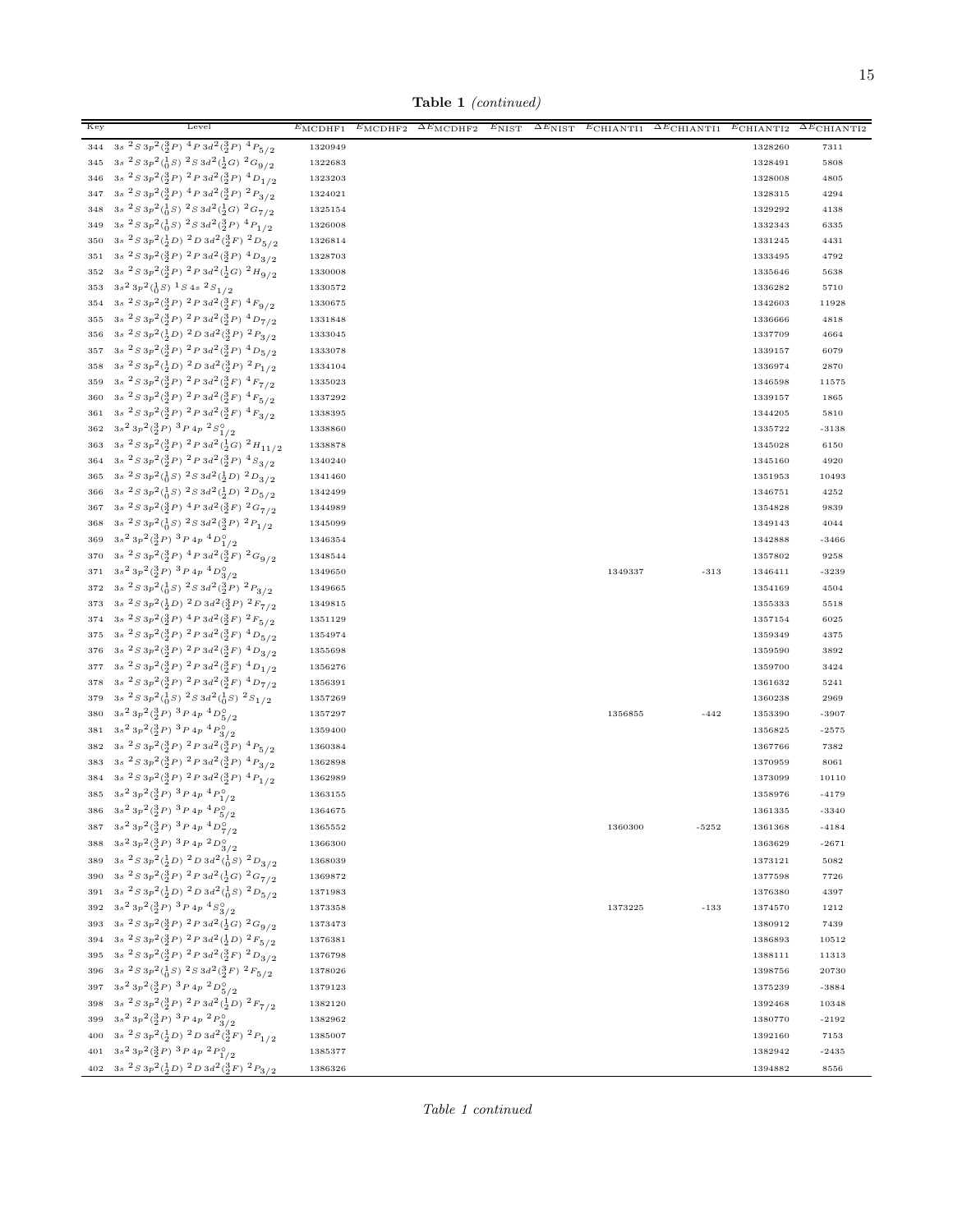# $\,$  SONG ET AL.

Table 1 (continued)

| $3s2 S 3p2(\frac{1}{0}S)2 S 3d2(\frac{3}{2}F)2 F7/2$<br>403<br>1386372<br>1397548<br>11176<br>$3s2S3p2(\frac{3}{2}P)2P3d2(\frac{1}{2}G)2F5/2$<br>404<br>1386832<br>11924<br>1398756<br>$3s\ ^{2}S\ 3p^{2}(\frac{3}{2}P)\ ^{4}P\ 3d^{2}(\frac{3}{2}P)\ ^{2}D_{3/2}$<br>405<br>1388392<br>1399271<br>10879<br>$3s\ ^{2}S\ 3p^{2}(\frac{3}{2}P)\ ^{4}P\ 3d^{2}(\frac{3}{2}P)\ ^{2}D_{5/2}$<br>406<br>1404660<br>10657<br>1394003<br>$3s^23p^2(\frac{1}{2}D)^1D4p^2F_{5/2}^0$<br>407<br>1397599<br>$-227$<br>1397826<br>1396341<br>$-1485$<br>$3s^2 3p^2(\frac{1}{2}D)^1 D 4p^2 F_{7/2}^0$<br>408<br>1402092<br>1401489<br>$-603$<br>1401488<br>$-604$<br>$3s^2 3p^2(\frac{1}{2}D)^{-1}D 4p~^2D_{3/2}^0$<br>409<br>1410004<br>4200<br>1405804<br>$3s^23p^2({1\over 2}D)^{-1}D4p~^2D^{\circ}_{5/2}$<br>410<br>3741<br>1407964<br>1411705<br>411 3s ${}^{2}S\,3p^{2}({}^{3}_{2}P)\, {}^{2}P\,3d^{2}({}^{3}_{2}F)\, {}^{2}G_{9/2}$<br>1425499<br>14135<br>1411364<br>$3s\ ^{2}S\ 3p^{2}(\frac{3}{2}P)\ ^{2}P\ 3d^{2}(\frac{3}{2}F)\ ^{2}G_{7/2}$<br>412<br>1412764<br>1426530<br>13766<br>3s ${}^{2}S\,3p^2({}^{3}_{2}P)\,$ ${}^{4}P\,3d^2({}^{3}_{2}P)\,$ ${}^{2}S_{1/2}$<br>413<br>1412785<br>1425992<br>13207<br>$3s^23p^2(\frac{1}{2}D)^1D4p^2P_{1/2}^0$<br>414<br>1422863<br>3865<br>1426728<br>$3s\ ^{2}S\ 3p^{2}(\frac{3}{2}P)\ ^{2}P\ 3d^{2}(\frac{1}{2}D)\ ^{2}D_{5/2}$<br>415<br>9729<br>1424889<br>1434618<br>$3s\ ^{2}S\ 3p^{2}(\frac{3}{2}P)\ ^{2}P\ 3d^{2}(\frac{1}{2}D)\ ^{2}D_{3/2}$<br>416<br>1426621<br>1435474<br>8853<br>$3p^3(\frac{4}{3}S)^4S3d^2(\frac{3}{2}F)^6F^0_{1/2}$<br>417<br>1429331<br>$-9231$<br>1420100<br>418 $3p^3(\frac{4}{3}S)$ $4S\,3d^2(\frac{3}{2}F)$ $6F_{3/2}^{\circ}$<br>1429424<br>1420242<br>$-9182$<br>$3p^3(\frac{4}{3}S)^4S3d^2(\frac{3}{2}F)^6F^{\circ}_{5/2}$<br>419<br>1420615<br>$-9102$<br>1429717<br>$3p^3(\frac{4}{3}S)^4S3d^2(\frac{3}{2}F)^6F^{\circ}_{7/2}$<br>420<br>1430288<br>1421296<br>$-8992$<br>$3s2 S 3p2(3P)2 P 3d2(3S)2 P1/2$<br>421<br>1440335<br>9602<br>1430733<br>422 $3s^2 3p^2(\frac{1}{2}D)^{-1}D 4p \frac{2p_0^2}{3/2}$<br>3727<br>1430869<br>1434596<br>423 $3p^3(\frac{4}{3}S)$ $4S3d^2(\frac{3}{2}F)$ $6F_{9/2}^{\circ}$<br>$-8871$<br>1431187<br>1422316<br>$3p^3(\frac{4}{3}S)$ $4S$ $3d^2(\frac{3}{2}F)$ $6F_{11/2}^{\circ}$<br>424<br>1423633<br>$-8713$<br>1432346<br>3s ${}^{2}S3p^{2}({}^{3}_{2}P)$ ${}^{2}P3d^{2}({}^{1}_{0}S)$ ${}^{2}P_{3/2}$<br>425<br>9184<br>1433785<br>1442969<br>$3s^2\,3d^3(\frac{4}{3}F)^4F_{3/2}$<br>426<br>15093<br>1442603<br>1457696<br>427 $3s^2 3d^3(\frac{4}{3}F)^4F_{5/2}$<br>1443042<br>15246<br>1458288<br>$3s^2\,3d^3(\frac{4}{3}F)^4F_{7/2}$<br>428<br>1443717<br>1459122<br>15405<br>$3s^2\,3d^3(\frac{4}{3}F)^4F_{9/2}$<br>429<br>15610<br>1444632<br>1460242<br>$3s^23p^2(\frac{1}{0}S)^{-1}S4p~^2P^{\circ}_{1/2}$<br>430<br>1447363<br>1453515<br>6152<br>$3p^3(\frac{2}{3}D)^2D\,3d^2(\frac{3}{2}F)^4G^0_{5/2}$<br>431<br>1438042<br>1447617<br>$-9575$<br>$3p^3({2 \over 3}D)^2D3d^2({3 \over 2}P)^4F^{\circ}_{3/2}$<br>432<br>$-9757$<br>1448720<br>1438963<br>$3s2 S 3p3(\frac{4}{3}S)5 S 4s6 S5/2$<br>433<br>1449376<br>1444384<br>-4992<br>434 $3p^3(\frac{2}{3}D)^2D3d^2(\frac{3}{2}F)^4G^0_{7/2}$<br>1449551<br>$-9578$<br>1439973<br>435 $3s^2 3p^2(\frac{1}{0}S)^{-1}S 4p^2P_{3/2}^{\circ}$<br>5624<br>1450305<br>1455929<br>$3p^3({}^2_3D)^2D^3d^2({}^3_2P)^4P^{\circ}_{1/2}$<br>436<br>1440752<br>$-9940$<br>1450692<br>$3p^3(\frac{2}{3}D)^2D^3d^2(\frac{3}{2}F)^4G^0_{9/2}$<br>437<br>1442716<br>$-9584$<br>1452300<br>438 $3p^3(\frac{2}{3}D)^2D3d^2(\frac{3}{2}P)^4F^{\circ}_{5/2}$<br>$-9573$<br>1452597<br>1443024<br>439 $3p^3(\frac{2}{3}D)^2D3d^2(\frac{3}{2}P)^4P^0_{3/2}$<br>1452991<br>1443122<br>-9869<br>$3p^3(\frac{2}{3}D)^2D3d^2(\frac{3}{2}F)^4D^{\circ}_{7/2}$<br>440<br>1454023<br>1445657<br>$-8366$<br>441 3s ${}^{2}S\,3p^{2}(\frac{3}{2}P)\, {}^{2}P\,3d^{2}(\frac{3}{2}F)\, {}^{2}F_{7/2}$<br>1470129<br>16060<br>1454069<br>442 $3p^3(\frac{2}{3}D)^2D3d^2(\frac{3}{2}F)^4G^0_{11/2}$<br>1455600<br>1446096<br>$-9504$<br>443 $3p^3(\frac{4}{3}S)$ $4S3d^2(\frac{3}{2}P)$ $6p^0_{5/2}$<br>1456102<br>1446250<br>$-9852$<br>444 $3p^3(\frac{4}{3}S)$ $4S$ $3d^2(\frac{3}{2}P)$ $6P^{\circ}_{3/2}$<br>1458595<br>1449937<br>$-8658$<br>445 $3p^3(\frac{4}{3}S)$ $4S$ $3d^2(\frac{1}{2}D)$ $4D_{5/2}^{\circ}$<br>1458664<br>1449827<br>$-8837$<br>$3p^3(\frac{2}{3}D)^2D3d^2(\frac{3}{2}P)^4F^{\circ}_{7/2}$<br>446<br>1449344<br>$-9506$<br>1458850<br>447 3s ${}^{2}S3p^{2}({}^{3}_{2}P)$ ${}^{2}P3d^{2}({}^{3}_{2}F)$ ${}^{2}F_{5/2}$<br>1475462<br>16206<br>1459256<br>448 $3p^3(\frac{2}{3}D)^2D3d^2(\frac{3}{2}F)^4D_{1/2}^{\circ}$<br>1451331<br>1459709<br>$-8378$<br>449 $3p^3(\frac{2}{3}D)^2D3d^2(\frac{3}{2}F)^4D_{3/2}^{\circ}$<br>1450903<br>1459737<br>$-8834$<br>450 $3p^3(\frac{2}{3}D)^2D3d^2(\frac{3}{2}F)^4D_{5/2}^{\circ}$<br>$-8682$<br>1461308<br>1452626<br>451 $3p^3(\frac{2}{3}D)^2D3d^2(\frac{3}{2}P)^4F^{\circ}_{9/2}$<br>$-10189$<br>1461465<br>1451276<br>452 $3p^3(\frac{2}{3}D)^2D3d^2(\frac{3}{2}F)^2D^0_{3/2}$<br>1462222<br>$-9048$<br>1453174<br>453 $3p^3(\frac{4}{3}S)$ $4S3d^2(\frac{3}{2}P)$ $6p^0$ <sub>7/2</sub><br>$-8287$<br>1462460<br>1454173<br>454 3s ${}^{2}S3p^{2}({}^{3}_{2}P)$ ${}^{2}P3d^{2}({}^{3}_{2}P)$ ${}^{2}D_{5/2}$<br>1465037<br>18293<br>1483330<br>455 $3p^3(\frac{2}{3}D)^2D3d^2(\frac{3}{2}F)^2D_{5/2}^{\circ}$<br>1456894<br>$-9292$<br>1466186<br>456 3s ${}^{2}S3p^{2}({}^{3}_{2}P)$ ${}^{2}P3d^{2}({}^{3}_{2}P)$ ${}^{2}D_{3/2}$<br>1484856<br>18302<br>1466554<br>457 $3p^3(\frac{2}{3}D)^2D3d^2(\frac{3}{2}F)^4H^{\circ}_{7/2}$<br>$-6311$<br>1467496<br>1461185<br>458 $3p^3(\frac{2}{3}D)^2D3d^2(\frac{3}{2}F)^4H_{9/2}^{\circ}$<br>1468898<br>1462656<br>$-6242$<br>459 3s <sup>2</sup> 3d <sup>3</sup> $(\frac{2}{3}H)$ <sup>2</sup> $H_{9/2}$<br>1469311<br>1484834<br>15523 | Key | Level | $E_{\text{MCDHF1}}$ | $E_{\rm MCDHF2}$ | $\Delta E_{\text{MCDHF2}}$ | $E_{NIST}$ | $\overline{\Delta E_{\rm NIST}}$ | $E$ CHIANTI1 | $\Delta E$ CHIANTI1 | $E$ CHIANTI2 | $\overline{\Delta E_{\text{CHIANTI2}}}$ |
|-----------------------------------------------------------------------------------------------------------------------------------------------------------------------------------------------------------------------------------------------------------------------------------------------------------------------------------------------------------------------------------------------------------------------------------------------------------------------------------------------------------------------------------------------------------------------------------------------------------------------------------------------------------------------------------------------------------------------------------------------------------------------------------------------------------------------------------------------------------------------------------------------------------------------------------------------------------------------------------------------------------------------------------------------------------------------------------------------------------------------------------------------------------------------------------------------------------------------------------------------------------------------------------------------------------------------------------------------------------------------------------------------------------------------------------------------------------------------------------------------------------------------------------------------------------------------------------------------------------------------------------------------------------------------------------------------------------------------------------------------------------------------------------------------------------------------------------------------------------------------------------------------------------------------------------------------------------------------------------------------------------------------------------------------------------------------------------------------------------------------------------------------------------------------------------------------------------------------------------------------------------------------------------------------------------------------------------------------------------------------------------------------------------------------------------------------------------------------------------------------------------------------------------------------------------------------------------------------------------------------------------------------------------------------------------------------------------------------------------------------------------------------------------------------------------------------------------------------------------------------------------------------------------------------------------------------------------------------------------------------------------------------------------------------------------------------------------------------------------------------------------------------------------------------------------------------------------------------------------------------------------------------------------------------------------------------------------------------------------------------------------------------------------------------------------------------------------------------------------------------------------------------------------------------------------------------------------------------------------------------------------------------------------------------------------------------------------------------------------------------------------------------------------------------------------------------------------------------------------------------------------------------------------------------------------------------------------------------------------------------------------------------------------------------------------------------------------------------------------------------------------------------------------------------------------------------------------------------------------------------------------------------------------------------------------------------------------------------------------------------------------------------------------------------------------------------------------------------------------------------------------------------------------------------------------------------------------------------------------------------------------------------------------------------------------------------------------------------------------------------------------------------------------------------------------------------------------------------------------------------------------------------------------------------------------------------------------------------------------------------------------------------------------------------------------------------------------------------------------------------------------------------------------------------------------------------------------------------------------------------------------------------------------------------------------------------------------------------------------------------------------------------------------------------------------------------------------------------------------------------------------------------------------------------------------------------------------------------------------------------------------------------------------------------------------------------------------------------------------------------------------------------------------------------------------------------------------------------------------------------------------------------------------------------|-----|-------|---------------------|------------------|----------------------------|------------|----------------------------------|--------------|---------------------|--------------|-----------------------------------------|
|                                                                                                                                                                                                                                                                                                                                                                                                                                                                                                                                                                                                                                                                                                                                                                                                                                                                                                                                                                                                                                                                                                                                                                                                                                                                                                                                                                                                                                                                                                                                                                                                                                                                                                                                                                                                                                                                                                                                                                                                                                                                                                                                                                                                                                                                                                                                                                                                                                                                                                                                                                                                                                                                                                                                                                                                                                                                                                                                                                                                                                                                                                                                                                                                                                                                                                                                                                                                                                                                                                                                                                                                                                                                                                                                                                                                                                                                                                                                                                                                                                                                                                                                                                                                                                                                                                                                                                                                                                                                                                                                                                                                                                                                                                                                                                                                                                                                                                                                                                                                                                                                                                                                                                                                                                                                                                                                                                                                                                                                                                                                                                                                                                                                                                                                                                                                                                                                                                                       |     |       |                     |                  |                            |            |                                  |              |                     |              |                                         |
|                                                                                                                                                                                                                                                                                                                                                                                                                                                                                                                                                                                                                                                                                                                                                                                                                                                                                                                                                                                                                                                                                                                                                                                                                                                                                                                                                                                                                                                                                                                                                                                                                                                                                                                                                                                                                                                                                                                                                                                                                                                                                                                                                                                                                                                                                                                                                                                                                                                                                                                                                                                                                                                                                                                                                                                                                                                                                                                                                                                                                                                                                                                                                                                                                                                                                                                                                                                                                                                                                                                                                                                                                                                                                                                                                                                                                                                                                                                                                                                                                                                                                                                                                                                                                                                                                                                                                                                                                                                                                                                                                                                                                                                                                                                                                                                                                                                                                                                                                                                                                                                                                                                                                                                                                                                                                                                                                                                                                                                                                                                                                                                                                                                                                                                                                                                                                                                                                                                       |     |       |                     |                  |                            |            |                                  |              |                     |              |                                         |
|                                                                                                                                                                                                                                                                                                                                                                                                                                                                                                                                                                                                                                                                                                                                                                                                                                                                                                                                                                                                                                                                                                                                                                                                                                                                                                                                                                                                                                                                                                                                                                                                                                                                                                                                                                                                                                                                                                                                                                                                                                                                                                                                                                                                                                                                                                                                                                                                                                                                                                                                                                                                                                                                                                                                                                                                                                                                                                                                                                                                                                                                                                                                                                                                                                                                                                                                                                                                                                                                                                                                                                                                                                                                                                                                                                                                                                                                                                                                                                                                                                                                                                                                                                                                                                                                                                                                                                                                                                                                                                                                                                                                                                                                                                                                                                                                                                                                                                                                                                                                                                                                                                                                                                                                                                                                                                                                                                                                                                                                                                                                                                                                                                                                                                                                                                                                                                                                                                                       |     |       |                     |                  |                            |            |                                  |              |                     |              |                                         |
|                                                                                                                                                                                                                                                                                                                                                                                                                                                                                                                                                                                                                                                                                                                                                                                                                                                                                                                                                                                                                                                                                                                                                                                                                                                                                                                                                                                                                                                                                                                                                                                                                                                                                                                                                                                                                                                                                                                                                                                                                                                                                                                                                                                                                                                                                                                                                                                                                                                                                                                                                                                                                                                                                                                                                                                                                                                                                                                                                                                                                                                                                                                                                                                                                                                                                                                                                                                                                                                                                                                                                                                                                                                                                                                                                                                                                                                                                                                                                                                                                                                                                                                                                                                                                                                                                                                                                                                                                                                                                                                                                                                                                                                                                                                                                                                                                                                                                                                                                                                                                                                                                                                                                                                                                                                                                                                                                                                                                                                                                                                                                                                                                                                                                                                                                                                                                                                                                                                       |     |       |                     |                  |                            |            |                                  |              |                     |              |                                         |
|                                                                                                                                                                                                                                                                                                                                                                                                                                                                                                                                                                                                                                                                                                                                                                                                                                                                                                                                                                                                                                                                                                                                                                                                                                                                                                                                                                                                                                                                                                                                                                                                                                                                                                                                                                                                                                                                                                                                                                                                                                                                                                                                                                                                                                                                                                                                                                                                                                                                                                                                                                                                                                                                                                                                                                                                                                                                                                                                                                                                                                                                                                                                                                                                                                                                                                                                                                                                                                                                                                                                                                                                                                                                                                                                                                                                                                                                                                                                                                                                                                                                                                                                                                                                                                                                                                                                                                                                                                                                                                                                                                                                                                                                                                                                                                                                                                                                                                                                                                                                                                                                                                                                                                                                                                                                                                                                                                                                                                                                                                                                                                                                                                                                                                                                                                                                                                                                                                                       |     |       |                     |                  |                            |            |                                  |              |                     |              |                                         |
|                                                                                                                                                                                                                                                                                                                                                                                                                                                                                                                                                                                                                                                                                                                                                                                                                                                                                                                                                                                                                                                                                                                                                                                                                                                                                                                                                                                                                                                                                                                                                                                                                                                                                                                                                                                                                                                                                                                                                                                                                                                                                                                                                                                                                                                                                                                                                                                                                                                                                                                                                                                                                                                                                                                                                                                                                                                                                                                                                                                                                                                                                                                                                                                                                                                                                                                                                                                                                                                                                                                                                                                                                                                                                                                                                                                                                                                                                                                                                                                                                                                                                                                                                                                                                                                                                                                                                                                                                                                                                                                                                                                                                                                                                                                                                                                                                                                                                                                                                                                                                                                                                                                                                                                                                                                                                                                                                                                                                                                                                                                                                                                                                                                                                                                                                                                                                                                                                                                       |     |       |                     |                  |                            |            |                                  |              |                     |              |                                         |
|                                                                                                                                                                                                                                                                                                                                                                                                                                                                                                                                                                                                                                                                                                                                                                                                                                                                                                                                                                                                                                                                                                                                                                                                                                                                                                                                                                                                                                                                                                                                                                                                                                                                                                                                                                                                                                                                                                                                                                                                                                                                                                                                                                                                                                                                                                                                                                                                                                                                                                                                                                                                                                                                                                                                                                                                                                                                                                                                                                                                                                                                                                                                                                                                                                                                                                                                                                                                                                                                                                                                                                                                                                                                                                                                                                                                                                                                                                                                                                                                                                                                                                                                                                                                                                                                                                                                                                                                                                                                                                                                                                                                                                                                                                                                                                                                                                                                                                                                                                                                                                                                                                                                                                                                                                                                                                                                                                                                                                                                                                                                                                                                                                                                                                                                                                                                                                                                                                                       |     |       |                     |                  |                            |            |                                  |              |                     |              |                                         |
|                                                                                                                                                                                                                                                                                                                                                                                                                                                                                                                                                                                                                                                                                                                                                                                                                                                                                                                                                                                                                                                                                                                                                                                                                                                                                                                                                                                                                                                                                                                                                                                                                                                                                                                                                                                                                                                                                                                                                                                                                                                                                                                                                                                                                                                                                                                                                                                                                                                                                                                                                                                                                                                                                                                                                                                                                                                                                                                                                                                                                                                                                                                                                                                                                                                                                                                                                                                                                                                                                                                                                                                                                                                                                                                                                                                                                                                                                                                                                                                                                                                                                                                                                                                                                                                                                                                                                                                                                                                                                                                                                                                                                                                                                                                                                                                                                                                                                                                                                                                                                                                                                                                                                                                                                                                                                                                                                                                                                                                                                                                                                                                                                                                                                                                                                                                                                                                                                                                       |     |       |                     |                  |                            |            |                                  |              |                     |              |                                         |
|                                                                                                                                                                                                                                                                                                                                                                                                                                                                                                                                                                                                                                                                                                                                                                                                                                                                                                                                                                                                                                                                                                                                                                                                                                                                                                                                                                                                                                                                                                                                                                                                                                                                                                                                                                                                                                                                                                                                                                                                                                                                                                                                                                                                                                                                                                                                                                                                                                                                                                                                                                                                                                                                                                                                                                                                                                                                                                                                                                                                                                                                                                                                                                                                                                                                                                                                                                                                                                                                                                                                                                                                                                                                                                                                                                                                                                                                                                                                                                                                                                                                                                                                                                                                                                                                                                                                                                                                                                                                                                                                                                                                                                                                                                                                                                                                                                                                                                                                                                                                                                                                                                                                                                                                                                                                                                                                                                                                                                                                                                                                                                                                                                                                                                                                                                                                                                                                                                                       |     |       |                     |                  |                            |            |                                  |              |                     |              |                                         |
|                                                                                                                                                                                                                                                                                                                                                                                                                                                                                                                                                                                                                                                                                                                                                                                                                                                                                                                                                                                                                                                                                                                                                                                                                                                                                                                                                                                                                                                                                                                                                                                                                                                                                                                                                                                                                                                                                                                                                                                                                                                                                                                                                                                                                                                                                                                                                                                                                                                                                                                                                                                                                                                                                                                                                                                                                                                                                                                                                                                                                                                                                                                                                                                                                                                                                                                                                                                                                                                                                                                                                                                                                                                                                                                                                                                                                                                                                                                                                                                                                                                                                                                                                                                                                                                                                                                                                                                                                                                                                                                                                                                                                                                                                                                                                                                                                                                                                                                                                                                                                                                                                                                                                                                                                                                                                                                                                                                                                                                                                                                                                                                                                                                                                                                                                                                                                                                                                                                       |     |       |                     |                  |                            |            |                                  |              |                     |              |                                         |
|                                                                                                                                                                                                                                                                                                                                                                                                                                                                                                                                                                                                                                                                                                                                                                                                                                                                                                                                                                                                                                                                                                                                                                                                                                                                                                                                                                                                                                                                                                                                                                                                                                                                                                                                                                                                                                                                                                                                                                                                                                                                                                                                                                                                                                                                                                                                                                                                                                                                                                                                                                                                                                                                                                                                                                                                                                                                                                                                                                                                                                                                                                                                                                                                                                                                                                                                                                                                                                                                                                                                                                                                                                                                                                                                                                                                                                                                                                                                                                                                                                                                                                                                                                                                                                                                                                                                                                                                                                                                                                                                                                                                                                                                                                                                                                                                                                                                                                                                                                                                                                                                                                                                                                                                                                                                                                                                                                                                                                                                                                                                                                                                                                                                                                                                                                                                                                                                                                                       |     |       |                     |                  |                            |            |                                  |              |                     |              |                                         |
|                                                                                                                                                                                                                                                                                                                                                                                                                                                                                                                                                                                                                                                                                                                                                                                                                                                                                                                                                                                                                                                                                                                                                                                                                                                                                                                                                                                                                                                                                                                                                                                                                                                                                                                                                                                                                                                                                                                                                                                                                                                                                                                                                                                                                                                                                                                                                                                                                                                                                                                                                                                                                                                                                                                                                                                                                                                                                                                                                                                                                                                                                                                                                                                                                                                                                                                                                                                                                                                                                                                                                                                                                                                                                                                                                                                                                                                                                                                                                                                                                                                                                                                                                                                                                                                                                                                                                                                                                                                                                                                                                                                                                                                                                                                                                                                                                                                                                                                                                                                                                                                                                                                                                                                                                                                                                                                                                                                                                                                                                                                                                                                                                                                                                                                                                                                                                                                                                                                       |     |       |                     |                  |                            |            |                                  |              |                     |              |                                         |
|                                                                                                                                                                                                                                                                                                                                                                                                                                                                                                                                                                                                                                                                                                                                                                                                                                                                                                                                                                                                                                                                                                                                                                                                                                                                                                                                                                                                                                                                                                                                                                                                                                                                                                                                                                                                                                                                                                                                                                                                                                                                                                                                                                                                                                                                                                                                                                                                                                                                                                                                                                                                                                                                                                                                                                                                                                                                                                                                                                                                                                                                                                                                                                                                                                                                                                                                                                                                                                                                                                                                                                                                                                                                                                                                                                                                                                                                                                                                                                                                                                                                                                                                                                                                                                                                                                                                                                                                                                                                                                                                                                                                                                                                                                                                                                                                                                                                                                                                                                                                                                                                                                                                                                                                                                                                                                                                                                                                                                                                                                                                                                                                                                                                                                                                                                                                                                                                                                                       |     |       |                     |                  |                            |            |                                  |              |                     |              |                                         |
|                                                                                                                                                                                                                                                                                                                                                                                                                                                                                                                                                                                                                                                                                                                                                                                                                                                                                                                                                                                                                                                                                                                                                                                                                                                                                                                                                                                                                                                                                                                                                                                                                                                                                                                                                                                                                                                                                                                                                                                                                                                                                                                                                                                                                                                                                                                                                                                                                                                                                                                                                                                                                                                                                                                                                                                                                                                                                                                                                                                                                                                                                                                                                                                                                                                                                                                                                                                                                                                                                                                                                                                                                                                                                                                                                                                                                                                                                                                                                                                                                                                                                                                                                                                                                                                                                                                                                                                                                                                                                                                                                                                                                                                                                                                                                                                                                                                                                                                                                                                                                                                                                                                                                                                                                                                                                                                                                                                                                                                                                                                                                                                                                                                                                                                                                                                                                                                                                                                       |     |       |                     |                  |                            |            |                                  |              |                     |              |                                         |
|                                                                                                                                                                                                                                                                                                                                                                                                                                                                                                                                                                                                                                                                                                                                                                                                                                                                                                                                                                                                                                                                                                                                                                                                                                                                                                                                                                                                                                                                                                                                                                                                                                                                                                                                                                                                                                                                                                                                                                                                                                                                                                                                                                                                                                                                                                                                                                                                                                                                                                                                                                                                                                                                                                                                                                                                                                                                                                                                                                                                                                                                                                                                                                                                                                                                                                                                                                                                                                                                                                                                                                                                                                                                                                                                                                                                                                                                                                                                                                                                                                                                                                                                                                                                                                                                                                                                                                                                                                                                                                                                                                                                                                                                                                                                                                                                                                                                                                                                                                                                                                                                                                                                                                                                                                                                                                                                                                                                                                                                                                                                                                                                                                                                                                                                                                                                                                                                                                                       |     |       |                     |                  |                            |            |                                  |              |                     |              |                                         |
|                                                                                                                                                                                                                                                                                                                                                                                                                                                                                                                                                                                                                                                                                                                                                                                                                                                                                                                                                                                                                                                                                                                                                                                                                                                                                                                                                                                                                                                                                                                                                                                                                                                                                                                                                                                                                                                                                                                                                                                                                                                                                                                                                                                                                                                                                                                                                                                                                                                                                                                                                                                                                                                                                                                                                                                                                                                                                                                                                                                                                                                                                                                                                                                                                                                                                                                                                                                                                                                                                                                                                                                                                                                                                                                                                                                                                                                                                                                                                                                                                                                                                                                                                                                                                                                                                                                                                                                                                                                                                                                                                                                                                                                                                                                                                                                                                                                                                                                                                                                                                                                                                                                                                                                                                                                                                                                                                                                                                                                                                                                                                                                                                                                                                                                                                                                                                                                                                                                       |     |       |                     |                  |                            |            |                                  |              |                     |              |                                         |
|                                                                                                                                                                                                                                                                                                                                                                                                                                                                                                                                                                                                                                                                                                                                                                                                                                                                                                                                                                                                                                                                                                                                                                                                                                                                                                                                                                                                                                                                                                                                                                                                                                                                                                                                                                                                                                                                                                                                                                                                                                                                                                                                                                                                                                                                                                                                                                                                                                                                                                                                                                                                                                                                                                                                                                                                                                                                                                                                                                                                                                                                                                                                                                                                                                                                                                                                                                                                                                                                                                                                                                                                                                                                                                                                                                                                                                                                                                                                                                                                                                                                                                                                                                                                                                                                                                                                                                                                                                                                                                                                                                                                                                                                                                                                                                                                                                                                                                                                                                                                                                                                                                                                                                                                                                                                                                                                                                                                                                                                                                                                                                                                                                                                                                                                                                                                                                                                                                                       |     |       |                     |                  |                            |            |                                  |              |                     |              |                                         |
|                                                                                                                                                                                                                                                                                                                                                                                                                                                                                                                                                                                                                                                                                                                                                                                                                                                                                                                                                                                                                                                                                                                                                                                                                                                                                                                                                                                                                                                                                                                                                                                                                                                                                                                                                                                                                                                                                                                                                                                                                                                                                                                                                                                                                                                                                                                                                                                                                                                                                                                                                                                                                                                                                                                                                                                                                                                                                                                                                                                                                                                                                                                                                                                                                                                                                                                                                                                                                                                                                                                                                                                                                                                                                                                                                                                                                                                                                                                                                                                                                                                                                                                                                                                                                                                                                                                                                                                                                                                                                                                                                                                                                                                                                                                                                                                                                                                                                                                                                                                                                                                                                                                                                                                                                                                                                                                                                                                                                                                                                                                                                                                                                                                                                                                                                                                                                                                                                                                       |     |       |                     |                  |                            |            |                                  |              |                     |              |                                         |
|                                                                                                                                                                                                                                                                                                                                                                                                                                                                                                                                                                                                                                                                                                                                                                                                                                                                                                                                                                                                                                                                                                                                                                                                                                                                                                                                                                                                                                                                                                                                                                                                                                                                                                                                                                                                                                                                                                                                                                                                                                                                                                                                                                                                                                                                                                                                                                                                                                                                                                                                                                                                                                                                                                                                                                                                                                                                                                                                                                                                                                                                                                                                                                                                                                                                                                                                                                                                                                                                                                                                                                                                                                                                                                                                                                                                                                                                                                                                                                                                                                                                                                                                                                                                                                                                                                                                                                                                                                                                                                                                                                                                                                                                                                                                                                                                                                                                                                                                                                                                                                                                                                                                                                                                                                                                                                                                                                                                                                                                                                                                                                                                                                                                                                                                                                                                                                                                                                                       |     |       |                     |                  |                            |            |                                  |              |                     |              |                                         |
|                                                                                                                                                                                                                                                                                                                                                                                                                                                                                                                                                                                                                                                                                                                                                                                                                                                                                                                                                                                                                                                                                                                                                                                                                                                                                                                                                                                                                                                                                                                                                                                                                                                                                                                                                                                                                                                                                                                                                                                                                                                                                                                                                                                                                                                                                                                                                                                                                                                                                                                                                                                                                                                                                                                                                                                                                                                                                                                                                                                                                                                                                                                                                                                                                                                                                                                                                                                                                                                                                                                                                                                                                                                                                                                                                                                                                                                                                                                                                                                                                                                                                                                                                                                                                                                                                                                                                                                                                                                                                                                                                                                                                                                                                                                                                                                                                                                                                                                                                                                                                                                                                                                                                                                                                                                                                                                                                                                                                                                                                                                                                                                                                                                                                                                                                                                                                                                                                                                       |     |       |                     |                  |                            |            |                                  |              |                     |              |                                         |
|                                                                                                                                                                                                                                                                                                                                                                                                                                                                                                                                                                                                                                                                                                                                                                                                                                                                                                                                                                                                                                                                                                                                                                                                                                                                                                                                                                                                                                                                                                                                                                                                                                                                                                                                                                                                                                                                                                                                                                                                                                                                                                                                                                                                                                                                                                                                                                                                                                                                                                                                                                                                                                                                                                                                                                                                                                                                                                                                                                                                                                                                                                                                                                                                                                                                                                                                                                                                                                                                                                                                                                                                                                                                                                                                                                                                                                                                                                                                                                                                                                                                                                                                                                                                                                                                                                                                                                                                                                                                                                                                                                                                                                                                                                                                                                                                                                                                                                                                                                                                                                                                                                                                                                                                                                                                                                                                                                                                                                                                                                                                                                                                                                                                                                                                                                                                                                                                                                                       |     |       |                     |                  |                            |            |                                  |              |                     |              |                                         |
|                                                                                                                                                                                                                                                                                                                                                                                                                                                                                                                                                                                                                                                                                                                                                                                                                                                                                                                                                                                                                                                                                                                                                                                                                                                                                                                                                                                                                                                                                                                                                                                                                                                                                                                                                                                                                                                                                                                                                                                                                                                                                                                                                                                                                                                                                                                                                                                                                                                                                                                                                                                                                                                                                                                                                                                                                                                                                                                                                                                                                                                                                                                                                                                                                                                                                                                                                                                                                                                                                                                                                                                                                                                                                                                                                                                                                                                                                                                                                                                                                                                                                                                                                                                                                                                                                                                                                                                                                                                                                                                                                                                                                                                                                                                                                                                                                                                                                                                                                                                                                                                                                                                                                                                                                                                                                                                                                                                                                                                                                                                                                                                                                                                                                                                                                                                                                                                                                                                       |     |       |                     |                  |                            |            |                                  |              |                     |              |                                         |
|                                                                                                                                                                                                                                                                                                                                                                                                                                                                                                                                                                                                                                                                                                                                                                                                                                                                                                                                                                                                                                                                                                                                                                                                                                                                                                                                                                                                                                                                                                                                                                                                                                                                                                                                                                                                                                                                                                                                                                                                                                                                                                                                                                                                                                                                                                                                                                                                                                                                                                                                                                                                                                                                                                                                                                                                                                                                                                                                                                                                                                                                                                                                                                                                                                                                                                                                                                                                                                                                                                                                                                                                                                                                                                                                                                                                                                                                                                                                                                                                                                                                                                                                                                                                                                                                                                                                                                                                                                                                                                                                                                                                                                                                                                                                                                                                                                                                                                                                                                                                                                                                                                                                                                                                                                                                                                                                                                                                                                                                                                                                                                                                                                                                                                                                                                                                                                                                                                                       |     |       |                     |                  |                            |            |                                  |              |                     |              |                                         |
|                                                                                                                                                                                                                                                                                                                                                                                                                                                                                                                                                                                                                                                                                                                                                                                                                                                                                                                                                                                                                                                                                                                                                                                                                                                                                                                                                                                                                                                                                                                                                                                                                                                                                                                                                                                                                                                                                                                                                                                                                                                                                                                                                                                                                                                                                                                                                                                                                                                                                                                                                                                                                                                                                                                                                                                                                                                                                                                                                                                                                                                                                                                                                                                                                                                                                                                                                                                                                                                                                                                                                                                                                                                                                                                                                                                                                                                                                                                                                                                                                                                                                                                                                                                                                                                                                                                                                                                                                                                                                                                                                                                                                                                                                                                                                                                                                                                                                                                                                                                                                                                                                                                                                                                                                                                                                                                                                                                                                                                                                                                                                                                                                                                                                                                                                                                                                                                                                                                       |     |       |                     |                  |                            |            |                                  |              |                     |              |                                         |
|                                                                                                                                                                                                                                                                                                                                                                                                                                                                                                                                                                                                                                                                                                                                                                                                                                                                                                                                                                                                                                                                                                                                                                                                                                                                                                                                                                                                                                                                                                                                                                                                                                                                                                                                                                                                                                                                                                                                                                                                                                                                                                                                                                                                                                                                                                                                                                                                                                                                                                                                                                                                                                                                                                                                                                                                                                                                                                                                                                                                                                                                                                                                                                                                                                                                                                                                                                                                                                                                                                                                                                                                                                                                                                                                                                                                                                                                                                                                                                                                                                                                                                                                                                                                                                                                                                                                                                                                                                                                                                                                                                                                                                                                                                                                                                                                                                                                                                                                                                                                                                                                                                                                                                                                                                                                                                                                                                                                                                                                                                                                                                                                                                                                                                                                                                                                                                                                                                                       |     |       |                     |                  |                            |            |                                  |              |                     |              |                                         |
|                                                                                                                                                                                                                                                                                                                                                                                                                                                                                                                                                                                                                                                                                                                                                                                                                                                                                                                                                                                                                                                                                                                                                                                                                                                                                                                                                                                                                                                                                                                                                                                                                                                                                                                                                                                                                                                                                                                                                                                                                                                                                                                                                                                                                                                                                                                                                                                                                                                                                                                                                                                                                                                                                                                                                                                                                                                                                                                                                                                                                                                                                                                                                                                                                                                                                                                                                                                                                                                                                                                                                                                                                                                                                                                                                                                                                                                                                                                                                                                                                                                                                                                                                                                                                                                                                                                                                                                                                                                                                                                                                                                                                                                                                                                                                                                                                                                                                                                                                                                                                                                                                                                                                                                                                                                                                                                                                                                                                                                                                                                                                                                                                                                                                                                                                                                                                                                                                                                       |     |       |                     |                  |                            |            |                                  |              |                     |              |                                         |
|                                                                                                                                                                                                                                                                                                                                                                                                                                                                                                                                                                                                                                                                                                                                                                                                                                                                                                                                                                                                                                                                                                                                                                                                                                                                                                                                                                                                                                                                                                                                                                                                                                                                                                                                                                                                                                                                                                                                                                                                                                                                                                                                                                                                                                                                                                                                                                                                                                                                                                                                                                                                                                                                                                                                                                                                                                                                                                                                                                                                                                                                                                                                                                                                                                                                                                                                                                                                                                                                                                                                                                                                                                                                                                                                                                                                                                                                                                                                                                                                                                                                                                                                                                                                                                                                                                                                                                                                                                                                                                                                                                                                                                                                                                                                                                                                                                                                                                                                                                                                                                                                                                                                                                                                                                                                                                                                                                                                                                                                                                                                                                                                                                                                                                                                                                                                                                                                                                                       |     |       |                     |                  |                            |            |                                  |              |                     |              |                                         |
|                                                                                                                                                                                                                                                                                                                                                                                                                                                                                                                                                                                                                                                                                                                                                                                                                                                                                                                                                                                                                                                                                                                                                                                                                                                                                                                                                                                                                                                                                                                                                                                                                                                                                                                                                                                                                                                                                                                                                                                                                                                                                                                                                                                                                                                                                                                                                                                                                                                                                                                                                                                                                                                                                                                                                                                                                                                                                                                                                                                                                                                                                                                                                                                                                                                                                                                                                                                                                                                                                                                                                                                                                                                                                                                                                                                                                                                                                                                                                                                                                                                                                                                                                                                                                                                                                                                                                                                                                                                                                                                                                                                                                                                                                                                                                                                                                                                                                                                                                                                                                                                                                                                                                                                                                                                                                                                                                                                                                                                                                                                                                                                                                                                                                                                                                                                                                                                                                                                       |     |       |                     |                  |                            |            |                                  |              |                     |              |                                         |
|                                                                                                                                                                                                                                                                                                                                                                                                                                                                                                                                                                                                                                                                                                                                                                                                                                                                                                                                                                                                                                                                                                                                                                                                                                                                                                                                                                                                                                                                                                                                                                                                                                                                                                                                                                                                                                                                                                                                                                                                                                                                                                                                                                                                                                                                                                                                                                                                                                                                                                                                                                                                                                                                                                                                                                                                                                                                                                                                                                                                                                                                                                                                                                                                                                                                                                                                                                                                                                                                                                                                                                                                                                                                                                                                                                                                                                                                                                                                                                                                                                                                                                                                                                                                                                                                                                                                                                                                                                                                                                                                                                                                                                                                                                                                                                                                                                                                                                                                                                                                                                                                                                                                                                                                                                                                                                                                                                                                                                                                                                                                                                                                                                                                                                                                                                                                                                                                                                                       |     |       |                     |                  |                            |            |                                  |              |                     |              |                                         |
|                                                                                                                                                                                                                                                                                                                                                                                                                                                                                                                                                                                                                                                                                                                                                                                                                                                                                                                                                                                                                                                                                                                                                                                                                                                                                                                                                                                                                                                                                                                                                                                                                                                                                                                                                                                                                                                                                                                                                                                                                                                                                                                                                                                                                                                                                                                                                                                                                                                                                                                                                                                                                                                                                                                                                                                                                                                                                                                                                                                                                                                                                                                                                                                                                                                                                                                                                                                                                                                                                                                                                                                                                                                                                                                                                                                                                                                                                                                                                                                                                                                                                                                                                                                                                                                                                                                                                                                                                                                                                                                                                                                                                                                                                                                                                                                                                                                                                                                                                                                                                                                                                                                                                                                                                                                                                                                                                                                                                                                                                                                                                                                                                                                                                                                                                                                                                                                                                                                       |     |       |                     |                  |                            |            |                                  |              |                     |              |                                         |
|                                                                                                                                                                                                                                                                                                                                                                                                                                                                                                                                                                                                                                                                                                                                                                                                                                                                                                                                                                                                                                                                                                                                                                                                                                                                                                                                                                                                                                                                                                                                                                                                                                                                                                                                                                                                                                                                                                                                                                                                                                                                                                                                                                                                                                                                                                                                                                                                                                                                                                                                                                                                                                                                                                                                                                                                                                                                                                                                                                                                                                                                                                                                                                                                                                                                                                                                                                                                                                                                                                                                                                                                                                                                                                                                                                                                                                                                                                                                                                                                                                                                                                                                                                                                                                                                                                                                                                                                                                                                                                                                                                                                                                                                                                                                                                                                                                                                                                                                                                                                                                                                                                                                                                                                                                                                                                                                                                                                                                                                                                                                                                                                                                                                                                                                                                                                                                                                                                                       |     |       |                     |                  |                            |            |                                  |              |                     |              |                                         |
|                                                                                                                                                                                                                                                                                                                                                                                                                                                                                                                                                                                                                                                                                                                                                                                                                                                                                                                                                                                                                                                                                                                                                                                                                                                                                                                                                                                                                                                                                                                                                                                                                                                                                                                                                                                                                                                                                                                                                                                                                                                                                                                                                                                                                                                                                                                                                                                                                                                                                                                                                                                                                                                                                                                                                                                                                                                                                                                                                                                                                                                                                                                                                                                                                                                                                                                                                                                                                                                                                                                                                                                                                                                                                                                                                                                                                                                                                                                                                                                                                                                                                                                                                                                                                                                                                                                                                                                                                                                                                                                                                                                                                                                                                                                                                                                                                                                                                                                                                                                                                                                                                                                                                                                                                                                                                                                                                                                                                                                                                                                                                                                                                                                                                                                                                                                                                                                                                                                       |     |       |                     |                  |                            |            |                                  |              |                     |              |                                         |
|                                                                                                                                                                                                                                                                                                                                                                                                                                                                                                                                                                                                                                                                                                                                                                                                                                                                                                                                                                                                                                                                                                                                                                                                                                                                                                                                                                                                                                                                                                                                                                                                                                                                                                                                                                                                                                                                                                                                                                                                                                                                                                                                                                                                                                                                                                                                                                                                                                                                                                                                                                                                                                                                                                                                                                                                                                                                                                                                                                                                                                                                                                                                                                                                                                                                                                                                                                                                                                                                                                                                                                                                                                                                                                                                                                                                                                                                                                                                                                                                                                                                                                                                                                                                                                                                                                                                                                                                                                                                                                                                                                                                                                                                                                                                                                                                                                                                                                                                                                                                                                                                                                                                                                                                                                                                                                                                                                                                                                                                                                                                                                                                                                                                                                                                                                                                                                                                                                                       |     |       |                     |                  |                            |            |                                  |              |                     |              |                                         |
|                                                                                                                                                                                                                                                                                                                                                                                                                                                                                                                                                                                                                                                                                                                                                                                                                                                                                                                                                                                                                                                                                                                                                                                                                                                                                                                                                                                                                                                                                                                                                                                                                                                                                                                                                                                                                                                                                                                                                                                                                                                                                                                                                                                                                                                                                                                                                                                                                                                                                                                                                                                                                                                                                                                                                                                                                                                                                                                                                                                                                                                                                                                                                                                                                                                                                                                                                                                                                                                                                                                                                                                                                                                                                                                                                                                                                                                                                                                                                                                                                                                                                                                                                                                                                                                                                                                                                                                                                                                                                                                                                                                                                                                                                                                                                                                                                                                                                                                                                                                                                                                                                                                                                                                                                                                                                                                                                                                                                                                                                                                                                                                                                                                                                                                                                                                                                                                                                                                       |     |       |                     |                  |                            |            |                                  |              |                     |              |                                         |
|                                                                                                                                                                                                                                                                                                                                                                                                                                                                                                                                                                                                                                                                                                                                                                                                                                                                                                                                                                                                                                                                                                                                                                                                                                                                                                                                                                                                                                                                                                                                                                                                                                                                                                                                                                                                                                                                                                                                                                                                                                                                                                                                                                                                                                                                                                                                                                                                                                                                                                                                                                                                                                                                                                                                                                                                                                                                                                                                                                                                                                                                                                                                                                                                                                                                                                                                                                                                                                                                                                                                                                                                                                                                                                                                                                                                                                                                                                                                                                                                                                                                                                                                                                                                                                                                                                                                                                                                                                                                                                                                                                                                                                                                                                                                                                                                                                                                                                                                                                                                                                                                                                                                                                                                                                                                                                                                                                                                                                                                                                                                                                                                                                                                                                                                                                                                                                                                                                                       |     |       |                     |                  |                            |            |                                  |              |                     |              |                                         |
|                                                                                                                                                                                                                                                                                                                                                                                                                                                                                                                                                                                                                                                                                                                                                                                                                                                                                                                                                                                                                                                                                                                                                                                                                                                                                                                                                                                                                                                                                                                                                                                                                                                                                                                                                                                                                                                                                                                                                                                                                                                                                                                                                                                                                                                                                                                                                                                                                                                                                                                                                                                                                                                                                                                                                                                                                                                                                                                                                                                                                                                                                                                                                                                                                                                                                                                                                                                                                                                                                                                                                                                                                                                                                                                                                                                                                                                                                                                                                                                                                                                                                                                                                                                                                                                                                                                                                                                                                                                                                                                                                                                                                                                                                                                                                                                                                                                                                                                                                                                                                                                                                                                                                                                                                                                                                                                                                                                                                                                                                                                                                                                                                                                                                                                                                                                                                                                                                                                       |     |       |                     |                  |                            |            |                                  |              |                     |              |                                         |
|                                                                                                                                                                                                                                                                                                                                                                                                                                                                                                                                                                                                                                                                                                                                                                                                                                                                                                                                                                                                                                                                                                                                                                                                                                                                                                                                                                                                                                                                                                                                                                                                                                                                                                                                                                                                                                                                                                                                                                                                                                                                                                                                                                                                                                                                                                                                                                                                                                                                                                                                                                                                                                                                                                                                                                                                                                                                                                                                                                                                                                                                                                                                                                                                                                                                                                                                                                                                                                                                                                                                                                                                                                                                                                                                                                                                                                                                                                                                                                                                                                                                                                                                                                                                                                                                                                                                                                                                                                                                                                                                                                                                                                                                                                                                                                                                                                                                                                                                                                                                                                                                                                                                                                                                                                                                                                                                                                                                                                                                                                                                                                                                                                                                                                                                                                                                                                                                                                                       |     |       |                     |                  |                            |            |                                  |              |                     |              |                                         |
|                                                                                                                                                                                                                                                                                                                                                                                                                                                                                                                                                                                                                                                                                                                                                                                                                                                                                                                                                                                                                                                                                                                                                                                                                                                                                                                                                                                                                                                                                                                                                                                                                                                                                                                                                                                                                                                                                                                                                                                                                                                                                                                                                                                                                                                                                                                                                                                                                                                                                                                                                                                                                                                                                                                                                                                                                                                                                                                                                                                                                                                                                                                                                                                                                                                                                                                                                                                                                                                                                                                                                                                                                                                                                                                                                                                                                                                                                                                                                                                                                                                                                                                                                                                                                                                                                                                                                                                                                                                                                                                                                                                                                                                                                                                                                                                                                                                                                                                                                                                                                                                                                                                                                                                                                                                                                                                                                                                                                                                                                                                                                                                                                                                                                                                                                                                                                                                                                                                       |     |       |                     |                  |                            |            |                                  |              |                     |              |                                         |
|                                                                                                                                                                                                                                                                                                                                                                                                                                                                                                                                                                                                                                                                                                                                                                                                                                                                                                                                                                                                                                                                                                                                                                                                                                                                                                                                                                                                                                                                                                                                                                                                                                                                                                                                                                                                                                                                                                                                                                                                                                                                                                                                                                                                                                                                                                                                                                                                                                                                                                                                                                                                                                                                                                                                                                                                                                                                                                                                                                                                                                                                                                                                                                                                                                                                                                                                                                                                                                                                                                                                                                                                                                                                                                                                                                                                                                                                                                                                                                                                                                                                                                                                                                                                                                                                                                                                                                                                                                                                                                                                                                                                                                                                                                                                                                                                                                                                                                                                                                                                                                                                                                                                                                                                                                                                                                                                                                                                                                                                                                                                                                                                                                                                                                                                                                                                                                                                                                                       |     |       |                     |                  |                            |            |                                  |              |                     |              |                                         |
|                                                                                                                                                                                                                                                                                                                                                                                                                                                                                                                                                                                                                                                                                                                                                                                                                                                                                                                                                                                                                                                                                                                                                                                                                                                                                                                                                                                                                                                                                                                                                                                                                                                                                                                                                                                                                                                                                                                                                                                                                                                                                                                                                                                                                                                                                                                                                                                                                                                                                                                                                                                                                                                                                                                                                                                                                                                                                                                                                                                                                                                                                                                                                                                                                                                                                                                                                                                                                                                                                                                                                                                                                                                                                                                                                                                                                                                                                                                                                                                                                                                                                                                                                                                                                                                                                                                                                                                                                                                                                                                                                                                                                                                                                                                                                                                                                                                                                                                                                                                                                                                                                                                                                                                                                                                                                                                                                                                                                                                                                                                                                                                                                                                                                                                                                                                                                                                                                                                       |     |       |                     |                  |                            |            |                                  |              |                     |              |                                         |
|                                                                                                                                                                                                                                                                                                                                                                                                                                                                                                                                                                                                                                                                                                                                                                                                                                                                                                                                                                                                                                                                                                                                                                                                                                                                                                                                                                                                                                                                                                                                                                                                                                                                                                                                                                                                                                                                                                                                                                                                                                                                                                                                                                                                                                                                                                                                                                                                                                                                                                                                                                                                                                                                                                                                                                                                                                                                                                                                                                                                                                                                                                                                                                                                                                                                                                                                                                                                                                                                                                                                                                                                                                                                                                                                                                                                                                                                                                                                                                                                                                                                                                                                                                                                                                                                                                                                                                                                                                                                                                                                                                                                                                                                                                                                                                                                                                                                                                                                                                                                                                                                                                                                                                                                                                                                                                                                                                                                                                                                                                                                                                                                                                                                                                                                                                                                                                                                                                                       |     |       |                     |                  |                            |            |                                  |              |                     |              |                                         |
|                                                                                                                                                                                                                                                                                                                                                                                                                                                                                                                                                                                                                                                                                                                                                                                                                                                                                                                                                                                                                                                                                                                                                                                                                                                                                                                                                                                                                                                                                                                                                                                                                                                                                                                                                                                                                                                                                                                                                                                                                                                                                                                                                                                                                                                                                                                                                                                                                                                                                                                                                                                                                                                                                                                                                                                                                                                                                                                                                                                                                                                                                                                                                                                                                                                                                                                                                                                                                                                                                                                                                                                                                                                                                                                                                                                                                                                                                                                                                                                                                                                                                                                                                                                                                                                                                                                                                                                                                                                                                                                                                                                                                                                                                                                                                                                                                                                                                                                                                                                                                                                                                                                                                                                                                                                                                                                                                                                                                                                                                                                                                                                                                                                                                                                                                                                                                                                                                                                       |     |       |                     |                  |                            |            |                                  |              |                     |              |                                         |
|                                                                                                                                                                                                                                                                                                                                                                                                                                                                                                                                                                                                                                                                                                                                                                                                                                                                                                                                                                                                                                                                                                                                                                                                                                                                                                                                                                                                                                                                                                                                                                                                                                                                                                                                                                                                                                                                                                                                                                                                                                                                                                                                                                                                                                                                                                                                                                                                                                                                                                                                                                                                                                                                                                                                                                                                                                                                                                                                                                                                                                                                                                                                                                                                                                                                                                                                                                                                                                                                                                                                                                                                                                                                                                                                                                                                                                                                                                                                                                                                                                                                                                                                                                                                                                                                                                                                                                                                                                                                                                                                                                                                                                                                                                                                                                                                                                                                                                                                                                                                                                                                                                                                                                                                                                                                                                                                                                                                                                                                                                                                                                                                                                                                                                                                                                                                                                                                                                                       |     |       |                     |                  |                            |            |                                  |              |                     |              |                                         |
|                                                                                                                                                                                                                                                                                                                                                                                                                                                                                                                                                                                                                                                                                                                                                                                                                                                                                                                                                                                                                                                                                                                                                                                                                                                                                                                                                                                                                                                                                                                                                                                                                                                                                                                                                                                                                                                                                                                                                                                                                                                                                                                                                                                                                                                                                                                                                                                                                                                                                                                                                                                                                                                                                                                                                                                                                                                                                                                                                                                                                                                                                                                                                                                                                                                                                                                                                                                                                                                                                                                                                                                                                                                                                                                                                                                                                                                                                                                                                                                                                                                                                                                                                                                                                                                                                                                                                                                                                                                                                                                                                                                                                                                                                                                                                                                                                                                                                                                                                                                                                                                                                                                                                                                                                                                                                                                                                                                                                                                                                                                                                                                                                                                                                                                                                                                                                                                                                                                       |     |       |                     |                  |                            |            |                                  |              |                     |              |                                         |
|                                                                                                                                                                                                                                                                                                                                                                                                                                                                                                                                                                                                                                                                                                                                                                                                                                                                                                                                                                                                                                                                                                                                                                                                                                                                                                                                                                                                                                                                                                                                                                                                                                                                                                                                                                                                                                                                                                                                                                                                                                                                                                                                                                                                                                                                                                                                                                                                                                                                                                                                                                                                                                                                                                                                                                                                                                                                                                                                                                                                                                                                                                                                                                                                                                                                                                                                                                                                                                                                                                                                                                                                                                                                                                                                                                                                                                                                                                                                                                                                                                                                                                                                                                                                                                                                                                                                                                                                                                                                                                                                                                                                                                                                                                                                                                                                                                                                                                                                                                                                                                                                                                                                                                                                                                                                                                                                                                                                                                                                                                                                                                                                                                                                                                                                                                                                                                                                                                                       |     |       |                     |                  |                            |            |                                  |              |                     |              |                                         |
|                                                                                                                                                                                                                                                                                                                                                                                                                                                                                                                                                                                                                                                                                                                                                                                                                                                                                                                                                                                                                                                                                                                                                                                                                                                                                                                                                                                                                                                                                                                                                                                                                                                                                                                                                                                                                                                                                                                                                                                                                                                                                                                                                                                                                                                                                                                                                                                                                                                                                                                                                                                                                                                                                                                                                                                                                                                                                                                                                                                                                                                                                                                                                                                                                                                                                                                                                                                                                                                                                                                                                                                                                                                                                                                                                                                                                                                                                                                                                                                                                                                                                                                                                                                                                                                                                                                                                                                                                                                                                                                                                                                                                                                                                                                                                                                                                                                                                                                                                                                                                                                                                                                                                                                                                                                                                                                                                                                                                                                                                                                                                                                                                                                                                                                                                                                                                                                                                                                       |     |       |                     |                  |                            |            |                                  |              |                     |              |                                         |
|                                                                                                                                                                                                                                                                                                                                                                                                                                                                                                                                                                                                                                                                                                                                                                                                                                                                                                                                                                                                                                                                                                                                                                                                                                                                                                                                                                                                                                                                                                                                                                                                                                                                                                                                                                                                                                                                                                                                                                                                                                                                                                                                                                                                                                                                                                                                                                                                                                                                                                                                                                                                                                                                                                                                                                                                                                                                                                                                                                                                                                                                                                                                                                                                                                                                                                                                                                                                                                                                                                                                                                                                                                                                                                                                                                                                                                                                                                                                                                                                                                                                                                                                                                                                                                                                                                                                                                                                                                                                                                                                                                                                                                                                                                                                                                                                                                                                                                                                                                                                                                                                                                                                                                                                                                                                                                                                                                                                                                                                                                                                                                                                                                                                                                                                                                                                                                                                                                                       |     |       |                     |                  |                            |            |                                  |              |                     |              |                                         |
|                                                                                                                                                                                                                                                                                                                                                                                                                                                                                                                                                                                                                                                                                                                                                                                                                                                                                                                                                                                                                                                                                                                                                                                                                                                                                                                                                                                                                                                                                                                                                                                                                                                                                                                                                                                                                                                                                                                                                                                                                                                                                                                                                                                                                                                                                                                                                                                                                                                                                                                                                                                                                                                                                                                                                                                                                                                                                                                                                                                                                                                                                                                                                                                                                                                                                                                                                                                                                                                                                                                                                                                                                                                                                                                                                                                                                                                                                                                                                                                                                                                                                                                                                                                                                                                                                                                                                                                                                                                                                                                                                                                                                                                                                                                                                                                                                                                                                                                                                                                                                                                                                                                                                                                                                                                                                                                                                                                                                                                                                                                                                                                                                                                                                                                                                                                                                                                                                                                       |     |       |                     |                  |                            |            |                                  |              |                     |              |                                         |
|                                                                                                                                                                                                                                                                                                                                                                                                                                                                                                                                                                                                                                                                                                                                                                                                                                                                                                                                                                                                                                                                                                                                                                                                                                                                                                                                                                                                                                                                                                                                                                                                                                                                                                                                                                                                                                                                                                                                                                                                                                                                                                                                                                                                                                                                                                                                                                                                                                                                                                                                                                                                                                                                                                                                                                                                                                                                                                                                                                                                                                                                                                                                                                                                                                                                                                                                                                                                                                                                                                                                                                                                                                                                                                                                                                                                                                                                                                                                                                                                                                                                                                                                                                                                                                                                                                                                                                                                                                                                                                                                                                                                                                                                                                                                                                                                                                                                                                                                                                                                                                                                                                                                                                                                                                                                                                                                                                                                                                                                                                                                                                                                                                                                                                                                                                                                                                                                                                                       |     |       |                     |                  |                            |            |                                  |              |                     |              |                                         |
|                                                                                                                                                                                                                                                                                                                                                                                                                                                                                                                                                                                                                                                                                                                                                                                                                                                                                                                                                                                                                                                                                                                                                                                                                                                                                                                                                                                                                                                                                                                                                                                                                                                                                                                                                                                                                                                                                                                                                                                                                                                                                                                                                                                                                                                                                                                                                                                                                                                                                                                                                                                                                                                                                                                                                                                                                                                                                                                                                                                                                                                                                                                                                                                                                                                                                                                                                                                                                                                                                                                                                                                                                                                                                                                                                                                                                                                                                                                                                                                                                                                                                                                                                                                                                                                                                                                                                                                                                                                                                                                                                                                                                                                                                                                                                                                                                                                                                                                                                                                                                                                                                                                                                                                                                                                                                                                                                                                                                                                                                                                                                                                                                                                                                                                                                                                                                                                                                                                       |     |       |                     |                  |                            |            |                                  |              |                     |              |                                         |
|                                                                                                                                                                                                                                                                                                                                                                                                                                                                                                                                                                                                                                                                                                                                                                                                                                                                                                                                                                                                                                                                                                                                                                                                                                                                                                                                                                                                                                                                                                                                                                                                                                                                                                                                                                                                                                                                                                                                                                                                                                                                                                                                                                                                                                                                                                                                                                                                                                                                                                                                                                                                                                                                                                                                                                                                                                                                                                                                                                                                                                                                                                                                                                                                                                                                                                                                                                                                                                                                                                                                                                                                                                                                                                                                                                                                                                                                                                                                                                                                                                                                                                                                                                                                                                                                                                                                                                                                                                                                                                                                                                                                                                                                                                                                                                                                                                                                                                                                                                                                                                                                                                                                                                                                                                                                                                                                                                                                                                                                                                                                                                                                                                                                                                                                                                                                                                                                                                                       |     |       |                     |                  |                            |            |                                  |              |                     |              |                                         |
|                                                                                                                                                                                                                                                                                                                                                                                                                                                                                                                                                                                                                                                                                                                                                                                                                                                                                                                                                                                                                                                                                                                                                                                                                                                                                                                                                                                                                                                                                                                                                                                                                                                                                                                                                                                                                                                                                                                                                                                                                                                                                                                                                                                                                                                                                                                                                                                                                                                                                                                                                                                                                                                                                                                                                                                                                                                                                                                                                                                                                                                                                                                                                                                                                                                                                                                                                                                                                                                                                                                                                                                                                                                                                                                                                                                                                                                                                                                                                                                                                                                                                                                                                                                                                                                                                                                                                                                                                                                                                                                                                                                                                                                                                                                                                                                                                                                                                                                                                                                                                                                                                                                                                                                                                                                                                                                                                                                                                                                                                                                                                                                                                                                                                                                                                                                                                                                                                                                       |     |       |                     |                  |                            |            |                                  |              |                     |              |                                         |
|                                                                                                                                                                                                                                                                                                                                                                                                                                                                                                                                                                                                                                                                                                                                                                                                                                                                                                                                                                                                                                                                                                                                                                                                                                                                                                                                                                                                                                                                                                                                                                                                                                                                                                                                                                                                                                                                                                                                                                                                                                                                                                                                                                                                                                                                                                                                                                                                                                                                                                                                                                                                                                                                                                                                                                                                                                                                                                                                                                                                                                                                                                                                                                                                                                                                                                                                                                                                                                                                                                                                                                                                                                                                                                                                                                                                                                                                                                                                                                                                                                                                                                                                                                                                                                                                                                                                                                                                                                                                                                                                                                                                                                                                                                                                                                                                                                                                                                                                                                                                                                                                                                                                                                                                                                                                                                                                                                                                                                                                                                                                                                                                                                                                                                                                                                                                                                                                                                                       |     |       |                     |                  |                            |            |                                  |              |                     |              |                                         |
|                                                                                                                                                                                                                                                                                                                                                                                                                                                                                                                                                                                                                                                                                                                                                                                                                                                                                                                                                                                                                                                                                                                                                                                                                                                                                                                                                                                                                                                                                                                                                                                                                                                                                                                                                                                                                                                                                                                                                                                                                                                                                                                                                                                                                                                                                                                                                                                                                                                                                                                                                                                                                                                                                                                                                                                                                                                                                                                                                                                                                                                                                                                                                                                                                                                                                                                                                                                                                                                                                                                                                                                                                                                                                                                                                                                                                                                                                                                                                                                                                                                                                                                                                                                                                                                                                                                                                                                                                                                                                                                                                                                                                                                                                                                                                                                                                                                                                                                                                                                                                                                                                                                                                                                                                                                                                                                                                                                                                                                                                                                                                                                                                                                                                                                                                                                                                                                                                                                       |     |       |                     |                  |                            |            |                                  |              |                     |              |                                         |
|                                                                                                                                                                                                                                                                                                                                                                                                                                                                                                                                                                                                                                                                                                                                                                                                                                                                                                                                                                                                                                                                                                                                                                                                                                                                                                                                                                                                                                                                                                                                                                                                                                                                                                                                                                                                                                                                                                                                                                                                                                                                                                                                                                                                                                                                                                                                                                                                                                                                                                                                                                                                                                                                                                                                                                                                                                                                                                                                                                                                                                                                                                                                                                                                                                                                                                                                                                                                                                                                                                                                                                                                                                                                                                                                                                                                                                                                                                                                                                                                                                                                                                                                                                                                                                                                                                                                                                                                                                                                                                                                                                                                                                                                                                                                                                                                                                                                                                                                                                                                                                                                                                                                                                                                                                                                                                                                                                                                                                                                                                                                                                                                                                                                                                                                                                                                                                                                                                                       |     |       |                     |                  |                            |            |                                  |              |                     |              |                                         |
|                                                                                                                                                                                                                                                                                                                                                                                                                                                                                                                                                                                                                                                                                                                                                                                                                                                                                                                                                                                                                                                                                                                                                                                                                                                                                                                                                                                                                                                                                                                                                                                                                                                                                                                                                                                                                                                                                                                                                                                                                                                                                                                                                                                                                                                                                                                                                                                                                                                                                                                                                                                                                                                                                                                                                                                                                                                                                                                                                                                                                                                                                                                                                                                                                                                                                                                                                                                                                                                                                                                                                                                                                                                                                                                                                                                                                                                                                                                                                                                                                                                                                                                                                                                                                                                                                                                                                                                                                                                                                                                                                                                                                                                                                                                                                                                                                                                                                                                                                                                                                                                                                                                                                                                                                                                                                                                                                                                                                                                                                                                                                                                                                                                                                                                                                                                                                                                                                                                       |     |       |                     |                  |                            |            |                                  |              |                     |              |                                         |
|                                                                                                                                                                                                                                                                                                                                                                                                                                                                                                                                                                                                                                                                                                                                                                                                                                                                                                                                                                                                                                                                                                                                                                                                                                                                                                                                                                                                                                                                                                                                                                                                                                                                                                                                                                                                                                                                                                                                                                                                                                                                                                                                                                                                                                                                                                                                                                                                                                                                                                                                                                                                                                                                                                                                                                                                                                                                                                                                                                                                                                                                                                                                                                                                                                                                                                                                                                                                                                                                                                                                                                                                                                                                                                                                                                                                                                                                                                                                                                                                                                                                                                                                                                                                                                                                                                                                                                                                                                                                                                                                                                                                                                                                                                                                                                                                                                                                                                                                                                                                                                                                                                                                                                                                                                                                                                                                                                                                                                                                                                                                                                                                                                                                                                                                                                                                                                                                                                                       |     |       |                     |                  |                            |            |                                  |              |                     |              |                                         |
|                                                                                                                                                                                                                                                                                                                                                                                                                                                                                                                                                                                                                                                                                                                                                                                                                                                                                                                                                                                                                                                                                                                                                                                                                                                                                                                                                                                                                                                                                                                                                                                                                                                                                                                                                                                                                                                                                                                                                                                                                                                                                                                                                                                                                                                                                                                                                                                                                                                                                                                                                                                                                                                                                                                                                                                                                                                                                                                                                                                                                                                                                                                                                                                                                                                                                                                                                                                                                                                                                                                                                                                                                                                                                                                                                                                                                                                                                                                                                                                                                                                                                                                                                                                                                                                                                                                                                                                                                                                                                                                                                                                                                                                                                                                                                                                                                                                                                                                                                                                                                                                                                                                                                                                                                                                                                                                                                                                                                                                                                                                                                                                                                                                                                                                                                                                                                                                                                                                       |     |       |                     |                  |                            |            |                                  |              |                     |              |                                         |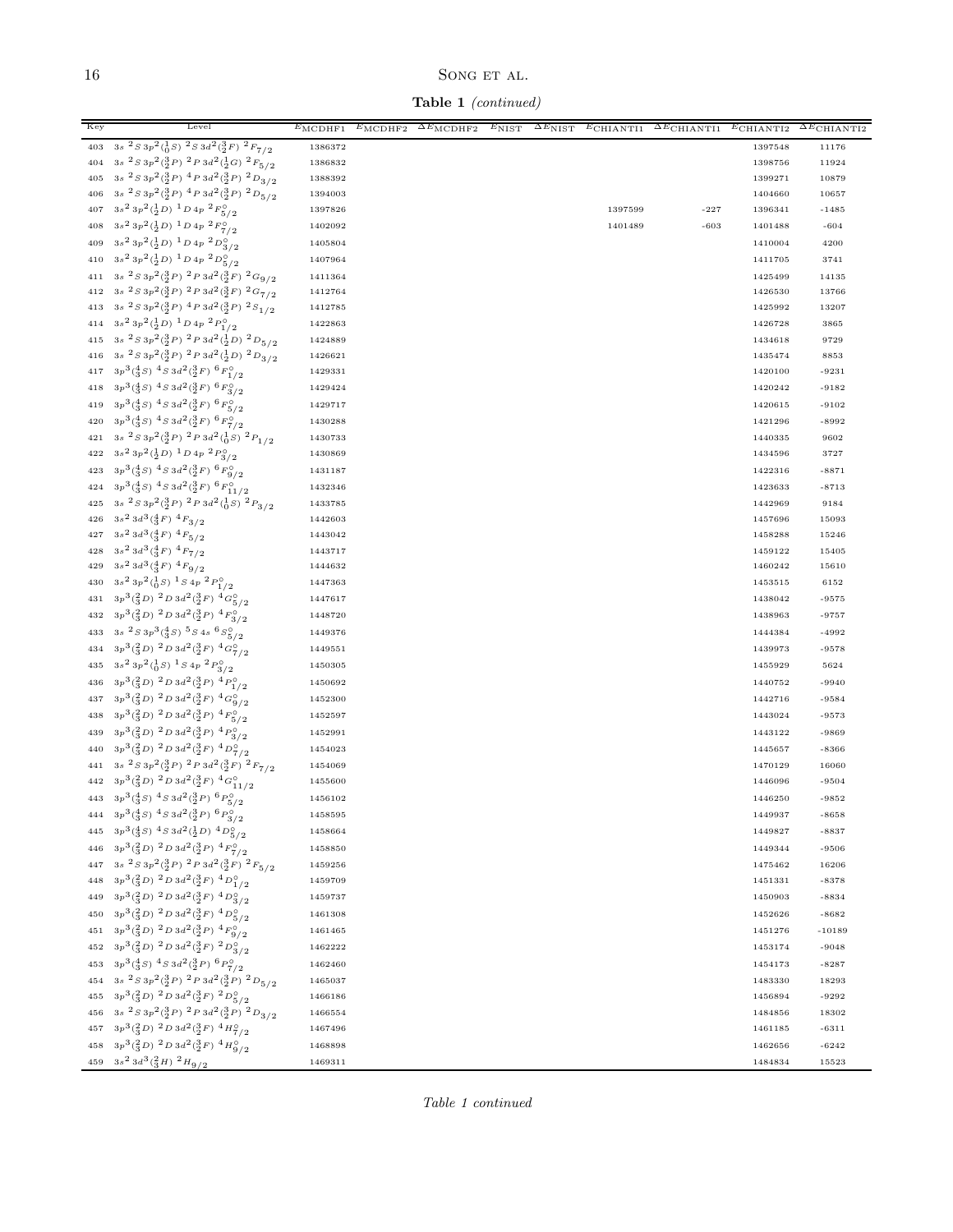Table 1 (continued)

| Key     | Level                                                                                                             | $E_{\text{MCDHF1}}$ | $E_{\rm MCDHF2}$<br>$\Delta E_{\text{MCDHF2}}$ | $E_{\text{NIST}}$ | $\Delta E_{\rm NIST}$ | $E$ CHIANTI1 | $\Delta E$ CHIANTI1 | $E$ CHIANTI2 | $\Delta E$ CHIANTI2 |
|---------|-------------------------------------------------------------------------------------------------------------------|---------------------|------------------------------------------------|-------------------|-----------------------|--------------|---------------------|--------------|---------------------|
| 460     | $3s^2\,3d^3\left(\frac{2}{3}H\right)^2H_{11/2}$                                                                   | 1470500             |                                                |                   |                       |              |                     | 1485766      | 15266               |
| 461     | $3p^3(\frac{2}{3}D)^2D3d^2(\frac{3}{2}F)^4H^0_{11/2}$                                                             | 1470632             |                                                |                   |                       |              |                     | 1464444      | $-6188$             |
| 462     | $3p^3(\frac{2}{3}D)^2D3d^2(\frac{3}{2}F)^4H^0_{13/2}$                                                             | 1472828             |                                                |                   |                       |              |                     | 1466617      | $-6211$             |
| 463     | $3s^2 3d^3(\frac{2}{3}G)^2 G_{7/2}$                                                                               | 1475801             |                                                |                   |                       |              |                     | 1494271      | 18470               |
|         | 464 $3s^2 3d^3(\frac{2}{3}G)^2 G_{9/2}$                                                                           | 1476031             |                                                |                   |                       |              |                     | 1494622      | 18591               |
| 465     | $3s^23d^3(\frac{4}{3}P)^4P_{1/2}$                                                                                 | 1476849             |                                                |                   |                       |              |                     | 1502194      | 25345               |
|         | 466 3s <sup>2</sup> 3d <sup>3</sup> ( $\frac{4}{3}P$ ) <sup>4</sup> $P_{3/2}$                                     | 1476861             |                                                |                   |                       |              |                     | 1502260      | 25399               |
|         | 467 $3s^2 3d^3(\frac{4}{3}P)^4P_{5/2}$                                                                            | 1477469             |                                                |                   |                       |              |                     | 1502183      | 24714               |
| 468     | 3s ${}^{2}S\,3p^2({}^{3}_{2}P)\,$ ${}^{2}P\,3d^2({}^{3}_{2}P)\,$ ${}^{2}P_{3/2}$                                  | 1477959             |                                                |                   |                       |              |                     | 1498836      | 20877               |
| 469     | $3p^3({3 \over 3}D)^2D3d^2({1 \over 2}G)^2F^{\circ}_{7/2}$                                                        | 1478393             |                                                |                   |                       |              |                     | 1472817      | $-5576$             |
|         | 470 3s ${}^{2}S3p^{2}({}^{3}_{2}P)$ ${}^{2}P3d^{2}({}^{3}_{2}P)$ ${}^{2}P_{1/2}$                                  | 1478898             |                                                |                   |                       |              |                     | 1499791      | 20893               |
|         | 471 3s ${}^{2}S3p^{3}({}^{4}_{3}S){}^{5}S4s~{}^{4}S^{\circ}_{3/2}$                                                | 1484211             |                                                |                   |                       | 1483972      | $-239$              | 1488192      | 3981                |
|         | 472 $3p^3(\frac{2}{3}D)^2D3d^2(\frac{1}{2}D)^2F_{5/2}^{\circ}$                                                    | 1484381             |                                                |                   |                       |              |                     | 1478754      | $-5627$             |
| 473     | $3p^3(\frac{2}{3}D)^2D^3d^2(\frac{1}{2}G)^2H^0_{9/2}$                                                             | 1485936             |                                                |                   |                       |              |                     | 1482924      | $-3012$             |
|         | 474 $3p^3(\frac{2}{3}D)^2D3d^2(\frac{1}{2}G)^2H^0_{11/2}$                                                         | 1490299             |                                                |                   |                       |              |                     | 1487226      | $-3073$             |
|         | 475 $3p^3(\frac{2}{3}D)^2D3d^2(\frac{1}{2}D)^2P_{3/2}^{\circ}$                                                    | 1501240             |                                                |                   |                       |              |                     | 1497025      | $-4215$             |
|         | 476 $3s^23d^3(\frac{2}{3}D)^2D_{3/2}$                                                                             | 1501920             |                                                |                   |                       |              |                     | 1523692      | 21772               |
|         | 477 3s ${}^{2}S\,3p^2({}^{3}_{2}P)\,$ ${}^{2}P\,3d^2({}^{3}_{2}P)\,$ ${}^{2}S_{1/2}$                              | 1502322             |                                                |                   |                       |              |                     | 1537090      | 34768               |
|         | 478 $3s^2 3d^3(\frac{2}{3}D)^2D_{5/2}$                                                                            | 1502827             |                                                |                   |                       |              |                     | 1528827      | 26000               |
| 479     | $3p^3(\frac{2}{3}D)^2D3d^2(\frac{3}{2}F)^4F^0_{7/2}$                                                              | 1503647             |                                                |                   |                       |              |                     | 1500109      | $-3538$             |
| 480     | $3p^3(\frac{2}{3}D)^2D3d^2(\frac{3}{2}F)^4F^{\circ}_{5/2}$                                                        | 1503713             |                                                |                   |                       |              |                     | 1499857      | $-3856$             |
|         | 481 $3p^3(\frac{2}{3}D)^2D3d^2(\frac{1}{2}D)^2P_{1/2}^{\circ}$                                                    | 1504704             |                                                |                   |                       |              |                     | 1501371      | $-3333$             |
| 482     | $3p^3(\frac{2}{3}D)^2D^3d^2(\frac{3}{2}F)^4F^0_{3/2}$                                                             | 1505079             |                                                |                   |                       |              |                     | 1500778      | $-4301$             |
|         | 483 $3p^3(\frac{2}{3}D)^2D3d^2(\frac{1}{2}D)^2G^0_{7/2}$                                                          | 1505597             |                                                |                   |                       |              |                     | 1504005      | $-1592$             |
|         | 484 3s <sup>2</sup> 3d <sup>3</sup> ( $\frac{2}{3}P$ ) <sup>2</sup> $P_{3/2}$                                     | 1505611             |                                                |                   |                       |              |                     | 1529047      | 23436               |
|         | 485 $3p^3(\frac{2}{3}D)^2D3d^2(\frac{3}{2}F)^4F^0_{9/2}$                                                          | 1506176             |                                                |                   |                       |              |                     | 1502348      | $-3828$             |
|         | 486 $3s^23p^2({3 \over 2}P)^3P4d~^4F_{3/2}$                                                                       | 1506468             |                                                |                   |                       |              |                     | 1505322      | $-1146$             |
|         | 487 $3p^3(\frac{2}{3}D)^2D3d^2(\frac{1}{2}D)^2G^{\circ}_{9/2}$                                                    | 1506497             |                                                |                   |                       |              |                     | 1505135      | $-1362$             |
|         | 488 3s <sup>2</sup> 3p <sup>2</sup> (3p) <sup>3</sup> P 4d <sup>4</sup> P <sub>5/2</sub>                          | 1507751             |                                                | 1508360           | 609                   | 1508360      | 609                 | 1507044      | $-707$              |
| 489     | $3s^23d^3({}^2_3P)^2P_{1/2}$                                                                                      | 1508200             |                                                |                   |                       |              |                     | 1525798      | 17598               |
| 490     | $3s^23d^3(\frac{2}{3}F)^2F_{7/2}$                                                                                 | 1508349             |                                                |                   |                       |              |                     | 1533041      | 24692               |
| 491     | $3s^23d^3(\frac{2}{3}F)^2F_{5/2}$                                                                                 | 1508815             |                                                |                   |                       |              |                     | 1532470      | 23655               |
| 492     | $3s^23p^2({3 \over 2}P)^3P4d~^2P_{3/2}$                                                                           | 1512801             |                                                |                   |                       |              |                     | 1510644      | $-2157$             |
| 493     | $3s^23p^2({3 \over 2}P)^3P4d~^4F_{5/2}$                                                                           | 1514177             |                                                | 1514070           | $-107$                | 1514070      | $-107$              | 1514068      | $-109$              |
| 494     | $3p^3(\frac{2}{3}D)^2D3d^2(\frac{1}{2}D)^2S^{\circ}_{1/2}$                                                        | 1516539             |                                                |                   |                       |              |                     | 1508076      | $-8463$             |
|         | 495 $3s^23p^2(\frac{3}{2}P)^3P4d^2P_{1/2}$                                                                        | 1517221             |                                                |                   |                       |              |                     | 1514825      | $-2396$             |
|         | 496 $3s^23p^2(\frac{3}{2}P)^3P4d^4P_{3/2}$                                                                        | 1517434             |                                                | 1517340           | $-94$                 | 1517340      | $-94$               | 1515022      | $-2412$             |
|         | 497 $3s^2 3p^2(\frac{3}{2}P)^3 P 4d^4 F_{7/2}$                                                                    | 1517524             |                                                |                   |                       |              |                     | 1515000      | $-2524$             |
| 498     | $3s^23p^2({3 \over 2}P)^3P4d~^2F_{5/2}$                                                                           | 1518836             |                                                | 1516030           | $-2806$               | 1516030      | $-2806$             | 1516032      | $-2804$             |
| 499     | $3p^3({2 \over 1}P)^{-2}P^3d^2({3 \over 2}F)^{-4}G^{\circ}_{5/2}$                                                 | 1519669             |                                                |                   |                       |              |                     | 1518995      | $-674$              |
| 500     | $3p^3({2 P})\;^2P\;3d^2({3 F})\;^4G^{\circ}_{7/2}$                                                                | 1520581             |                                                |                   |                       |              |                     | 1519642      | -939                |
|         | 501 3s <sup>2</sup> 3p <sup>2</sup> ( $\frac{3}{2}P$ ) <sup>3</sup> P <sub>4d</sub> <sup>4</sup> P <sub>1/2</sub> | 1521799             |                                                |                   |                       |              |                     | 1519006      | $-2793$             |
| $502\,$ | $3p^3({1 \over 4}P)^2 P 3d^2({3 \over 2}F)^4 G_{9/2}^{\circ}$                                                     | 1522180             |                                                |                   |                       |              |                     | 1521036      | $-1144$             |
|         | 503 $3p^3\left(\frac{2}{1}P\right)\;^2P\;3d^2\left(\frac{3}{2}F\right)\;^4D_{1/2}^{\circ}$                        | 1522998             |                                                |                   |                       |              |                     | 1517513      | $-5485$             |
|         | 504 $3p^3(\frac{2}{1}P)^2P3d^2(\frac{3}{2}F)^4G_{11/2}^{\circ}$                                                   | 1524395             |                                                |                   |                       |              |                     | 1523231      | $-1164$             |
|         | 505 $3s^23p^2({3 \over 2}P)^3P4d^4F_{9/2}$                                                                        | 1524640             |                                                |                   |                       |              |                     | 1521672      | $-2968$             |
|         | 506 $3p^3({2 P})^2 P 3d^2({3 F})^4D_{3/2}^0$                                                                      | 1524990             |                                                |                   |                       |              |                     | 1520026      | $-4964$             |
|         | 507 $3s^2 3p^2(\frac{3}{2}P)^3 P 4d^2F_{7/2}$                                                                     | 1526756             |                                                | 1523140           | $-3616$               | 1523140      | $-3616$             | 1524471      | $-2285$             |
|         | 508 $3p^3(\frac{2}{3}D)^2D3d^2(\frac{3}{2}P)^2D_{5/2}^{\circ}$                                                    | 1527405             |                                                |                   |                       |              |                     | 1523648      | $-3757$             |
| 509     | $3p^3({3 \over 3}D)^2D^3d^2({3 \over 2}P)^2D^{\circ}_{3/2}$                                                       | 1527747             |                                                |                   |                       |              |                     | 1524471      | $-3276$             |
|         | 510 3s ${}^{2}S3p^{3}({}^{2}_{3}D)$ ${}^{3}D4s$ ${}^{4}D^{0}_{1/2}$                                               | 1528339             |                                                |                   |                       |              |                     | 1525030      | $-3309$             |
|         | 511 3s ${}^{2}S\,3p^3({}^{2}_{3}D)\, {}^{3}D\,4s\, {}^{4}D^{\circ}_{3/2}$                                         | 1528382             |                                                |                   |                       |              |                     | 1525063      | $-3319$             |
|         | 512 3s ${}^{2}S3p{}^{3}({}^{2}_{3}D)$ ${}^{3}D4s$ ${}^{4}D^{0}_{5/2}$                                             | 1528644             |                                                |                   |                       |              |                     | 1525382      | $-3262$             |
|         | 513 $3s^2 3p^2(\frac{3}{2}P)$ $3P 4d$ $4D_{1/2}$                                                                  | 1529334             |                                                |                   |                       |              |                     | 1526402      | $-2932$             |
|         | 514 3s <sup>2</sup> 3p <sup>2</sup> ( $\frac{3}{2}P$ ) <sup>3</sup> P 4d <sup>4</sup> D <sub>3/2</sub>            | 1529388             |                                                |                   |                       |              |                     | 1526611      | $-2777$             |
|         | 515 $3p^3(\frac{2}{3}D)^2D3d^2(\frac{1}{2}G)^2I_{11/2}^{\circ}$                                                   | 1529727             |                                                |                   |                       |              |                     | 1529727      | $\boldsymbol{0}$    |
|         | 516 $3p^3({2 P})$ $2P 3d^2({3 P})$ $2D_{5/2}^{\circ}$                                                             | 1530185             |                                                |                   |                       |              |                     | 1526424      | $-3761$             |
|         | 517 3s <sup>2</sup> 3p <sup>2</sup> ( $\frac{3}{2}P$ ) <sup>3</sup> P <sub>4d</sub> <sup>4</sup> D <sub>5/2</sub> | 1530471             |                                                |                   |                       |              |                     | 1527884      | $-2587$             |
|         |                                                                                                                   |                     |                                                |                   |                       |              |                     |              |                     |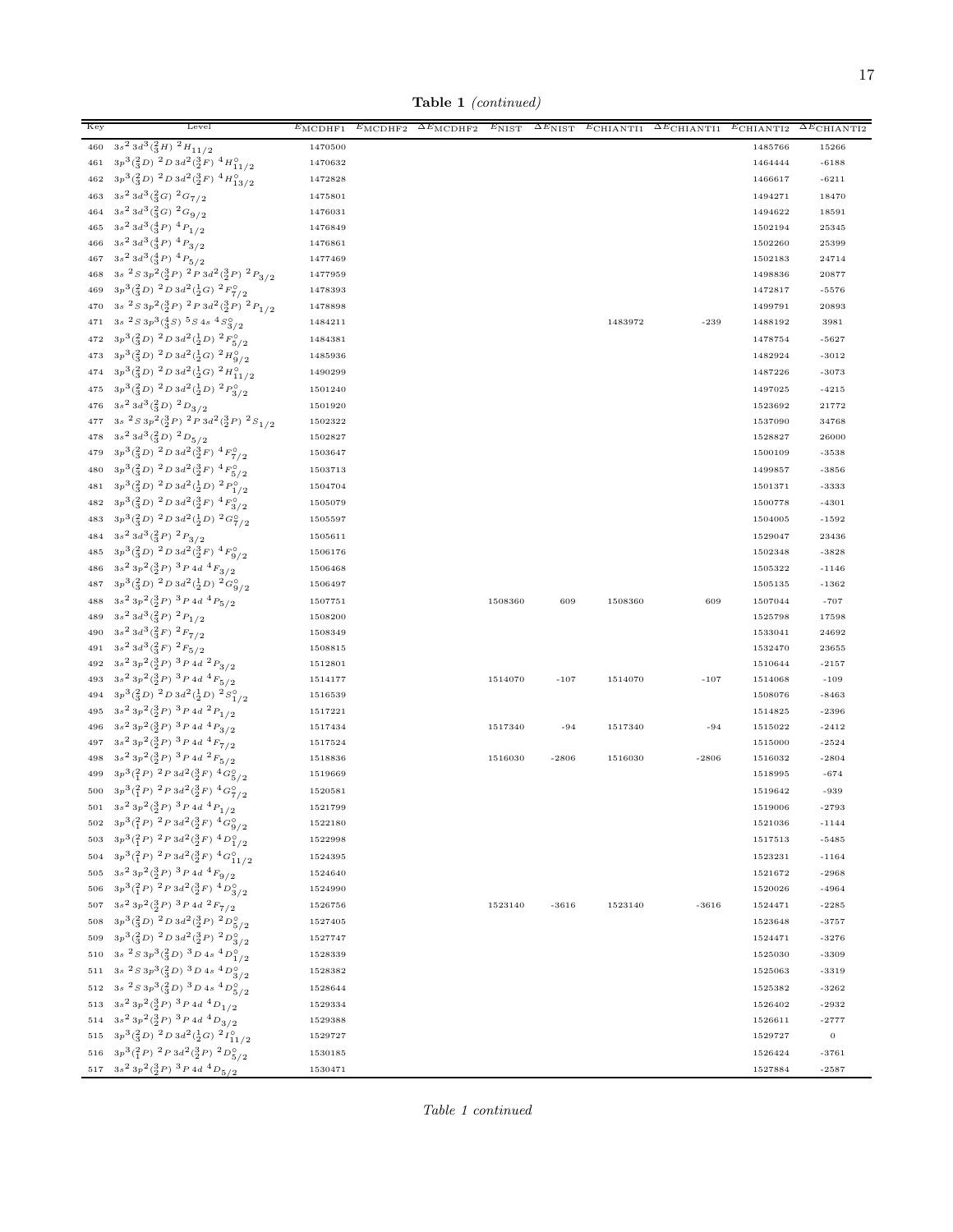Table 1 (continued)

| Key       | Level                                                                                           | $\overline{E_{\rm MCDHF1}}$ | $\overline{E}_{\rm MCDHF2}$ | $\overline{\Delta E}_{\text{MCDHF2}}$ | $E_{NIST}$ | $\overline{\Delta}E_{\rm NIST}$ | $E$ CHIANTI1 | $\overline{\Delta E}$ CHIANTI1 | $E$ CHIANTI2 | $\overline{\Delta E}$ CHIANTI2 |
|-----------|-------------------------------------------------------------------------------------------------|-----------------------------|-----------------------------|---------------------------------------|------------|---------------------------------|--------------|--------------------------------|--------------|--------------------------------|
| $518\,$   | $3s2 S 3p3(2/3D)3 D 4s4 Do/7 / 2$                                                               | 1530845                     |                             |                                       |            |                                 |              |                                | 1527203      | $-3642$                        |
| 519       | $3p^3(\frac{2}{3}D)^2D^3d^2(\frac{1}{2}G)^2I_{13/2}^{\circ}$                                    | 1531682                     |                             |                                       |            |                                 |              |                                | 1531615      | $-67$                          |
| 520       | $3s^23p^2({3 \over 2}P)^3P4d~^4D_{7/2}$                                                         | 1532429                     |                             |                                       | 1532160    | $-269$                          | 1532160      | $-269$                         | 1529870      | $-2559$                        |
| $5\,2\,1$ | $3p^3({2 \over 1}P)^{-2}P^3d^2({3 \over 2}F)^{-2}F^{\circ}_{5/2}$                               | 1532522                     |                             |                                       |            |                                 |              |                                | 1532196      | $-326$                         |
| $5\,22$   | $3p^3({2 P})$ $2P 3d^2({3 F})$ $4D^0_{7/2}$                                                     | 1533329                     |                             |                                       |            |                                 |              |                                | 1529947      | $-3382$                        |
|           | 523 3s ${}^{2}S3p$ ${}^{3}P3d$ <sup>3</sup> $\left(\frac{4}{3}F\right)$ ${}^{6}G_{3/2}^{\circ}$ | 1533352                     |                             |                                       |            |                                 |              |                                | 1525766      | $-7586$                        |
|           | 524 3s ${}^{2}S3p$ ${}^{3}P3d$ <sup>3</sup> $({}^{4}_{3}F)$ ${}^{6}G^{0}_{5/2}$                 | 1534981                     |                             |                                       |            |                                 |              |                                | 1527412      | $-7569$                        |
| 525       | $3s^23p^2({3 \over 2}P)^3P4d~^2D_{5/2}$                                                         | 1535024                     |                             |                                       | 1534990    | $-34$                           | 1534990      | $-34$                          | 1534994      | $-30$                          |
| 526       | $3p^3({2 \over 3}D)^2D^3d^2({3 \over 2}F)^4P^{\circ}_{1/2}$                                     | 1535621                     |                             |                                       |            |                                 |              |                                | 1532043      | $-3578$                        |
|           | 527 $3p^3(\frac{2}{3}D)^2D3d^2(\frac{3}{2}F)^4P_{3/2}^0$                                        | 1536314                     |                             |                                       |            |                                 |              |                                | 1532822      | $-3492$                        |
| 528       | $3s^23p^2({3 \over 2}P)^3P4d~^2D_{3/2}$                                                         | 1536959                     |                             |                                       | 1536480    | $-479$                          | 1536480      | $-479$                         | 1536476      | $-483$                         |
| 529       | $3s\ ^{2}S\ 3p\ ^{3}P\ 3d^{3}(\frac{4}{3}F)\ ^{6}G_{7/2}^{9}$                                   | 1537305                     |                             |                                       |            |                                 |              |                                | 1529738      | $-7567$                        |
| 530       | $3p^3({2 \over 1}P)^2 P 3d^2({3 \over 2}F)^2 F_{7/2}^0$                                         | 1537915                     |                             |                                       |            |                                 |              |                                | 1535938      | $-1977$                        |
|           | 531 $3p^3(\frac{2}{3}D)^2D3d^2(\frac{3}{2}F)^4P^0_{5/2}$                                        | 1538461                     |                             |                                       |            |                                 |              |                                | 1535049      | $-3412$                        |
| 532       | $3p^3(\frac{2}{3}D)^2D^3d^2(\frac{1}{2}G)^2G^0_{9/2}$                                           | 1539742                     |                             |                                       |            |                                 |              |                                | 1538111      | $-1631$                        |
|           | 533 3s ${}^{2}S3p$ ${}^{3}P3d$ <sup>3</sup> $({}^{4}_{3}F)$ ${}^{6}G^{0}_{9/2}$                 | 1540466                     |                             |                                       |            |                                 |              |                                | 1532910      | $-7556$                        |
|           | 534 $3p^3\left(\frac{2}{1}P\right)\,^2P\,3d^2\left(\frac{3}{2}F\right)\,^4F_{3/2}^0$            | 1541825                     |                             |                                       |            |                                 |              |                                | 1537464      | $-4361$                        |
|           | 535 $3p^3({2 P})$ $2P 3d^2({3 P})$ $4F_{5/2}^{\circ}$                                           | 1542243                     |                             |                                       |            |                                 |              |                                | 1539977      | $-2266$                        |
|           | 536 3s ${}^{2}S3p$ ${}^{3}P3d$ <sup>3</sup> $({}^{4}_{3}F)$ ${}^{6}G^{0}_{11/2}$                | 1544553                     |                             |                                       |            |                                 |              |                                | 1536948      | $-7605$                        |
|           | 537 $3p^3(\frac{2}{3}D)^2D3d^2(\frac{1}{2}G)^2G^{\circ}_{7/2}$                                  | 1544615                     |                             |                                       |            |                                 |              |                                | 1542731      | $-1884$                        |
|           | 538 3s $3s\frac{2}{S}3p\frac{3}{P}3d\frac{3}{3}F\frac{4}{S}F_{5/2}^{\circ}$                     | 1546366                     |                             |                                       |            |                                 |              |                                | 1543225      | $-3141$                        |
| 539       | $3p^3(\frac{2}{1}P)^2P^3d^2(\frac{3}{2}F)^4F^0_{7/2}$                                           | 1546752                     |                             |                                       |            |                                 |              |                                | 1544212      | $-2540$                        |
| 540       | $3s^23d^3(^2_1D)^2D_{5/2}$                                                                      | 1548065                     |                             |                                       |            |                                 |              |                                | 1571010      | 22945                          |
|           | 541 $3s^2 3d^3(\frac{2}{1}D)^2D_{3/2}$                                                          | 1548892                     |                             |                                       |            |                                 |              |                                | 1571449      | 22557                          |
|           | 542 $3s^2 3p^2(\frac{1}{2}D)^{-1}D 4d^2 F_{7/2}$                                                | 1549492                     |                             |                                       | 1549250    | $-242$                          | 1549250      | $-242$                         | 1548328      | $-1164$                        |
|           | 543 3s ${}^{2}S3p{}^{3}({}^{2}_{3}D)$ ${}^{3}D4s$ ${}^{2}D^{\circ}_{3/2}$                       | 1549907                     |                             |                                       |            |                                 |              |                                | 1553551      | 3644                           |
|           | 544 3s ${}^{2}S3p$ ${}^{3}P3d$ <sup>3</sup> $({}^{4}_{3}F)$ ${}^{6}G^{\circ}_{13/2}$            | 1549918                     |                             |                                       |            |                                 |              |                                | 1542106      | $-7812$                        |
| 545       | $3s^23p^2({1 \over 2}D)^{-1}D4d~^2F_{5/2}$                                                      | 1550449                     |                             |                                       | 1551400    | 951                             | 1551400      | 951                            | 1549491      | $-958$                         |
| 546       | $3p^3({2 P})\;^2P\;3d^2({3 F})\;^4F^{\circ}_{9/2}$                                              | 1551151                     |                             |                                       |            |                                 |              |                                | 1546967      | $-4184$                        |
|           | 547 3s ${}^{2}S3p^{3}(\frac{2}{3}D)$ ${}^{3}D4s$ ${}^{2}D_{5/2}^{\circ}$                        | 1551502                     |                             |                                       |            |                                 |              |                                | 1554374      | 2872                           |
|           | 548 $3s^2 3p^2(\frac{1}{2}D)^1 D 4d^2D_{3/2}$                                                   | 1551655                     |                             |                                       |            |                                 |              |                                | 1551236      | $-419$                         |
| 549       | $3p^3({3 \over 3}D)^2D3d^2({1 \over 2}D)^2F^{\circ}_{7/2}$                                      | 1551889                     |                             |                                       |            |                                 |              |                                | 1549436      | $-2453$                        |
| 550       | $3p^3(\frac{2}{3}D)^2D^3d^2(\frac{3}{2}P)^4D^0_{1/2}$                                           | 1552467                     |                             |                                       |            |                                 |              |                                | 1548745      | $-3722$                        |
|           | 551 $3p^3(\frac{2}{3}D)^2D3d^2(\frac{3}{2}P)^4D_{3/2}^{\circ}$                                  | 1554219                     |                             |                                       |            |                                 |              |                                | 1550434      | $-3785$                        |
|           | 552 $3s^2 3p^2(\frac{1}{2}D)^1 D 4d^2 D_{5/2}$                                                  | 1555381                     |                             |                                       | 1551640    | $-3741$                         | 1551640      | $-3741$                        | 1554341      | $-1040$                        |
|           | 553 $3p^3({2P})$ $2P$ $3d^2({3P})$ $4S^{\circ}_{3/2}$                                           | 1555762                     |                             |                                       |            |                                 |              |                                | 1551795      | $-3967$                        |
|           | 554 $3p^3(\frac{2}{3}D)^2D3d^2(\frac{3}{2}F)^2G^0_{7/2}$                                        | 1556562                     |                             |                                       |            |                                 |              |                                | 1554978      | $-1584$                        |
|           | 555 $3p^3(\frac{2}{3}D)^2D3d^2(\frac{3}{2}P)^4D_{5/2}^{\circ}$                                  | 1557769                     |                             |                                       |            |                                 |              |                                | 1553628      | $-4141$                        |
|           | 556 3s ${}^{2}S3p^{3}({}^{4}_{3}S)$ ${}^{5}S4p$ ${}^{6}P_{3/2}$                                 | 1558338                     |                             |                                       |            |                                 |              |                                | 1552157      | $-6181$                        |
|           | 557 $3p^3({2 P})$ $2P 3d^2({1 \over 2}D)$ $2P_{3/2}^{\circ}$                                    | 1559858                     |                             |                                       |            |                                 |              |                                | 1555658      | $-4200$                        |
|           | 558 3s ${}^{2}S3p^{3}({}^{4}_{3}S)$ ${}^{5}S4p$ ${}^{6}P_{5/2}$                                 | 1559907                     |                             |                                       |            |                                 |              |                                | 1553869      | $-6038$                        |
| 559       | $3p^3({2 \over 1}P)~^2P~3d^2({1 \over 2}D)~^2P^{\circ}_{1/2}$                                   | 1560128                     |                             |                                       |            |                                 |              |                                | 1554330      | $-5798$                        |
|           | 560 $3p^3(\frac{2}{3}D)^2D3d^2(\frac{3}{2}P)^4D^{\circ}_{7/2}$                                  | 1560254                     |                             |                                       |            |                                 |              |                                | 1559126      | $-1128$                        |
|           | 561 $3s^2 3p^2(\frac{1}{2}D)^1 D 4d^2 G_{7/2}$                                                  | 1561573                     |                             |                                       |            |                                 |              |                                | 1561310      | $-263$                         |
|           | 562 $3s^2 3p^2(\frac{1}{2}D)^{-1}D 4d^{-2}G_{9/2}$                                              | 1562213                     |                             |                                       |            |                                 |              |                                | 1561979      | $-234$                         |
|           | 563 3s ${}^{2}S3p^{3}({}^{4}_{3}S){}^{5}S4p$ ${}^{6}P_{7/2}$                                    | 1563278                     |                             |                                       |            |                                 |              |                                | 1557216      | $-6062$                        |
|           | 564 $3p^3({2 P})$ $2P 3d^2({3 P})$ $4D_{5/2}^{\circ}$                                           | 1563389                     |                             |                                       |            |                                 |              |                                | 1564305      | 916                            |
|           | 565 $3p^3(\frac{2}{1}P)$ $2P$ $3d^2(\frac{3}{2}P)$ $4D^{\circ}_{7/2}$                           | 1563710                     |                             |                                       |            |                                 |              |                                | 1562890      | $-820$                         |
|           | 566 $3s^2 3p^2(\frac{1}{2}D)^1 D 4d^2 P_{1/2}$                                                  | 1564883                     |                             |                                       |            |                                 |              |                                | 1564393      | $-490$                         |
|           | 567 $3p^3({2 P})$ $2P 3d^2({3 P})$ $4D_{3/2}^{\circ}$                                           | 1564964                     |                             |                                       |            |                                 |              |                                | 1564986      | $^{\rm 22}$                    |
|           | 568 $3p^3(\frac{2}{3}D)^2D3d^2(\frac{3}{2}F)^2G^{\circ}_{9/2}$                                  | 1565201                     |                             |                                       |            |                                 |              |                                | 1563120      | $-2081$                        |
|           | 569 $3p^3({1 \over 1}P)^2 P 3d^2({3 \over 2}P)^4D_{1/2}^0$                                      | 1565963                     |                             |                                       |            |                                 |              |                                | 1565381      | $-582$                         |
|           | 570 $3s^2 3p^2(\frac{1}{2}D)^1 D 4d^2 P_{3/2}$                                                  | 1566331                     |                             |                                       | 1565720    | $-611$                          | 1565720      | $-611$                         | 1565721      | $-610$                         |
|           | 571 $3p^3(\frac{4}{3}S)$ $4S$ $3d^2(\frac{1}{2}G)$ $4G^0_{11/2}$                                | 1568723                     |                             |                                       |            |                                 |              |                                | 1576058      | 7335                           |
|           | 572 3s ${}^{2}S3p^{3}({}^{2}_{1}P)$ ${}^{3}P4s$ ${}^{4}P^{\circ}_{1/2}$                         | 1569212                     |                             |                                       |            |                                 |              |                                | 1568881      | $-331$                         |
|           | 573 $3p^3(\frac{4}{3}S)$ $4S$ $3d^2(\frac{1}{2}G)$ $4G^{\circ}_{9/2}$                           | 1569566                     |                             |                                       |            |                                 |              |                                | 1575367      | 5801                           |
|           | 574 3s ${}^{2}S3p^{3}({}^{2}_{1}P)$ ${}^{3}P4s$ ${}^{4}P^{0}_{3/2}$                             | 1570109                     |                             |                                       |            |                                 |              |                                | 1569792      | $-317$                         |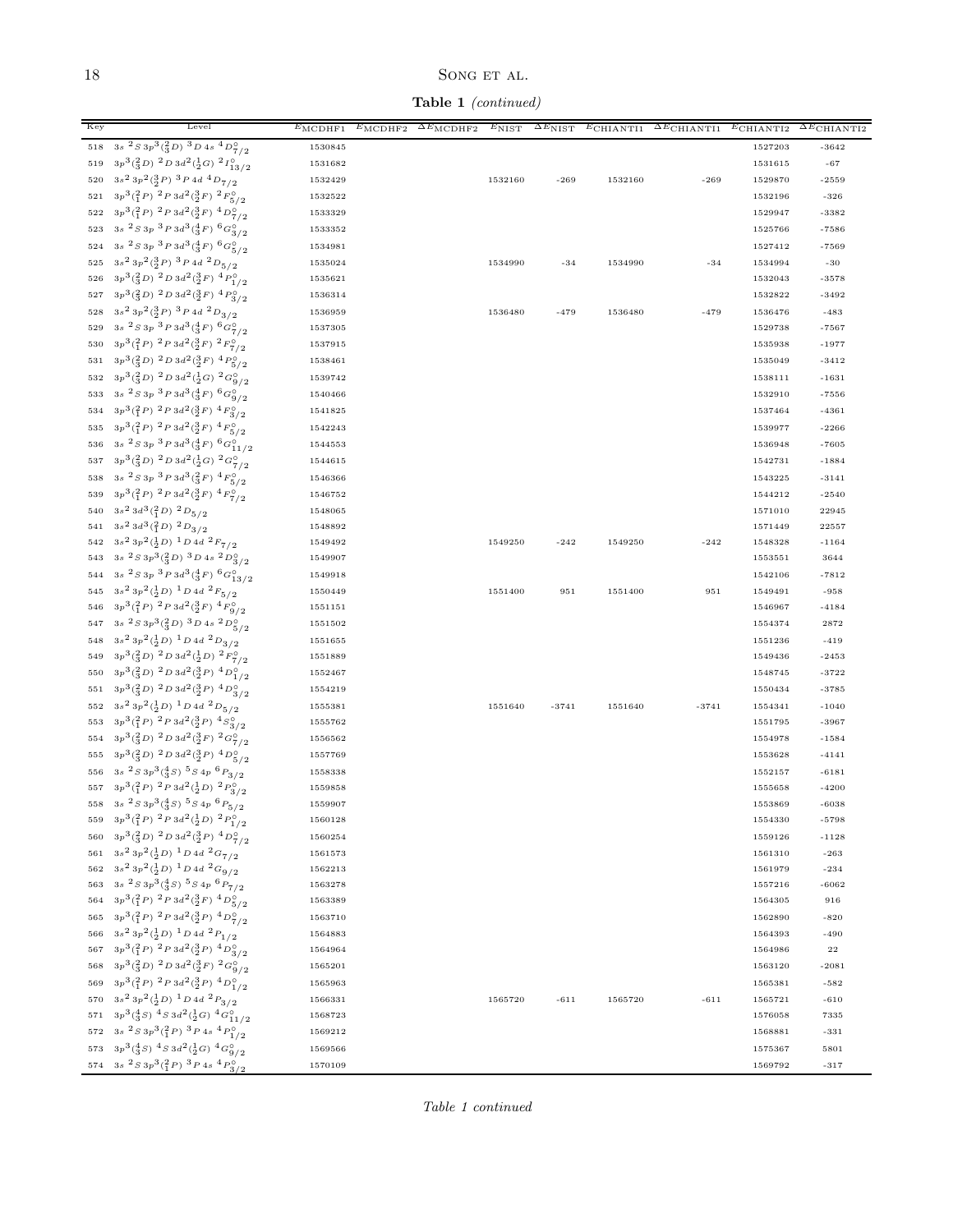Table 1 (continued)

| Key | Level                                                                                | $\overline{E}_{\rm MCDHF1}$ | $E_{\rm MCDHF2}$ | $\Delta E_{\text{MCDHF2}}$ | $E_{\rm NIST}$ | $\Delta E_{\rm NIST}$ | $E$ CHIANTI1 | $\Delta E$ CHIANTI1 | $E$ CHIANTI2 | $\overline{\Delta E}$ CHIANTI2 |
|-----|--------------------------------------------------------------------------------------|-----------------------------|------------------|----------------------------|----------------|-----------------------|--------------|---------------------|--------------|--------------------------------|
|     | 575 3s ${}^{2}S\,3p^3({}^{2}_1P)\,$ ${}^{3}P\,4s\,$ ${}^{4}P^{\circ}_{5/2}$          | 1571348                     |                  |                            |                |                       |              |                     | 1570692      | $-656$                         |
|     | 576 $3p^3(\frac{4}{3}S)$ $4S$ $3d^2(\frac{1}{2}G)$ $4G^{\circ}_{7/2}$                | 1571730                     |                  |                            |                |                       |              |                     | 1578352      | 6622                           |
|     | 577 $3p^3(\frac{4}{3}S)$ $4S$ $3d^2(\frac{1}{2}G)$ $4G^{\circ}_{5/2}$                | 1572181                     |                  |                            |                |                       |              |                     | 1573238      | 1057                           |
| 578 | 3s ${}^{2}S$ 3p ${}^{3}P$ 3d ${}^{3}({}^{4}_{3}P)$ ${}^{6}D^{\circ}_{1/2}$           | 1573673                     |                  |                            |                |                       |              |                     | 1567334      | $-6339$                        |
| 579 | $3p^3({1 \over 1}P)^2 P 3d^2({3 \over 2}P)^4 P_{5/2}^{\circ}$                        | 1574047                     |                  |                            |                |                       |              |                     | 1578747      | 4700                           |
| 580 | $3p^3({2 P})\;^2P\;3d^2({3 P})\;^4P^{\circ}_{3/2}$                                   | 1574416                     |                  |                            |                |                       |              |                     | 1574489      | 73                             |
|     | 581 $3s^2 3p^2(\frac{1}{2}D)^1 D 4d^2S_{1/2}$                                        | 1574583                     |                  |                            | 1569410        | $-5173$               | 1569410      | $-5173$             | 1575235      | 652                            |
|     | 582 3s ${}^{2}S3p$ ${}^{3}P3d$ <sup>3</sup> $({}^{4}_{3}F)$ ${}^{6}F^{0}_{1/2}$      | 1575211                     |                  |                            |                |                       |              |                     | 1569584      | $-5627$                        |
|     | 583 3s ${}^{2}S3p$ ${}^{3}P3d$ <sup>3</sup> $(\frac{4}{3}F)$ ${}^{6}F^{\circ}_{3/2}$ | 1575602                     |                  |                            |                |                       |              |                     | 1568772      | $-6830$                        |
|     | 584 3s ${}^{2}S3p$ ${}^{3}P3d$ <sup>3</sup> $({}^{4}_{3}F)$ ${}^{6}F^{\circ}_{5/2}$  | 1575739                     |                  |                            |                |                       |              |                     | 1569222      | $-6517$                        |
|     | 585 3s $^2S$ 3p $^3P$ 3d $^3(\frac{4}{3}F)$ $^6F^{\circ}_{7/2}$                      | 1576980                     |                  |                            |                |                       |              |                     | 1570330      | $-6650$                        |
|     | 586 $3p^3({2 P})$ $2P 3d^2({3 P})$ $4P^{\circ}_{1/2}$                                | 1577080                     |                  |                            |                |                       |              |                     | 1574741      | $-2339$                        |
|     | 587 $3p^3(\frac{2}{3}D)^2D3d^2(\frac{3}{2}F)^2H_{9/2}^0$                             | 1577387                     |                  |                            |                |                       |              |                     | 1581534      | 4147                           |
|     | 588 3s $3s\frac{2}{5}3p\frac{3}{P}3d\frac{3}{3}(\frac{4}{3}P)\frac{6}{D_{3/2}}$      | 1577580                     |                  |                            |                |                       |              |                     | 1569463      | $-8117$                        |
|     | 589 3s ${}^{2}S3p$ ${}^{3}P3d$ <sup>3</sup> $({}^{4}_{3}F)$ ${}^{6}F^{\circ}_{9/2}$  | 1578902                     |                  |                            |                |                       |              |                     | 1572196      | $-6706$                        |
|     | 590 3s ${}^{2}S3p$ ${}^{3}P3d$ <sup>3</sup> $({}^{4}_{3}P)$ ${}^{6}D^{\circ}_{5/2}$  | 1579601                     |                  |                            |                |                       |              |                     | 1571756      | $-7845$                        |
| 591 | $3p^3(\frac{2}{3}D)^2D^3d^2(\frac{1}{2}G)^2D^0_{3/2}$                                | 1580250                     |                  |                            |                |                       |              |                     | 1580448      | 198                            |
| 592 | $3p^3\binom{2}{3}D$ $2D$ $3d^2\binom{1}{2}G$ $2D^{\circ}_{5/2}$                      | 1580438                     |                  |                            |                |                       |              |                     | 1580689      | $251\,$                        |
|     | 593 3s ${}^{2}S3p^{3}({4}S)$ 5S 4p ${}^{4}P_{5/2}$                                   | 1581305                     |                  |                            |                |                       |              |                     | 1577671      | $-3634$                        |
|     | 594 3s ${}^{2}S3p$ ${}^{3}P3d$ <sup>3</sup> $({}^{4}_{3}F)$ ${}^{6}F^{\circ}_{11/2}$ | 1581369                     |                  |                            |                |                       |              |                     | 1574105      | $-7264$                        |
| 595 | 3s ${}^{2}S3p^{3}({}^{4}_{3}S)$ ${}^{5}S4p$ ${}^{4}P_{3/2}$                          | 1581862                     |                  |                            |                |                       |              |                     | 1578407      | $-3455$                        |
|     | 596 $3p^3(\frac{2}{3}D)^2D3d^2(\frac{3}{2}F)^2H^0_{11/2}$                            | 1582481                     |                  |                            |                |                       |              |                     | 1584936      | 2455                           |
|     | 597 3s ${}^{2}S3p^{3}({}^{4}_{3}S){}^{5}S4p~{}^{4}P_{1/2}$                           | 1583093                     |                  |                            |                |                       |              |                     | 1579690      | $-3403$                        |
|     | 598 3s ${}^{2}S3p$ ${}^{3}P3d$ <sup>3</sup> $({}^{4}_{3}P)$ ${}^{6}D^{0}_{7/2}$      | 1583142                     |                  |                            |                |                       |              |                     | 1575191      | $-7951$                        |
| 599 | $3s2 S 3p3 P 3d3(\frac{4}{3}P)6 D9/2$                                                | 1587461                     |                  |                            |                |                       |              |                     | 1579153      | $-8308$                        |
|     | 600 3s ${}^{2}S3p^{3}({}^{2}_{1}P)$ ${}^{3}P4s$ ${}^{2}P^{0}_{3/2}$                  | 1589999                     |                  |                            |                |                       |              |                     | 1593989      | 3990                           |
|     | 601 3s ${}^{2}S3p^{3}({}^{2}_{1}P)$ ${}^{3}P4s$ ${}^{2}P^{0}_{1/2}$                  | 1590346                     |                  |                            |                |                       |              |                     | 1596140      | 5794                           |
|     | 602 $3p^3({2 P})$ $2P 3d^2({1 \over 2}D)$ $2F_{7/2}^{\circ}$                         | 1594645                     |                  |                            |                |                       |              |                     | 1600156      | 5511                           |
|     | 603 3s ${}^{2}S3p$ ${}^{3}P3d$ <sup>3</sup> $({}^{4}_{3}P)$ ${}^{6}S^{0}_{5/2}$      | 1595778                     |                  |                            |                |                       |              |                     | 1588129      | $-7649$                        |
|     | 604 $3p^3(\frac{2}{3}D)^2D3d^2(\frac{1}{2}D)^2D_{5/2}^{\circ}$                       | 1596782                     |                  |                            |                |                       |              |                     | 1600277      | 3495                           |
|     | 605 $3p^3({2P})$ $2P^3d^2({3P})$ $4D_{5/2}^{\circ}$                                  | 1599055                     |                  |                            |                |                       |              |                     | 1602505      | 3450                           |
|     | 606 $3p^3(\frac{4}{3}S)$ $4S$ $3d^2(\frac{1}{2}D)$ $4D_{1/2}^{\circ}$                | 1599213                     |                  |                            |                |                       |              |                     | 1602988      | 3775                           |
|     | 607 $3p^3(\frac{4}{3}S)$ $4S$ $3d^2(\frac{1}{2}D)$ $4D^{\circ}_{3/2}$                | 1599375                     |                  |                            |                |                       |              |                     | 1601649      | 2274                           |
|     | 608 $3p^3(\frac{2}{3}D)^2D3d^2(\frac{1}{2}D)^2D_{3/2}^{\circ}$                       | 1599962                     |                  |                            |                |                       |              |                     | 1603888      | 3926                           |
| 609 | $3p^3({\frac{4}{3}}S)^4S3d^2({\frac{1}{2}}D)^4D^{\circ}_{7/2}$                       | 1601018                     |                  |                            |                |                       |              |                     | 1606060      | 5042                           |
|     | 610 $3p^3(\frac{2}{1}P)^2P3d^2(\frac{1}{2}D)^2F_{5/2}^{\circ}$                       | 1601265                     |                  |                            |                |                       |              |                     | 1606850      | 5585                           |
|     | 611 $3p^3(\frac{4}{3}S)$ $4S3d^2(\frac{3}{2}F)$ $4F_{9/2}^{\circ}$                   | 1602024                     |                  |                            |                |                       |              |                     | 1610856      | 8832                           |
|     | 612 $3s^2 3p^2(\frac{1}{0}S)^1 S 4d^2D_{3/2}$                                        | 1604123                     |                  |                            |                |                       |              |                     | 1610285      | 6162                           |
| 613 | $3s^2 3p^2(\frac{1}{0}S)^1 S 4d^2D_{5/2}$                                            | 1604574                     |                  |                            |                |                       |              |                     | 1610911      | 6337                           |
|     | 614 $3p^3(\frac{2}{3}D)^2D3d^2(\frac{3}{2}P)^2P_{3/2}^{\circ}$                       | 1606156                     |                  |                            |                |                       |              |                     | 1608540      | 2384                           |
|     | 615 $3p^3(\frac{4}{3}S)$ $4S3d^2(\frac{3}{2}F)$ $4F^{\circ}_{7/2}$                   | 1607000                     |                  |                            |                |                       |              |                     | 1615278      | 8278                           |
|     | 616 $3p^3(\frac{4}{3}S)$ $4S$ $3d^2(\frac{3}{2}P)$ $2P^{\circ}_{1/2}$                | 1607183                     |                  |                            |                |                       |              |                     | 1610472      | 3289                           |
|     | 617 $3p^3(\frac{4}{3}S)$ $4S3d^2(\frac{3}{2}F)$ $4F^{\circ}_{5/2}$                   | 1610023                     |                  |                            |                |                       |              |                     | 1617901      | 7878                           |
|     | 618 3s ${}^{2}S3p^{3}({}^{2}_{3}D)$ ${}^{1}D4s$ ${}^{2}D^{0}_{5/2}$                  | 1610426                     |                  |                            |                |                       |              |                     | 1607761      | $-2665$                        |
|     | 619 $3p^3({2 P})$ $2P 3d^2({1 \over 2}G)$ $2H_{11/2}^\circ$                          | 1610556                     |                  |                            |                |                       |              |                     | 1618033      | 7477                           |
|     | 620 3s $2S 3p^3(\frac{2}{3}D)$ $1D 4s$ $2D_{3/2}^\circ$                              | 1611021                     |                  |                            |                |                       |              |                     | 1609956      | $-1065$                        |
|     | 621 $3p^3(\frac{4}{3}S)$ $4S$ $3d^2(\frac{3}{2}F)$ $4F_{3/2}^\circ$                  | 1611873                     |                  |                            |                |                       |              |                     | 1618472      | 6599                           |
|     | 622 $3p^3({2P})$ $2P^3d^2({1\over 2}G)^2H_{9/2}^{\circ}$                             | 1613117                     |                  |                            |                |                       |              |                     | 1620502      | 7385                           |
|     | 623 3s $3s$ $3p$ $3p$ $3d$ $3\binom{2}{3}G$ $4H_{7/2}^{\circ}$                       | 1613187                     |                  |                            |                |                       |              |                     | 1615717      | 2530                           |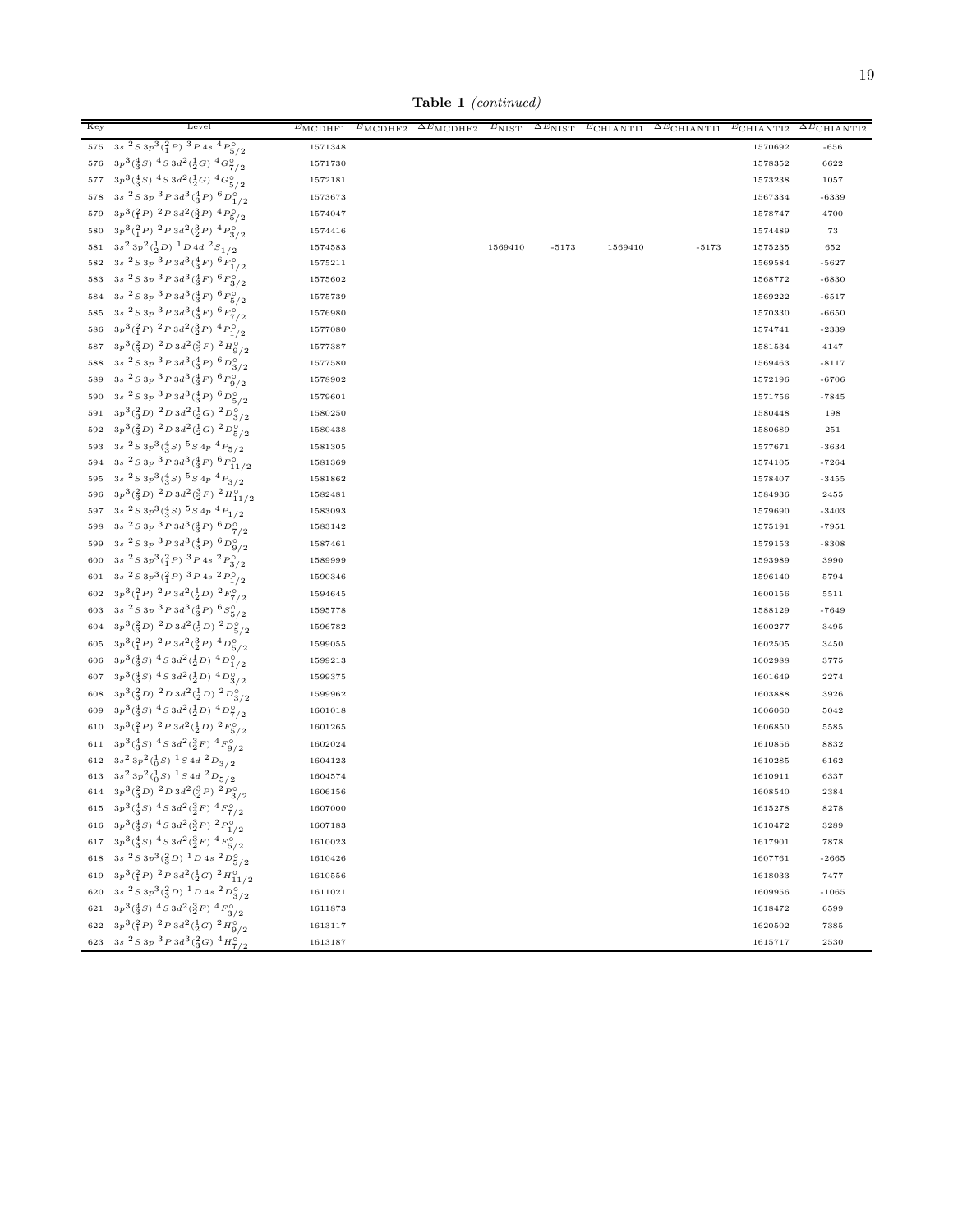<span id="page-19-0"></span>Table 2. Excitation energies in cm<sup>-1</sup> for the 546 (623, 701, 745) lowest levels of Mn XI (Fe XII, Co XIII, Ni XIV), as well as radiative lifetimes (in s).  $E_{\text{MCDHF}}$  - our MCDHF excitation energies;  $E_{\text{NIST}}$  - observed values compiled in the NIST ASD [\(Kramida et al. 2018](#page-6-27));  $\Delta E$ : energy differences (in cm<sup>-1</sup>) between the values of  $E_{\text{MCDHF}}$  and  $E_{\text{NIST}}$ .  $\tau_{\text{MCDHF}}^l$  - our MCDHF lifetimes in length form;  $\tau_{\text{MCDHF}}^v$  - our MCDHF lifetimes in velocity form; LS-composition - the LS eigenvector compositions. Many levels are strongly mixed, implying ambiguous configuration labels. In these cases, the parity,  $J$ , and energy, are used to match the theoretical levels with the atomic energy levels from NIST ASD. For those levels, the NIST values are shown in the blue color. Energy differences larger than 2 000 cm<sup>−</sup><sup>1</sup> are displayed in red color.

|            | Z Key | Level                                                                                                                    | $J\,\pi$ | $E_{\text{MCDHF}}$ | $E_{\text{NIST}}$      | $\Delta\,E$    |              | $\tau_{\text{MCDHF}}^t$ $\tau_{\text{MCDHF}}^v$                      | $LS$ -composition                                                                                                                                                                                                                                                                                                                                                                                |
|------------|-------|--------------------------------------------------------------------------------------------------------------------------|----------|--------------------|------------------------|----------------|--------------|----------------------------------------------------------------------|--------------------------------------------------------------------------------------------------------------------------------------------------------------------------------------------------------------------------------------------------------------------------------------------------------------------------------------------------------------------------------------------------|
| 25         |       | $1 \quad 3s^2 \frac{3p^3(\frac{4}{3}S) \frac{4S_0}{3}}{3/2}$                                                             | 3/2      | $\mathbf{0}$       | $\mathbf 0$            | $\overline{0}$ |              |                                                                      | $0.95 + 0.02$ 3s ${}^{2}S3p{}^{3}({}^{2}_{3}D)$ ${}^{3}D3d$ ${}^{4}S^{0}$                                                                                                                                                                                                                                                                                                                        |
| 25         |       | 2 $3s^2 3p^3(\frac{2}{3}D)^2D_{3/2}^0$                                                                                   | 3/2      | 39688              | 39384                  | 304            |              |                                                                      | $3.65\mathrm{E}{-}\mathrm{02} \quad 3.65\mathrm{E}{-}\mathrm{02} \quad 0.87\,+\,0.09\,\,3s^2\,3p^3\bigl(\tfrac{2}{1}P\bigr)\,\,2\,P^{\,\mathrm{0}}$                                                                                                                                                                                                                                              |
| $\bf 25$   |       | 3 $3s^2 3p^3(\frac{2}{3}D)^2D_{5/2}^0$                                                                                   | $5/2-$   | 42986              | 42702                  |                |              | $284$ $7.49E-01$ $7.49E-01$ 0.96                                     |                                                                                                                                                                                                                                                                                                                                                                                                  |
| 25         |       | 4 $3s^2 3p^3({2 P})$ $2P^0_{1/2}$                                                                                        | 1/2      | 69389              | 68945                  |                |              | $444$ 6.34E-03 6.34E-03 0.95                                         |                                                                                                                                                                                                                                                                                                                                                                                                  |
| 25         |       | 5 $3s^2 3p^3({2 \over 1}P)^2 P_{3/2}^0$                                                                                  | $3/2-$   | 73967              | 73552                  | 415            |              |                                                                      | 2.63E-03 2.63E-03 0.84 + 0.10 3s <sup>2</sup> 3p <sup>3</sup> ( $\frac{2}{3}D$ ) <sup>2</sup> D <sup>o</sup>                                                                                                                                                                                                                                                                                     |
| $\bf 25$   |       | 6 3s ${}^{2}S3p^{4}({}^{3}_{2}P)$ ${}^{4}P_{5/2}$                                                                        | $5/2+$   | 254257             | 253974                 | 283            |              |                                                                      | 7.05E-10 6.83E-10 0.88 + 0.09 3s <sup>2</sup> 3p <sup>2</sup> (3p) 3p 3d <sup>4</sup> p                                                                                                                                                                                                                                                                                                          |
| $\bf 25$   |       | 7 3s ${}^{2}S3p^{4}({}^{3}_{2}P)$ ${}^{4}P_{3/2}$                                                                        | $3/2+$   | 261964             | 261683                 | 281            |              |                                                                      | 6.60E-10 6.43E-10 0.88 + 0.10 3s <sup>2</sup> 3p <sup>2</sup> (3P) 3p3d <sup>4</sup> P                                                                                                                                                                                                                                                                                                           |
| 25         |       | 8 3s ${}^{2}S3p^{4}({}^{3}_{2}P)$ ${}^{4}P_{1/2}$                                                                        | $1/2 +$  | 265557             | 265144                 | 413            | $6.30E - 10$ |                                                                      | 6.16E-10 0.87 + 0.10 3s <sup>2</sup> 3p <sup>2</sup> (3P) ${}^{3}P$ 3d <sup>4</sup> P                                                                                                                                                                                                                                                                                                            |
| 25         |       | 9 3s ${}^{2}S3p^{4}({}^{1}_{2}D)$ ${}^{2}D_{3/2}$                                                                        | $3/2+$   | 314904             | 314532                 | 372            |              |                                                                      | 3.19E-10 3.10E-10 0.76 + 0.17 3s <sup>2</sup> 3p <sup>2</sup> ( $\frac{1}{2}$ D) <sup>1</sup> D 3d <sup>2</sup> D + 0.03 3s <sup>2</sup> 3p <sup>2</sup> ( $\frac{1}{6}$ S) <sup>1</sup> S 3d <sup>2</sup> D                                                                                                                                                                                     |
| 25         |       | 10 3s ${}^{2}S3p^{4}(\frac{1}{2}D)$ ${}^{2}D_{5/2}$                                                                      | $5/2+$   | 316295             | 315881                 |                |              |                                                                      | 414 3.48E-10 3.37E-10 0.76 + 0.17 3s <sup>2</sup> 3p <sup>2</sup> ( $\frac{1}{2}D$ ) <sup>1</sup> D 3d <sup>2</sup> D + 0.03 3s <sup>2</sup> 3p <sup>2</sup> ( $\frac{1}{0}S$ ) <sup>1</sup> S 3d <sup>2</sup> D                                                                                                                                                                                 |
| 25         |       | 11 3s ${}^{2}S\,3p^4({3 \over 2}P)\, {}^{2}P_{3/2}$                                                                      | $3/2+$   | 361638             | 361400                 |                |              |                                                                      | 238 1.22E-10 1.19E-10 0.46 + 0.45 3s <sup>2</sup> 3p <sup>2</sup> (3p) <sup>3</sup> P 3d <sup>2</sup> P + 0.05 3s <sup>2</sup> 3p <sup>2</sup> (3p) <sup>1</sup> D 3d <sup>2</sup> P                                                                                                                                                                                                             |
| $\bf 25$   |       | 12 3s <sup>2</sup> 3p <sup>2</sup> ( $\frac{3}{2}P$ ) <sup>3</sup> P3d <sup>2</sup> P <sub>1/2</sub>                     | $1/2 +$  | 366070             | 365689                 |                |              |                                                                      | 381 1.11E-10 1.09E-10 0.31 + 0.35 3s ${}^{2}S3p^{4}({}^{3}_{3}P)$ ${}^{2}P$ + 0.23 3s ${}^{2}S3p^{4}({}^{1}_{0}S)$ ${}^{2}S$                                                                                                                                                                                                                                                                     |
| 25         |       | 13 3s ${}^{2}S \, 3p^{4} \left({}^{1}_{0}S\right) \, {}^{2}S_{1/2}$                                                      | $1/2+$   | 379642             | 379093                 | 549            |              |                                                                      | 1.34E-10 1.31E-10 0.57 + 0.14 $3s^2 3p^2 (3P)^3 P 3d^2 P$ + 0.12 $3s^2 S 3p^4 (3P)^2 P$                                                                                                                                                                                                                                                                                                          |
| 25         |       | 26 3s <sup>2</sup> 3p <sup>2</sup> ( $\frac{3}{2}P$ ) <sup>3</sup> P3d <sup>2</sup> P <sub>3/2</sub>                     | $3/2+$   | 467541             | 467240                 |                |              |                                                                      | 301 1.66E-11 1.64E-11 0.24 + 0.42 3s ${}^{2}S3p^{4}(3P)$ ${}^{2}P$ + 0.26 3s ${}^{2}3p^{2}(\frac{1}{2}D)$ ${}^{1}D$ 3d ${}^{2}P$                                                                                                                                                                                                                                                                 |
| 25         |       | 27 $3s^2$ $3p^2$ $\binom{3}{2}$ $P$ $3P$ $3d$ $4P_{5/2}$                                                                 | $5/2+$   | 477149             | 477170                 |                |              |                                                                      | -21 1.28E-11 1.27E-11 0.83 + 0.09 3s ${}^{2}S3p^{4}({}^{3}_{2}P)$ ${}^{4}P$                                                                                                                                                                                                                                                                                                                      |
| 25         |       | 28 3s ${}^{2}S3p^{4}({}^{3}_{2}P)$ ${}^{2}P_{1/2}$                                                                       | $1/2+$   | 477269             | 476980                 |                |              |                                                                      | 289 1.65E-11 1.63E-11 0.39 + 0.30 3s <sup>2</sup> 3p <sup>2</sup> ( $\frac{1}{2}D$ ) <sup>1</sup> D 3d <sup>2</sup> P + 0.21 3s <sup>2</sup> 3p <sup>2</sup> ( $\frac{3}{2}P$ ) <sup>3</sup> P 3d <sup>2</sup> P                                                                                                                                                                                 |
| 25         |       | 29 $3s^23p^2({3 \over 2}P)^3P3d^4P_{3/2}$                                                                                | $3/2+$   | 480737             | 480720                 |                |              |                                                                      | 17 1.26E-11 1.25E-11 0.82 + 0.09 3s ${}^{2}S3p^{4}({}^{3}P)$ ${}^{4}P$ + 0.02 3s ${}^{2}3p^{2}({}^{1}_{0}S)$ 1 $S$ 3d ${}^{2}D$                                                                                                                                                                                                                                                                  |
| 25         |       | 30 $3s^2 3p^2(\frac{3}{2}P)$ $3P 3d$ $4P_{1/2}$                                                                          | $1/2 +$  | 483070             | 483040                 |                |              |                                                                      | 1.21E-11 1.21E-11 0.82 + 0.09 3s ${}^{2}S3p^{4}({}^{3}_{2}P)$ ${}^{4}P$ + 0.02 3s ${}^{2}S3p^{4}({}^{3}_{2}P)$ ${}^{2}P$                                                                                                                                                                                                                                                                         |
| 25         |       | 33 $3s^2 3p^2(\frac{1}{2}D)^1 D 3d^2D_{3/2} 3/2 +$                                                                       |          | 515486             | 515210                 |                |              |                                                                      | 276 1.53E-11 1.52E-11 0.76 + 0.14 3s ${}^{2}S3p^{4}({}^{1}_{2}D)$ ${}^{2}D$ + 0.03 3s <sup>2</sup> 3p <sup>2</sup> ( $^{1}_{0}S$ ) ${}^{1}S$ 3d ${}^{2}D$                                                                                                                                                                                                                                        |
| 25         |       | 34 $3s^2 3p^2(\frac{1}{2}D)^1 D 3d^2D_{5/2}$                                                                             | $5/2+$   | 515724             | 515430                 |                |              |                                                                      | 294 2.15E-11 2.13E-11 $0.68 + 0.173s^23p^2(\frac{1}{0}s)^1S3d^2D + 0.103s^2S3p^4(\frac{1}{2}D)^2D$                                                                                                                                                                                                                                                                                               |
| 25         |       | 35 $3s^2 3p^2(\frac{1}{2}D)^{-1}D 3d^{-2}P_{1/2}$                                                                        | $1/2+$   | 530912             | 530620                 |                |              |                                                                      | 292 1.59E-11 1.58E-11 0.56 + 0.23 $3s^2$ $3p^2$ $({}^3_3P)$ $^3P$ $3d^2P$ + 0.09 $3s^2$ $3p^2$ $({}^1_2D)$ $^1D$ $3d^2S$                                                                                                                                                                                                                                                                         |
| 25         |       | 36 $3s^2$ $3p^2(\frac{1}{2}D)^{-1}D$ 3d ${}^2P_{3/2}$                                                                    | $3/2+$   | 537094             | 536800                 |                |              |                                                                      | 294 1.55E-11 1.54E-11 0.61 + 0.27 3s <sup>2</sup> 3p <sup>2</sup> (3p) <sup>3</sup> P3d <sup>2</sup> P + 0.06 3s <sup>2</sup> S3p <sup>4</sup> (3p) <sup>2</sup> P                                                                                                                                                                                                                               |
| 25         |       | 39 $3s^2$ $3p^2$ $(\frac{3}{2}P)^3$ P $3d^2$ $F_{7/2}$                                                                   | $7/2+$   | 541095             | 541030                 |                |              |                                                                      | 65 1.03E-11 1.03E-11 0.59 + 0.36 3s <sup>2</sup> 3p <sup>2</sup> ( $\frac{1}{2}D$ ) <sup>1</sup> D 3d <sup>2</sup> F                                                                                                                                                                                                                                                                             |
| $\bf 25$   |       | 40 $3s^2 3p^2(\frac{3}{2}P)$ $3P 3d$ $2D_{5/2}$                                                                          | $5/2 +$  | 561720             | 561400                 | 320            |              |                                                                      | 1.15E-11 1.15E-11 0.51 + 0.26 3s <sup>2</sup> 3p <sup>2</sup> ( $\frac{1}{9}S$ ) <sup>1</sup> S 3d <sup>2</sup> D + 0.07 3s <sup>2</sup> 3p <sup>2</sup> ( $\frac{3}{9}P$ ) <sup>3</sup> P 3d <sup>2</sup> F                                                                                                                                                                                     |
| 25         |       | 41 $3s^23p^2({}^3_2P)^3P3d~^2D_{3/2}$                                                                                    | $3/2+$   | 563354             | 563060                 |                |              |                                                                      | 294 1.18E-11 1.17E-11 0.56 + 0.36 3s <sup>2</sup> 3p <sup>2</sup> ( $\frac{1}{0}$ S) <sup>1</sup> S 3d <sup>2</sup> D                                                                                                                                                                                                                                                                            |
| 25         |       | 227 3s <sup>2</sup> 3p <sup>2</sup> ( $\frac{3}{2}P$ ) <sup>3</sup> P <sub>4s</sub> <sup>4</sup> P <sub>1/2</sub>        | $1/2 +$  |                    | 1078017 1078200        |                |              |                                                                      | -183 1.52E-11 1.52E-11 0.87 + 0.03 3s <sup>2</sup> 3p <sup>2</sup> (3p) <sup>3</sup> P 4s <sup>2</sup> P + 0.02 3s <sup>2</sup> 3p <sup>2</sup> ( $\frac{1}{6}S$ ) <sup>1</sup> S 4s <sup>2</sup> S                                                                                                                                                                                              |
| 25         |       | 231 3s <sup>2</sup> 3p <sup>2</sup> ( $\frac{3}{2}P$ ) <sup>3</sup> P <sub>4s</sub> <sup>4</sup> P <sub>3/2</sub>        | $3/2+$   | 1084219            | 1084130                | 89             |              |                                                                      | 1.60E-11 1.60E-11 0.91 + 0.02 3s <sup>2</sup> 3p <sup>2</sup> (3P) <sup>3</sup> P <sub>4s</sub> <sup>2</sup> P                                                                                                                                                                                                                                                                                   |
| 25         |       | $236 \quad 3s^2 \; 3p^2 \, (\substack{3 \\ 2}P) \; \substack{3 \\ 2}P \; 4s \; \substack{4 \\ 2}P_{\substack{5 \\ 1/2}}$ | $5/2+$   |                    | 1091274 1091160        | 114            |              |                                                                      | 1.62E-11 1.62E-11 0.88 + 0.05 3s <sup>2</sup> 3p <sup>2</sup> ( $\frac{1}{2}D$ ) <sup>1</sup> D 4s <sup>2</sup> D                                                                                                                                                                                                                                                                                |
| 25         |       | 244 3s <sup>2</sup> 3p <sup>2</sup> ( $\frac{3}{2}P$ ) <sup>3</sup> P <sub>4s</sub> <sup>2</sup> P <sub>3/2</sub>        | $3/2 +$  |                    | 1103073 1102840        | 233            |              |                                                                      | 5.80E-12 5.81E-12 0.79 + 0.12 $3s^2 3p^2(\frac{1}{2}D)^1 D 4s^2 D$                                                                                                                                                                                                                                                                                                                               |
| 25         |       | 252 $3s^2 3p^2(\frac{1}{2}D)^1 D 4s 2D_{5/2}$                                                                            | $5/2+$   |                    | 1121369 1120870        | 499            |              |                                                                      | 1.06E-11 1.06E-11 0.69 + 0.05 3s ${}^{2}S3p^{2}(\frac{1}{2}D)$ ${}^{2}D3d^{2}(\frac{1}{2}D)$ ${}^{2}D + 0.053p^{4}(\frac{3}{2}P)$ ${}^{3}P3d^{2}D$                                                                                                                                                                                                                                               |
| 25         |       | 255 3s <sup>2</sup> 3p <sup>2</sup> ( $\frac{1}{2}$ D) <sup>1</sup> D 4s <sup>2</sup> D <sub>3/2</sub>                   | $3/2+$   |                    | 1122276 1121880        |                |              |                                                                      | 396 9.98E-12 9.98E-12 0.58 + 0.08 3s <sup>2</sup> 3p <sup>2</sup> (3p) <sup>3</sup> P 4s <sup>2</sup> P + 0.05 3p <sup>4</sup> (3p) <sup>3</sup> P 3d <sup>2</sup> D                                                                                                                                                                                                                             |
| 25         |       | 422 $3s^23p^2({3 \over 2}P)^3P4d^4P_{5/2}$                                                                               | $5/2+$   |                    | 1325082 1324910        |                |              |                                                                      | $172\quad 7.75E-12\quad 7.68E-12\quad 0.46\,+\,0.23\ 3s^2\,3p^2\,({3\over 2}P)\,\,^3P\,4d\,\,^4F\,+\,0.11\ 3s^2\,3p^2\,({3\over 2}P)\,\,^3P\,4d\,\,^4D$                                                                                                                                                                                                                                          |
| 25         |       | 432 $3s^2 3p^2(\frac{3}{2}P)^3 P 4d^4 F_{5/2}$                                                                           | $5/2+$   |                    | 1329453 1329310        |                |              |                                                                      | $143 \quad 1.11E-11 \quad 1.10E-11 \quad 0.54 \, + \, 0.35 \, \, 3s^2 \, 3p^2 \, (\substack{3 \\ 2}P) \, \, ^3P \, 4d \, \, ^4P \, + \, 0.04 \, \, 3s^2 \, 3p^2 \, (\substack{3 \\ 2}P) \, \, ^3P \, 4d \, \, ^2F$                                                                                                                                                                               |
| 25         |       | 433 $3s^2 3p^2(\frac{3}{2}P)^3 P 4d^4 P_{3/2}$                                                                           | $3/2+$   |                    | 1331432 1332280        | $-848$         |              |                                                                      | 6.44E-12 6.38E-12 0.50 + 0.16 3s ${}^{2}S3p^{2}({}^{3}P)$ ${}^{2}P3d^{2}({}^{1}_{0}S)$ ${}^{2}P$ + 0.10 3s ${}^{2}S3p^{2}({}^{1}_{0}S)$ ${}^{2}S3d^{2}({}^{3}P)$ ${}^{2}P$                                                                                                                                                                                                                       |
| 25         |       | 437 $3s^2 3p^2(\frac{3}{2}P)$ $3P 4d$ $2F_{5/2}$                                                                         | $5/2+$   | 1333831            | 1331340                | 2491           |              |                                                                      | 9.86E-12 9.76E-12 0.73 + 0.11 3s <sup>2</sup> 3p <sup>2</sup> (3p) <sup>3</sup> P 4d <sup>4</sup> F + 0.05 3s <sup>2</sup> 3p <sup>2</sup> (3p) <sup>1</sup> D 4d <sup>2</sup> F                                                                                                                                                                                                                 |
| $\bf 25$   |       | 440 $3s^2 3p^2(\frac{3}{2}P)$ $3P 4d$ $2F_{7/2}$                                                                         | $7/2+$   | 1340574            | 1336860                |                |              |                                                                      | 3714 1.53E-11 1.51E-11 0.57 + 0.17 3s <sup>2</sup> 3p <sup>2</sup> (3p) $3P4d4D$ + 0.09 3s <sup>2</sup> 3p <sup>2</sup> (3p) $3P4d4F$                                                                                                                                                                                                                                                            |
| 25         |       | 455 $3s^2 3p^2(\frac{3}{2}P)$ $3P 4d$ $4D_{7/2}$                                                                         | $7/2+$   | 1345585            | 1345410                | 175            |              |                                                                      | 8.68E-12 8.59E-12 0.56 + 0.26 3s <sup>2</sup> 3p <sup>2</sup> (3p) <sup>3</sup> P 4d <sup>2</sup> F + 0.09 3s <sup>2</sup> 3p <sup>2</sup> (3p) <sup>1</sup> D 4d <sup>2</sup> F                                                                                                                                                                                                                 |
| 25         |       | 462 $3s^2 3p^2({3 \over 2}P)^3 P 4d^2D_{5/2}$                                                                            | $5/2+$   |                    | 1348983 1348630        | 353            |              |                                                                      | 6.22E-12 6.15E-12 0.65 + 0.22 3s <sup>2</sup> 3p <sup>2</sup> ( $\frac{1}{2}D$ ) <sup>1</sup> D 4d <sup>2</sup> F + 0.05 3s <sup>2</sup> 3p <sup>2</sup> ( $\frac{1}{2}D$ ) <sup>1</sup> D 4d <sup>2</sup> D<br>6.15E-12 6.05E-12 0.83 + 0.03 3s <sup>2</sup> 3p <sup>2</sup> (3p) <sup>3</sup> P 4d <sup>2</sup> P + 0.03 3s <sup>2</sup> 3p <sup>2</sup> (3p) <sup>1</sup> D 4d <sup>2</sup> D |
| 25         |       | 464 $3s^2 3p^2(\frac{3}{2}P)^3 P 4d^2D_{3/2}$                                                                            | $3/2+$   | 1350549            | 1350080                | 469            |              |                                                                      | 8.94E-12 8.86E-12 0.77 + 0.13 3s <sup>2</sup> 3p <sup>2</sup> (3p) <sup>3</sup> P 4d <sup>4</sup> D + 0.02 3s <sup>2</sup> 3p <sup>2</sup> (3p) <sup>3</sup> P 4d <sup>4</sup> F                                                                                                                                                                                                                 |
| 25         |       | 478 $3s^2 3p^2(\frac{1}{2}D)^1 D 4d^2 F_{7/2}$<br>481 $3s^2 3p^2(\frac{1}{2}D)^1 D 4d^2 F_{5/2}$                         | $7/2+$   | 1360953            | 1360590                | 363            |              |                                                                      | 450 6.22E-12 6.16E-12 0.47 + 0.18 3s <sup>2</sup> 3p <sup>2</sup> ( $\frac{1}{2}$ D) <sup>1</sup> D 4d <sup>2</sup> D + 0.08 3s <sup>2</sup> 3p <sup>2</sup> ( $\frac{3}{2}P$ ) <sup>3</sup> P 4d <sup>2</sup> D                                                                                                                                                                                 |
| 25         |       |                                                                                                                          | $5/2 +$  | 1362080            | 1361630                |                |              |                                                                      |                                                                                                                                                                                                                                                                                                                                                                                                  |
| 25         |       | 489 $3s^2 3p^2(\frac{1}{2}D)$ $1D4d$ $2D_{5/2}$                                                                          | $5/2+$   | 1365951            | 1362940                |                |              |                                                                      | 3011 4.67E-12 4.61E-12 0.50 + 0.16 3s <sup>2</sup> 3p <sup>2</sup> (3p) ${}^{3}P$ 4d ${}^{2}D$ + 0.14 3s <sup>2</sup> 3p <sup>2</sup> (3p) ${}^{1}D$ 4d ${}^{2}F$                                                                                                                                                                                                                                |
| 25<br>26   |       | 511 $3s^2 3p^2(\frac{1}{2}D)^1 D 4d^2S_{1/2}$<br>1 $3s^2 3p^3(\frac{4}{3}S)^4S^0_{3/2}$                                  | $1/2 +$  | 1384507            | 1374650<br>$\mathbf 0$ | 9857           |              | $9.66E-12$ $9.53E-12$ 0.9                                            | $0.94 + 0.023s^23p^3(^2_1P)^2P^0 + 0.023s^2S3p^3(^2_3D)^3D3d^4S^0$                                                                                                                                                                                                                                                                                                                               |
|            |       |                                                                                                                          | $3/2-$   | $\boldsymbol{0}$   |                        | $\,0\,$        |              |                                                                      |                                                                                                                                                                                                                                                                                                                                                                                                  |
| 26         |       | 2 $3s^2 3p^3(\frac{2}{3}D)^2D_{3/2}^0$                                                                                   | 3/2      | 41872              | 41566                  |                |              |                                                                      | 306 1.84E-02 1.84E-02 0.85 + 0.11 3s <sup>2</sup> 3p <sup>3</sup> ( $^{2}_{1}P$ ) <sup>2</sup> P <sup>o</sup>                                                                                                                                                                                                                                                                                    |
| 26         |       | 3 $3s^2 3p^3(\frac{2}{3}D)^2D_{5/2}^0$                                                                                   | $5/2-$   | 46386              | 46075                  | 311            |              | $3.28E - 01$ $3.28E - 01$ 0.96                                       |                                                                                                                                                                                                                                                                                                                                                                                                  |
| ${\bf 26}$ |       | 4 3s <sup>2</sup> 3p <sup>3</sup> ( ${}^{2}_{1}P$ ) <sup>2</sup> $P^{0}_{1/2}$                                           | 1/2      | 74557              | 74109                  |                |              | $448 \quad 3.84\mathrm{E}{-03} \quad 3.84\mathrm{E}{-03} \quad 0.96$ |                                                                                                                                                                                                                                                                                                                                                                                                  |
| ${\bf 26}$ |       | 5 3s <sup>2</sup> 3p <sup>3</sup> ( ${}^{2}_{1}P$ ) <sup>2</sup> $P^{0}_{3/2}$                                           | $3/2-$   | 80926              | 80515                  |                |              |                                                                      | 411 1.60E-03 1.60E-03 0.82 + 0.11 $3s^2 3p^3(\frac{2}{3}D)^2 D^{\circ}$                                                                                                                                                                                                                                                                                                                          |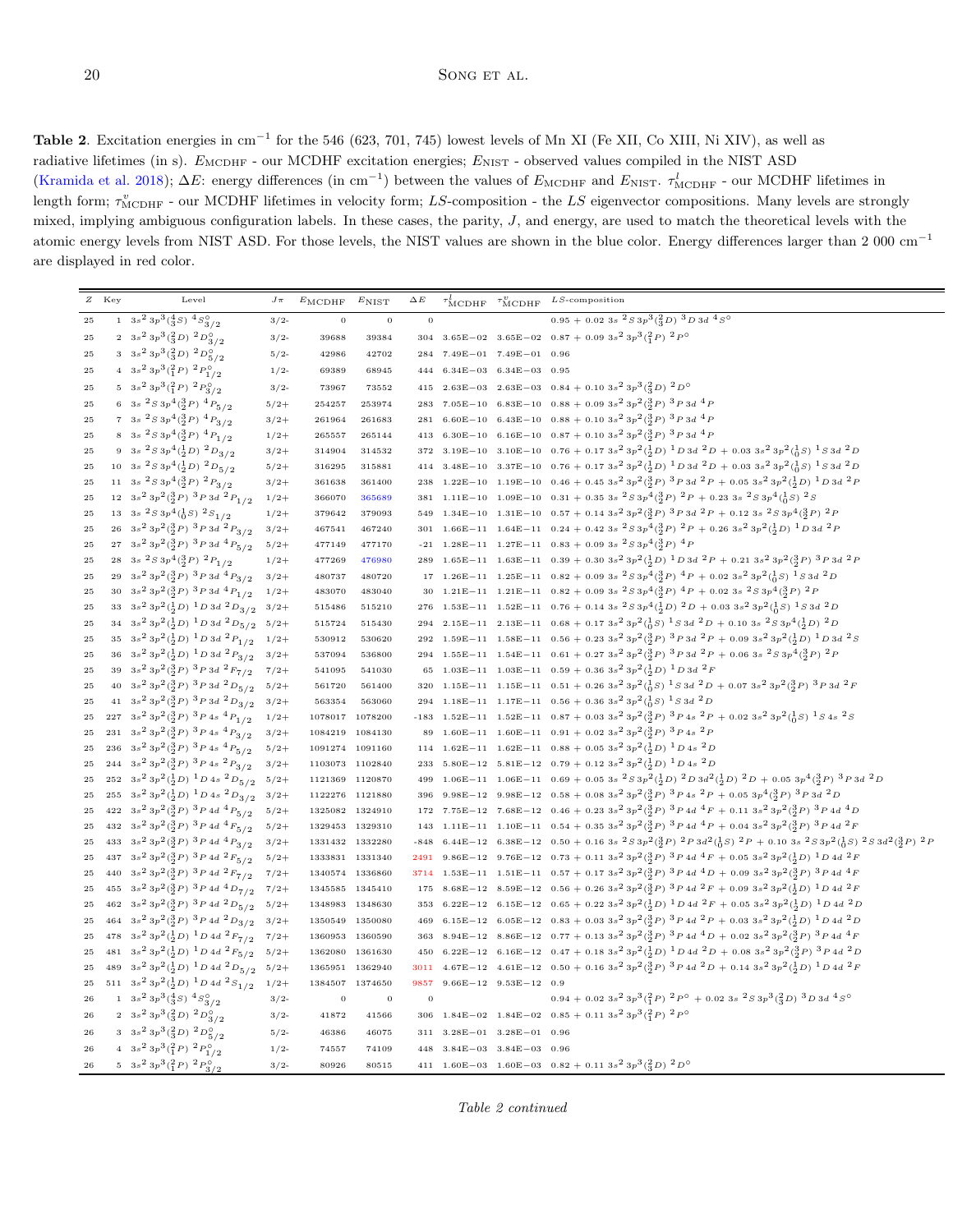Table 2 (continued)

|             | Z Key | Level                                                                                                                     | $J\pi$  | $E_{\text{MCDHF}}$ | $E_{\text{NIST}}$ | $\Delta E$ | $\tau_{\text{MCDHF}}$             | $\tau_{\text{MCDHF}}$          | $LS$ -composition                                                                                                                                                                                                                                                                           |
|-------------|-------|---------------------------------------------------------------------------------------------------------------------------|---------|--------------------|-------------------|------------|-----------------------------------|--------------------------------|---------------------------------------------------------------------------------------------------------------------------------------------------------------------------------------------------------------------------------------------------------------------------------------------|
| 26          |       | 6 3s $^{2}S3p^{4}(\frac{3}{2}P)^{4}P_{5/2}$                                                                               | $5/2+$  | 274618             | 274373            | 245        |                                   |                                | 6.13E-10 5.94E-10 0.87 + 0.09 3s <sup>2</sup> 3p <sup>2</sup> (3p) <sup>3</sup> P 3d <sup>4</sup> P                                                                                                                                                                                         |
| 26          |       | 7 3s ${}^{2}S3p^{4}({}^{3}_{2}P)$ ${}^{4}P_{3/2}$                                                                         | $3/2+$  | 284240             | 284005            |            |                                   |                                | 235 5.68E-10 5.54E-10 0.88 + 0.10 3s <sup>2</sup> 3p <sup>2</sup> (3P) <sup>3</sup> P 3d <sup>4</sup> P                                                                                                                                                                                     |
| 26          |       | 8 3s ${}^{2}S3p^{4}({}^{3}_{2}P)$ ${}^{4}P_{1/2}$                                                                         | $1/2+$  | 288550             | 288307            |            |                                   |                                | 243 5.37E-10 5.26E-10 0.87 + 0.10 3s <sup>2</sup> 3p <sup>2</sup> (3p) 3p3d <sup>4</sup> P                                                                                                                                                                                                  |
| 26          |       | 9 3s ${}^{2}S3p^{4}(\frac{1}{2}D)$ ${}^{2}D_{3/2}$                                                                        | $3/2+$  | 340143             | 340020            |            |                                   |                                | 123 2.73E-10 2.66E-10 0.75 + 0.17 3s <sup>2</sup> 3p <sup>2</sup> ( $\frac{1}{2}D$ ) <sup>1</sup> D 3d <sup>2</sup> D + 0.03 3s <sup>2</sup> 3p <sup>2</sup> ( $\frac{1}{0}S$ ) <sup>1</sup> S 3d <sup>2</sup> D                                                                            |
|             |       |                                                                                                                           |         |                    |                   |            |                                   |                                | 387 3.03E-10 2.94E-10 0.76 + 0.17 3s <sup>2</sup> 3p <sup>2</sup> ( $\frac{1}{2}D$ ) <sup>1</sup> D 3d <sup>2</sup> D + 0.03 3s <sup>2</sup> 3p <sup>2</sup> ( $\frac{1}{6}S$ ) <sup>1</sup> S 3d <sup>2</sup> D                                                                            |
| 26          |       | 10 3s ${}^{2}S\,3p^{4}(\frac{1}{2}D)\,$ ${}^{2}D_{5/2}$                                                                   | $5/2+$  | 342090             | 341703            |            |                                   |                                | $1.08E-10$ $1.05E-10$ $0.45 + 0.44$ $3s2 3p2(3p)$ $3p3d2P + 0.05$ $3s2 3p2(3p)$ $1D$ $3d2P$                                                                                                                                                                                                 |
| 26          |       | 11 3s ${}^{2}S3p^{4}({}^{3}_{2}P)$ ${}^{2}P_{3/2}$                                                                        | $3/2+$  | 389908             | 389706            | 202        |                                   |                                |                                                                                                                                                                                                                                                                                             |
| 26          |       | 12 $3s^2 3p^2({3 \over 2}P)^3 P 3d^2P_{1/2}$                                                                              | $1/2+$  | 394654             | 394120            |            |                                   |                                | 534 9.66E-11 9.46E-11 0.29 + 0.33 3s ${}^{2}S3p^{4}({}^{3}_{2}P)$ ${}^{2}P$ + 0.27 3s ${}^{2}S3p^{4}({}^{1}_{0}S)$ ${}^{2}S$<br>231 1.51E-11 1.49E-11 0.24 + 0.42 3s ${}^{2}S3p^{4}({}^{3}_{2}P)$ ${}^{2}P$ + 0.25 3s <sup>2</sup> 3p <sup>2</sup> ( ${}^{1}_{2}D$ ) ${}^{1}D$ 3d ${}^{2}P$ |
| 26          |       | 26 $3s^23p^2({3 \over 2}P)^3P3d~^2P_{3/2}$                                                                                | $3/2+$  | 502031             | 501800            |            |                                   |                                |                                                                                                                                                                                                                                                                                             |
| 26          |       | 27 3 $s^2$ 3 $p^2$ ( $\frac{3}{2}P$ ) $\frac{3}{2}P$ 3d $\frac{4}{5}P$                                                    | $5/2+$  | 512330             | 512510            |            |                                   |                                | -180 $1.19E-11$ $1.18E-11$ $0.83 + 0.08$ 3s $^{2}S3p^{4}(\frac{3}{2}P)^{4}P$                                                                                                                                                                                                                |
| 26          |       | 28 3s ${}^{2}S3p^{4}({}^{3}_{2}P)$ ${}^{2}P_{1/2}$                                                                        | $1/2+$  | 514055             | 513850            |            |                                   |                                | $205 \quad 1.49 \mathrm{E-11} \quad 1.48 \mathrm{E-11} \quad 0.37 \, + \, 0.30 \, \, 3s^2 \, 3p^2 \, (\frac{1}{2}D) \, \, ^1D \, 3d \, \, ^2P \, + \, 0.20 \, \, 3s^2 \, 3p^2 \, (\frac{3}{2}P) \, \, ^3P \, 3d \, \, ^2P$                                                                  |
| 26          |       | 29 3s <sup>2</sup> 3p <sup>2</sup> ( $\frac{3}{2}P$ ) <sup>3</sup> P3d <sup>4</sup> P <sub>3/2</sub>                      | $3/2+$  | 516617             | 516740            |            |                                   |                                |                                                                                                                                                                                                                                                                                             |
| 26          |       | 30 $3s^2 3p^2(\frac{3}{2}P)^3 P 3d^4P_{1/2}$                                                                              | $1/2+$  | 519641             | 519770            |            |                                   |                                | -129 1.12E-11 1.12E-11 0.78 + 0.09 3s ${}^{2}S3p^{4}({}^{3}_{2}P)$ ${}^{4}P$ + 0.04 3s ${}^{2}S3p^{4}({}^{3}_{2}P)$ ${}^{2}P$                                                                                                                                                               |
| 26          |       | 31 $3s^2 3p^2(\frac{1}{0}S)^1 S 3d^2D_{3/2}$                                                                              | $3/2+$  | 526302             | 526120            |            |                                   |                                | 182 5.62E-11 5.58E-11 0.47 + 0.36 3s <sup>2</sup> 3p <sup>2</sup> (3p) <sup>3</sup> p 3d <sup>2</sup> D + 0.05 3s <sup>2</sup> 3p <sup>2</sup> (3p) <sup>3</sup> p 3d <sup>4</sup> p                                                                                                        |
| 26          |       | 32 $3s^2 3p^2(\frac{1}{0}S)$ $\frac{1}{S}$ 3d $\frac{2D_{5/2}}{S}$                                                        | $5/2+$  | 537078             | 538040            |            |                                   |                                | -962 2.92E-11 2.90E-11 0.41 + 0.38 3s <sup>2</sup> 3p <sup>2</sup> (3 <sup>2</sup> P) ${}^{3}P$ 3d <sup>2</sup> D + 0.08 3s <sup>2</sup> S3p <sup>4</sup> (3 <sup>1</sup> D) <sup>2</sup> D                                                                                                 |
| 26          |       | 33 $3s^2 3p^2(\frac{1}{2}D)^1 D 3d^2D_{3/2}$                                                                              | $3/2+$  | 554046             | 554030            |            |                                   |                                | 16 1.39E-11 1.39E-11 0.76 + 0.14 3s ${}^{2}S3p^{4}(\frac{1}{2}D)$ ${}^{2}D$ + 0.03 3s ${}^{2}3p^{2}(\frac{1}{0}S)$ ${}^{1}S3d$ ${}^{2}D$                                                                                                                                                    |
| 26          |       | 34 3s <sup>2</sup> 3p <sup>2</sup> ( $\frac{1}{2}$ D) <sup>1</sup> D 3d <sup>2</sup> D <sub>5/2</sub>                     | $5/2+$  | 554772             | 554610            |            |                                   |                                | 162 2.16E-11 2.14E-11 0.65 + 0.20 $3s^2 3p^2(\frac{1}{0}S)$ 1 S 3d $^2D$ + 0.09 3s $^2S 3p^4(\frac{1}{2}D)$ $^2D$                                                                                                                                                                           |
| 26          |       | 35 $3s^2 3p^2(\frac{1}{2}D)^1 D 3d^2 P_{1/2}$                                                                             | $1/2+$  | 569880             | 568940            |            |                                   |                                | $940 \quad 1.47\mathrm{E}-11 \quad 1.47\mathrm{E}-11 \quad 0.57 \, + \, 0.23\, \, 3s^2\, 3p^2 \, (\substack{3 \\ 2}P) \, \, ^3P\, 3d \, \, ^2P \, + \, 0.09\, \, 3s^2\, 3p^2 \, (\substack{1 \\ 2}D) \, \, ^1D\, 3d \, \, ^2S$                                                              |
| 26          |       | 36 $3s^2 3p^2(\frac{3}{2}P)$ $3P 3d$ $2F_{5/2}$                                                                           | $5/2+$  | 576848             | 576740            |            |                                   |                                | 108 9.62E-12 9.58E-12 0.48 + 0.34 3s <sup>2</sup> 3p <sup>2</sup> ( $\frac{1}{2}D$ ) <sup>1</sup> D 3d <sup>2</sup> F + 0.08 3s <sup>2</sup> 3p <sup>2</sup> ( $\frac{3}{2}P$ ) <sup>3</sup> P 3d <sup>2</sup> D                                                                            |
| 26          |       | 37 $3s^2 3p^2(\frac{1}{2}D)^1 D 3d^2 P_{3/2}$                                                                             | $3/2+$  | 577759             | 577740            |            |                                   |                                | 19 1.44E-11 1.43E-11 0.60 + 0.26 3s <sup>2</sup> 3p <sup>2</sup> (3p) <sup>3</sup> P 3d <sup>2</sup> P + 0.05 3s <sup>2</sup> S 3p <sup>4</sup> (3p) <sup>2</sup> P                                                                                                                         |
| 26          |       | 38 $3s^2 3p^2(\frac{1}{2}D)^1 D 3d^2S_{1/2}$                                                                              | $1/2+$  | 579837             | 579630            |            |                                   |                                | 207 1.48E-11 1.46E-11 0.69 + 0.13 3s ${}^{2}S3p^{4}({}^{1}_{0}S)$ ${}^{2}S+0.05$ 3s ${}^{2}3p^{2}({}^{1}_{2}D)$ ${}^{1}D$ 3d ${}^{2}P$                                                                                                                                                      |
| 26          |       | 39 $3s^2 3p^2(\frac{3}{2}P)$ $3P 3d$ $2F_{7/2}$                                                                           | $7/2+$  | 581261             | 581180            |            |                                   |                                | 81 9.63E-12 9.59E-12 0.59 + 0.36 3s <sup>2</sup> 3p <sup>2</sup> ( $\frac{1}{2}D$ ) <sup>1</sup> D 3d <sup>2</sup> F                                                                                                                                                                        |
| 26          |       | 40 $3s^2 3p^2(\frac{3}{2}P)$ $3P 3d$ $2D_{5/2}$                                                                           | $5/2+$  | 604088             | 603930            |            |                                   |                                | 158 1.07E-11 1.07E-11 0.50 + 0.25 3s <sup>2</sup> 3p <sup>2</sup> ( $^{1}_{0}S$ ) <sup>1</sup> S 3d <sup>2</sup> D + 0.08 3s <sup>2</sup> 3p <sup>2</sup> ( $^{3}_{3}P$ ) <sup>3</sup> P 3d <sup>2</sup> F                                                                                  |
| 26          |       | 41 $3s^2 3p^2(\frac{3}{2}P)$ $3P 3d$ $2D_{3/2}$                                                                           | $3/2+$  | 605721             | 605480            |            |                                   |                                | 241 1.10E-11 1.10E-11 0.56 + 0.36 $3s^2 3p^2(\frac{1}{6}S)^1 S 3d^2 D$                                                                                                                                                                                                                      |
| 26          |       | 272 $3s^2 3p^2({3 \over 2}P)^3 P 4s^4 P_{1/2}$                                                                            | $1/2+$  |                    | 1242245 1242000   |            |                                   |                                | 245 1.27E-11 1.27E-11 0.65 + 0.14 3s ${}^{2}S3p^{2}({}^{3}_{2}P)$ ${}^{4}P3d^{2}({}^{1}_{0}S)$ ${}^{4}P$ + 0.06 $3s^{2}3p^{2}({}^{3}_{2}P)$ ${}^{3}P4s$ ${}^{2}P$                                                                                                                           |
| 26          |       | 282 $3s^23p^2({3 \over 2}P)^3P4s~^4P_{3/2}$                                                                               | $3/2+$  |                    | 1249844 1249660   |            |                                   |                                | 184 1.36E-11 1.36E-11 0.72 + 0.11 3s ${}^{2}S3p^{2}({}^{3}_{2}P)$ ${}^{4}P3d^{2}({}^{1}_{0}S)$ ${}^{4}P$ + 0.03 3s ${}^{2}S3p^{2}({}^{1}_{0}S)$ ${}^{2}S3d^{2}({}^{3}_{2}P)$ ${}^{4}P$                                                                                                      |
| 26          |       | 291 $3s^23p^2({3 \over 2}P)^3P4s~^2P_{1/2}$                                                                               | $1/2+$  |                    | 1257717 1257730   |            |                                   |                                | -13 4.34E-12 4.35E-12 $0.86 + 0.06$ 3s <sup>2</sup> 3p <sup>2</sup> (3p) <sup>3</sup> P <sub>4s</sub> <sup>4</sup> P                                                                                                                                                                        |
| 26          |       | 292 $3s^2 3p^2(\frac{3}{2}P)$ $3P 4s$ $4P_{5/2}$                                                                          | $5/2+$  |                    | 1258123 1258050   |            |                                   |                                | 73 1.39E-11 1.38E-11 0.72 + 0.10 3s ${}^{2}S3p^{2}({}^{3}_{2}P)$ ${}^{4}P3d^{2}({}^{1}_{0}S)$ ${}^{4}P$ + 0.06 3s ${}^{2}3p^{2}({}^{1}_{2}D)$ ${}^{1}D$ 4s ${}^{2}D$                                                                                                                        |
| 26          |       | 297 $3s^2 3p^2(\frac{3}{2}P)$ $3P 4s$ $2P_{3/2}$                                                                          | $3/2+$  |                    | 1266649 1266360   |            |                                   |                                | $289\quad 4.84\mathrm{E}-12\quad 4.85\mathrm{E}-12\quad 0.69\,+\,0.14\,\,3s^2\,3p^2\,({1\over 2}D)\,\,{}^1D\,4s\,\,{}^2D\,+\,0.06\,\,3s\,\,{}^2S\,3p^2\,({3\over 2}P)\,\,{}^4P\,3d^2\,({3\over 2}P)\,\,{}^4S$                                                                               |
| 26          |       | 327 $3s^2 3p^2(\frac{1}{2}D)^1 D 4s^2 D_{5/2}$                                                                            | $5/2+$  |                    | 1287928 1287700   |            |                                   |                                | $228 \quad 8.68\mathrm{E}-12 \quad 8.67\mathrm{E}-12 \quad 0.62\,+\, 0.05\, \, 3s^2\, 3p^2 \bigl( \tfrac{3}{2} P \bigr) \,\, ^3P \, 4s \,\, ^4P \, + \, 0.04\, \, 3s \,\, ^2S \, 3p^2 \bigl( \tfrac{1}{2} D \bigr) \,\, ^2D \, 3d^2 \bigl( \tfrac{1}{2} G \bigr) \,\, ^2F$                  |
| 26          |       | 328 $3s^2 3p^2(\frac{1}{2}D)^1 D 4s^2 D_{3/2}$                                                                            | $3/2+$  |                    | 1289213 1289060   | 153        |                                   |                                | 6.83E-12 6.84E-12 0.71 + 0.12 3s <sup>2</sup> 3p <sup>2</sup> (3p) <sup>3</sup> P 4s <sup>2</sup> P + 0.03 3s <sup>2</sup> S3p <sup>2</sup> (3p) <sup>2</sup> P 3d <sup>2</sup> (3p) <sup>2</sup> D                                                                                         |
| 26          |       | 488 $3s^2 3p^2(\frac{3}{2}P)$ $3P 4d$ $4P_{5/2}$                                                                          | $5/2+$  |                    | 1507751 1508360   | -609       |                                   |                                | 6.20E-12 6.16E-12 0.21 + 0.30 $3s^2$ $3d^3(\frac{2}{3}F)^2F$ + 0.14 $3s^2$ $3p^2(\frac{3}{2}P)^3P$ 4d $^4F$                                                                                                                                                                                 |
| 26          |       | 493 $3s^23p^2({3 \over 2}P)^3P4d~^4F_{5/2}$                                                                               | $5/2+$  |                    | 1514177 1514070   |            |                                   |                                | 107 7.30E-12 7.23E-12 0.52 + 0.37 3s <sup>2</sup> 3p <sup>2</sup> (3p) ${}^{3}P4d$ <sup>4</sup> P + 0.04 3s <sup>2</sup> 3p <sup>2</sup> (3p) ${}^{3}P4d$ <sup>2</sup> F                                                                                                                    |
|             |       | 496 $3s^2 3p^2(\frac{3}{2}P)$ $3P 4d$ $4P_{3/2}$                                                                          | $3/2+$  |                    | 1517434 1517340   | 94         |                                   |                                | 4.22E-12 4.17E-12 $0.67 + 0.163s^23p^2(\frac{3}{2}P)^3P4d^2P + 0.063s^23p^2(\frac{3}{2}P)^3P4d^4D$                                                                                                                                                                                          |
| 26          |       | 498 $3s^2 3p^2(\frac{3}{2}P)$ $3P 4d$ $2F_{5/2}$                                                                          |         |                    |                   |            |                                   |                                | 2806 7.13E-12 7.05E-12 0.70 + 0.12 $3s^23p^2(\frac{3}{2}P)^3P4d^4F + 0.063s^23p^2(\frac{1}{2}D)^1D4d^2F$                                                                                                                                                                                    |
| 26          |       |                                                                                                                           | $5/2+$  |                    | 1518836 1516030   |            |                                   |                                | 3616 1.32E-11 1.31E-11 0.52 + 0.18 3s <sup>2</sup> 3p <sup>2</sup> (3p) ${}^{3}P$ 4d ${}^{4}D$ + 0.10 3s <sup>2</sup> 3p <sup>2</sup> (3p) ${}^{3}P$ 4d ${}^{4}F$                                                                                                                           |
| 26          |       | 507 $3s^2 3p^2(\frac{3}{2}P)$ $3P 4d$ $2F_{7/2}$                                                                          | $7/2+$  |                    | 1526756 1523140   |            |                                   |                                | 269 5.12E-12 5.07E-12 0.50 + 0.30 3s <sup>2</sup> 3p <sup>2</sup> (3p) <sup>3</sup> P 4d <sup>2</sup> F + 0.11 3s <sup>2</sup> 3p <sup>2</sup> (3p) <sup>1</sup> D 4d <sup>2</sup> F                                                                                                        |
| 26          |       | 520 $3s^2 3p^2(\frac{3}{2}P)^3 P 4d^4D_{7/2}$                                                                             | $7/2+$  |                    | 1532429 1532160   |            |                                   |                                |                                                                                                                                                                                                                                                                                             |
| 26          |       | 525 $3s^2 3p^2(\frac{3}{2}P)^3 P 4d^2D_{5/2}$                                                                             | $5/2+$  |                    | 1535024 1534990   |            |                                   |                                | $34 \quad 4.27 \mathrm{E}-12 \quad 4.22 \mathrm{E}-12 \quad 0.63 \, + \, 0.24 \, \, 3s^2 \, \, 3p^2 \, (\textstyle{\frac{1}{2}} D \,)^{\ 1} D \, 4d \, \, ^2F \, + \, 0.05 \, \, 3s^2 \, \, 3p^2 \, (\textstyle{\frac{1}{2}} D \,)^{\ 1} D \, 4d \, \, ^2D$                                 |
| 26          |       | 528 $3s^2 3p^2(\frac{3}{2}P)$ $3P 4d$ $2D_{3/2}$                                                                          | $3/2+$  |                    | 1536959 1536480   |            |                                   |                                | 479 4.18E-12 4.12E-12 $0.78 + 0.053s^23p^2(\frac{1}{2}D)^1D4d^2D + 0.033s^23p^2(\frac{3}{2}P)^3P4d^2P$                                                                                                                                                                                      |
| 26          |       | 542 $3s^2 3p^2(\frac{1}{2}D)^1 D 4d^2 F_{7/2}$                                                                            | $7/2+$  |                    | 1549492 1549250   |            |                                   |                                | 242 6.95E-12 6.90E-12 0.73 + 0.16 3s <sup>2</sup> 3p <sup>2</sup> (3 <sup>2</sup> P) ${}^{3}P$ 4d ${}^{4}D$ + 0.03 3s <sup>2</sup> 3p <sup>2</sup> (3 <sup>2</sup> P) ${}^{3}P$ 4d ${}^{4}F$                                                                                                |
| 26          |       | 545 $3s^2 3p^2(\frac{1}{2}D)^1 D 4d^2 F_{5/2}$                                                                            | $5/2+$  |                    | 1550449 1551400   |            |                                   |                                | -951 4.48E-12 4.44E-12 0.41 + 0.30 $3s^2 3p^2(\frac{1}{2}D)^1 D 4d^2 D$ + 0.07 $3s^2 3p^2(\frac{3}{2}P)^3 P 4d^4 D$                                                                                                                                                                         |
| 26          |       | 552 $3s^2 3p^2(\frac{1}{2}D)^1 D 4d^2 D_{5/2} 5/2+$                                                                       |         |                    | 1555381 1551640   |            |                                   |                                | 3741 3.21E-12 3.17E-12 $0.40 + 0.213s^23p^2(\frac{3}{2}P)^3P4d^2D + 0.163s^23p^2(\frac{1}{2}D)^1D4d^2F$                                                                                                                                                                                     |
| 26          |       | 570 $3s^2 3p^2(\frac{1}{2}D)^1 D 4d^2 P_{3/2}$                                                                            | $3/2+$  |                    | 1566331 1565720   |            |                                   |                                | 611 5.05E-12 4.96E-12 0.87 + 0.02 $3s^23p^2({}^3_2P)^3P4d^4P$                                                                                                                                                                                                                               |
| 26          |       | 581 $3s^2 3p^2(\frac{1}{2}D)^1 D 4d^2S_{1/2}$ 1/2+                                                                        |         |                    | 1574583 1569410   |            | $5173$ $6.67E-12$ $6.58E-12$ 0.89 |                                |                                                                                                                                                                                                                                                                                             |
| $^{\rm 27}$ |       | 1 $3s^2 3p^3(\frac{4}{3}S)^4S^0_{3/2}$                                                                                    | $3/2 -$ | $\mathbf 0$        | $\boldsymbol{0}$  | $\,$ O     |                                   |                                | $0.93 + 0.03 \, 3s^2 \, 3p^3 \left(\frac{2}{1}P\right) \, 2P^{\circ} \, + 0.02 \, 3s \, 2S \, 3p^3 \left(\frac{2}{3}D\right) \, 3D \, 3d \, 4S^{\circ}$                                                                                                                                     |
| 27          |       | 2 $3s^2 3p^3(\frac{2}{3}D)^2D_{3/2}^0$                                                                                    | $3/2-$  | 43985              | 43650             |            |                                   |                                | 335 9.84E-03 9.84E-03 0.83 + 0.12 3s <sup>2</sup> 3p <sup>3</sup> ( $^{2}_{1}P$ ) <sup>2</sup> P <sup>o</sup>                                                                                                                                                                               |
| 27          |       | 3 3s <sup>2</sup> 3p <sup>3</sup> ( $\frac{2}{3}$ D) <sup>2</sup> D <sub>5</sub> <sup>o</sup> <sub>5</sub> / <sub>2</sub> | $5/2-$  | 49988              | 49690             |            | 298 1.50E-01 1.50E-01 0.97        |                                |                                                                                                                                                                                                                                                                                             |
| 27          |       | 4 3s <sup>2</sup> 3p <sup>3</sup> ( ${}^{2}_{1}P$ ) <sup>2</sup> $P^{0}_{1/2}$                                            | $1/2-$  | 79931              | 79460             | 471        |                                   | $2.38E - 03$ $2.39E - 03$ 0.96 |                                                                                                                                                                                                                                                                                             |
| 27          |       | 5 3s <sup>2</sup> 3p <sup>3</sup> ( ${}^{2}_{1}P$ ) <sup>2</sup> $P^{0}_{3/2}$                                            | $3/2-$  | 88576              | 88170             | 406        |                                   |                                | $9.94E-04 \quad 9.95E-04 \quad 0.80 \, + \, 0.13\,\, 3s^2 \, 3p^3 \, (\substack{2 \\ 3}D) \, \substack{2 \\ 2}D^{\,0} \, + \, 0.02\,\, 3s^2 \, 3p^3 \, (\substack{4 \\ 3}S) \, \substack{4 \\ 5} \, 0$                                                                                      |
| 27          |       | 6 3s ${}^{2}S3p^{4}({}^{3}_{2}P)^{4}P_{5/2}$                                                                              | $5/2+$  | 295345             | 295160            |            |                                   |                                | 185 5.39E-10 5.22E-10 0.87 + 0.09 $3s^23p^2(\frac{3}{2}P)^3P3d^4P$                                                                                                                                                                                                                          |
| 27          |       | 7 3s ${}^{2}S3p^{4}({}^{3}_{2}P)$ ${}^{4}P_{3/2}$                                                                         | $3/2+$  | 307216             | 307030            |            |                                   |                                | 186    4.93E-10    4.81E-10    0.88    + 0.09 3s <sup>2</sup> 3p <sup>2</sup> ( $\frac{3}{2}P$ ) <sup>3</sup> P 3d <sup>4</sup> P                                                                                                                                                           |
|             |       | 8 3s ${}^{2}S3p^{4}({}^{3}_{2}P)$ ${}^{4}P_{1/2}$                                                                         | $1/2+$  | 312302             | 312110            | 192        |                                   |                                | 4.62E-10 4.53E-10 $0.87 + 0.10 3s^2 3p^2(\frac{3}{2}P)^3 P 3d^4 P$                                                                                                                                                                                                                          |
| 27          |       | 9 3s ${}^{2}S3p^{4}({}^{1}_{2}D)$ ${}^{2}D_{3/2}$                                                                         | $3/2+$  |                    |                   |            |                                   |                                | 360 2.37E-10 2.31E-10 0.75 + 0.16 3s <sup>2</sup> 3p <sup>2</sup> ( $\frac{1}{2}D$ ) <sup>1</sup> D 3d <sup>2</sup> D + 0.03 3s <sup>2</sup> 3p <sup>2</sup> ( $\frac{1}{0}S$ ) <sup>1</sup> S 3d <sup>2</sup> D                                                                            |
| 27          |       | 10 3s ${}^{2}S3p^{4}(\frac{1}{2}D)$ ${}^{2}D_{5/2}$                                                                       |         | 365890             | 365530            |            |                                   |                                | $318 \quad 2.67E-10 \quad 2.59E-10 \quad 0.76 \, + \, 0.17\,\, 3s^2 \, 3p^2 \, ({1\over 2}D) \, \, ^1D \, 3d \, \, ^2D \, + \, 0.03\,\, 3s^2 \, 3p^2 \, ({1\over 0}S) \, \, ^1S \, 3d \, \, ^2D$                                                                                            |
| 27          |       |                                                                                                                           | $5/2+$  | 368568             | 368250            |            |                                   |                                | $137 \quad 9.67E-11 \quad 9.46E-11 \quad 0.45 \, + \, 0.44 \, \, 3 s^2 \, \, 3 p^2 \, (^3_2P)^{-3} \, P \, 3 d^{-2} P \, + \, 0.05 \, \, 3 s^2 \, \, 3 p^2 \, (^{\frac{1}{2}}_2D)^{-1} \, D \, 3 d^{-2} P$                                                                                  |
| 27          |       | 11 3s ${}^{2}S3p^{4}({}^{3}_{2}P)$ ${}^{2}P_{3/2}$                                                                        | $3/2+$  | 418617             | 418480            |            |                                   |                                | 344 8.49E-11 8.32E-11 0.27 + 0.31 3s ${}^{2}S3p^{4}({}^{3}_{2}P)$ ${}^{2}P$ + 0.30 3s ${}^{2}S3p^{4}({}^{1}_{0}S)$ ${}^{2}S$                                                                                                                                                                |
| 27          |       | 12 $3s^23p^2({3 \over 2}P)^3P3d^2P_{1/2}$                                                                                 | $1/2+$  | 423634             | 423290            |            |                                   |                                |                                                                                                                                                                                                                                                                                             |
| 27          |       | 27 3s <sup>2</sup> 3p <sup>2</sup> ( $\frac{3}{2}P$ ) <sup>3</sup> P3d <sup>4</sup> P <sub>5/2</sub>                      | $5/2+$  | 547650             | 547890            |            |                                   |                                | -240 1.11E-11 1.10E-11 0.82 + 0.08 3s ${}^{2}S3p^{4}({}^{3}_{2}P)$ ${}^{4}P$ + 0.02 3s ${}^{2}3p^{2}({}^{1}_{0}S)$ ${}^{1}S3d$ ${}^{2}D$                                                                                                                                                    |
| 27          |       | 29 $3s^23p^2(\frac{3}{2}P)^3P3d^4P_{3/2}$                                                                                 | $3/2+$  | 552688             | 552880            |            |                                   |                                | -192    1.10E-11    1.10E-11    0.78 + 0.08 3<br>s $^2S\,3p^4({}^3_2P)$ $^4P$ + 0.03 3s $^2$<br>$3p^2({}^1_0S)$ $^1S$ 3d $^2D$                                                                                                                                                              |
| 27          |       | 30 $3s^2$ $3p^2({3 \over 2}P)^3$ P 3d ${}^4P_{1/2}$                                                                       | $1/2 +$ | 556693             | 556820            |            |                                   |                                | -127 1.05E-11 1.04E-11 0.72 + 0.08 3s ${}^{2}S3p^{4}({}^{3}_{2}P)$ ${}^{4}P$ + 0.07 3s ${}^{2}S3p^{4}({}^{3}_{2}P)$ ${}^{2}P$                                                                                                                                                               |
| $^{\rm 27}$ |       | 33 $3s^2 3p^2(\frac{1}{2}D)^{-1}D 3d^{-2}D_{3/2}$ $3/2+$                                                                  |         | 592920             | 592830            |            |                                   |                                | $90\quad 1.28\mathrm{E}-11\quad 1.27\mathrm{E}-11\quad 0.76\,+\,0.14\,\,3s\, \,{}^2\,S\,3p^4 \big(\frac{1}{2}D\big)\,\,{}^2D\,+\,0.03\,\,3s^2\,3p^2 \big(\frac{1}{0}S\big)\,\,{}^1S\,3d\,\,{}^2D$                                                                                           |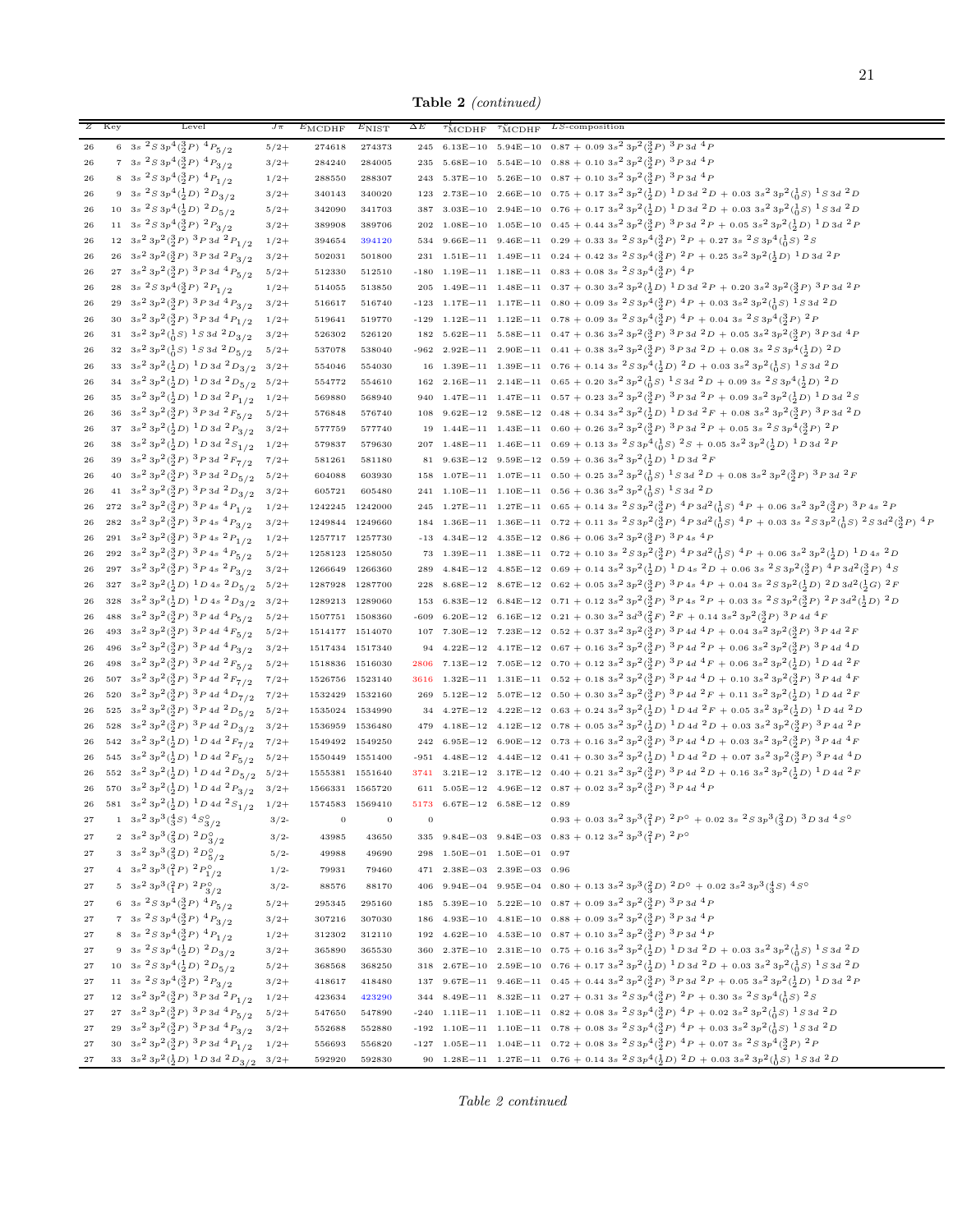Table 2 (continued)

|          | Z Key | Level                                                                                                                                    | $J\pi$  | $E_{\text{MCDHF}}$ | $E_{NIST}$      | $\Delta E$     | $\tau_{\text{MCDHF}}$ $\tau_{\text{MCDHF}}$ | $LS$ -composition                                                                                                                                                                                                                                                                              |
|----------|-------|------------------------------------------------------------------------------------------------------------------------------------------|---------|--------------------|-----------------|----------------|---------------------------------------------|------------------------------------------------------------------------------------------------------------------------------------------------------------------------------------------------------------------------------------------------------------------------------------------------|
| 27       |       | 34 3s <sup>2</sup> 3p <sup>2</sup> ( $\frac{1}{2}$ D) <sup>1</sup> D 3d <sup>2</sup> D <sub>5/2</sub> 5/2+                               |         | 594302             | 594200          |                |                                             | 102 2.21E-11 2.19E-11 $0.62 + 0.243s^23p^2(\frac{1}{0}s)^1S3d^2D + 0.083s^2S3p^4(\frac{1}{2}D)^2D$                                                                                                                                                                                             |
| 27       |       | 35 $3s^2 3p^2(\frac{1}{2}D)^{-1}D 3d \ ^2P_{1/2}$ 1/2+                                                                                   |         | 608977             | 608870          |                |                                             | 107 1.38E-11 1.37E-11 0.57 + 0.22 $3s^2 3p^2(\frac{3}{2}P)^3 ^2 3p 3d^2 P$ + 0.10 $3s^2 3p^2(\frac{1}{2}D)^1 D 3d^2 S$                                                                                                                                                                         |
| 27       |       | 37 $3s^2 3p^2(\frac{1}{2}D)^1 D 3d^2P_{3/2}$                                                                                             | $3/2+$  | 618896             | 618880          |                |                                             | $16 \quad 1.33E-11 \quad 1.33E-11 \quad 0.60 \; + \; 0.26 \; 3s^2 \; 3p^2 \left( \frac{3}{2} P \right) \; 3 \; P \; 3d \; \; ^2P \; + \; 0.05 \; 3s \; \; ^2S \; 3p^4 \left( \frac{3}{2} P \right) \; ^2P$                                                                                     |
| 27       |       | 39 $3s^2 3p^2(\frac{3}{2}P)$ $3P 3d$ $2F_{7/2}$                                                                                          | $7/2+$  | 621687             | 621710          |                |                                             | -23 9.00E-12 8.97E-12 0.60 + 0.36 $3s^2\,3p^2\,({1\over2}D)\,$ $^1D$ 3d $^2F$                                                                                                                                                                                                                  |
| 27       |       | 40 $3s^23p^2(\frac{3}{2}P)^3P3d^2D_{5/2}$                                                                                                | $5/2+$  | 646974             | 646890          |                |                                             | 84 1.00E-11 9.99E-12 0.48 + 0.24 3s <sup>2</sup> 3p <sup>2</sup> ( $\frac{1}{9}S$ ) <sup>1</sup> S 3d <sup>2</sup> D + 0.10 3s <sup>2</sup> 3p <sup>2</sup> ( $\frac{3}{9}P$ ) <sup>3</sup> P 3d <sup>2</sup> F                                                                                |
| 27       |       | 41 $3s^23p^2({3 \over 2}P)^3P3d^2D_{3/2}$                                                                                                | $3/2+$  | 648502             | 648390          |                |                                             | 112 1.03E-11 1.03E-11 0.56 + 0.37 3s <sup>2</sup> 3p <sup>2</sup> ( $\frac{1}{0}$ S) <sup>1</sup> S 3d <sup>2</sup> D                                                                                                                                                                          |
| 27       |       | 354 3 $s^2$ 3 $p^2$ ( $\frac{3}{2}P$ ) $\frac{3}{2}P$ 4 $s$ $\frac{4}{2}P_{5/2}$                                                         | $5/2+$  |                    | 1431966 1432000 |                |                                             | -34 9.71E-12 9.67E-12 0.44 + 0.13 3s ${}^{2}S3p^{2}({}^{1}_{0}S)^{2}S3d^{2}({}^{3}_{2}P)^{4}P$ + 0.07 3s ${}^{2}S3p^{2}({}^{3}_{2}P)^{2}P3d^{2}({}^{3}_{2}P)^{4}D$                                                                                                                             |
| 27       |       | 355 $3s^2 3p^2(\frac{3}{2}P)$ $3P 4s$ $2P_{1/2}$                                                                                         | $1/2+$  | 1432716 1432200    |                 |                |                                             | 516 4.83E-12 4.82E-12 0.40 + 0.16 3s ${}^{2}S$ 3p <sup>2</sup> ( ${}^{3}_{2}P$ ) ${}^{2}P$ 3d <sup>2</sup> ( ${}^{1}_{2}D$ ) ${}^{2}P$ + 0.15 3s ${}^{2}S$ 3p <sup>2</sup> ( ${}^{1}_{3}D$ ) ${}^{2}D$ 3d <sup>2</sup> ( ${}^{3}_{3}P$ ) ${}^{2}D$ 3d <sup>2</sup> ( ${}^{3}_{3}P$ ) ${}^{2}P$ |
| 27       |       | 363 $3s^2 3p^2(\frac{3}{2}P)$ $3P 4s$ $2P_{3/2}$                                                                                         | $3/2+$  | 1441639 1441700    |                 |                |                                             | -61 4.16E-12 4.16E-12 0.57 + 0.11 $3s^2 3p^2(\frac{1}{2}D)$ $1 D 4s$ $2 D$ + 0.03 $3s$ $2 S 3p^2(\frac{3}{2}P)$ $2 P 3d^2(\frac{1}{2}D)$ $2 P$                                                                                                                                                 |
|          |       | 27 378 $3s^2 3p^2(\frac{1}{2}D)^1 D 4s^2 D_{5/2} 5/2^+$                                                                                  |         | 1464096 1464500    |                 |                |                                             | $-404$ 6.30E-12 6.29E-12 0.59 + 0.11 3s $^2S3p^2(3P)$ $^2P3d^2(3P)$ $^4P$ + 0.06 3s $^23p^2(3P)$ $^3P4s$ $^4P$                                                                                                                                                                                 |
| 27       |       | 569 $3s^2 3p^2(\frac{3}{2}P)$ $3P 4d$ $2F_{5/2}$                                                                                         | $5/2+$  | 1714631 1710600    |                 |                |                                             | 4031 5.16E-12 5.11E-12 0.68 + 0.14 3s <sup>2</sup> 3p <sup>2</sup> (3p) <sup>3</sup> P 4d <sup>4</sup> F + 0.06 3s <sup>2</sup> 3p <sup>2</sup> (3p) <sup>1</sup> D 4d <sup>2</sup> F                                                                                                          |
|          |       | 27 584 3s <sup>2</sup> 3p <sup>2</sup> ( $\frac{3}{2}P$ ) <sup>3</sup> P <sub>4d</sub> <sup>2</sup> F <sub>7/2</sub>                     | $7/2+$  | 1723923 1720300    |                 |                |                                             | 3623 1.15E-11 1.14E-11 0.48 + 0.19 3s <sup>2</sup> 3p <sup>2</sup> ( $\frac{3}{2}$ P) <sup>3</sup> P 4d <sup>4</sup> D + 0.11 3s <sup>2</sup> 3p <sup>2</sup> ( $\frac{3}{2}$ P) <sup>3</sup> P 4d <sup>4</sup> F                                                                              |
| 27       |       | 593 $3s^2 3p^2(\frac{3}{2}P)^3 P 4d^4D_{7/2}$ 7/2+                                                                                       |         | 1730080 1729500    |                 |                |                                             | 580 3.19E-12 3.15E-12 0.44 + 0.33 3s <sup>2</sup> 3p <sup>2</sup> ( $\frac{3}{2}P$ ) <sup>3</sup> P 4d <sup>2</sup> F + 0.14 3s <sup>2</sup> 3p <sup>2</sup> ( $\frac{1}{2}D$ ) <sup>1</sup> D 4d <sup>2</sup> F                                                                               |
| 27       |       | 601 $3s^2 3p^2(\frac{3}{2}P)$ $3P 4d$ $2D_{3/2}$                                                                                         | $3/2+$  |                    | 1735374 1466300 |                |                                             | $269074 \quad 2.94 \mathrm{E-12} \quad 2.90 \mathrm{E-12} \quad 0.78 \, + \, 0.07 \, \, 3 s^2 \, 3 p^2 \, (\frac{1}{2} D) \, \, ^1D \, 4 d \, \, ^2D \, + \, 0.03 \, \, 3 s^2 \, 3 p^2 \, (\frac{3}{2} P) \, \, ^3P \, 4 d \, \, ^2P$                                                          |
|          |       | 27 641 $3s^2 3p^2(\frac{1}{2}D)^1 D 4d^2 D_{5/2}$                                                                                        | $5/2+$  | 1755567 1751800    |                 |                |                                             | 3767 2.17E-12 2.14E-12 $0.38 + 0.24$ $3s^2$ $3p^2$ $(\frac{3}{2}P)$ $3P$ 4d $2D + 0.20$ $3s^2$ $3p^2$ $(\frac{1}{2}D)$ $1D$ 4d $2F$                                                                                                                                                            |
| 28       |       | 1 $3s^2 3p^3(\frac{4}{3}S)^4S^0_{3/2}$                                                                                                   | $3/2-$  | $\overline{0}$     | $\overline{0}$  | $\overline{0}$ |                                             | $0.92 + 0.04 \ 3s^2 \ 3p^3 \left(\frac{2}{1}P\right) \ 2P^{\circ}$                                                                                                                                                                                                                             |
| 28       |       | 2 $3s^2 3p^3(\frac{2}{3}D)^2D_{3/2}^0$                                                                                                   | $3/2-$  | 45966              | 45767.8         |                |                                             | $198.2 \quad 5.51\mathrm{E}-03 \quad 5.51\mathrm{E}-03 \quad 0.81 \, + \, 0.14 \, \, 3s^2 \, 3p^3 \bigl( \frac{2}{1} P \bigr) \, \, ^2P^{\, \mathrm{O}} \, \, + \, 0.02 \, \, 3s^2 \, \, 3p^3 \bigl( \frac{4}{3} S \bigr) \, \, ^4S^{\, \mathrm{O}}$                                           |
| 28       |       | 3 $3s^2 3p^3(\frac{2}{3}D)^2D_{5/2}^0$                                                                                                   | $5/2-$  | 53763              | 53569           |                | $194$ $7.20E-02$ $7.20E-02$ 0.97            |                                                                                                                                                                                                                                                                                                |
| 28       |       | 4 3s <sup>2</sup> 3p <sup>3</sup> ( ${}^{2}_{1}P$ ) <sup>2</sup> $P^{0}_{1/2}$                                                           | $1/2-$  | 85411              | 85126.7         |                | 284.3 1.51E-03 1.51E-03 0.96                |                                                                                                                                                                                                                                                                                                |
| 28       |       | 5 $3s^2 3p^3({2 \over 1}P)^2 P^0_{3/2}$                                                                                                  | $3/2-$  | 96917              | 96630           |                |                                             | 287 6.31E-04 6.31E-04 0.78 + 0.15 3s <sup>2</sup> 3p <sup>3</sup> ( $\frac{2}{3}$ D) <sup>2</sup> D <sup>o</sup> + 0.03 3s <sup>2</sup> 3p <sup>3</sup> ( $\frac{4}{3}$ S) <sup>4</sup> S <sup>o</sup>                                                                                         |
| $\bf 28$ |       | 6 3s ${}^{2}S3p^{4}({}^{3}_{2}P)$ ${}^{4}P_{5/2}$                                                                                        | $5/2+$  | 316289             | 316343          |                |                                             | -54 4.79E-10 4.62E-10 0.87 + 0.09 3s <sup>2</sup> 3p <sup>2</sup> (3p) 3p3d <sup>4</sup> p                                                                                                                                                                                                     |
| $\bf 28$ |       | 7 3s ${}^{2}S\,3p^{4}({}^{3}_{2}P)\,$ ${}^{4}P_{3/2}$                                                                                    | $3/2+$  | 330776             | 330837          |                |                                             | -61 4.32E-10 4.20E-10 0.87 + 0.09 3s <sup>2</sup> 3p <sup>2</sup> (3p) 3p3d <sup>4</sup> p                                                                                                                                                                                                     |
| 28       |       | 9 3s ${}^{2}S3p^{4}(\frac{1}{2}D)$ ${}^{2}D_{3/2}$                                                                                       | $3/2+$  | 392010             | 391916          |                |                                             | $94 \quad 2.07\mathrm{E}-10 \quad 2.02\mathrm{E}-10 \quad 0.74 \, + \, 0.16\, \, 3s^2\, 3p^2 \big(\tfrac{1}{2}D\big)\, \, ^1D\, 3d\, \, ^2D \, + \, 0.03\, \, 3s^2\, 3p^2 \big(\tfrac{1}{0}S\big)\, \, ^1S\, 3d\, \, ^2D$                                                                      |
| 28       |       | 10 3s ${}^{2}S\,3p^{4}(\frac{1}{2}D)\, {}^{2}D_{5/2}$                                                                                    | $5/2+$  | 395637             | 395567          |                |                                             | 70 2.38E-10 2.31E-10 0.76 + 0.17 3s <sup>2</sup> 3p <sup>2</sup> ( $\frac{1}{2}D$ ) <sup>1</sup> D 3d <sup>2</sup> D + 0.03 3s <sup>2</sup> 3p <sup>2</sup> ( $\frac{1}{0}S$ ) <sup>1</sup> S 3d <sup>2</sup> D                                                                                |
| 28       |       | 11 3s ${}^{2}S3p^{4}({}^{3}_{2}P)$ ${}^{2}P_{3/2}$                                                                                       | $3/2+$  | 447660             | 447765          |                |                                             | -105 8.83E-11 8.63E-11 0.44 + 0.44 3s <sup>2</sup> 3p <sup>2</sup> ( $\frac{3}{2}P$ ) <sup>3</sup> P3d <sup>2</sup> P + 0.05 3s <sup>2</sup> 3p <sup>2</sup> ( $\frac{1}{2}D$ ) <sup>1</sup> D3d <sup>2</sup> P                                                                                |
| 28       |       | 12 3s ${}^{2}S3p^{4}({}^{3}_{2}P)$ ${}^{2}P_{1/2}$                                                                                       | $1/2+$  | 452920             | 452850          |                |                                             | 70 7.55E-11 7.38E-11 0.30 + 0.32 3s ${}^{2}S$ 3p <sup>4</sup> ( ${}^{1}_{0}S$ ) ${}^{2}S$ + 0.25 3s <sup>2</sup> 3p <sup>2</sup> ( ${}^{3}_{2}P$ ) ${}^{3}P$ 3d ${}^{2}P$                                                                                                                      |
| 28       |       | 27 $3s^2 3p^2(\frac{3}{2}P)$ $3P 3d$ $4P_{5/2}$                                                                                          | $5/2+$  | 583004             | 583530          |                |                                             | -526 1.04E-11 1.03E-11 0.81 + 0.08 3s ${}^{2}S3p^{4}({}^{3}_{2}P)$ ${}^{4}P$ + 0.02 3s <sup>2</sup> 3p <sup>2</sup> ( ${}^{1}_{0}S$ ) <sup>1</sup> S 3d <sup>2</sup> D                                                                                                                         |
| 28       |       | 29 3s <sup>2</sup> 3p <sup>2</sup> ( $\frac{3}{2}P$ ) <sup>3</sup> P3d <sup>4</sup> P <sub>3/2</sub>                                     | $3/2+$  | 588832             | 589310          |                |                                             | -478 1.04E-11 1.04E-11 0.76 + 0.08 3s ${}^{2}S3p^{4}({}^{3}_{3}P)$ ${}^{4}P$ + 0.04 3s <sup>2</sup> 3p <sup>2</sup> ( ${}^{1}_{0}S$ ) ${}^{1}S$ 3d ${}^{2}D$                                                                                                                                   |
| 28       |       | 30 $3s^2 3p^2(\frac{3}{2}P)$ $3P 3d$ $4P_{1/2}$                                                                                          | $1/2+$  | 594316             | 594810          |                |                                             | -494 9.99E-12 9.91E-12 0.60 + 0.13 3s ${}^{2}S3p^{4}({}^{3}_{2}P)$ ${}^{2}P$ + 0.09 3s <sup>2</sup> 3p <sup>2</sup> ( ${}^{3}P$ ) ${}^{3}P$ 3d ${}^{2}P$                                                                                                                                       |
| 28       |       | 33 $3s^2 3p^2(\frac{1}{2}D)^{-1}D 3d \ ^2D_{3/2}$ 3/2+                                                                                   |         | 632033             | 632280          |                |                                             | -247 1.17E-11 1.16E-11 0.75 + 0.14 3s ${}^{2}S3p^{4}(\frac{1}{2}D)$ ${}^{2}D$ + 0.02 3s ${}^{2}3p^{2}(\frac{1}{0}S)$ ${}^{1}S3d$ ${}^{2}D$                                                                                                                                                     |
| 28       |       | 34 3s <sup>2</sup> 3p <sup>2</sup> ( $\frac{1}{2}$ D) <sup>1</sup> D 3d <sup>2</sup> D <sub>5/2</sub> 5/2+                               |         | 634264             | 634430          |                |                                             | -166 2.31E-11 2.30E-11 0.59 + 0.28 3s <sup>2</sup> 3p <sup>2</sup> ( $\frac{1}{0}S$ ) <sup>1</sup> S 3d <sup>2</sup> D + 0.06 3s <sup>2</sup> S 3p <sup>4</sup> ( $\frac{1}{2}D$ ) <sup>2</sup> D                                                                                              |
| 28       |       | 35 $3s^2 3p^2(\frac{1}{2}D)^1 D 3d^2 P_{1/2}$                                                                                            | $1/2+$  | 648108             | 648320          |                |                                             | -212 1.29E-11 1.29E-11 0.57 + 0.22 $3s^2 3p^2(\frac{3}{2}P)$ $^3P 3d^2P$ + 0.10 $3s^2 3p^2(\frac{1}{2}D)$ $^1D 3d^2S$                                                                                                                                                                          |
| 28       |       | 37 $3s^2 3p^2(\frac{1}{2}D)^1 D 3d^2P_{3/2}$                                                                                             | $3/2+$  | 660460             | 660710          |                |                                             | -250 1.25E-11 1.24E-11 0.59 + 0.26 3s <sup>2</sup> 3p <sup>2</sup> (3p) <sup>3</sup> P 3d <sup>2</sup> P + 0.05 3s <sup>2</sup> S 3p <sup>4</sup> (3p) <sup>2</sup> P                                                                                                                          |
| 28       |       | 38 $3s^2 3p^2(\frac{3}{2}P)$ $\frac{3}{2}P 3d \frac{2F_7}{2}$                                                                            | $7/2+$  | 662315             | 662780          |                |                                             | -465 8.46E-12 8.43E-12 0.60 + 0.35 3s <sup>2</sup> 3p <sup>2</sup> ( $\frac{1}{2}D$ ) <sup>1</sup> D 3d <sup>2</sup> F                                                                                                                                                                         |
| 28       |       | 40 $3s^2 3p^2(\frac{3}{2}P)$ $3P 3d$ $2D_{5/2}$ $5/2+$                                                                                   |         | 690353             | 690560          |                |                                             | -207 9.41E-12 9.37E-12 0.47 + 0.24 $3s^2 3p^2(\frac{1}{0}S)^1 S 3d^2D + 0.11 3s^2 3p^2(\frac{3}{2}P)^3 P 3d^2F$                                                                                                                                                                                |
| 28       |       | 41 $3s^2 3p^2(\frac{3}{2}P)^3 P 3d^2D_{3/2} 3/2+$                                                                                        |         | 691654             | 691930          |                |                                             | -276 9.72E-12 9.68E-12 0.56 + 0.37 3s <sup>2</sup> 3p <sup>2</sup> ( $_{0}^{1}$ S) <sup>1</sup> S 3d <sup>2</sup> D                                                                                                                                                                            |
| $\bf 28$ |       | 638 3s <sup>2</sup> 3p <sup>2</sup> ( $\frac{3}{2}P$ ) <sup>3</sup> P <sub>4d</sub> <sup>2</sup> P <sub>3/2</sub>                        | $3/2 +$ |                    |                 |                |                                             | 1914451 1628400 286051 5.35E-12 5.31E-12 0.42 + 0.40 3s <sup>2</sup> 3p <sup>2</sup> ( $\frac{3}{2}P$ ) <sup>3</sup> P 4d <sup>4</sup> F + 0.10 3s <sup>2</sup> 3p <sup>2</sup> ( $\frac{3}{2}P$ ) <sup>3</sup> P 4d <sup>4</sup> P                                                            |
|          |       | $28 \quad 674 \quad 3s^2 \ 3p^2 \bigl( \substack{ 3 \\ 2} P \bigr) \ {\substack{ 3\ 2 \\ 2}} \ P \ 4d \ ^2D_{\,5 \,/\, 2} \quad \, 5/2+$ |         |                    |                 |                |                                             | $1940510 \quad 1653100 \quad 287410 \quad 2.27E-12 \quad 2.25E-12 \quad 0.56 + 0.28 \quad 3s^2 \cdot 3p^2 \left(\frac{1}{2}D\right) \quad 1 \quad D \quad 4d \quad ^2F \; + \; 0.08 \quad 3s^2 \cdot 3p^2 \left(\frac{1}{2}D\right) \quad ^1D \quad 4d \quad ^2D$                              |

Note— Table [2](#page-19-0) is published in its entirety in the machine-readable format. The results for the levels, for which the NIST values are available, are shown here for guidance regarding its form and content.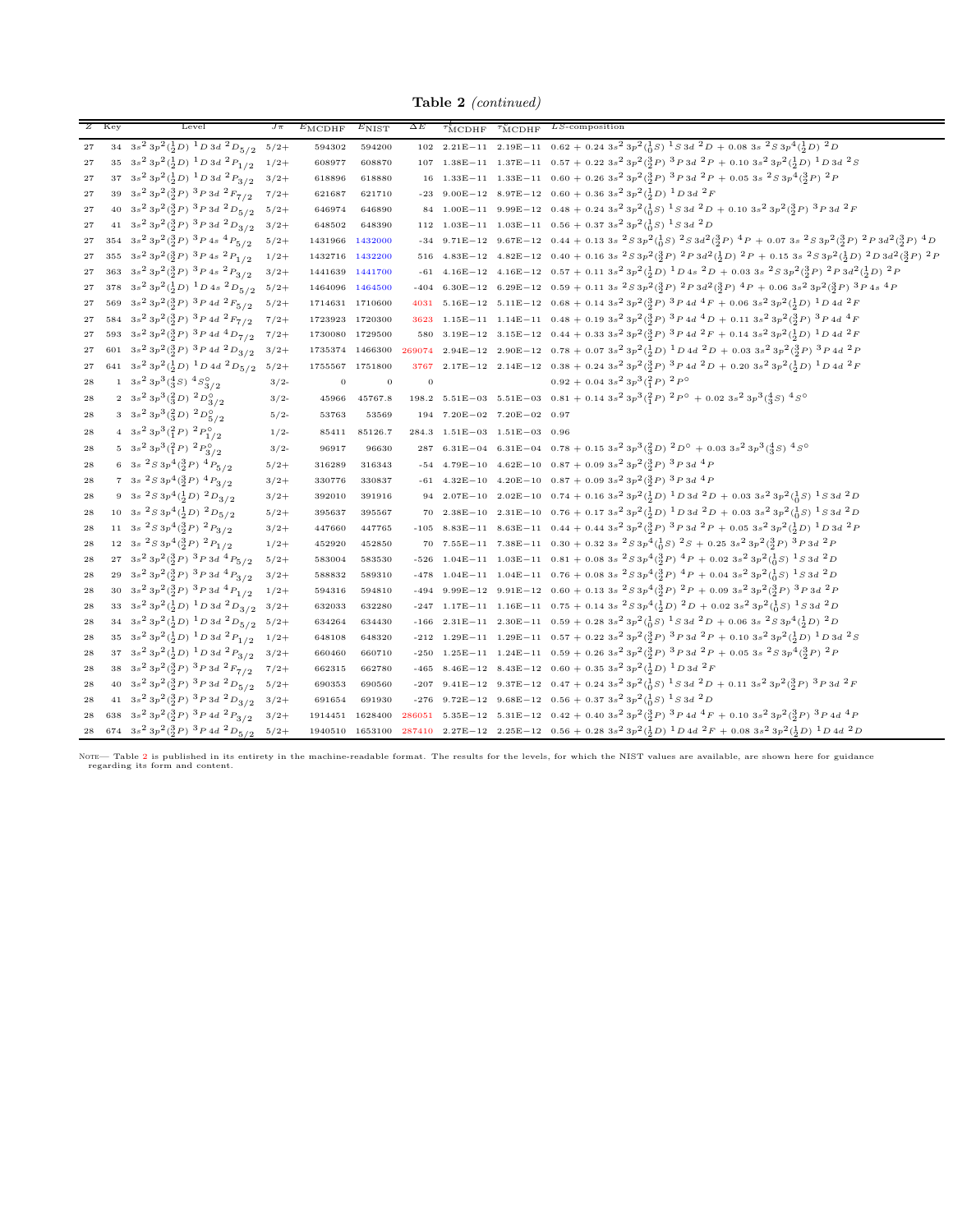<span id="page-22-0"></span>**Table 3.** A list of the strongest lines from  $n = 4$  levels for Fe XII. The relative intensities in column  $3 Int = N<sub>j</sub>A<sub>ji</sub>/N<sub>e</sub>$  are normalised (photons) and are calculated at high density  $(10^{19} \text{ cm}^{-3})$ , using the atomic data in [Del Zanna et al.](#page-6-32) [\(2012b\)](#page-6-32). Column 4 gives the experimental wavelength  $\lambda_{\exp}$  (Å), as in NIST (due to Fawcett) or due to [Del Zanna](#page-6-9) [\(2012b](#page-6-9))  $(1)$ . We add a 'No' if we consider the previous identification incorrect. Column 5 gives the AUTOSTRUCTURE (AS) wavelength  $\lambda_{AS}$ , column 6 our present wavelength  $λ$ <sub>MCDHF</sub> (with differences with the experimental ones in bracket), while the following column  $(\lambda_{rev})$  reports the new experimental wavelengths thet we propose. The last column indicates if a line is strong in low-density astrophysical plasma (\*), if it is blended (sbl), if its identification is questionable (?) or new (N).

| $i - j$    | Transition                                                                                                                                                                                                                                                                   | Int                  | $\lambda$ exp | $\lambda_{\rm AS}$ | $\lambda$ MCDHF     | $\lambda$ rev | Notes                      |
|------------|------------------------------------------------------------------------------------------------------------------------------------------------------------------------------------------------------------------------------------------------------------------------------|----------------------|---------------|--------------------|---------------------|---------------|----------------------------|
| 18-387     | $3s^2\ 3p^2(\frac{3}{2}P)\ \frac{3\,P\,3d\ ^4\,F_{9/2}\ - 3s^2\ 3p^2(\frac{3}{2}P)\ ^3\,P\ 4p\ ^4\,D^{\circ}_{7/2}$                                                                                                                                                          | 1.2                  | 108.440       | 107.04             | $108.38(-0.06)$     |               |                            |
| $25 - 408$ | $3s^2\ 3p^2(\frac{1}{2}D)\ ^1D\ 3d\ ^2G_{9/2}\ -3s^2\ 3p^2(\frac{1}{2}D)\ ^1D\ 4p\ ^2F^{\circ}_{7/2}$                                                                                                                                                                        | 1.1                  | 110.591       | 109.20             | $110.527(-0.06)$    |               |                            |
| 16-380     | $3s^2\ 3p^2\binom{3}{2}P\ 3d\ ^4F_{7/2}\ -3s^2\ 3p^2\binom{3}{2}P\ 3P\ 4p\ ^4D^{\circ}_{5/2}$                                                                                                                                                                                | 0.85                 | 108.605       | 107.16             | $108.552$ $(-0.05)$ |               |                            |
| $24 - 407$ | $3s^23p^2({1\over 2}D)^{-1}D3d~^2G_{7/2}$ $-3s^23p^2({1\over 2}D)^{-1}D4p~^2F^{\circ}_{5/2}$                                                                                                                                                                                 | 0.81                 | 110.732       | 109.34             | $110.676$ (-0.06)   |               |                            |
| $19 - 386$ | $3s^23p^2(\frac{1}{2}D)^{-1}D3d^{-2}F_{7/2}$ $-3s^23p^2(\frac{3}{2}P)^{-3}P4p^{-4}P_{5/2}^{\circ}$                                                                                                                                                                           | 0.65                 |               | 107.53             | 108.963             |               |                            |
| $23 - 397$ | $3s^23p^2({}^3_2P)^3P3d~^4D_{7/2}$ -3 $s^23p^2({}^3_2P)^3P4p~^2D^0_{5/2}$                                                                                                                                                                                                    | 0.63                 |               | 107.62             | 109.024             |               |                            |
| $39 - 410$ | $3s^23p^2({3 \over 2}P)^3P3d~^2F_{7/2}$ -3s <sup>2</sup> $3p^2({1 \over 2}D)^1D4p~^2D^0_{5/2}$                                                                                                                                                                               | 0.59                 |               | 119.13             | 120.962             |               |                            |
| $15 - 371$ | $3s^2\ 3p^2(\frac{3}{2}P)\ ^3P\ 3d\ ^4F_{5/2}\ -3s^2\ 3p^2(\frac{3}{2}P)\ ^3P\ 4p\ ^4D^{\circ}_{3/2}$                                                                                                                                                                        | 0.54                 | 108.862       | 107.33             | $108.802$ (-0.06)   |               |                            |
| $6 - 392$  | $3s\,\,{}^2S\,3p^4(\substack{3\\2}P)\,\,{}^4P_{5/2}\,\,{}^{-3s^2}\,3p^2(\substack{3\\2}P)\,\,{}^3P\,4p\,\,{}^4S^{\circ}_{3/2}$                                                                                                                                               | 0.33                 | 91.004 $D$    | 89.03              | 91.013(0.009)       |               |                            |
| $7 - 392$  | 3s ${}^{2}S\,3p^4({}^{3}_{2}P)\,$ ${}^{4}P_{3/2}$ $-3s^2\,3p^2({}^{3}_{2}P)\,$ ${}^{3}P\,4p\,$ ${}^{4}S^{\circ}_{3/2}$                                                                                                                                                       | 0.28                 | $91.808^D$    | 89.78              | 91.817(0.009)       |               |                            |
| $1 - 593$  | $3s^2\ 3p^3(^4_S)^{-4}S^{\circ}_{3/2}$ -3s $^2S\ 3p^3(^4_S)^{-5}S\ 4p\ ^4P_{5/2}$                                                                                                                                                                                            | 0.28                 |               | 62.40              | 63.24               |               |                            |
| $1 - 292$  | $3s^2\ 3p^3(\frac{4}{3}S)\ \frac{4}{3}\frac{S^{\circ}}{2}\ - 3s^2\ 3p^2(\frac{3}{2}P)\ \frac{3}{2}\ P\ 4s\ \frac{4}{3}P_{5/2}$                                                                                                                                               | 1.0                  | 79.488        | 78.29              | $79.483$ $(-0.005)$ |               |                            |
| $3 - 327$  | $3s^2\ 3p^3\binom{2}{3}D\!\!\!\quad^2D^{\,\circ}_{5/2}\!\!\!\quad^{-3s^2}\ 3p^2\binom{1}{2}D\!\!\!\quad^1D\ 4s\ \!\!\!\!\!\!\!\!^2D_{5/2}$                                                                                                                                   | 0.83                 | 80.540        | 79.32              | 80.545(0.005)       |               |                            |
| $1 - 282$  | $3s^2\ 3p^3(^4_S)^{-4}S^{\circ}_{3/2} \ - 3s^2\ 3p^2(^3_SP)^{-3}P\ 4s\ 4P_{3/2}$                                                                                                                                                                                             | 0.66                 | 80.022        | 78.78              | $80.010(-0.01)$     |               |                            |
| $6 - 471$  | $3s2S3p4(32P)4P5/2 -3s2S3p3(43S)5S4s4So3/2$                                                                                                                                                                                                                                  | 0.65                 | $82.672^D$    | 80.76              | 82.672(0.)          |               |                            |
| $3 - 297$  | $3s^2\ 3p^3(\frac{2}{3}D)\ \frac{2\,D^{\,\circ}_{\,5/2}\ \, -3s^2\ 3p^2(\frac{3}{2}P)\ \frac{3\,P\ 4s\ \ ^2\,P_{3/2}}{}$                                                                                                                                                     | 0.60                 | 81.949        | 80.69              | 81.950(0.)          |               |                            |
| $10 - 547$ | $3s~^2S\,3p^4(\frac{1}{2}D)~^2D_{5/2}~\text{--}3s~^2S\,3p^3(\frac{2}{3}D)~^3D\,4s~^2D^0_{5/2}$                                                                                                                                                                               | 0.60                 |               | 80.99              | 82.685              |               |                            |
| $9 - 543$  | $3s\,\,{^{2}S}\,3p^{4}(\frac{1}{2}D)\,\,{^{2}D_{3/2}}\,\,{-3s}\,\,{^{2}S}\,3p^{3}(\frac{2}{3}D)\,\,{^{3}D}\,4s\,\,{^{2}D_{3/2}^{\circ}}$                                                                                                                                     | 0.59                 |               | 80.92              | 82.661              |               |                            |
| $2 - 291$  | $3s^2\ 3p^3\binom{2}{3}D\!\!\!\quad^2D^{\,\mathsf{o}}_{3/2}\!\!\!\quad^{-3s^2}\,3p^2\binom{3}{2}P\!\!\!\quad^3P\,4s\,\,^2P_{1/2}$                                                                                                                                            | 0.58                 | 82.225        | 81.01              | 82.247 (0.02)       |               |                            |
| $6 - 518$  | $3s2S3p4(32P)4P5/2 - 3s2S3p3(23D)3D4s4Do7/2$                                                                                                                                                                                                                                 | 0.47                 |               | 78.27              | 79.603              |               |                            |
| $5 - 328$  | $3s^2\ 3p^3(^2_1P)\ ^2P^{\circ}_{3/2}\ -3s^2\ 3p^2(^1_2D)\ ^1D\ 4s\ ^2D_{3/2}$                                                                                                                                                                                               | 0.43                 | 82.744        | 81.47              | 82.762 (0.018)      |               |                            |
| $2 - 328$  | $3s^23p^3({3\over 3}D)^2D^{\circ}_{3/2}$ -3s <sup>2</sup> $3p^2({1\over 2}D)^1D4s^2D_{3/2}$                                                                                                                                                                                  | 0.42                 | 80.160        | 78.95              | 80.170 (0.010)      |               |                            |
| $7 - 471$  | 3s ${}^{2}S\,3p^4({3 \over 2}P)\,$ ${}^{4}P_{3/2}$ -3s ${}^{2}S\,3p^3({4 \over 3}S)\,$ ${}^{5}S\,4s$ ${}^{4}S^{\circ}_{3/2}$                                                                                                                                                 | 0.38                 | $83.336^{D}$  | 81.39              | 83.335(0.)          |               |                            |
| $1 - 272$  | $3s^2\ 3p^3(\frac43S)\ \frac43S^{\,\mathsf{O}}_{\,\mathsf{3/2}}\ - 3s^2\ 3p^2(\frac32P)\ \frac32P\ 4s\ \frac4P_{\,\mathsf{1/2}}$                                                                                                                                             | 0.34                 | 80.515        | 79.20              | $80.499(-0.016)$    |               |                            |
| $3 - 542$  | $3s^23p^3(\frac{2}{3}D)^2D^0_{5/2}$ -3s <sup>2</sup> $3p^2(\frac{1}{2}D)^1D4d^2F_{7/2}$                                                                                                                                                                                      | 0.97                 | 66.526        | 65.62              | 66.529 (0.003)      |               |                            |
| $3 - 507$  | $3s^23p^3(\frac{2}{3}D)^2D^{\circ}_{5/2}$ -3s <sup>2</sup> $3p^2(\frac{3}{2}P)^3P4d^2F_{7/2}$                                                                                                                                                                                | 0.89                 | 67.702 No     | 66.68              | $67.551(-0.15)$     |               | ?                          |
| $3 - 520$  | $3s^2\ 3p^3(\frac23D)\ ^2D^{\circ}_{5/2}\ ^{-3s^2}\ 3p^2(\frac32P)\ ^3P\ 4d\ ^4D_{7/2}$                                                                                                                                                                                      | 0.83                 | 67.291        | 66.44              | 67.293 (0.002)      |               |                            |
| $2 - 498$  | $3s^2\ 3p^3(\substack{2\\ 3} D)\ ^2D^{\circ}_{3/2}\ ^{-3s^2}\ 3p^2(\substack{3\\ 2} P)\ ^3P\ 4d\ ^2F_{5/2}$                                                                                                                                                                  | 0.81                 | 67.821 No     | 66.81              | 67.706              | 67.702        | N                          |
| $1 - 488$  | $3s^2\ 3p^3(^4_S)^{-4}S^{\circ}_{3/2} \ - 3s^2\ 3p^2(^3_SP)^{-3}P\ 4d\ ^4P_{5/2}$                                                                                                                                                                                            | 0.75                 | 66.297        | 65.31              | 66.324              |               | ?                          |
| $1 - 493$  | $3s^2\ 3p^3(\frac{4}{3}S)\ \frac{4}{3}\frac{S}{2}\frac{9}{2}\ - 3s^2\ 3p^2(\frac{3}{2}P)\ \frac{3}{2}\ P\ 4d\ ^4F_{\frac{5}{2}}/2$                                                                                                                                           | 0.72                 | 66.047        | 65.10              | $66.042$ $(-0.005)$ |               |                            |
| $5 - 552$  | $3s^2\ 3p^3\bigl( \begin{smallmatrix} 2 \\ 1 \end{smallmatrix} P \bigr) \,\, 2\, P \overset{\circ}{\underset{3}{9}} \bigl( \begin{smallmatrix} -3s^2 \\ 2 \end{smallmatrix} 3p^2\bigl( \begin{smallmatrix} 1 \\ 2 \end{smallmatrix} D \bigr) \,\,{}^1D \,4d \,\,{}^2D_{5/2}$ | 0.72                 | 67.972 No     | 66.88              | $67.822(-0.15)$     | 67.821        | Ν                          |
| $3 - 497$  | $3s^2\ 3p^3(\substack{2\\ 3}D)\ ^2D^{\circ}_{\substack{5/2}}\ ^{-3s^2}\ 3p^2(\substack{3\\ 2}P)\ ^3P\ 4d\ ^4F_{7/2}$                                                                                                                                                         | 0.57                 |               | 67.11              | 67.975              | 67.972        | N                          |
| $1 - 496$  | $3s^23p^3({4\over 3}S)^4S^0_{3/2}$ -3s <sup>2</sup> $3p^2({3\over 2}P)^3P4d~^4P_{3/2}$                                                                                                                                                                                       | 0.48                 | 65.905        | 64.97              | $65.901$ $(-0.005)$ |               |                            |
| $3 - 545$  | $3s^23p^3(\frac{2}{3}D)^2D^0_{5/2}$ -3s <sup>2</sup> $3p^2(\frac{1}{2}D)^1D4d^2F_{5/2}$                                                                                                                                                                                      | 0.46                 | 66.431        | 65.57              | 66.486              |               | ?                          |
| $3 - 561$  | $3s^23p^3({3\over 3}D)~^2D^{\circ}_{5/2}$ -3s <sup>2</sup> $3p^2({1\over 2}D)~^1D$ 4d $^2G_{7/2}$                                                                                                                                                                            | 0.41                 |               | 65.06              | 65.999              |               | ?                          |
| $4 - 528$  | $3s^23p^3({}^2_1P)^2P^{\circ}_{1/2}$ -3s <sup>2</sup> $3p^2({}^3_2P)^3P4d^2D_{3/2}$                                                                                                                                                                                          | 0.40                 | 68.382        | 67.43              | $68.381(-0.001)$    |               |                            |
| $2 - 525$  | $3s^2\ 3p^3(\frac{2}{3}D)\ ^2D^{\circ}_{3/2}\ - 3s^2\ 3p^2(\frac{3}{2}P)\ ^3P\ 4d\ ^2D_{5/2}$                                                                                                                                                                                | 0.38                 | 66.960        | 66.03              | 66.972 (0.012)      |               |                            |
| $5 - 613$  | $3s^2\ 3p^3\binom{2}{1}P)\ ^2P^{\circledcirc}_{3/2}\ -3s^2\ 3p^2\binom{1}{0}S)\ ^1S\ 4d\ ^2D_{5/2}$                                                                                                                                                                          | 0.38                 |               | 64.41              | 65.632              |               | ?                          |
| $5 - 570$  | $3s^2\ 3p^3(^2_1P)\ ^2P^{\circledcirc}_{3/2}\ -3s^2\ 3p^2(^1_2D)\ ^1D\ 4d\ ^2P_{3/2}$                                                                                                                                                                                        | 0.34                 | 67.331        | 66.36              | $67.321(-0.02)$     |               |                            |
| $2 - 548$  | $3s^23p^3({3\over 3}D)^2D_{3/2}^{\circ}$ -3s <sup>2</sup> $3p^2({1\over 2}D)^1D4d^2D_{3/2}$                                                                                                                                                                                  | 0.33                 |               | 65.30              | 66.235              | 66.224        | ?                          |
| $2\ -545$  | $3s^23p^3(\frac{2}{3}D)^2D^0_{3/2}$ -3s <sup>2</sup> $3p^2(\frac{1}{2}D)^1D4d^2F_{5/2}$                                                                                                                                                                                      | 0.31                 | 66.232 No     | 65.38              | 66.288              | 66.297        | sbl                        |
| $1 - 514$  | $3s^2\ 3p^3(\frac43S)\ \frac43S^{\,\mathsf{0}}_{3/2}\ - 3s^2\ 3p^2(\frac32P)\ \frac3P\ 4d\ ^4D_{3/2}$                                                                                                                                                                        | 0.27                 |               | 64.48              | 65.386              |               | ?                          |
| $4 - 612$  | $3s^2\ 3p^3(^2_1P)\ ^2P^{\circ}_{1/2}\ -3s^2\ 3p^2(^1_0S)\ ^1S\ 4d\ ^2D_{3/2}$                                                                                                                                                                                               | $_{0.25}$            |               | 64.19              | 65.378              |               |                            |
| $1 - 492$  | $3s^2\ 3p^3(\frac43S)\ \frac45S^{\circ}_{3/2}\ - 3s^2\ 3p^2(\frac32P)\ \frac39P\ 4d\ ^2P_{3/2}$                                                                                                                                                                              | 0.25                 |               | 65.16              | 66.103              |               | ?                          |
| $3 - 517$  | $3s^2\ 3p^3(\substack{2\\3}D)\ ^2D^{\circ}_{5/2}\ -3s^2\ 3p^2(\substack{3\\2}P)\ ^3P\ 4d\ ^4D^{\circ}_{5/2}$                                                                                                                                                                 | 0.22                 |               | 66.53              | 67.382              |               | $\boldsymbol{\mathcal{P}}$ |
| $1\; -501$ | $3s^2\ 3p^3(^4_3S)^{-4}S^{\circ}_{3/2} \ - 3s^2\ 3p^2(^3_2P)^{-3}P\ 4d^{-4}P_{1/2}$                                                                                                                                                                                          | 0.21                 |               | 64.80              | 65.712              |               | ?                          |
| $1 - 486$  | $3s^2\ 3p^3(\frac43S)\ \frac45S^{\circ}_{3/2}\ - 3s^2\ 3p^2(\frac32P)\ \frac39P\ 4d\ ^4F_{3/2}$                                                                                                                                                                              | 0.20                 |               | 65.39              | 66.380              |               | ?                          |
| $3 - 525$  | $3s^2\ 3p^3(\substack{2\\ 3}D)\ ^2D^{\,\stackrel{\rightharpoonup}{\circ}}_{5/2}\ -3s^2\ 3p^2(\substack{3\\ 2}P)\ ^3P\ 4d\ ^2D^{\,\rule{0pt}{5pt}}_{5/2}$                                                                                                                     | 0.20                 | 67.164        | 66.23              | 67.175 (0.011)      |               |                            |
| $1 - 495$  | $3s^23p^3(\frac{4}{3}S)$ $4S^{\circ}_{3/2}$ $-3s^23p^2(\frac{3}{2}P)$ $3P4d$ $2P_{1/2}$                                                                                                                                                                                      | 0.20                 |               | 64.98              | 65.910              |               | ?                          |
| $5 - 581$  | $3s^2\ 3p^3\binom{2}{1}P)\ ^2P^{\circ}_{3/2}\ ^{-3s^2}\ 3p^2\binom{1}{2}D)\ ^1D\ 4d\ ^2S^{}_{1/2}$                                                                                                                                                                           | 0.15                 | 67.164 No     | 65.94              | 66.950              |               | $\boldsymbol{\mathcal{P}}$ |
| $3 - 570$  | $3s^2\ 3p^3\binom{2}{3}D\!\!\!\quad^2D^{\circ\!\!\!\!\!\!\phantom{^0} 0}_{5/2}\!\!\!\quad^{-3s^2}\,3p^2\binom{1}{2}D\!\!\!\quad^1D\ 4d\!\!\!\quad^2P^{\prime\!\!\!\!\phantom{^0} 0}_{3/2}$                                                                                   | $7.9 \times 10^{-2}$ | 65.805        | 64.87              | $65.792$ $(-0.013)$ |               |                            |
| $2 - 552$  | $3s^23p^3(\frac{2}{3}D)^2D^{\circ}_{3/2}$ -3s <sup>2</sup> $3p^2(\frac{1}{2}D)^1D4d^2D_{5/2}$                                                                                                                                                                                | $4.9 \times 10^{-2}$ | 66.221 No     | 65.17              | 66.072              |               | $\boldsymbol{\mathcal{P}}$ |